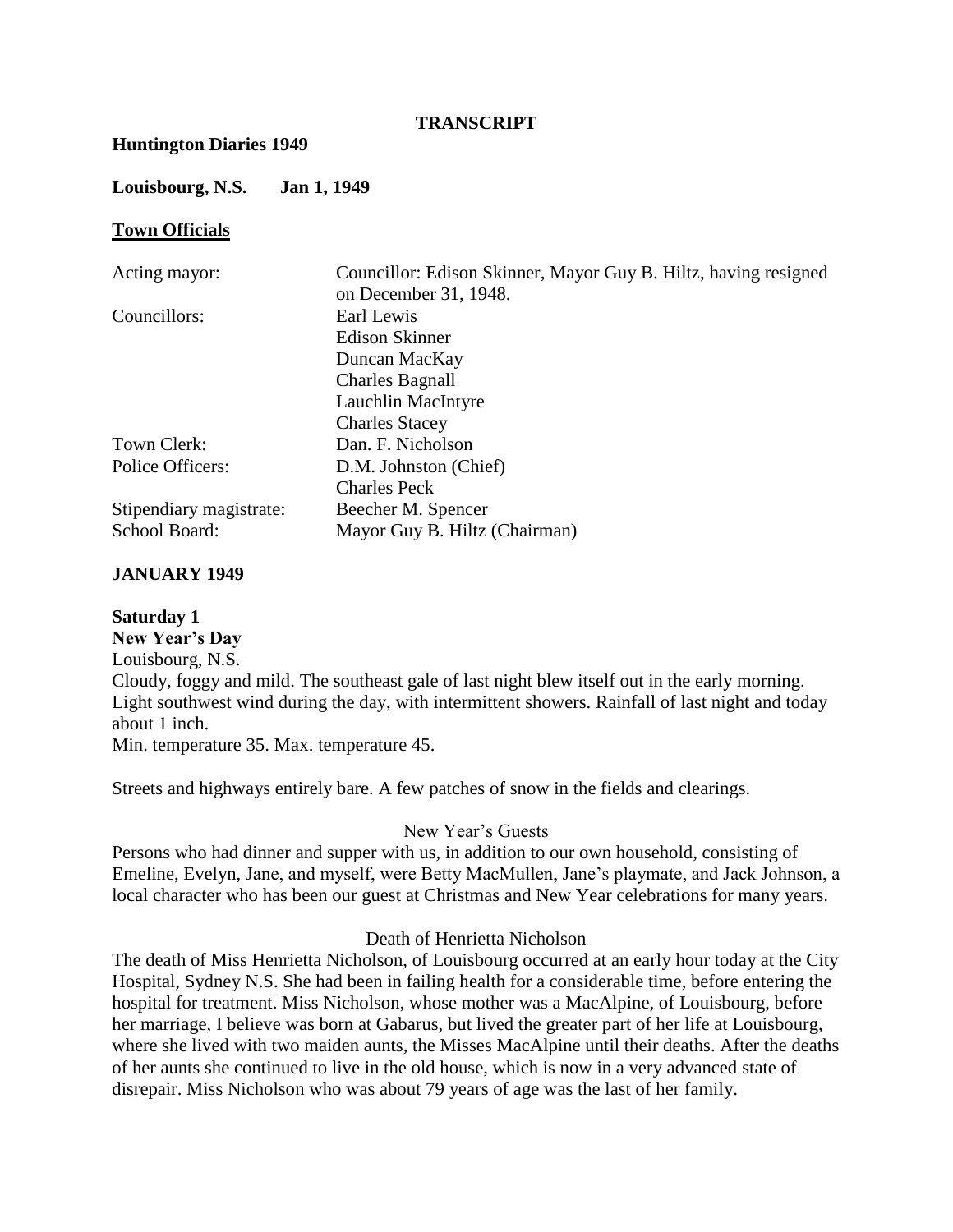## **JANUARY 1949**

#### **Sunday 2**

Louisbourg, N.S. Cloudy and mild with light southwest wind. Min. temperature 32. Max. temperature 44.

Church Services.

At 11 A.M. and 7 P.M., in company with Emeline, attended services in the First United Church, where Rev. C.C. Walls was the preacher. The sacrament of the Lord's Supper was dispensed at the morning service.

Fairly large attendance at both services.

Choir attendance: A.M. 8, P.M. 10.

At the evening service sang solo, "Over the Hills of Tomorrow".

#### Funeral

At 3 P.M. attended the funeral of the late Miss Henrietta Nicholson, which took place from Fillmore's Funeral Home, Sydney, to St. Bartholomew's Anglican Church, Louisbourg. Services at the church and grave were conducted by Rev. J.T. Turner, pastor of St. Bartholomew's Church. Burial in the Anglican cemetery on Clarke's Road.

## **JANUARY 1949**

## **Monday 3**

Louisbourg, N.S.

Light snow squalls in the early morning and a shower of rain at noon. Cloudy during the day with light northerly winds, increasing to fresh at night. Min. temperature 31. Max. Temperature: 38.

## Week of Prayer

At 7:30 P.M., in company with Emeline, attended the first in the series of "Week of Prayer" services. The service this evening was held in the First United Church and was led by Rev. C.C. Walls, pastor of the First United Church. Service in charge of Rev. C.C. Walls, who was assisted by Rev. J.T. Turner, Anglican, and Rev. K. Guergis, of the Presbyterian Church. Rev. K. Guergis was the speaker. Congregation fairly large. Choir attendance: 11.

Working In Garden

Was working for part of the day in the garden in preparation for next spring's planting. No frost or snow and ground in good condition for working.

## **JANUARY 1949**

**Tuesday 4** Louisbourg, N.S.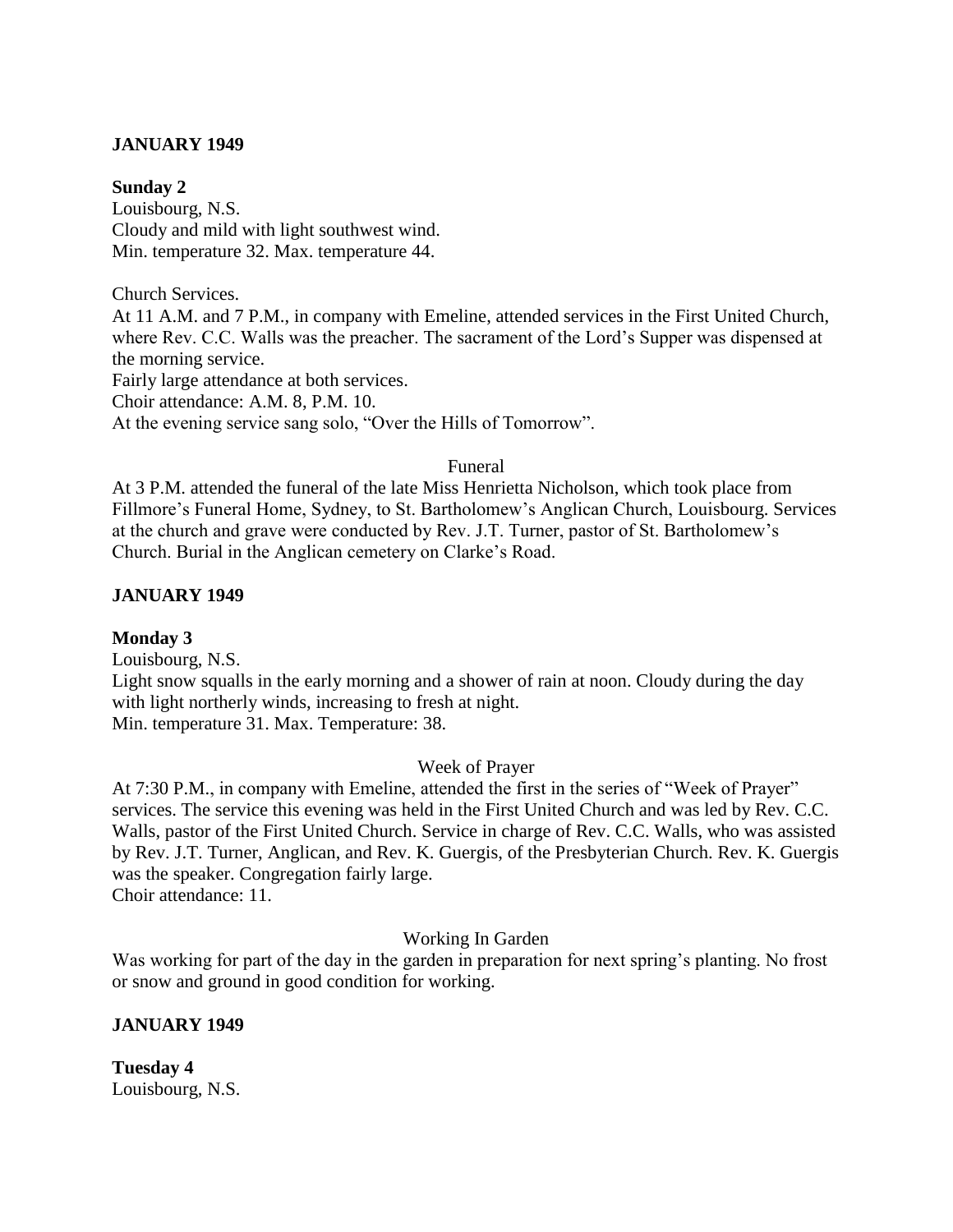Mostly clear with fresh northerly winds which moderated in the evening. Min. temperature 25. Max. temperature 34.

## Week of Prayer

At 7:30 P.M., attended the second in the series of "Week of Prayer" services. The service this evening was held in the Presbyterian Church and was led by Rev. K. Guergis, Presbyterian, who was assisted by Rev. J.T. Turner, Anglican, and Rev. C.C. Walls of the United Church. Rev. J.T. Turner, was the speaker.

Church filled to capacity. About 100 present.

## Working in Garden

Worked for a while spading and fertilizing the backyard garden, in preparation the next season's planting.

## **JANUARY 1949**

## **Wednesday 5**

Louisbourg, N.S. Cloudy with light to moderate winds. Min. temperature 27. Max. temperature 30.

## Week of Prayer

At 7:30 P.M., in company with Emeline, attended the third in the series of "Week of Prayer" services. The service this evening was held in St. Bartholomew's Anglican Church. Service led by the Rector Rev. J.T. Turner, assisted by Rev. C.C. Walls, pastor of the First United Church. Rev. C.C. Walls was the preacher. Large number present. Church almost full.

## Rebuilding Fence

Part of the day was at work rebuilding the fence on the east side of our front yard.

## **JANUARY 1949**

## **Thursday 6**

Louisbourg, N.S.

Cloudy and chilly with fresh southerly winds, increasing to strong, in the late afternoon and to moderate gale force during the night.

Rain began to fall at about 3 P.M. and at a late hour was still raining.

Min. temperature 28. Max. temperature 45.

## Week of Prayer

At 7:30 P.M., in company with Emeline, attended the fourth in the services of "Week of Prayer" services. The service tonight was held in the First United Church. Rev. C.C. Walls was in charge of the service with Rev. J.T. Turner as the speaker.

Small congregation present (about 50) owing to the inclemency of the weather. Choir attendance 8.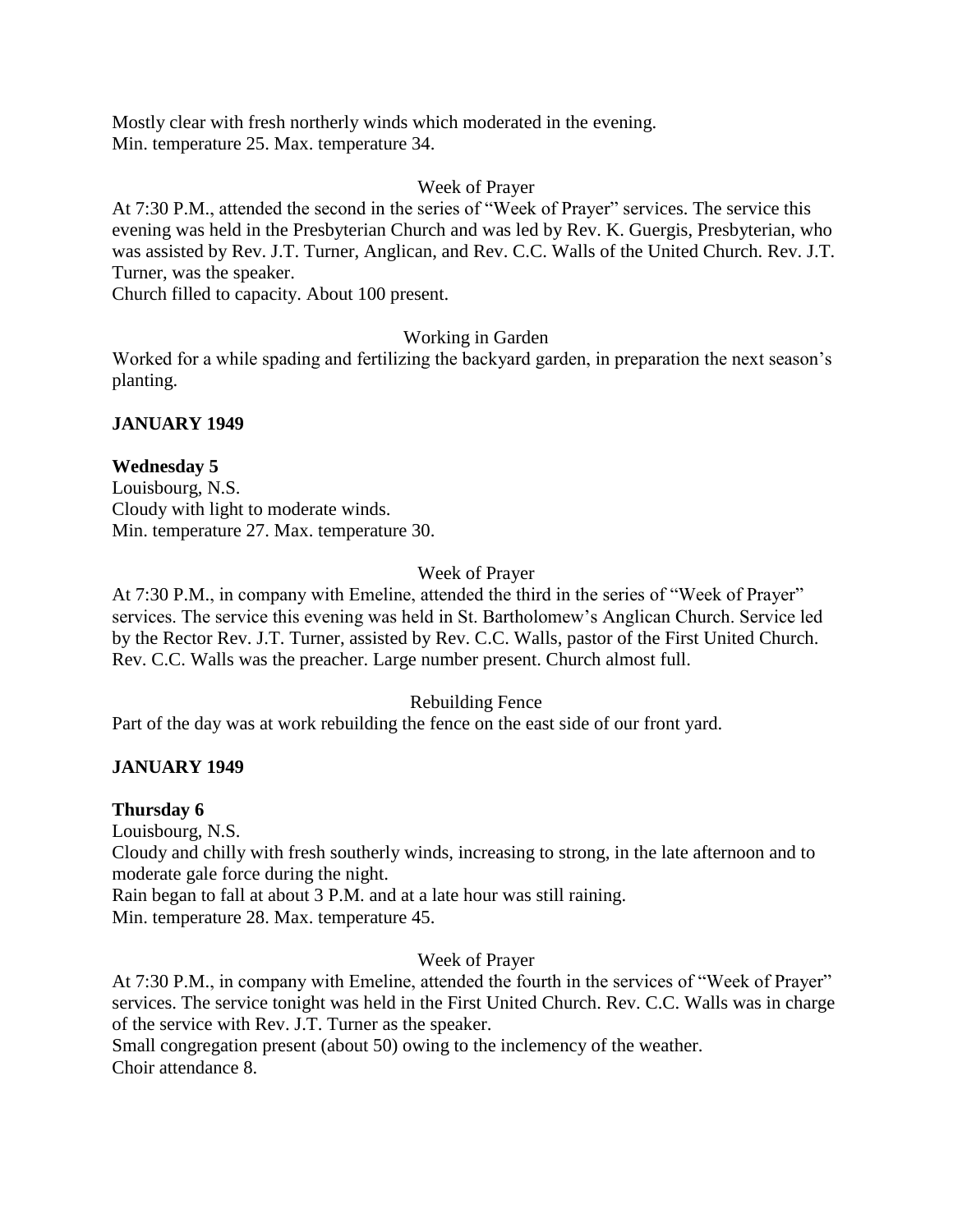## Choir Practice

At the close of the service, conducted choir practice in the church.

## **JANUARY 1949**

## **Friday 7**

Louisbourg, N.S. Gale of last night blew itself out in the early morning. Cloudy and mild during the day with very light variable winds. Rainfall of last night, about 1 inch. Min. temperature 32. Maximum temperature 46.

## To Sydney and Return

Went to Sydney on the early morning trip of the Highland Lines Bus Service. Made a number of business calls at Sydney in the forenoon. Had dinner at Diana Sweets Restaurant. Visited my cousin, William Huntington who is a patient at the City Hospital. Found him in good spirits and appears to think he is improving and expecting to be able to leave the hospital in the near future. From what I have learned, I believe he a serious stomach condition; perhaps cancer.

Met Mrs. Caleb Huntington and her daughter, Mrs. John A. MacKinnon, at the hospital. They were visiting Will, at the time I was there.

Returned home on the bus leaving Sydney at 4:30 P.M.

## Death of Mrs. John MacLeod

The death of Mrs. John MacLeod, a former resident of this town occurred, today, at the Victoria General Hospital, Halifax N.S. Mrs. MacLeod, who before her marriage, was Miss Catherine Page, was the widow of the late John MacLeod of Louisbourg. For the past number of years she has been living with one of her daughters at Dartmouth, N.S. She was about 70 years of age.

## **JANUARY 1949**

## **Saturday 8**

Louisbourg, N.S.

Remarkably clear in the forenoon, but becoming cloudy in the middle of the afternoon. Partly clear in the evening. Light winds. An ideal winter day. Min. temperature 32. Max. temperature 37.

## Death of Mary MacAulay

The death occurred today, at the home of Mr. and Mrs. Archabald MacDonald, West Louisbourg, of Miss Mary MacAulay. Miss MacAulay, who was about 80 years of age, was a native of New Bost., Cape Breton County, but for several years lived in the town of Louisbourg. After the death of her brother Donald, with whom she lived, she took residence at West Louisbourg.

## **JANUARY 1949**

**Sunday 9**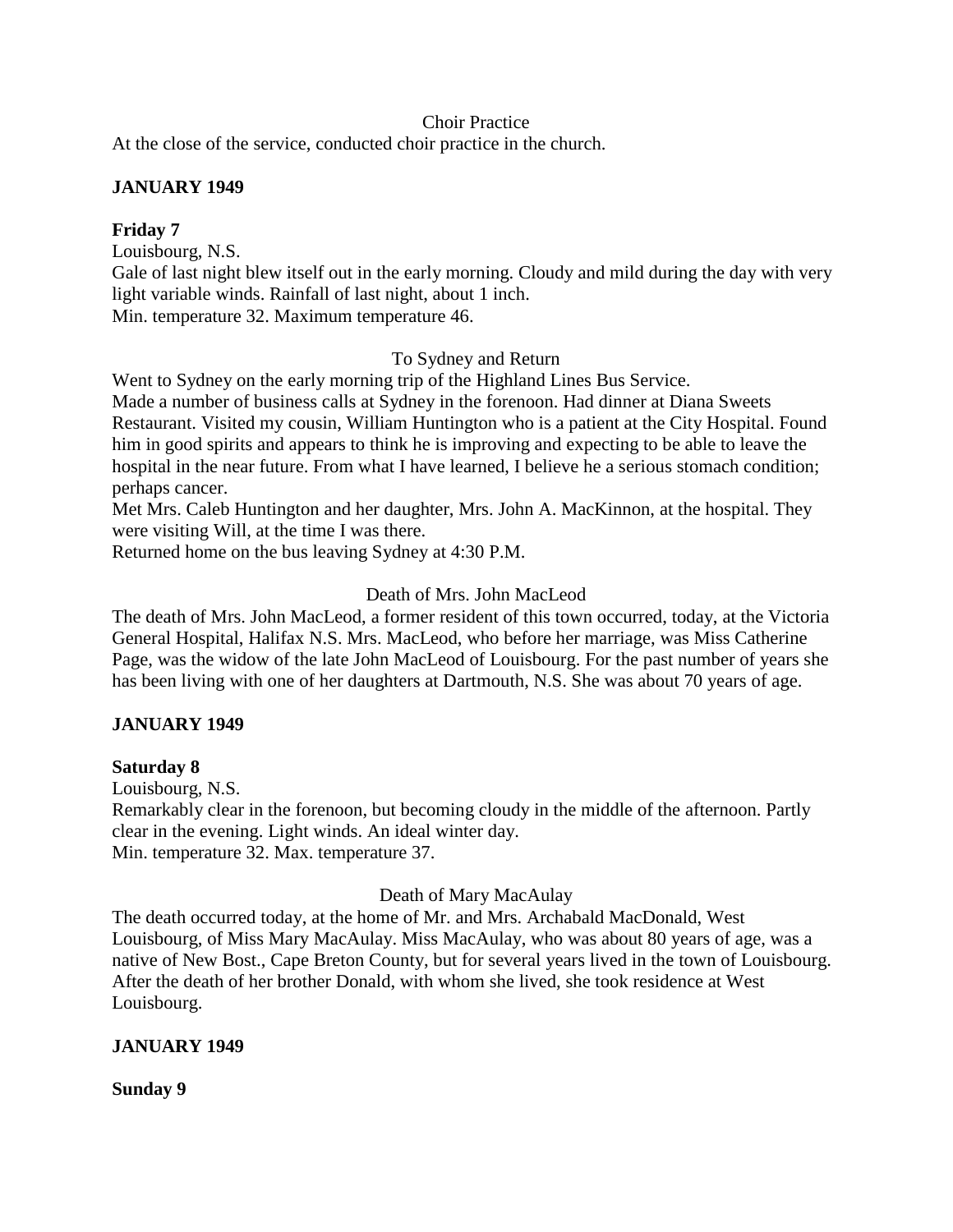Louisbourg, N.S.

Remarkably clear with light northwest wind. A very nice winter day followed by a very lovely moonlight night.

Min. temperature 24. Max. temperature 37.

## Church Services

At 11 A.M. and 7 P.M., in company with Emeline, attended services in the First United Church, where Rev. C.C. Walls was the preacher. Small congregation in the morning; fairly large in the evening.

Choir attendance: A.M. 13, P.M. 13.

## Visited the MacLeod's

After the close of the evening service we visited the home of Mr. and Mrs. Donald J. MacLeod, where the remains of the late Mrs. John MacLeod are lying. The late Mrs. MacLeod died at Halifax on the  $7<sup>th</sup>$ . The funeral is to take place tomorrow.

## **JANUARY 1949**

## **Monday 10**

Louisbourg, N.S. Cloudy and mild with light winds. Min. temperature 30. Max. temperature 40.

#### Funerals

At 10 A.M. with Rev. C.C. Walls, Mr. and Mrs. Charles Bagnall, attended the funeral of the late Miss Mary MacAulay, which took place from the home of Mr. and Mrs. Archibald MacDonald, West Louisbourg. Services at the MacDonald home and the grave were conducted by Rev. C.C. Walls, pastor of the First United Church.

At 1:45 P.M., in company with Emeline, attended the funeral of the late Mrs. John MacLeod which took place from the home of her son Donald J. MacLeod and daughter-in-law, to the First United Church. Services at the house, church, and grave, were conducted by Rev. C.C. Walls. Burial took place in Willow Grove cemetery on Clarke's Road.

Both of the above mentioned funerals were in charge of D.M. Johnston, Funeral Director, Louisbourg, N.S.

## **JANUARY 1949**

## **Tuesday 11**

Louisbourg, N.S. Cloudy, with moderate to fresh northwest wind, and a few light snow flurries. Min. temperature 17. Max. temperature about 30.

## **JANUARY 1949**

**Wednesday 12** Louisbourg, N.S.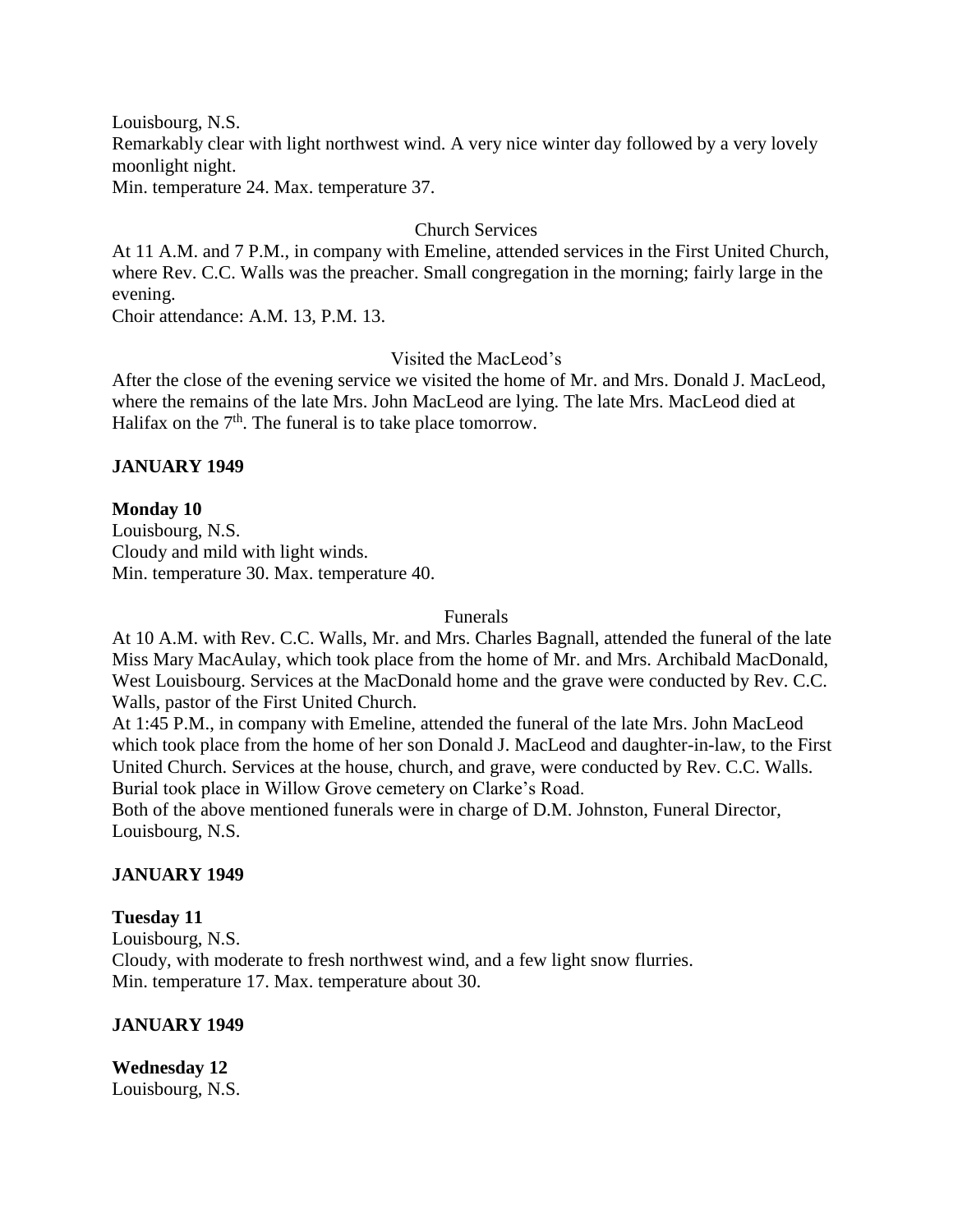Cloudy and moderately cold with light variable winds, mostly southerly. Min. temperature (A.M.) 10. Max. temperature 25.

Choir Practice

At 8 P.M. accompanied by Emeline, attended, and conducted choir practice in the First United Church.

## **JANUARY 1949**

## **Thursday 13**

Louisbourg, N.S.

Snow storm. Snow began to fall at about 9 A.M. and continued until about 8:30 P.M. Snowfall, 6 inches. Light northeast wind shifting to north, and early in the night to northwest. Min. temperature 23. Max. temperature 34.

## **JANUARY 1949**

**Friday 14** Louisbourg, N.S. Clear and moderately cold with moderate northwest wind. Min. temperature 13. Max. temperature 34.

## **JANUARY 1949**

## **Saturday 15**

Louisbourg, N.S. Cloudy and chilly with snow squalls and strong northerly winds which continued until late in to the night, Very disagreeable. Snow about 3 inches. Snow driven by strong winds. Min. temperature 15. Max. temperature 26.

## **JANUARY 1949**

## **Sunday 16**

Louisbourg, N.S. Clear in the morning, but becoming cloudy early in the day. Light northeast wind shifting to southwest, in the evening. Min. temperature 22. Max. temperature 33.

Church Services

At 11 A.M. and 7 P.M., in company with Emeline, attended services in the First United Church, where Rev. C.C. Walls was the preacher.

Visitors

After the close of the evening service, Mr. and Mrs. A.W. Stacey, Mr. and Mrs. William Hilchey, and son John, spent the evening with us.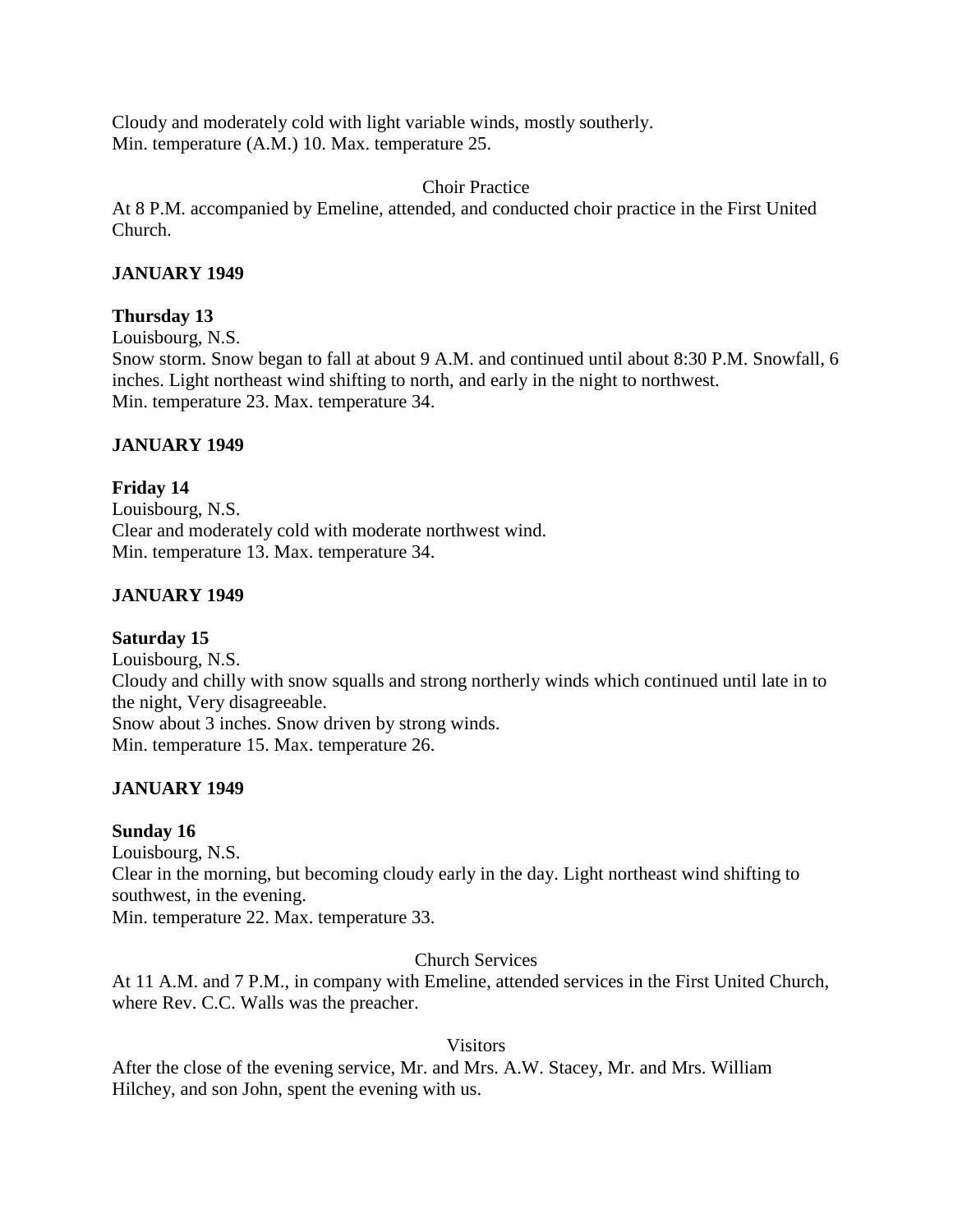## **JANUARY 1949**

#### **Monday 17**

Louisbourg, N.S. Cloudy and mild with light southwest wind, which shifted to northerly in the afternoon. Snow squalls, beginning at about 7 P.M. Min. temperature 24. Max. temperature 42. Streets slushy and almost bare, as a result of today's mild weather. Colder at night.

## **JANUARY 1949**

## **Tuesday 18**

Louisbourg, N.S. Partly clear and moderately cold with light to moderate northerly winds. Min. temperature 17. Max. temperature 28.

#### Civic Nominations

It is nomination day for candidates for mayors and councillors in all the towns in the Province of Nova Scotia with the exception of the Town of Glace Bay which has a special act of the Legislature setting its elections on the first Tuesday of March in each year. The nominations in the Town of Louisbourg are as follows: for mayor: George Dickson Lewis and Guy MacAlpine Hiltz: for councillors: Arthur M. Townsend, Edward Levy and Sam Levy.

## **JANUARY 1949**

## **Wednesday 19**

Louisbourg, N.S. Cloudy and chilly with fresh to strong southerly winds. Misty during the night. Min. temperature (A.M.) 6. Max. temperature 37.

## "S.S. LADY LAURIER"

Canadian Government Steamer "Lady Laurier" which arrived here yesterday evening sailed in the morning.

#### Choir Practice

At 8 P.M., in company with Emeline, attended, and conducted choir practice in the First United Church.

## **JANUARY 1949**

#### **Thursday 20**

Louisbourg, N.S. Rainfall of about ½ inch in the early morning. Mild and mostly clear during the day. Min. temperature 17 (P.M.). Max. temperature 42.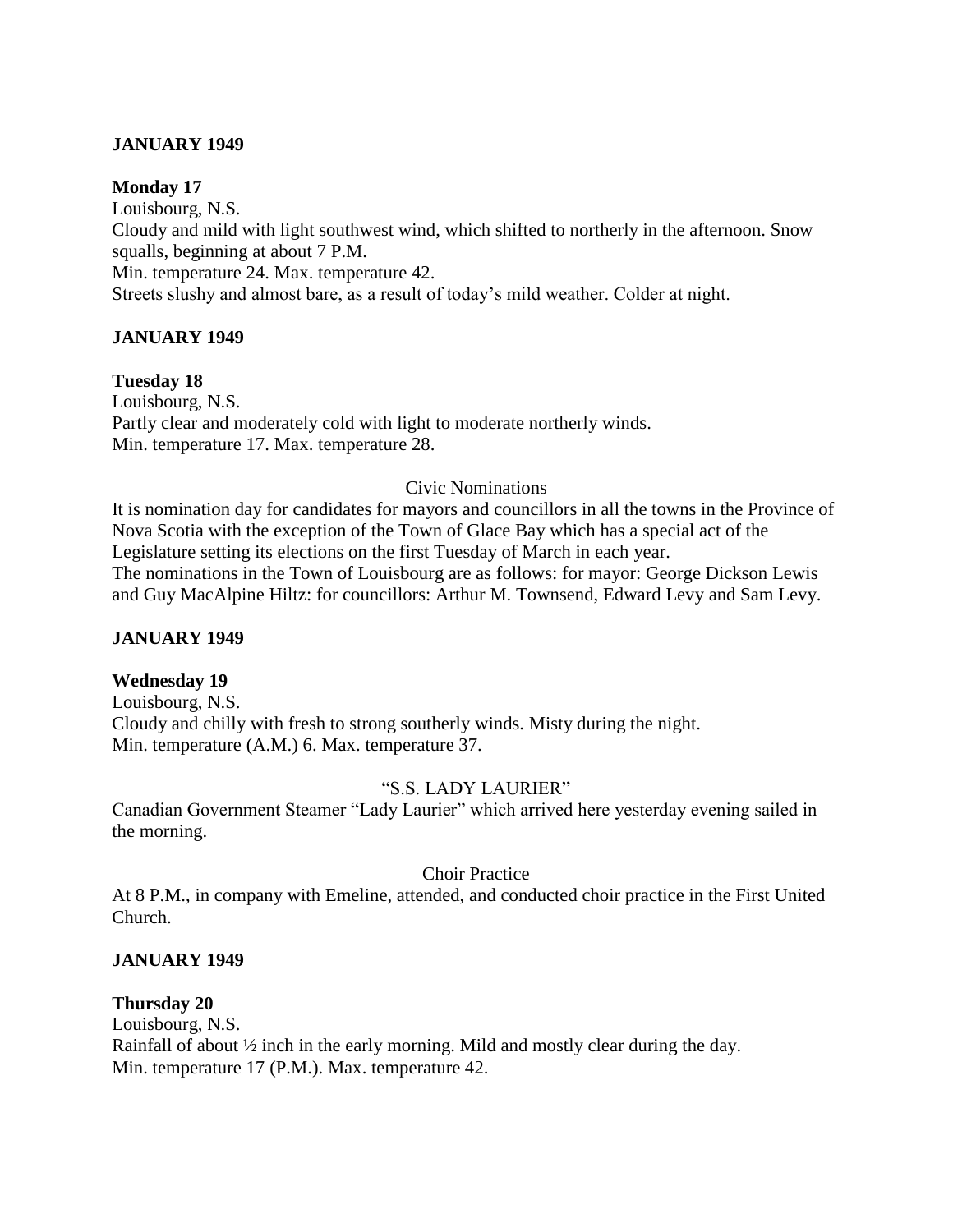#### Streets Bare

Streets and highways entirely free of snow and ice with the exception of a few small patches.

## Meeting of Brotherhood

At 8 P.M. attended a regular meeting of the Brotherhood of the First United Church, held in Calvin Hall. In the absence of the President and Vice-President, Arthur M. Townsend presided. Present were: William Stewart (secretary), Harold Wilson (treasurer), James Suffity, Arthur M. Townsend, John E. MacDonald, John Skinner, Charles Bagnall, Edward Levy, Wilson Levy, A.W. Stacey, Alex. MacKinnon, Rev. C.W. Walls and M.S. Huntington.

## Death of Angus C. Beaton

The death occurred today at the home of his daughter, and son-in-law, Mr. and Mrs. James Malcolm MacRury, Main Street.

## **JANUARY 1949**

**Friday 21** Louisbourg, N.S. Cool and mostly clear with fresh northwest wind. Min. temperature about 15. Max. temperature about 24.

## Congregational Meeting

At 7:3 P.M., in company with Emeline, attended the regular annual meeting of the First United Church which was held in the church hall (Calvin Hall) with Rev. C.C. Walls presiding and M.S. Huntington, secretary. About 30 persons present. At the close of the meeting, a lunch was served to those present by the ladies of the congregation.

## **JANUARY 1949**

## **Saturday 22**

Louisbourg, N.S.

Cloudy and chilly. Snow, driven by a fresh to strong southerly wind, began to fall at 8 A.M., and continued until about 4 P.M. Snow followed by a light rainfall, which ended at about 6 P.M. Wind shifted to northwest before midnight and temperature dropped below the freezing point. Snowfall about 6 inches.

Min. temperature 14. Max. temperature 35.

## Council Meeting [Blank]

## **JANUARY 1949**

## **Sunday 23**

Louisbourg, N.S.

Light snow squalls, but mostly clear with light northwest and north winds. Snowfall about  $\frac{1}{2}$ inch.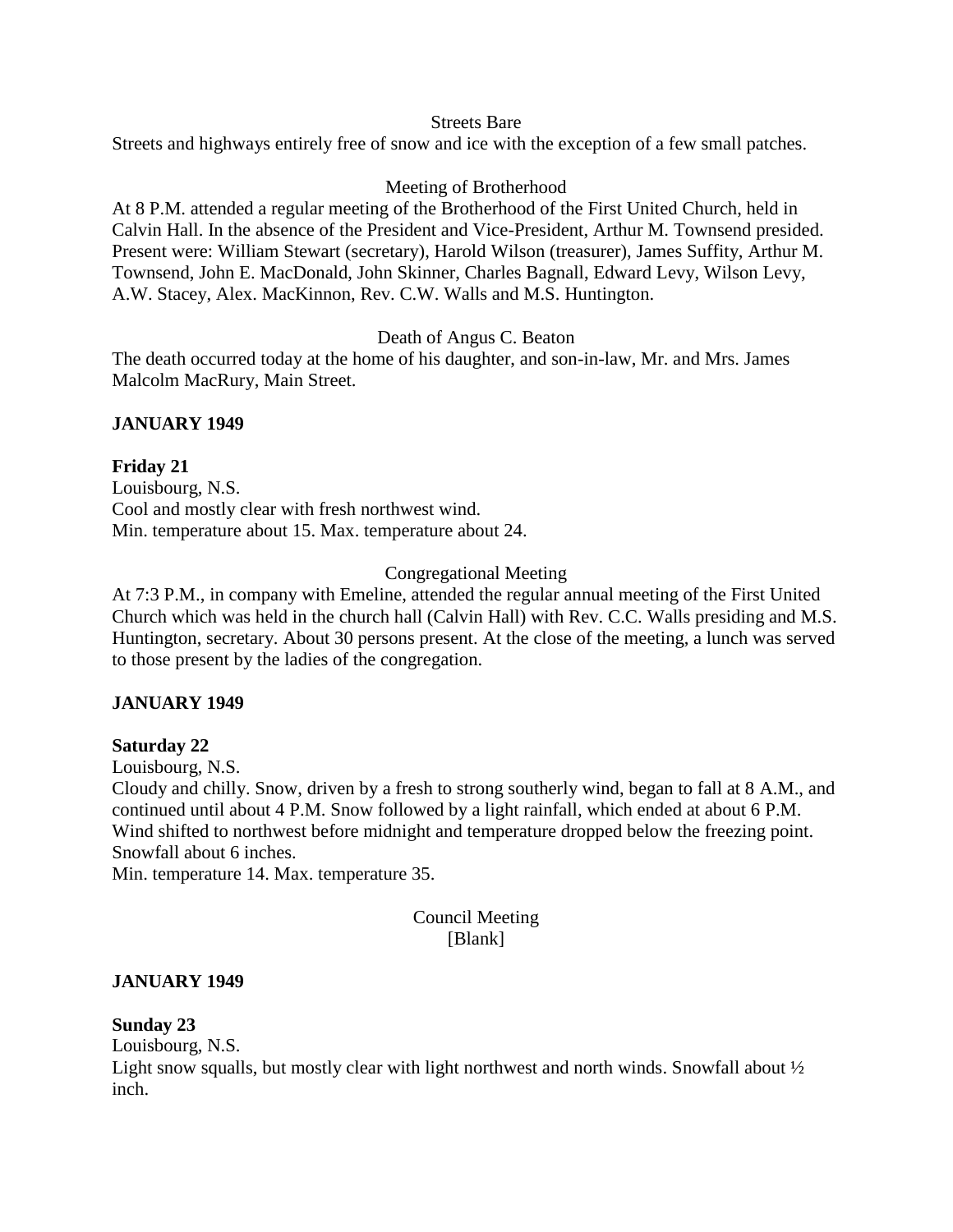Min. temperature 8 (P.M.). Max. temperature 32.

## Church Services

At 11 A.M. and 7 P.M., in company with Emeline, attended services in the First United Church, where Rev. C.C. Walls was the preacher. Small congregation in the morning but fairly large in the evening.

Choir attendance: A.M. 9, P.M. 11.

#### Funeral

At 2 P.M., attended the funeral of the late Angus C. Beaton, which took place from the home of his son-in-law, and daughter, Mr. and Mrs. James M. MacRury. Services at the house, First United Church, and grave were conducted by Rev. C.C. Walls.

## **JANUARY 1949**

## **Monday 24**

Louisbourg, N.S. Cloudy and moderately cold with moderate to fresh southwest wind which moderated to light and shifted to northeast in the evening. Snow began to fall at about 7 P.M. Min. temperature (A.M.) 7. Max. temperature 27.

## **JANUARY 1949**

## **Tuesday 25**

Louisbourg, N.S. Cold, and partly clear with light to moderate northerly winds. Intermittent snow squalls during the day. Snowfall of last night and today about 2 inches. Min. temperature 8. Max. temperature 22.

## **JANUARY 1949**

## **Wednesday 26**

Louisbourg, N.S. Clear and moderately cold with light to moderate northwest wind. Min. temperature 5. Max. temperature 22.

## Choir Practice [Blank]

## **JANUARY 1949**

#### **Thursday 27**

Louisbourg, N.S. Mostly cloudy with light to moderate northerly winds, and some light snow squalls. Min. temperature 4. Max. temperature 21.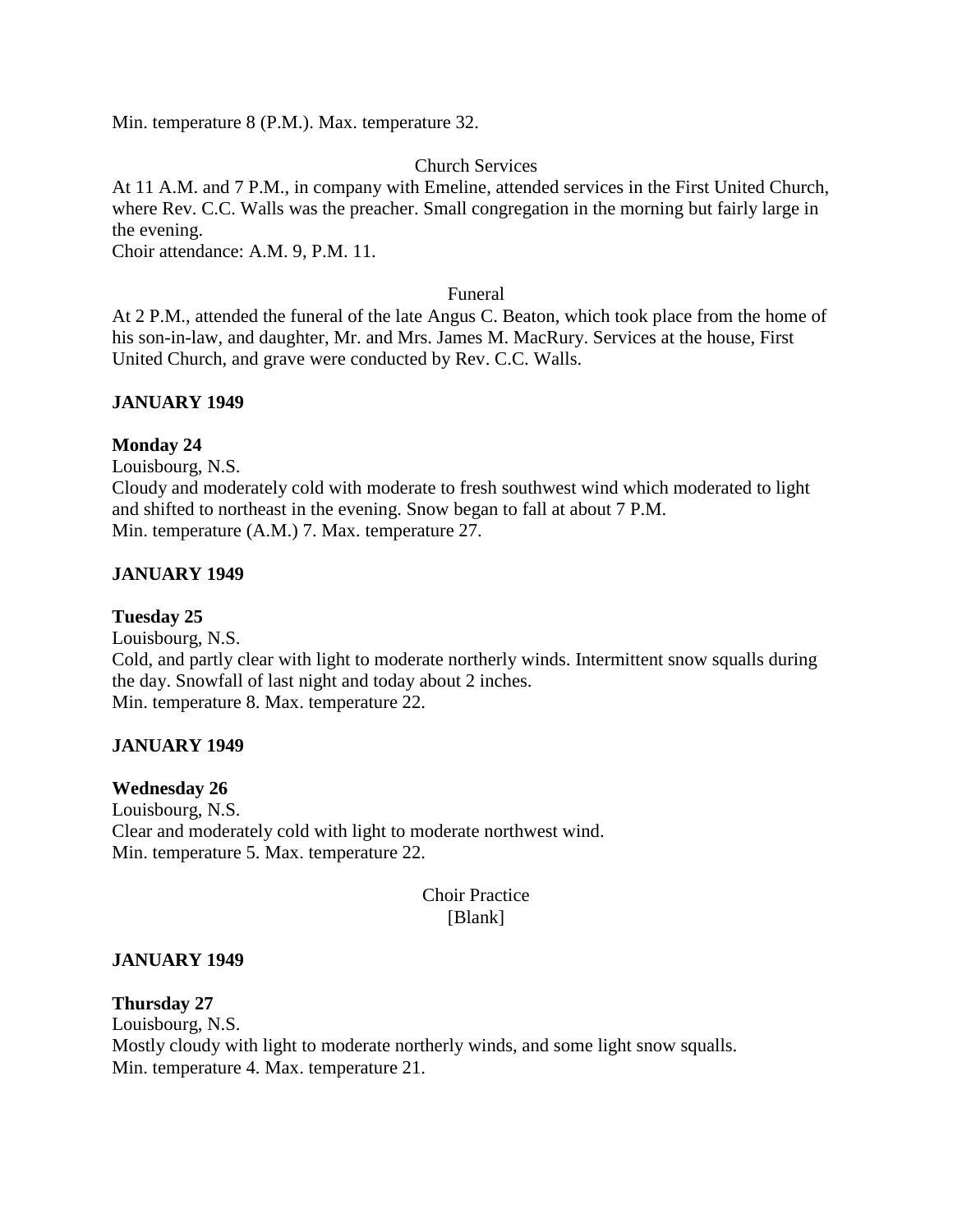# Surprise Party [Blank]

# "S.S. SAUREL" [Blank]

## **JANUARY 1949**

## **Friday 28**

Louisbourg, N.S. Cloudy and cool with light, fresh to strong southerly winds. Snow began to fall at about 7 P.M., and was followed by rain at about 11:30 P.M. Min. temperature 7. Max. temperature 31.

FIRE AT NEW WATERFORD-TEN PERSONS BURNED TO DEATH Ten persons lost their lives in a dwelling fire at New Waterford at an early hour this morning. The house that was burned was owned by the Dominion Coal Company, but was under agreement of sale to William MacKeigan, who with his wife and 9 children occupied part of it while Edward Wiseman and his three children occupied the other part. Those who lost their lives were: Ella MacKeigan, aged 15, Greta, 15, Earl, 13, Russel, 10, Albert, 9, Florence 5, Agnes 4, and Barbara Ann 3 months; all children of Mr. and Mrs. William MacKeigan. Edward Wiseman 35, and daughter, Mary, 6, were burned to death, while Cyril Wiseman, 10, escaped and rescued his sister; Betty 7.

Above information, regarding names and ages were taken from the report of Provincial Fire Marshal, S.S. Wright, as published in Sydney Post-Record, of March 11, 1949.

## **JANUARY 1949**

## **Saturday 29**

Louisbourg, N.S. Rain which followed the snow storm of last night ended at about 8 A.M. Mostly cloudy during the day, southwest wind shifting to light northwest at about noon. Min. temperature 30. Max. temperature 42.

## **JANUARY 1949**

## **Sunday 30**

Louisbourg, N.S. Cold and mostly cloudy, with fresh to strong northwest wind. A few light snow squalls in the afternoon.

Min. temperature 4 (P.M.). Max. temperature 31 (early A.M.).

## Church Services

At 11 A.M. and 7 P.M., in company with Emeline, attended services in the First United Church, where Rev. C.C. Walls was the preacher.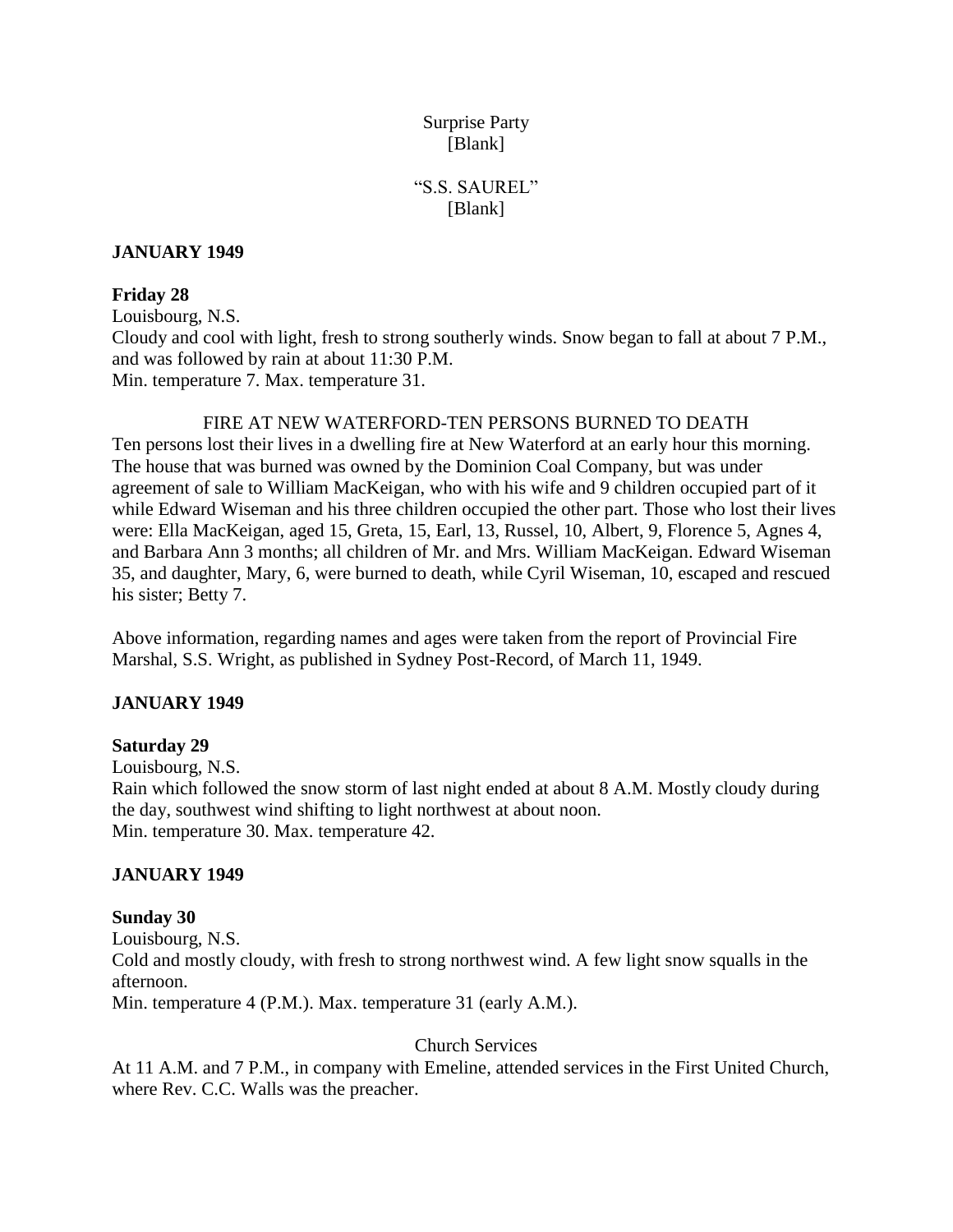Congregations small; about 50 at each service. Choir attendance: A.M. 7, P.M. 9.

## **JANUARY 1949**

## **Monday 31**

Louisbourg, N.S.

Moderately cold and mostly clear with light northwest wind which shifted to southerly in the evening, and increased to moderate during the early part of the night. Min. temperature 7 (A.M.). Max. temperature 37.

## **FEBRUARY 1949**

## **Tuesday 1**

Louisbourg, N.S.

Snow storm in the early morning followed by drizzle of rain ending at about 7 A.M. Partly clear during the afternoon and evening. Strong southerly wind, shifting to northwest shortly before noon. Frost at night.

Min. temperature 24. Max. temperature 38. Snowfall about 3 inches. Streets slushy.

## Civic Elections

Elections were held today throughout the Province of Nova Scotia, for the election of councillors for the various towns. At Louisbourg there was no contest for the election of councillors, all three candidates: Edward Levy, Samuel Levy, and Arthur Townsend, being elected by acclamation.

There was, however, a contest for the office of mayor, made vacant by the resignation of Mayor Guy B. Hiltz, who resigned the office of mayor on the last day of December 1948.

In today's mayoralty election, George D. Lewis defeated Guy M. Hiltz by a majority of 251. At the close of the poll the vote stood: Lewis, 392, Hiltz 141.

George D. Lewis is a son of Capt. William W. Lewis, who was the first mayor of Louisbourg, being elected by acclamation immediately after the town's incorporation, 1901, and holding the office until his retirement in February 1909.

Guy M. Hiltz, is a son of Guy B. Hiltz, who resigned from the office of mayor.

## **FEBRUARY 1949**

## **Wednesday 2**

Louisbourg, N.S.

Mostly clear with fresh to strong northwest wind. Intermittent snow squalls. Streets icy. Min. temperature (P.M.) 10. Max. temperature 27.

## Choir Practice

At 8 P.M., in company with Emeline, attended, and conducted choir practice in the First United Church.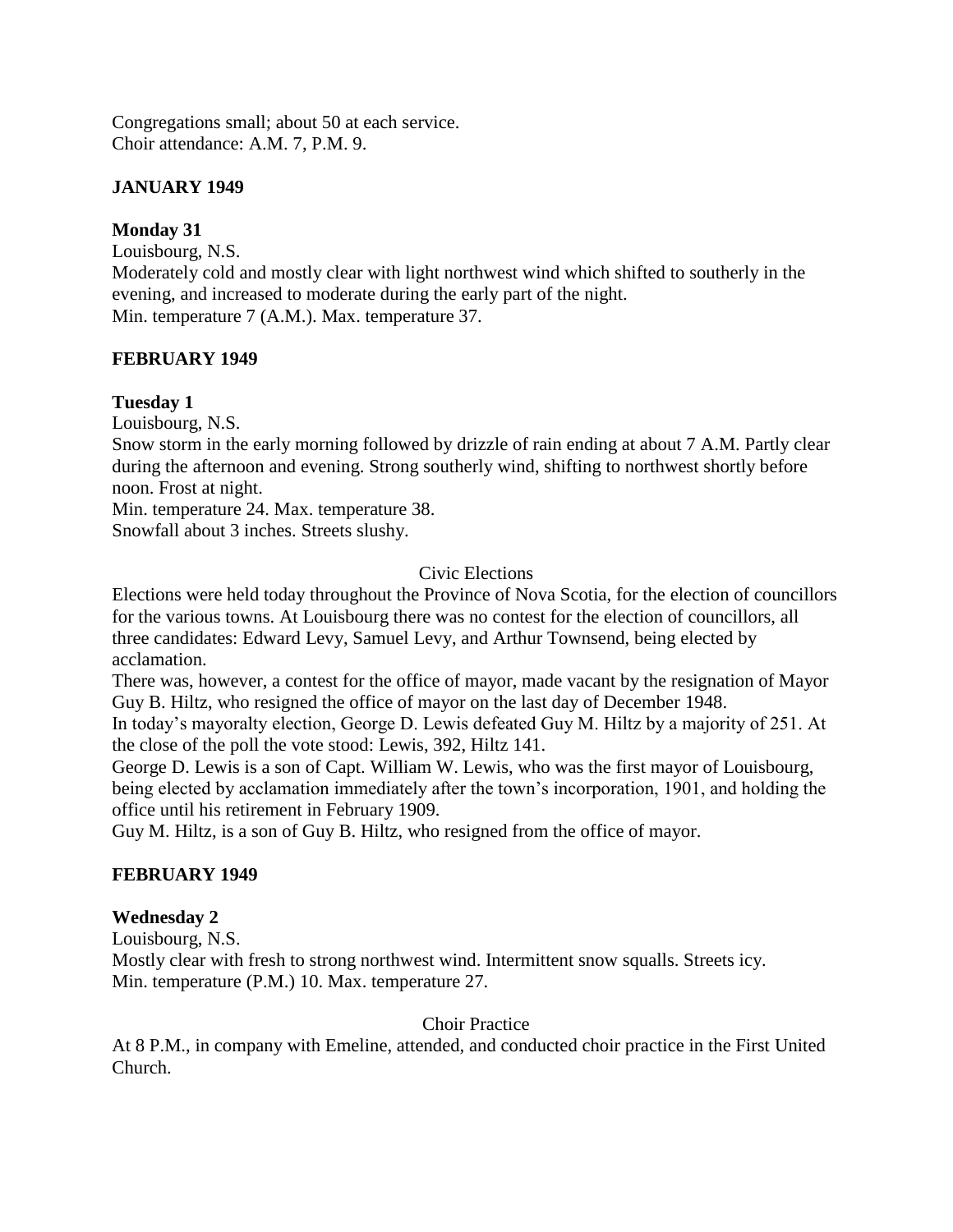## **FEBRUARY 1949**

## **Thursday 3**

Louisbourg, N.S.

Cold, and mostly clear with strong northwest wind, and a few light snow squalls Blustery at times.

Min. temperature 6. Max. temperature 15.

## **FEBRUARY 1949**

## **Friday 4**

Louisbourg, N.S. Clear and cold with light northwest wind. Cloudy in the late afternoon and evening. Min. temperature 5 (A.M.). Max. temperature 16.

#### **FEBRUARY 1949 Saturday 5**

Louisbourg, N.S. Clear and cold with light northerly winds. Light snow squalls in the early morning and at intervals during the day. Min. temperature 6. Max. temperature 22.

## Council Meeting

At 7:30 P.M., attended a meeting of the Town Council. At this meeting the newly elected mayor George D. Lewis was sworn in to office, as well as the three newly elected councillors; Edward Levy, Samuel Levy and Arthur M. Townsend. All of the foregoing were sworn into office by the stipendiary magistrate, Beecher M. Spencer.

## "S.S. SAUREL"

Canadian Government Steamer "Saurel" (Icebreaker) Capt. Chouniard, arrived in the evening.

## **FEBRUARY 1949**

## **Sunday 6**

Louisbourg, N.S. Clear and cold with light northwest wind. An ideal winter day. Min. temperature (A.M.) 1 below zero. Max. temperature 20. First zero temperature this season.

## Church Services

At 11 A.M. and 7 P.M. attended services in the First United Church, where Rev. C.C. Walls was the preacher. Emeline was not out to church in the morning, owing to illness, but accompanied me in the evening. About 50 present at the morning service and about 100 in the evening. Choir attendance: A.M. 8, P.M. 10.

## **FEBRUARY 1949**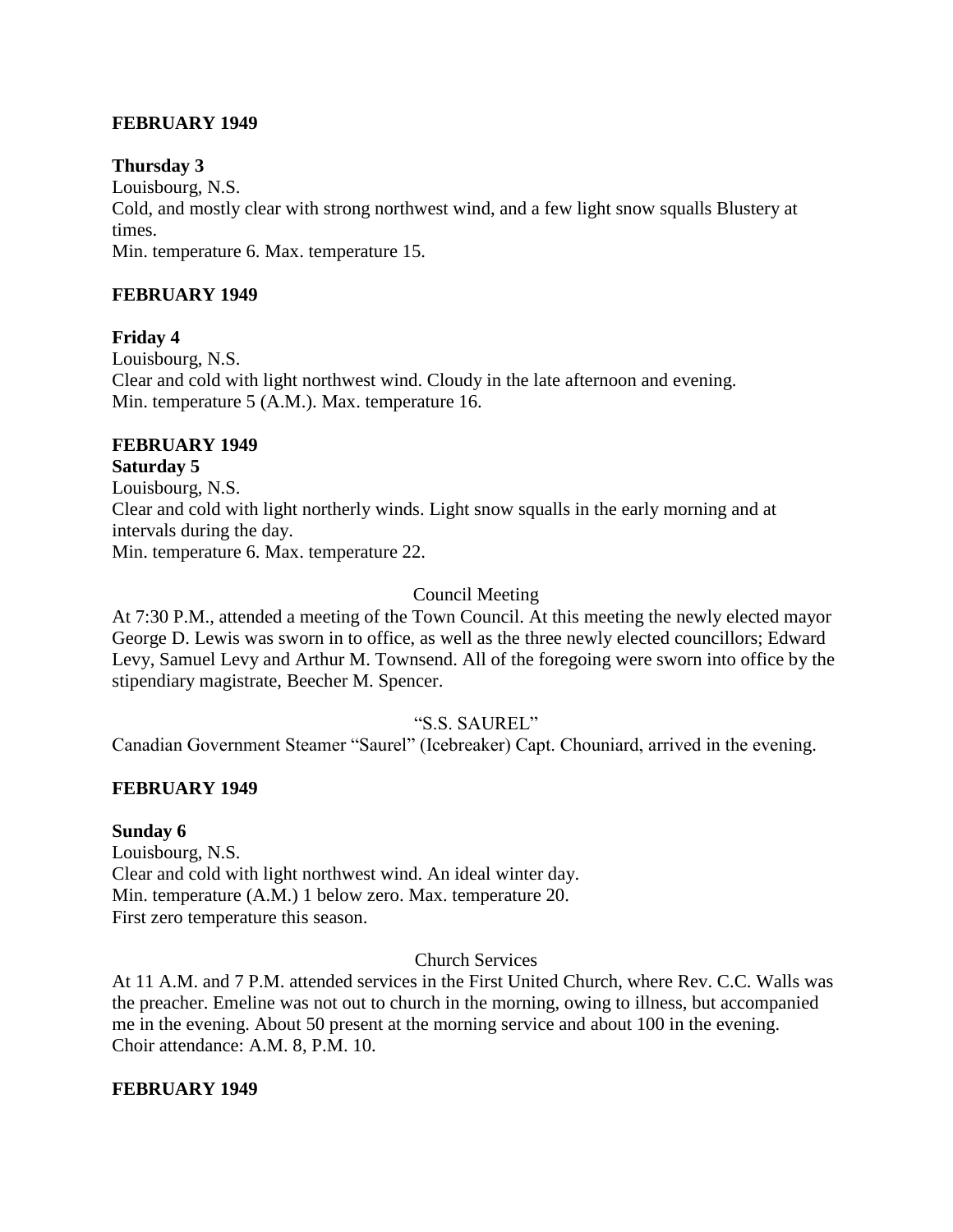## **Monday 7**

Louisbourg, N.S. Clear and cold in the first half of the day, becoming mild in the afternoon. Light northwest wind, shifting to southerly, and increasing to fresh in the evening and later to strong. Cloudy in the late afternoon and evening. Storm threatening. Max. temperature (A.M.) 2 below zero. Max. temperature 31.

## "S.S. SAUREL"

Canadian Government Steamer "Saurel", Capt. Chouinard, sailed in the morning, but returned to port in the afternoon.

## **FEBRUARY 1949**

## **Tuesday 8**

Louisbourg, N.S.

Southerly gale in the early morning with wind shifting to northwest and increasing to heavy gale force. Gale continued until late in the afternoon where it moderated to a fresh breeze. Some rain in the early morning, followed by light snow squalls which occurred at intervals during the day. Min. temperature 19. Max. temperature 27.

## **FEBRUARY 1949**

## **Wednesday 9**

Louisbourg, N.S. Cloudy and comparatively mild, with moderate to fresh southerly winds. Rain began to fall at about 10 P.M. Min. temperature 19. Max. temperature 39.

## "S.S. LA GRANDE HERMINE"

Steamer "La Grande Hermine", Capt. Gilroy, arrived in the early morning, for the purpose of loading a cargo of coal, and docked at the coal pier where she began taking cargo at about 8 A.M.

This is the first ship to come here for cargo or bunker this season.

## Choir Practice

At 8 P.M., in company with Emeline, attended, and conducted choir practice in the First United Church.

## "S.S. SAUREL"

Canadian Government Steamer "Saurel", Capt. Chouniard, sailed.

## "S.S. CRUIZER"

Dominion Coal Company's Tug "Cruizer" arrived from Sydney to take up her winter duties at this port.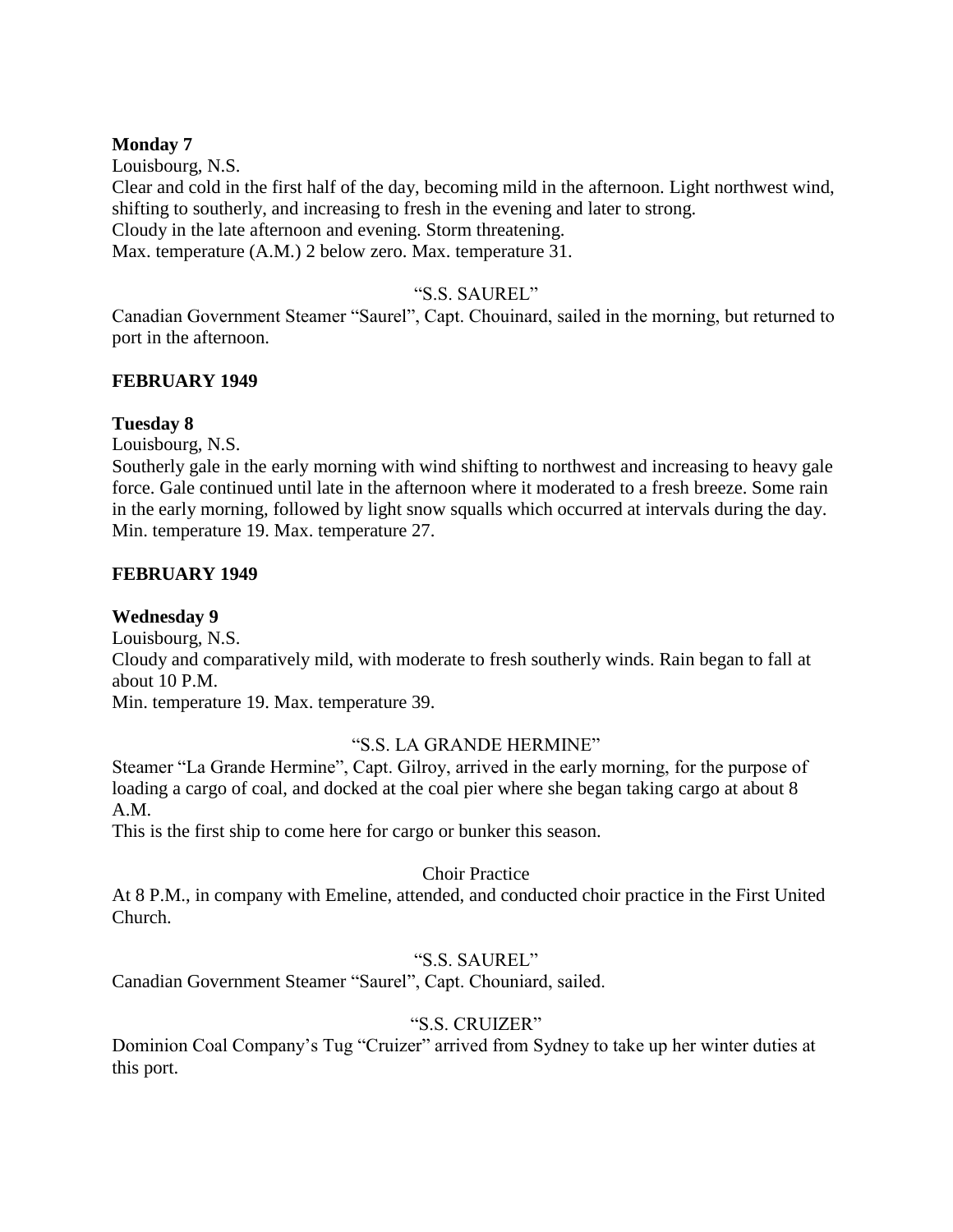## **FEBRUARY 1949**

#### **Thursday 10**

Louisbourg, N.S.

Clear and moderately cold with fresh to strong northwest wind which moderated to light, in the evening.

Min. temperature 12. Max. temperature 38.

#### "S.S. LA GRANDE HERMINE"

Canadian Steamer "La Grande Hermine", Capt. Gilroy, sailed with a cargo of coal.

#### Wedding

The marriage of Donald Skinner, eldest son of W.L. Skinner of this town to Miss Catherine Wilcox, daughter of Mr. and Mrs. Porter Wilcox, took place in St. Bartholomew's Anglican Church this afternoon. Rev. J.T. Turner performed the ceremony. Mr. and Mrs. Skinner will reside at Sydney.

#### **FEBRUARY 1949**

#### **Friday 11**

Louisbourg, N.S.

Cloudy and cold with fresh northeast wind increasing to gale force during the forenoon. Wind moderated to some extent in the evening, but continued strong during the night. Snow began to fall at about 7:30 A.M., and continued intermittently during the day. Very blustery and disagreeable. Snowfall about 4 inches.

Min. temperature (P.M.) 7. Max. temperature 20.

## "S.S. LADY LAURIER"

Canadian Government Steamer "Lady Laurier" arrived in the early morning.

In Port for Shelter

A number of fishing vessels in port for shelter.

## **FEBRUARY 1949**

## **Saturday 12**

Louisbourg, N.S. Clear and cold with fresh northerly winds which moderated to light during the afternoon. Min. temperature 3. Max. temperature 13.

## "S.S. LADY LAURIER"

Canadian Government Steamer "Lady Laurier" sailed in the morning, but returned to port in the evening.

## **FEBRUARY 1949**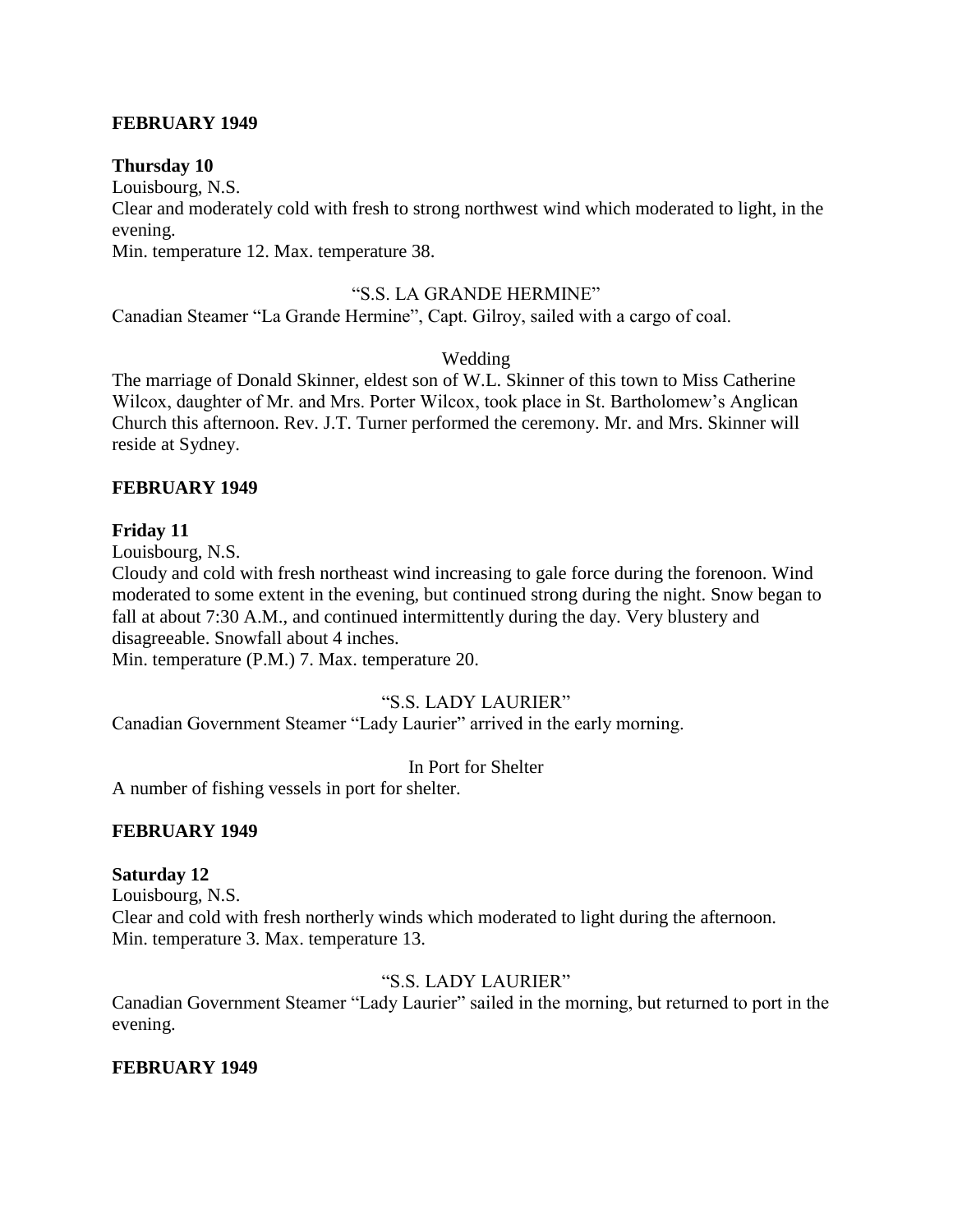## **Sunday 13**

Louisbourg, N.S. Cloudy with light to moderate southwest wind. Very light drizzle of snow in the forenoon. Light mist in the late afternoon and evening. Min. temperature 9 (A.M.). Max. temperature 34.

## Church Services

At 11 A.M. and 7 P.M., in company with Emeline, attended services in the First United Church, where Rev. C.C. Walls was the preacher. 35 present at the morning service, about 75 in the evening.

Choir attendance: A.M. 6, P.M. 9.

## **FEBRUARY 1949**

## **Monday 14**

Louisbourg, N.S. Clear in the morning, but becoming cloudy before noon. Snow flurries during the afternoon. Light northeast wind. Snowfall about 2 inches. Min. temperature 17. Max. temperature 34.

## **FEBRUARY 1949**

## **Tuesday 15**

Louisbourg, N.S.

Cloudy with light southerly winds, becoming fresh in the late afternoon and evening. Light snow squalls during the day. Snow beginning at about 3 P.M. was followed by a light drizzle at about 7:30 P.M. which continued until a late hour. Snowfall; about 3 inches. Min. temperature 14. Max. temperature 30.

> Meeting of Louisbourg Development Company. [Blank]

## **FEBRUARY 1949**

## **Wednesday 16**

Louisbourg, N.S. Drizzle of rain in the morning. Partly clear during the day with light to fresh northwest wind, moderating in the afternoon.

Min. temperature 26. Max. temperature 38.

Choir Practice

At 8 P.M., in company with Emeline, attended, and conducted choir practice in the First United Church.

> Fishing Schooner Marshall Frank Wrecked. [Blank]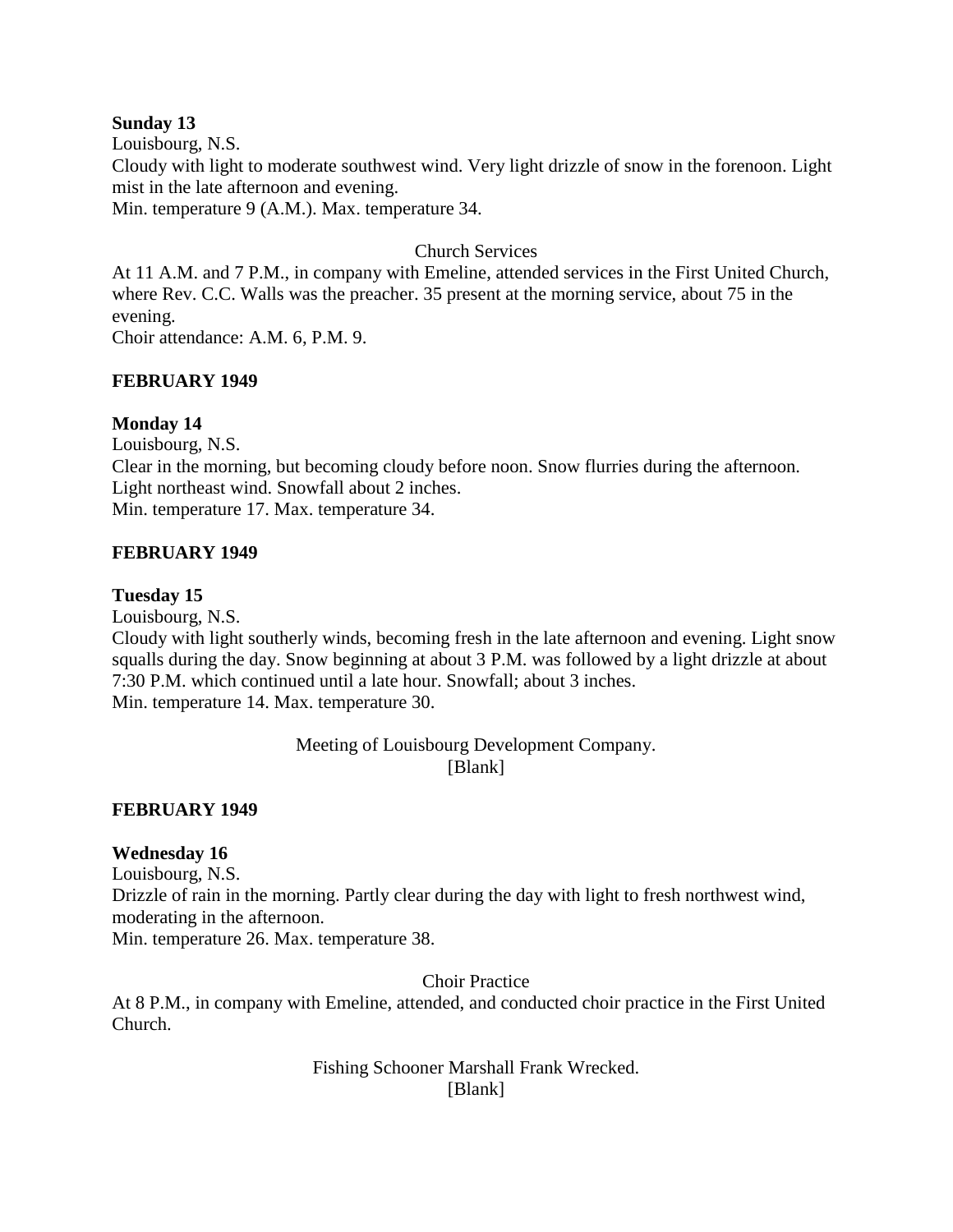## **FEBRUARY 1949**

#### **Thursday 17**

Louisbourg, N.S.

Cloudy with light southerly winds, shifting to east, northeast and north in the evening and later to north west, increasing to strong during the day and moderating in the early part of the night. Snow began to fall at 10:30 and continued until about 8:30 P.M. Snowfall about 10 inches. Min. temperature 25. Max. temperature 33.

## Turkey Supper

At 5 P.M., in company with Emeline, attended turkey supper in the Orange Hall, held under the auspices of the Orange Lodge.

#### Meeting of Brotherhood

At 8 P.M. attended a meeting of the Brotherhood of the First United Church, held in Calvin Hall. Only 10 persons present. Meeting was not called to order and therefore no business transacted. Played games until about 10 P.M. Caterers: Oscar Harris and James Suffity.

#### **FEBRUARY 1949**

#### **Friday 18**

Louisbourg, N.S.

Clear and moderately cold, with fresh northwest wind and drifting snow. Wind moderated to light during the afternoon.

Min. temperature 8. Max. temperature about 22.

## "S.S. LA GRANDE HERMINE"

Steamer "La Grande Hermine", Capt. Gilroy, arrived in the forenoon from St. John N.B. for a cargo of coal.

## **FEBRUARY 1949**

#### **Saturday 19**

Louisbourg, N.S. Clear and mild. Bright sunshine all day. Light westerly winds. An ideal day. Min. temperature 12 (A.M.). Max. temperature 43. Snow melting fast and streets very slushy.

## "S.S. LA GRANDE HERMINE"

Steamer "La Grande Hermine", Capt. Gilroy, finished loading a cargo of coal, and in the evening, sailed for St. John New Brunswick.

#### **FEBRUARY 1949**

**Sunday 20**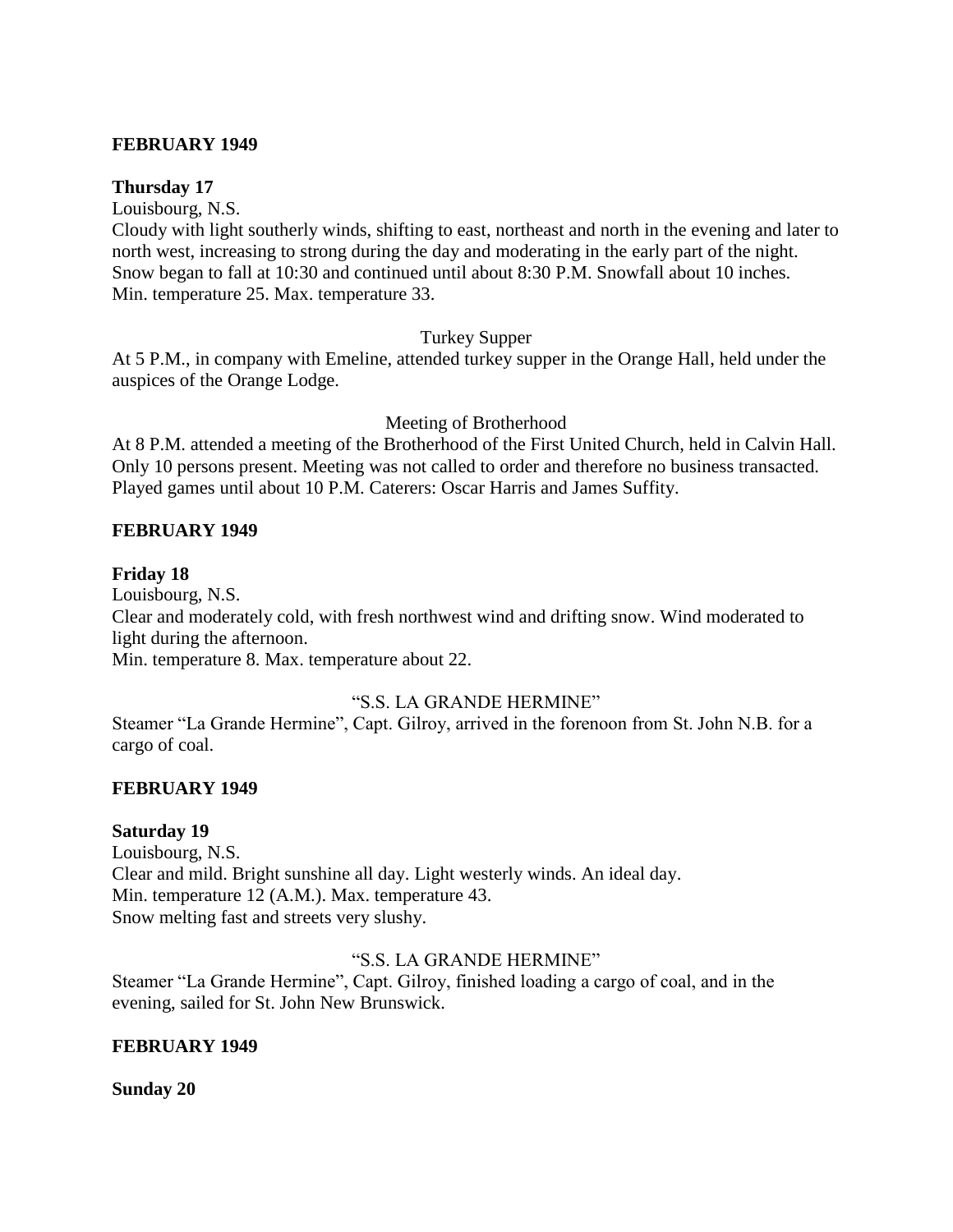Louisbourg, N.S.

Clear in the morning, but becoming cloudy early in the forenoon. Light northeast wind increasing to moderate in the evening. Light drizzle of snow which began to fall at about 1 P.M. continued until a late hour at night. Snowfall about 3 inches. Min. temperature 13. Max. temperature 26.

#### Church Services

At 11 A.M. and 7 P.M., in company with Emeline, attended services in the First United Church, where Rev. C.C. Walls was the preacher. About 50 present at the morning and about 75 in the evening. Choir attendance: A.M. 8, P.M. 11.

## Death of George Albert Jewell

The death of George Albert Jewell occurred at about 5 o'clock this afternoon at the home of Mr. and Mrs. D.M. Johnston.

## **FEBRUARY 1949**

#### **Monday 21**

Louisbourg, N.S. A few light snow flurries during the forenoon, but mostly clear, fresh northerly winds which moderated in the late afternoon. Min. temperature 5 (P.M.). Max. temperature 26.

## "S.S. LIVERPOOL PACKET"

Canadian Steamer "Liverpool Packet" arrived at about 10 P.M. for a cargo of coal.

## **FEBRUARY 1949**

**Tuesday 22** Louisbourg, N.S. Clear and cold with light northwest wind, shifting to west in the afternoon. Min. temperature 3 below zero (A.M.). Max. temperature 20.

#### Funeral

At 3 P.M. attended the funeral of the late George Albert Jewell which took place from D.M. Johnstons funeral parlor to the United Church cemetery on Clarke's Road. Services at the funeral parlour and grave, were conducted by Rev. J.T. Turner, pastor of St. Bartholomew's Anglican Church.

Funeral in charge of D.M. Johnston, Funeral Director.

#### **FEBRUARY 1949**

**Wednesday 23** Louisbourg, N.S.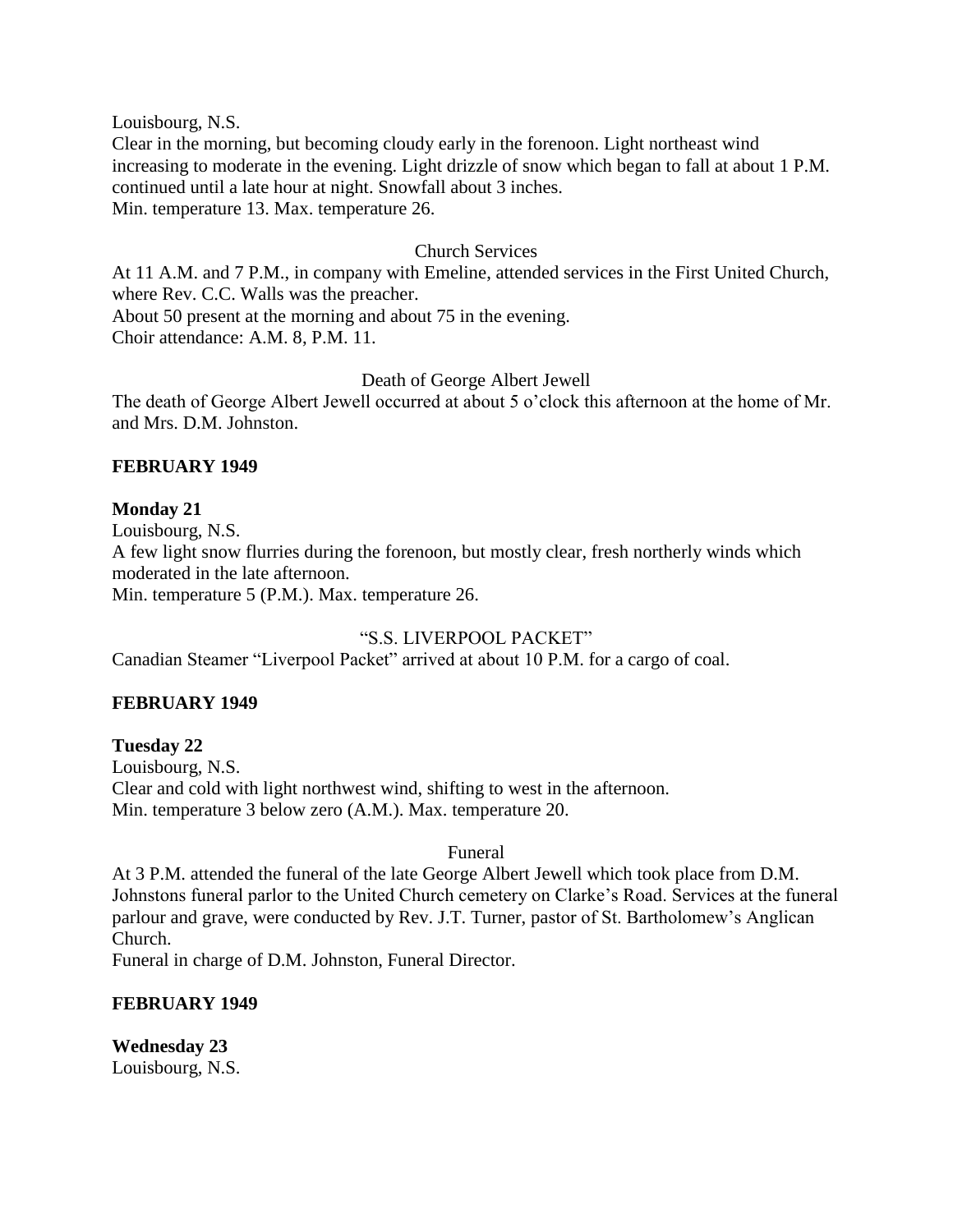Cloudy and mild with light southwest wind. Light drizzle of snow beginning shortly before noon, followed by light drizzle of rain and mist. A few light showers in the evening. Min. temperature 12 (A.M.). Max. temperature 36.

## "S.S. LIVERPOOL PACKET"

Steamer, "Liverpool Packet", Capt. Kiser, sailed at about noon with a cargo of coal, for Liverpool N.S.

## Choir Practice

At 8 P.M., in company with Emeline, attended, and conducted choir practice in the First United Church.

## **FEBRUARY 1949**

## **Thursday 24**

Louisbourg, N.S.

Light rain in the early morning, followed by light snow squalls, which ended before daylight. Clear and very chilly during the day with fresh northerly winds. Rainfall of last night; about  $\frac{1}{4}$ inch.

Min. temperature 18. Max. temperature 36.

## **FEBRUARY 1949**

## **Friday 25**

Louisbourg, N.S. Cloudy and chilly, with moderate east and southeast wind, with intermittent light snow squalls, beginning early in the forenoon and continuing until late at night. Snowfall; about 1 inch. Min. temperature 18. Max. temperature 32.

## **FEBRUARY 1949**

## **Saturday 26**

Louisbourg, N.S.

Cloudy and chilly with a very light drizzle of half snow and half snow [sic] which lasted all day. Frozen mist and silver thaw in the evening. Snow began to fall at about 6 P.M. and continued during the night. Moderate to fresh easterly winds, increasing to strong in the evening. Northeast wind at night.

Min. temperature 28. Max. temperature 32.

## Council Meeting

At 7:30 P.M. attended a regular meeting of the Town Council, held in the Town Office with Mayor George D. Lewis presiding. Those presiding besides the mayor were Councillors: Edison Skinner, (Deputy Mayor), Earl Lewis, Duncan MacKay, Edward Levy, Arthur M. Townsend and Samuel Levy. Town Clerk: Dan. F. Nicholson. Town Solicitor: E. MacKay Forbes. A number of spectators were also present.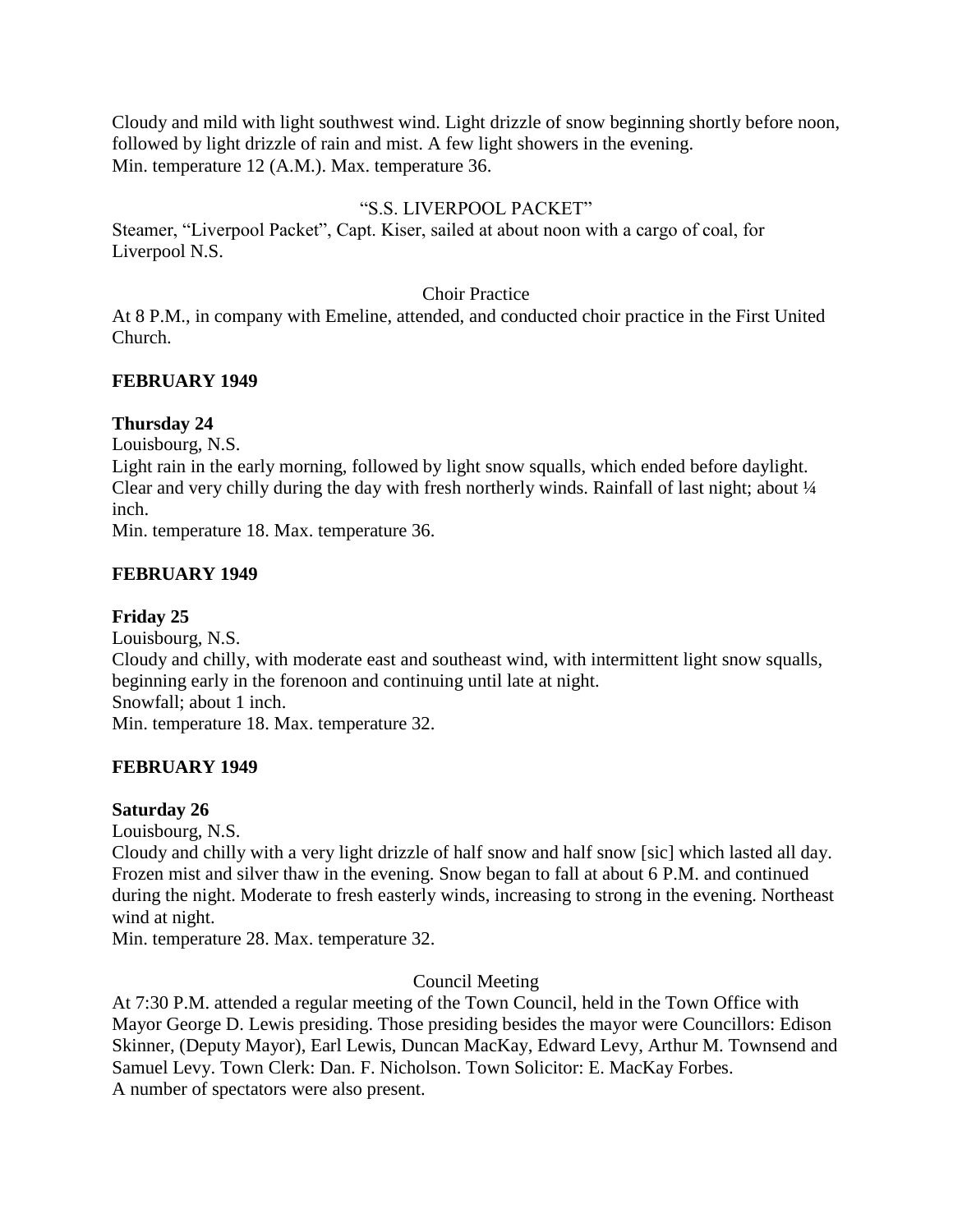## **FEBRUARY 1949**

#### **Sunday 27**

Louisbourg, N.S. Drizzle of snow lasting all day and into the night. Snow drifting furiously before a northerly wind of gale force. Bus and car traffic at a standstill owing to the condition of the streets and highways. No bus service, in or out of this town today.

Min. temperature 24. Max. temperature 30.

Very disagreeable. The worst storm of this season.

## Church Services

At 11 A.M. and 7 P.M., in company with Emeline, attended services in the First United Church, where Rev. C.C. Walls was the preacher. Small audience at both services: 24 in the morning and 45 in the evening. Choir attendance: A.M. 7, P.M. 10.

#### **FEBRUARY 1949**

#### **Monday 28**

Louisbourg, N.S.

Cloudy, with strong northerly winds and drifting snow. Wind moderated in the early afternoon. Sun broke through the clouds for a short time in the afternoon.

Snowfall of Saturday night and yesterday, at least 10 inches. Radio report from Reserve Airport gave the snowfall as 14 inches.

Streets and highways in many places blocked with snow. No bus or train service, in or out of Louisbourg today, as a result of the snow storm and northerly gale of Saturday and Sunday last. Min. temperature 22. Max. temperature 30.

## "S.S. LA GRANDE HERMINE"

Steamer "La Grande Hermine", Capt. Gilroy, arrived in the forenoon for a cargo of coal. This ship was due here at noon last Saturday, but owing to the severe storm did not arrive here until today.

#### "S.S. CLARENVILLE"

Newfoundland motor vessel Clarenville arrived for a cargo of coal.

## Death of William Huntington

The death of William Webster Huntington occurred in the City Hospital, Sydney, today after an illness of several months. Mr. Huntington who was in the  $73<sup>rd</sup>$  year of his age, was the eldest son of the late Alfred and Mrs. Huntington of Rock Elm West, Cape Breton County (formerly Salmon River), where he lived all his life.

He is survived by one sister, Mrs. Robert Hardy (Annie) of Gabarus. His wife, one son (Murray), one brother (Franklin), and one sister, (Charlotte) predeceased him many years ago. His father and my father were brothers. He was therefore, my first cousin. His mother, before her marriage,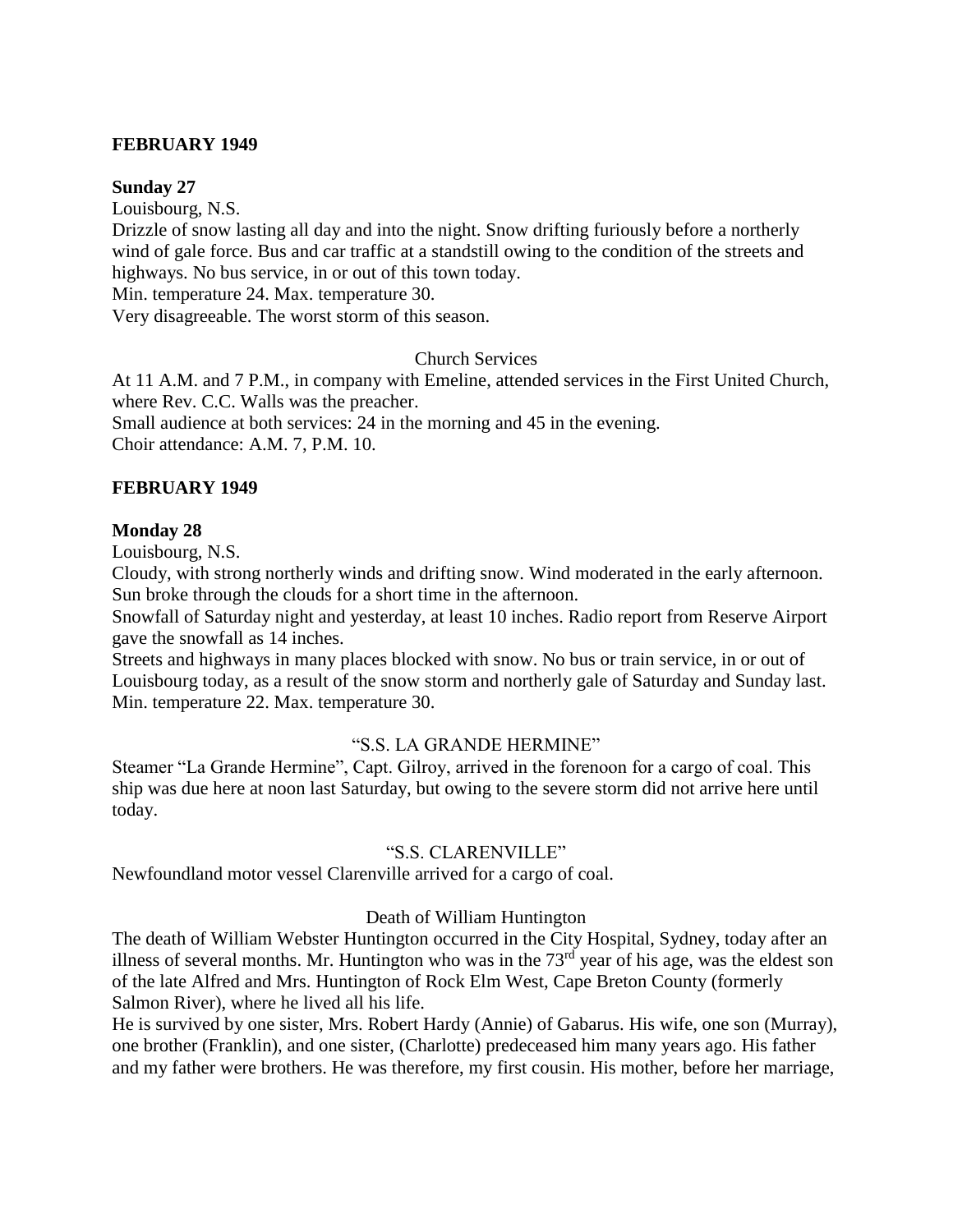was Miss Elizabeth Sheppard, of South Head Port Morien. According to an announcement in the Sydney Post-Record, the funeral is to take place at Rock Elm West on next Wednesday.

## **MARCH 1949**

## **Tuesday 1**

Louisbourg, N.S. Cloudy with light to moderate to east winds, increasing to fresh at night. Snow began to fall at about 2:30 P.M. Alternate snow and mist until a late hour at night. Min. temperature 26. Max. temperature 34.

## "S.S. BACCALIEU"

Newfoundland Steamer "Baccalieu" arrived in the morning with passengers, mails and freight from Newfoundland. First Newfoundland passenger boat to come to Louisbourg this season.

## **MARCH 1949**

## **Wednesday 2**

Louisbourg, N.S.

Fierce snow storm. Snow storm that began yesterday afternoon continued throughout the night and until shortly before noon today when it changed to intermittent snow squalls, which lasted all the afternoon.

Strong northeast wind shifting to north during the afternoon. Snowfall of yesterday, last night and today about 10 inches.

Min. temperature 28. Max. temperature 32.

## All Traffic Interrupted

Owing to the storm all traffic in and out of this town seriously curtailed, or at a standstill. Highland Lines Bus, due to leave here at 6:15 A.M. got away at about 8 A.M., and did not reach Sydney until about 2 o'clock in the afternoon. The 8:30 A.M. trip from Sydney to Louisbourg, and the 12:30 P.M. trip over the same route, the 10:15 A.M. and the 2:15 P.M. trips from Louisbourg to Sydney were all cancelled. The 4:30 P.M. trip from Sydney to Louisbourg got away from Sydney on schedule, but did not reach its destination, until 9 P.M. where it remained for the night. The highway snow plough arrived here shortly after the arrival of the bus, and ploughed the main street through town and continued on to West Louisbourg before returning. Sydney and Louisbourg Railway train due to leave here at 8:15 A.M. and to return here at 4:15 P.M. was cancelled. No mails reached Louisbourg today, via Sydney and Louisbourg Railway. First class mails usually carried on the 8:30 A.M. Highland Lines Bus from Sydney arrived here at 9 P.M., but too late for distribution tonight.

## No Choir Practice

Owing to the bad condition of the streets caused by the snow blockade, I cancelled the usual First United Church, choir practice, scheduled for tonight.

## **MARCH 1949**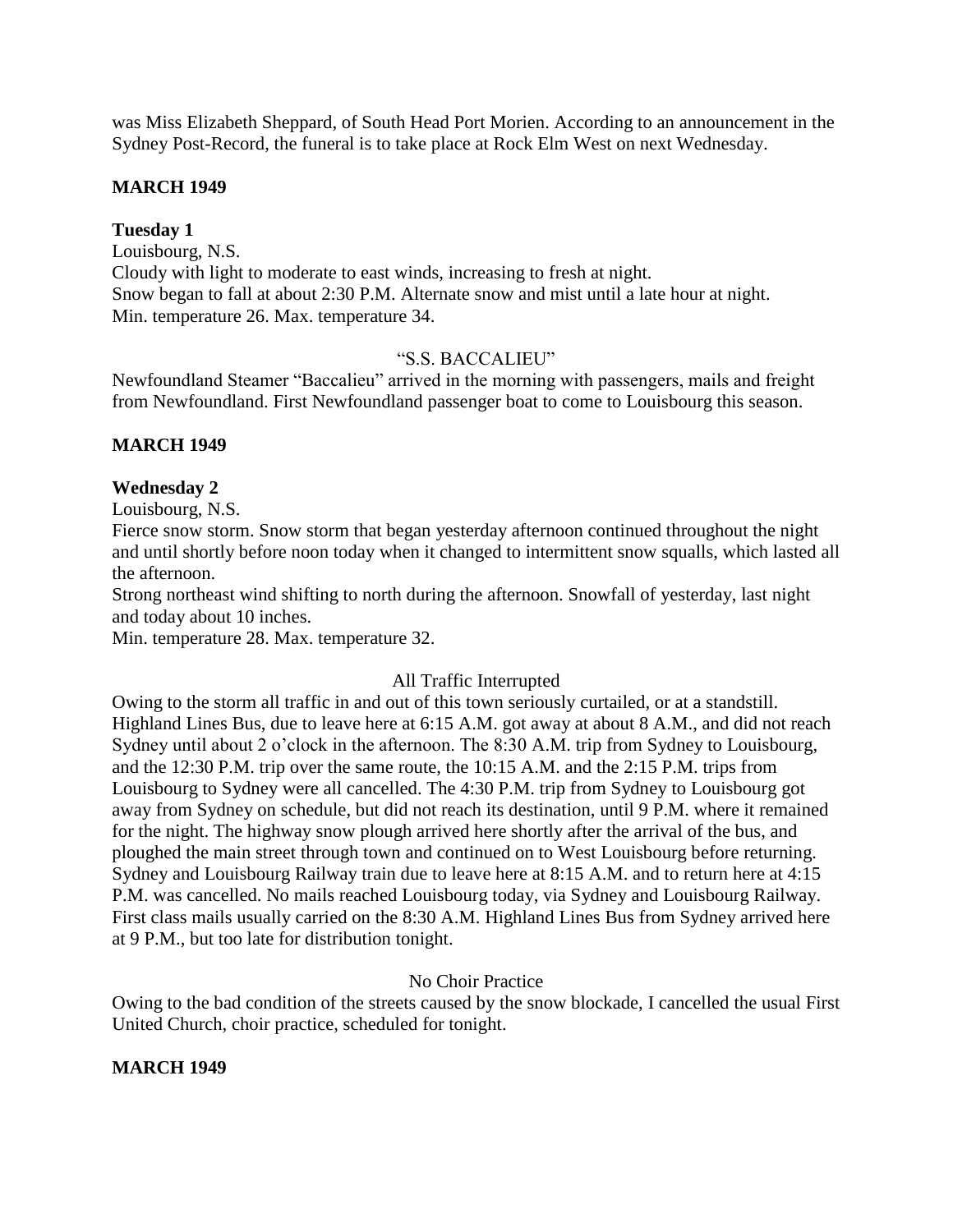#### **Thursday 3**

Louisbourg, N.S. Mild, and partly clear with light northwest wind. Min. temperature 20. Max. temperature 28.

## Annual Meeting of Brotherhood

At 6:30 P.M. attended annual meeting and banquet of the First United Church Brotherhood, held in Calvin Hall with the President, Edison Skinner, presiding. Rev. K. Geurgis, pastor of the Presbyterian Churches, at Mira Ferry, Catalone and Louisbourg, was the guest speaker. His subject was "The Garden of Eden". The subject was illustrated with lantern slides. About 50 present besides the ladies of the MacMillan Club who did the catering.

## Cabot Strait Released

The Newfoundland Railway Steamer "Cabot Strait" with passengers, mails and freight, enroute for Port-au-Basque Nfld.; which has been stuck in the ice off Sydney since last Monday, was released this afternoon, by the Canadian Government Icebreaker "Saurel", Capt. Chouniard, and proceeded to her destination.

## No Outward Train

For the third day this week, the regular S. & L. train, due to leave here at 8:15 A.M. did not make her run. I understand the reason given for the cancellation of today's trip was lack of efficient snow fighting equipment.

## **MARCH 1949**

## **Friday 4**

Louisbourg, N.S. Cloudy and comparatively mild with light north-northwest wind. Min. temperature 20. Max. temperature 28.

## "S.S. BACCALIEU"

Newfoundland Steamer "Baccalieu" sailed at about 7 A.M. for Newfoundland with passengers, mails and freight.

## "SS. LA GRANDE HERMINE"

Steamer "La Grande Hermine" sailed this afternoon with a cargo of coal.

## "S.S. CABOT STRAIT"

Newfoundland railway Steamer "Cabot Strait" arrived from Port-au-Basque Nfld. at about 5 P.M., with passengers, mails and freight. First trip to Louisbourg this season.

## "S.S. SAUREL"

Canadian Government Steamer "Saurel", Capt. Chouniard, sailed during the night for Sable Island.

## **MARCH 1949**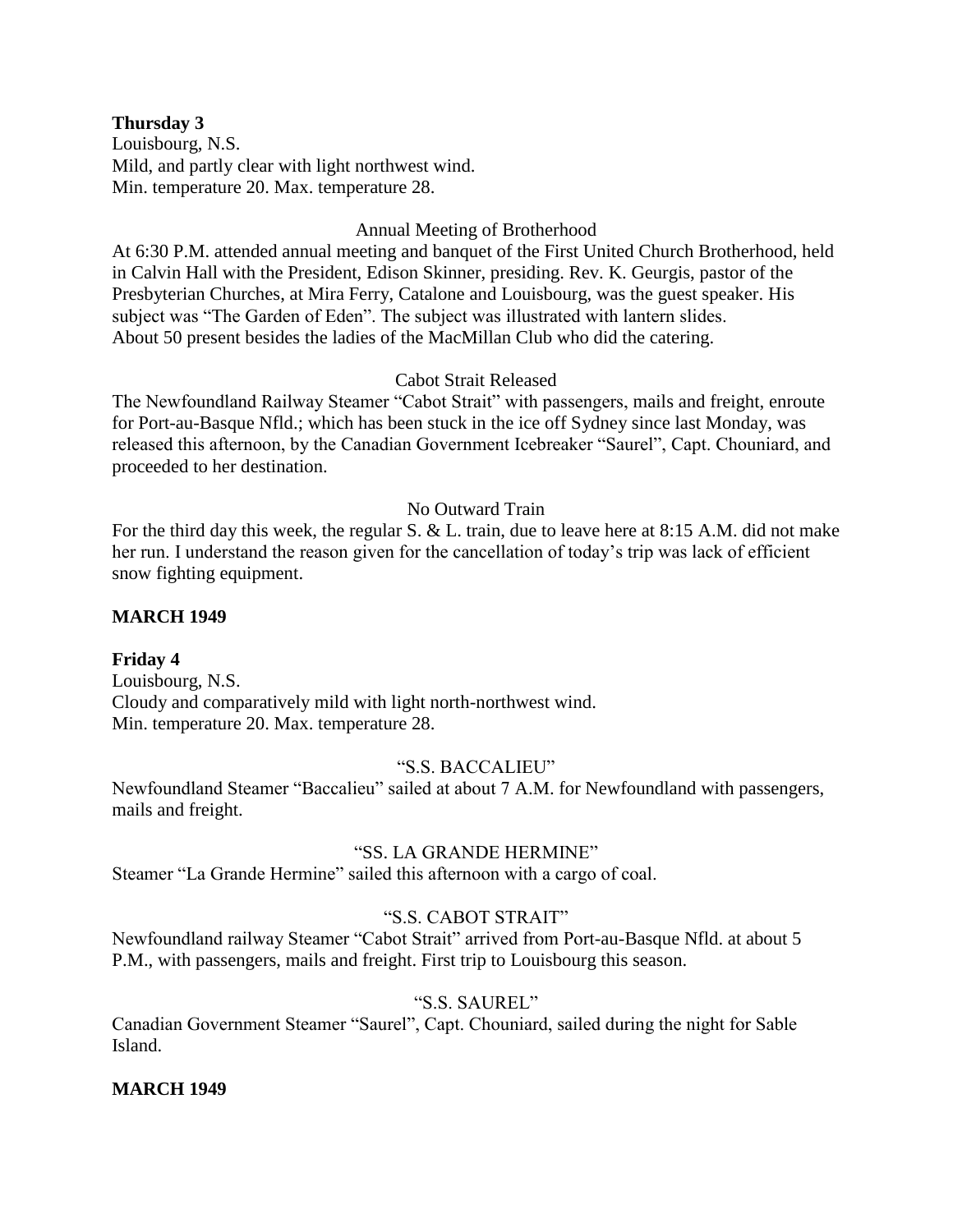## **Saturday 5**

Louisbourg, N.S. Bright sunshine during the forenoon, but becoming cloudy early in the afternoon. Light to moderate southwest wind, increasing slightly in the evening. Light drizzle of snow and rain beginning in the early part of the night. Min. temperature 20. Max. temperature 32.

#### "S.S. FORDHAM"

Steamer "Fordham" enroute from Lunenburg N.S. to the sealing grounds, arrived here last night or early this morning and sailed at 1 P.M.

## "S.S. SAUREL"

Canadian Government Steamer "Saurel", Capt. Chouniard, which sailed for Sable Island last night arrived back and docked here at about 5:30 P.M.

## Streets Ploughed

A Highway Department snow plough, arrived here shortly before midnight, and during the night, ploughed the worst of our streets including Havenside.

## **MARCH 1949**

#### **Sunday 6**

Louisbourg, N.S.

Cloudy, foggy and mild with light to moderate southwest wind. Rain in the early morning with thunder and lightning beginning at about 7:30 A.M. and lasting for more than an hour. Thawing all day. Streets very wet and slushy.

Min. temperature 31. Max. temperature 38.

## Church Services

At 11 A.M. and 7 P.M., in company with Emeline, attended services in the First United Church, where Rev. C.C. Walls was the preacher. 36 persons present at the morning service and about 75 in the evening.

Choir attendance: A.M. 5, P.M. 8.

## **MARCH 1949**

## **Monday 7**

Louisbourg, N.S.

Cloudy, foggy and mild, with light variable winds until late in the afternoon when the wind set in from the northeast and increased to moderate and later to fresh.

Showery during the afternoon. Freezing rain and drizzle in the evening and during the night. Streets covered with slush. Snow thawing rapidly during the day. Very slippery during the night. Min. temperature 28. Max. temperature 41.

## "S.S. CABOT STRAIT"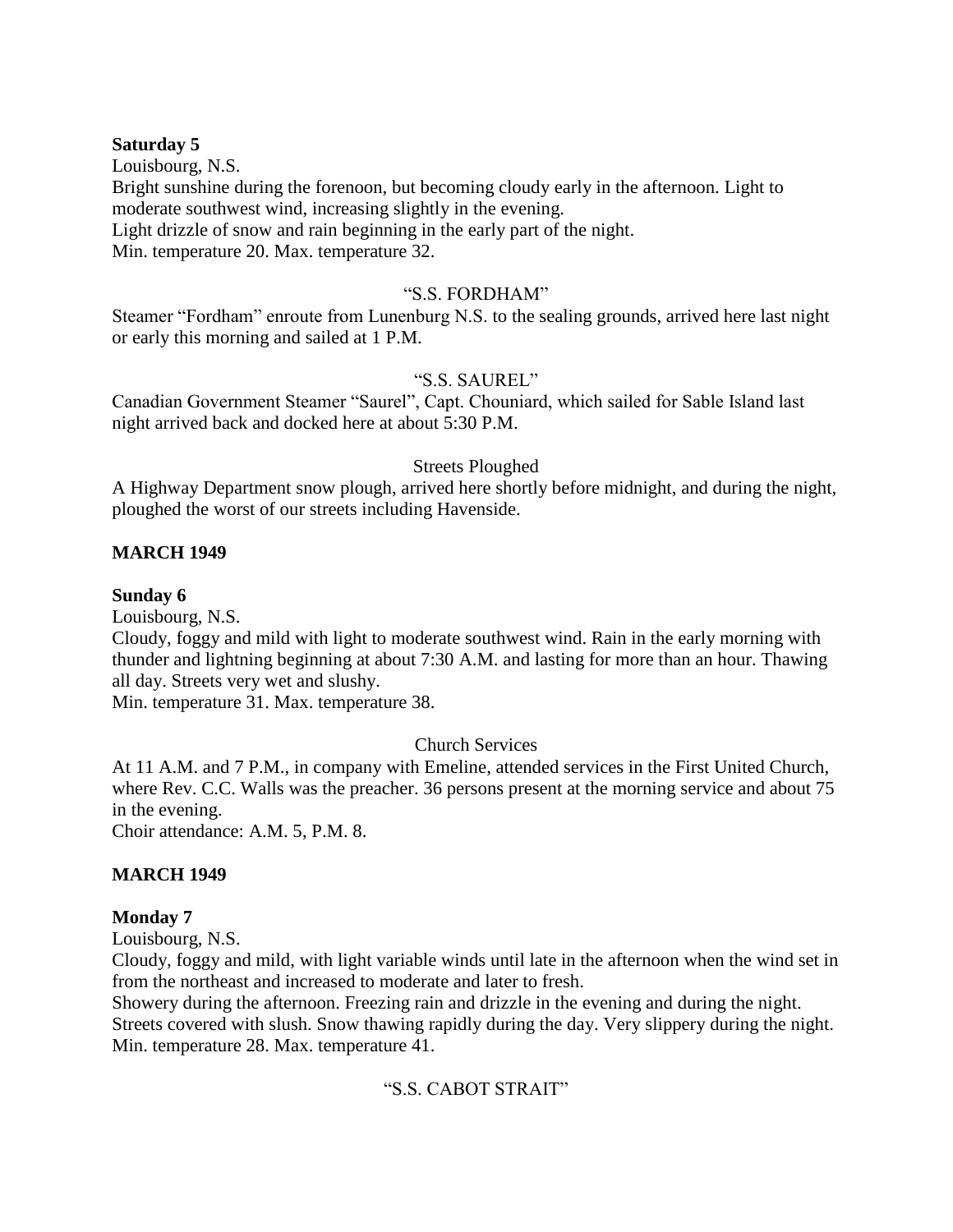Newfoundland railway Steamer "Cabot Strait" which arrived here on last Friday sailed in the morning for Port-au-Basque Nfld. with passengers, mails and freight.

## "S.S. BACCALIEU"

Newfoundland Railway Steamer "Baccalieu" arrived in the evening from Nfld. with passengers, mails and freight.

## **MARCH 1949**

#### **Tuesday 8**

Louisbourg, N.S.

Cloudy and foggy with a few scattered showers, and very light variable winds. All out-of-doors covered with a heavy coat of ice in the morning, with rising temperature the ice melted, and by 1 P.M. the trees, fences and wires were free of their ice coating. Streets very slushy. The centre of Main Street getting bare.

Min. temperature 28. Max. temperature 36.

## "S.S. CLARENVILLE"

Newfoundland Steamer "Clarenville" arrived, and at 4 P.M. began loading a cargo of coal.

## "S.S. SAUREL"

Canadian Government Steamer "Saurel" sailed.

## **MARCH 1949**

## **Wednesday 9**

Louisbourg, N.S.

Cloudy and mild with intermittent showers. Light variable winds. Northeast in the late afternoon, increasing to fresh. Rainfall of last night and today, about ¼ inch. Min. temperature 32. Max. temperature 40.

"S.S. BACCALIEU"

Newfoundland Steamer "Baccalieu" sailed in the morning with passengers, mails and freight.

## "S.S. CLARENVILLE"

Newfoundland Steamer "Clarenville" sailed in the morning with a cargo of coal (about 300 tons).

Choir Practice

At 8 P.M., in company with Emeline, attended, and conducted choir practice in the First United Church.

Provincial Legislature Opened

At Halifax, N.S. today the Provincial Legislature opened today for its annual session. Hon. Angus L. MacDonald, (Liberal), is Premier while the opposition is led by [blank].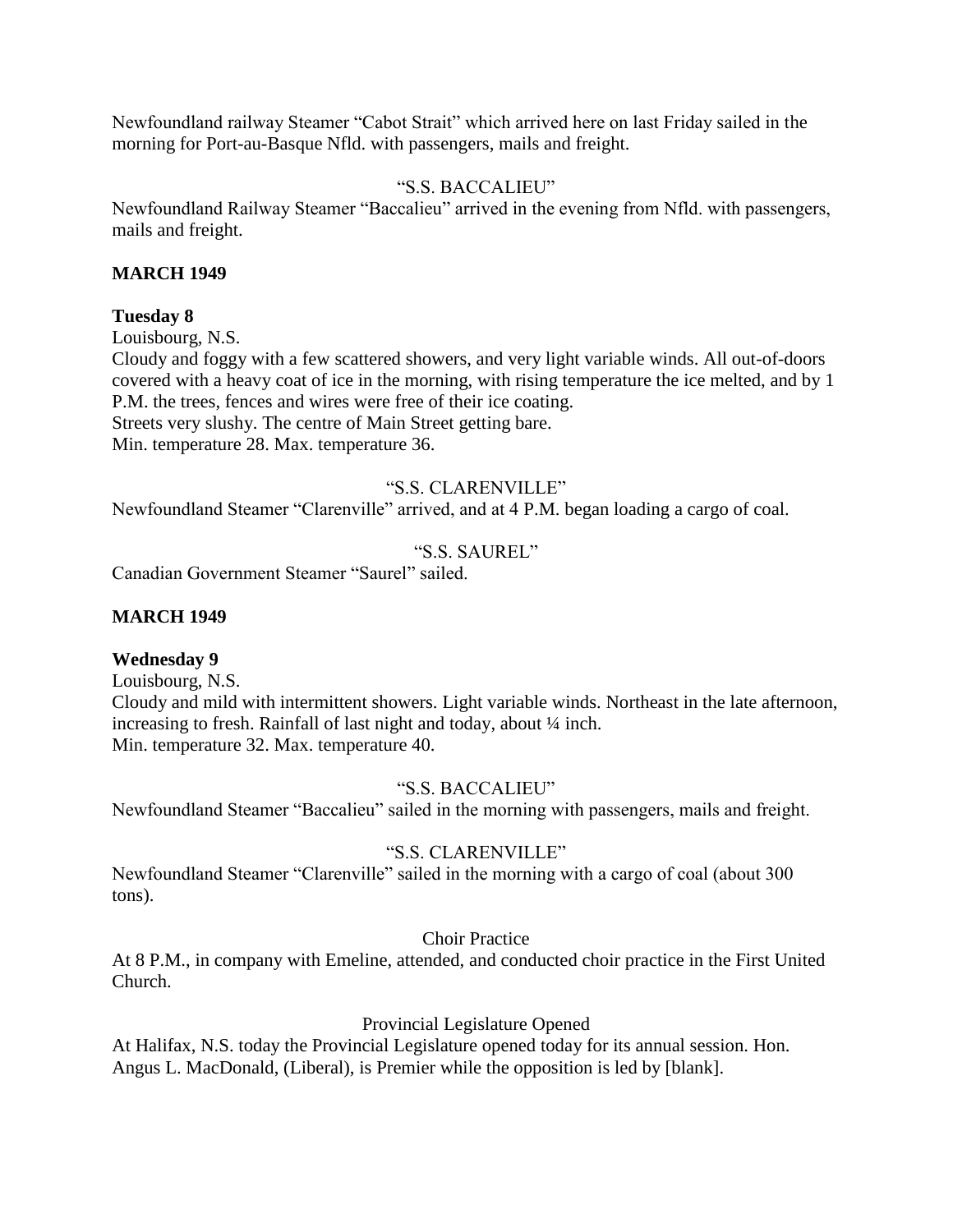## **MARCH 1949**

## **Thursday 10**

Louisbourg, N.S. Cloudy and chilly with intermittent showers and drizzle. Light to moderate northeast wind, increasing in the evening. Min. temperature 31. Max. temperature 36.

#### Annual Meeting and Banquet; Board of Trade

The annual meeting and banquet of the Louisbourg Board of Trade was held in the Diamond Café in the evening with the President John MacDonald, presiding. I purchased a ticket for the banquet, but owing to having another engagement, did not attend. Rev. C.C. Walls, of the First United Church of this town was the guest speaker. His subject was transportation. The following officers were elected for the ensuing year: John MacDonald, President (re-elected), Donald Beaver; Vice-President, Gordon Cameron, secretary (re-elected), A. M. Townsend, Treasurer (re-elected).

#### Social and Musical Evening

At 8 P.M., in company with Emeline, visited the home of Mr. and Mrs. John H. Skinner, where we among others, had been invited to spend a social and musical evening. Those present were: Mrs. Ernest Bains, piano and vocal teacher of Sydney, who spends two days and two nights, each week in town. Dan. F. Nicholson, one of her vocal pupils, Rev. and Mrs. C.C. Walls, W.L. Skinner, Mrs. Edison Skinner, Mrs. William Hilchie, Mr. and Mrs. Arthur M. Townsend, and Mr. and Mrs. John H. Skinner. Rev. C.C. Walls and Arthur M. Townsend were at the Board of Trade banquet and did not arrive until about 10:15 P.M.

## **MARCH 1949**

## **Friday 11**

Louisbourg, N.S. Cloudy, mild and foggy with light variable winds, mostly easterly. Intermittent showers. Min. temperature 32. Max. temperature 42. Rainfall of the past 36 hours: about 1 inch.

#### "S.S. LA GRANDE HERMINE"

Steamer "La Grande Hermine" arrived in the forenoon for a cargo of coal.

## **MARCH 1949**

## **Saturday 12**

Louisbourg, N.S.

Cool and mostly clear with fresh to strong southwest wind. First sunshine since last Saturday, March 5.

Min. temperature 30. Max. temperature 39.

## "S.S. CLARENVILLE"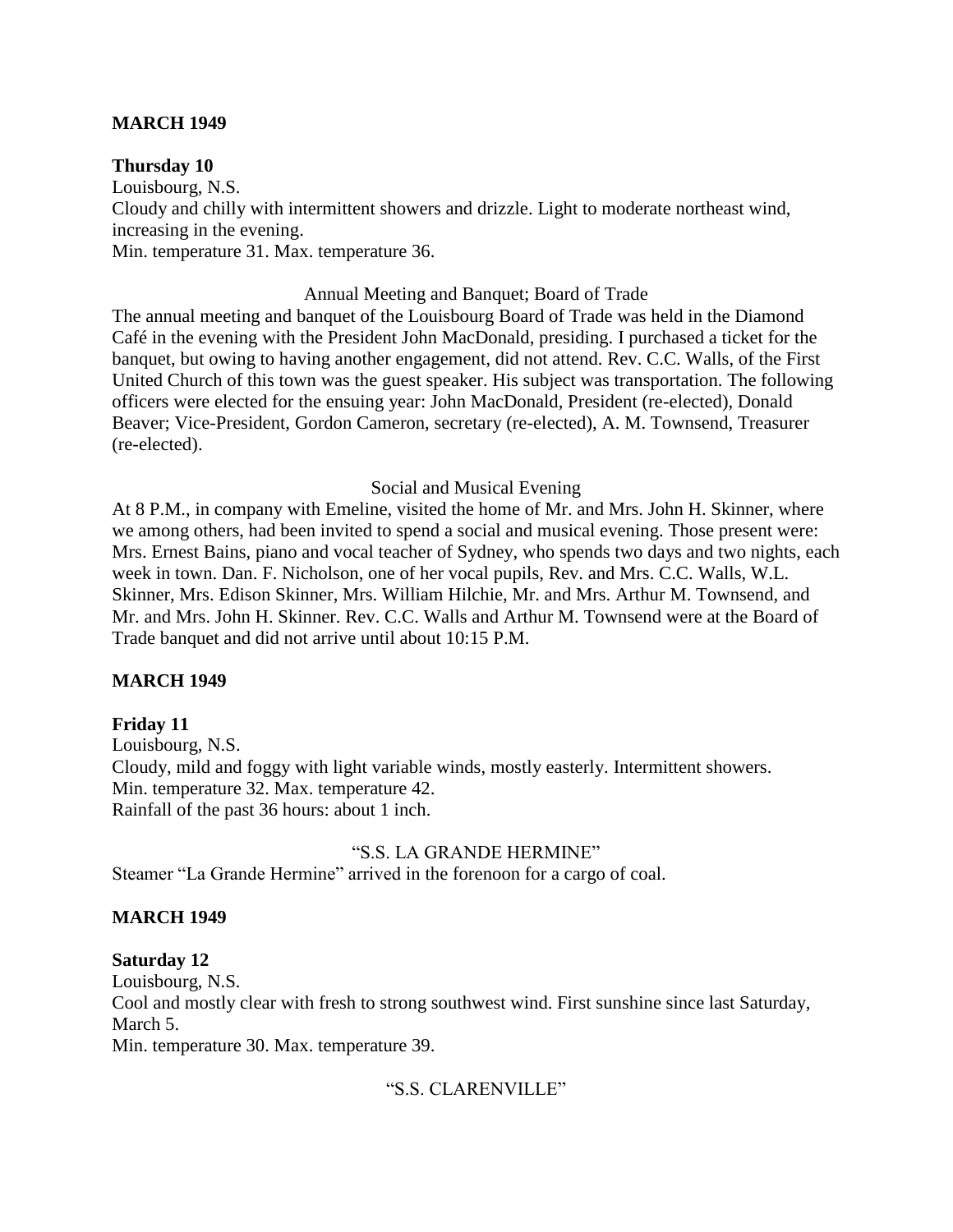Newfoundland Steamer: "Clarenville" arrived in the morning, and during the day loaded a cargo of about 300 tons of coal.

## **MARCH 1949**

## **Sunday 13**

Louisbourg, N.S.

Cool, and mostly clear with fresh to strong southwest wind. Light snow squall in the forenoon and a few light squalls in the early part of the night. Min. temperature 28. Max. temperature 36.

Church Services

At 11 A.M. and 7 P.M., in company with Emeline, attended services in the First United Church, where at the morning service, Rev. C.C. Walls was the preacher, and at the evening service Mrs. J.K. MacInnis, Registar [sic] of Mount Allison University, gave an address on Mount Allison University and the part it plays in the United Church. About 65 present at the morning service and about 125 in the evening.

Choir attendance A.M. 9, P.M. 12.

## "S.S. LA GRANDE HERMINE" "S.S. CLARENVILLE"

Steamers "La Grande Hermine" and "Clarenville" sailed last night or early this morning, with cargoes of coal.

## "S.S. LA PETITE HERMINE"

Steamer "La Petite Hermine", Capt. Guy, arrived last night, or early this morning, for a cargo of coal.

## **MARCH 1949**

## **Monday 14**

Louisbourg, N.S. Cool and partly clear with light northwest wind. Light intermittent snow squalls. Min. temperature 20. Max. temperature 34.

## BRIDGE FOR STRAIT OF CANSO

Hon. Mr. Chevrier, Minister of Transport in the Federal Government, at Ottawa, and Hon. Angus L. MacDonald, Premier of Nova Scotia, announced today that it had been decided to build a bridge across the Strait of Canso. This announcement was broadcast over the air by radio at 6'oclock this evening, much to the delight of many citizens of the Island of Cape Breton as well as those on the Mainland of Nova Scotia and elsewhere.

## **MARCH 1949**

**Tuesday 15** Louisbourg, N.S.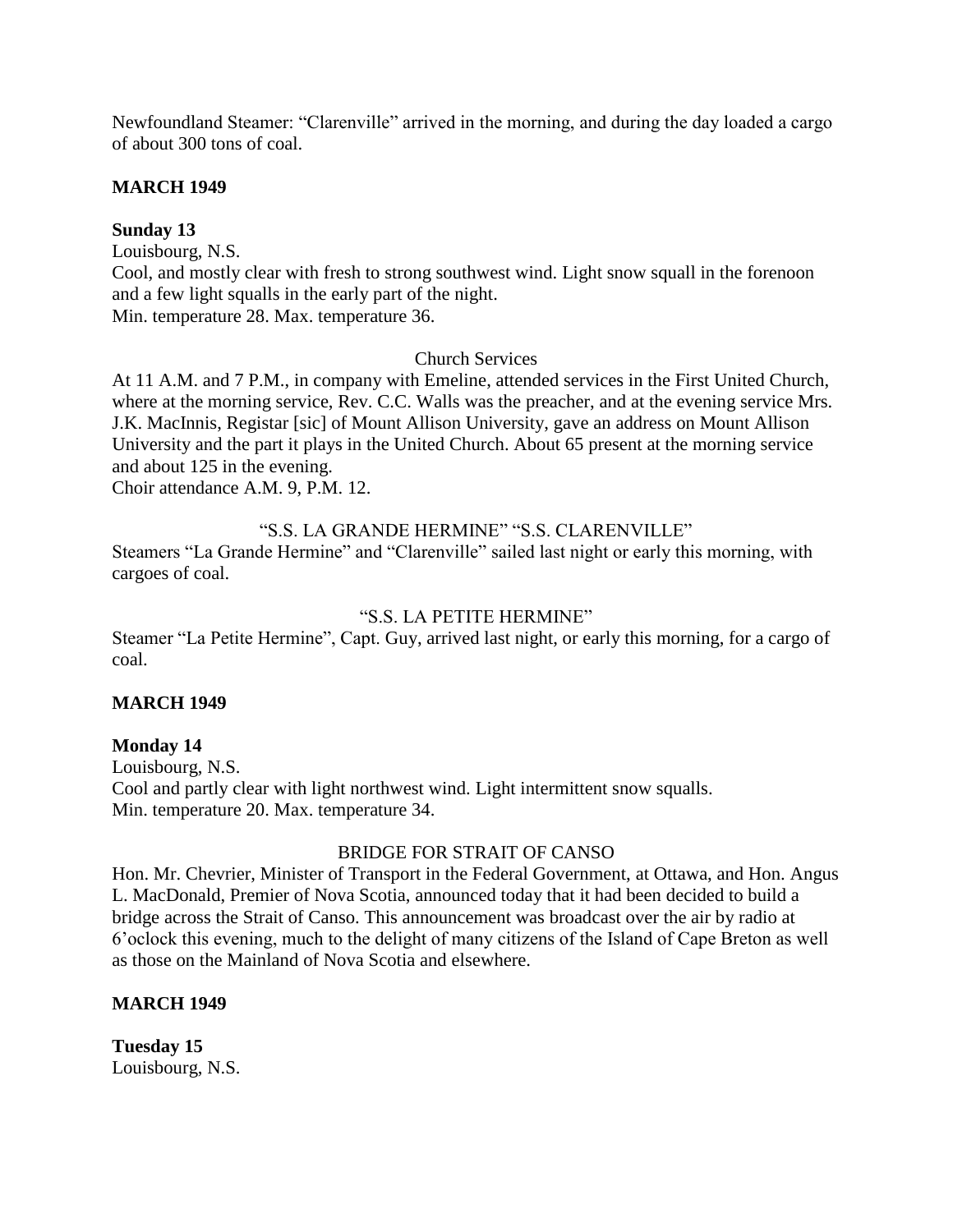Clear and cool, becoming cloudy in the late afternoon. Light drizzle of rain beginning in the early part of the night. Light to moderate west to southwest winds. Min. temperature (A.M.) 16, Max. Temperature 34.

#### "S.S. LA PETITE HERMINE"

Steamer "La Petite Hermine", Capt. Guy, sailed last night, or early this morning with a cargo of coal.

#### "S.S. SAUREL"

Canadian Government Steamer "Saurel" Capt. Chouniard, sailed in the morning.

## CANSO STRAIT BRIDGE ASSURED [Blank]

#### **MARCH 1949**

#### **Wednesday 16**

Louisbourg, N.S.

Terrific gale of wind, beginning at about 4 A.M. Wind moderated to some extent at about 8 A.M., but continued at gale force until late in the afternoon. Wind southeast shifting to south and at about 8 A.M. to southwest. Shifted to west in the afternoon and to northwest in the evening. Cleared in the forenoon, cloudy for a while at noon and clearing again in the mid-afternoon. Snow squalls in the evening and during the night. Heavy rain squalls in the early morning. Min. temperature (P.M.) 22, Max. Temperature 39.

#### Heavy Gale

The gale of this morning, from about 4:30 A.M. until about 8 A.M., was the heaviest for many years. Radio broadcast, this morning, reported the velocity of the wind at Reserve Airport, at 5 A.M., as 90 miles per hour, while the Sydney Post-Record, published at noon, gave the velocity as 99 miles. Damage was caused by the gale in many places in Cape Breton, to chimneys, roofs and windows. At this port considerable damage was done to fishermen's wharfs along the waterfront. The steel company's wharf, where the Tug "Grenadier" was lying, was damaged to a considerable extent. Telegraph and telephone communications interrupted.

#### Schooner Reported Aground

Early in the forenoon, Archie MacInnis, of Kennington Cove, arrived by car to report a schooner, apparently ashore, and in distress, in Gabarus Bay, as a result of the gale. Mayor George Lewis reported the matter to Ottawa and to the search and rescue station, at Dartmouth. As a result a plane was sent to investigate, and the Canadian Government Steamer "Saurel" was ordered to the rescue, from North Sydney. The grounding, however, proved to be in error. This schooner, turned out to be the Three Master, "ALFRED & EMILY", enroute from Halifax to the ice fields to engage in the seal fishery. After spending a terrible night on the coast near Louisbourg and in the Bay of Gabarus, during which she narrowly escaped being hurled on the rocks, she arrived at Louisbourg at about 3:30 P.M.,

See next page.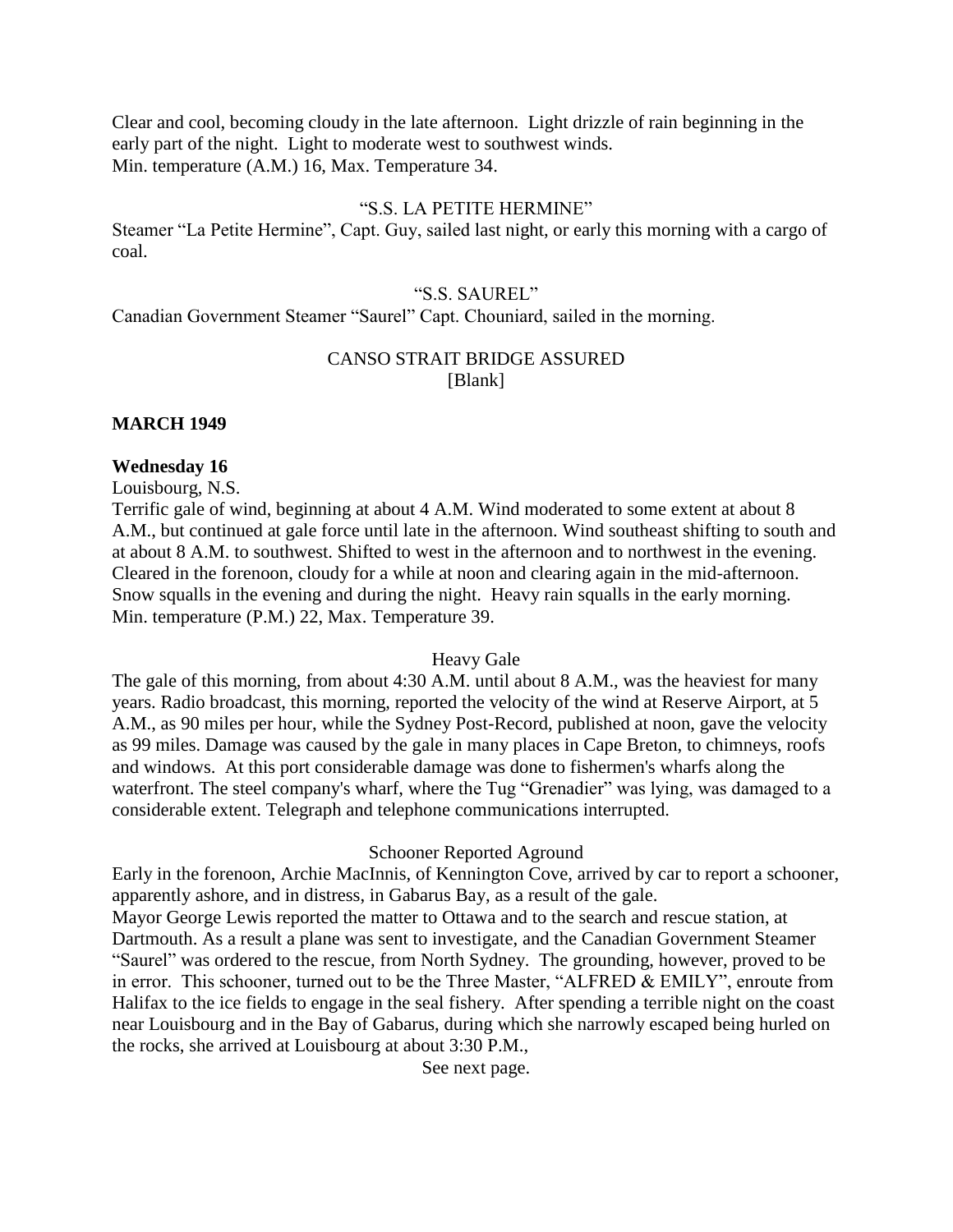## **MARCH 1949**

## **Thursday 17**

Louisbourg, N.S. Clear and moderately cold with fresh westerly winds. Min. temperature 15. Max. temperature 31.

## Meeting of Brotherhood

At 8 P.M., attended a regular meeting of the United Church Brotherhood, held in Calvin Hall, with the Vice-President, William Hilchie presiding. Among other business transacted was the election of officers for the ensuing year consisting of the following persons: President: William Hilchie, Vice-President; Edward Levy, Secretary: J. Oscar Harris, and Treasurer: John E. MacDonald.

The following persons were present: Charles Bagnall, Carl Levy, John E. MacDonald, Rev. C.C. Walls, James Suffity, Wilson Levy, Rod. MacLeod, D.J. MacIntyre, William Hilchie, William Stewart, A.W. Stacey, J. Oscar Harris, Harold Wilson, Edward Levy, Arthur M. Townsend and M.S. Huntington.

(Continued from Preceding Page)

and docked on the west side of the freight wharf. Her sails were badly torn, and she also bore other evidence of having had a bad handling by the furious storm. She is in command of Captain Oldfield, and carries a crew of about 24.

## **MARCH 1949**

## **Friday 18**

Louisbourg, N.S. Clear and moderately cold, becoming cloudy during the afternoon. Fresh westerly winds, shifting to southerly in the evening. Snow began to fall at about 9 P.M. Min. temperature 15. Max. temperature 34.

## SCHOONER "ALFRED & EMILY" SAILED

Three masted schooner, Alfred and Emily, which arrived here for shelter on last Wednesday, sailed this morning enroute to the sealing grounds. This schooner is owned in Halifax and is in command of Capt. Oldfield.

## **MARCH 1949**

#### **Saturday 19**

Louisbourg, N.S.

Snow storm that began at about 9 P.M. yesterday ended this morning in a light drizzle of rain. Dense fog in the morning, clearing during the forenoon, but becoming cloudy in the late afternoon. Light snow squalls in the early part of the night. Snowfall of last night about 5 inches, which mostly melted during the day. Slushy most of the day. Light variable winds.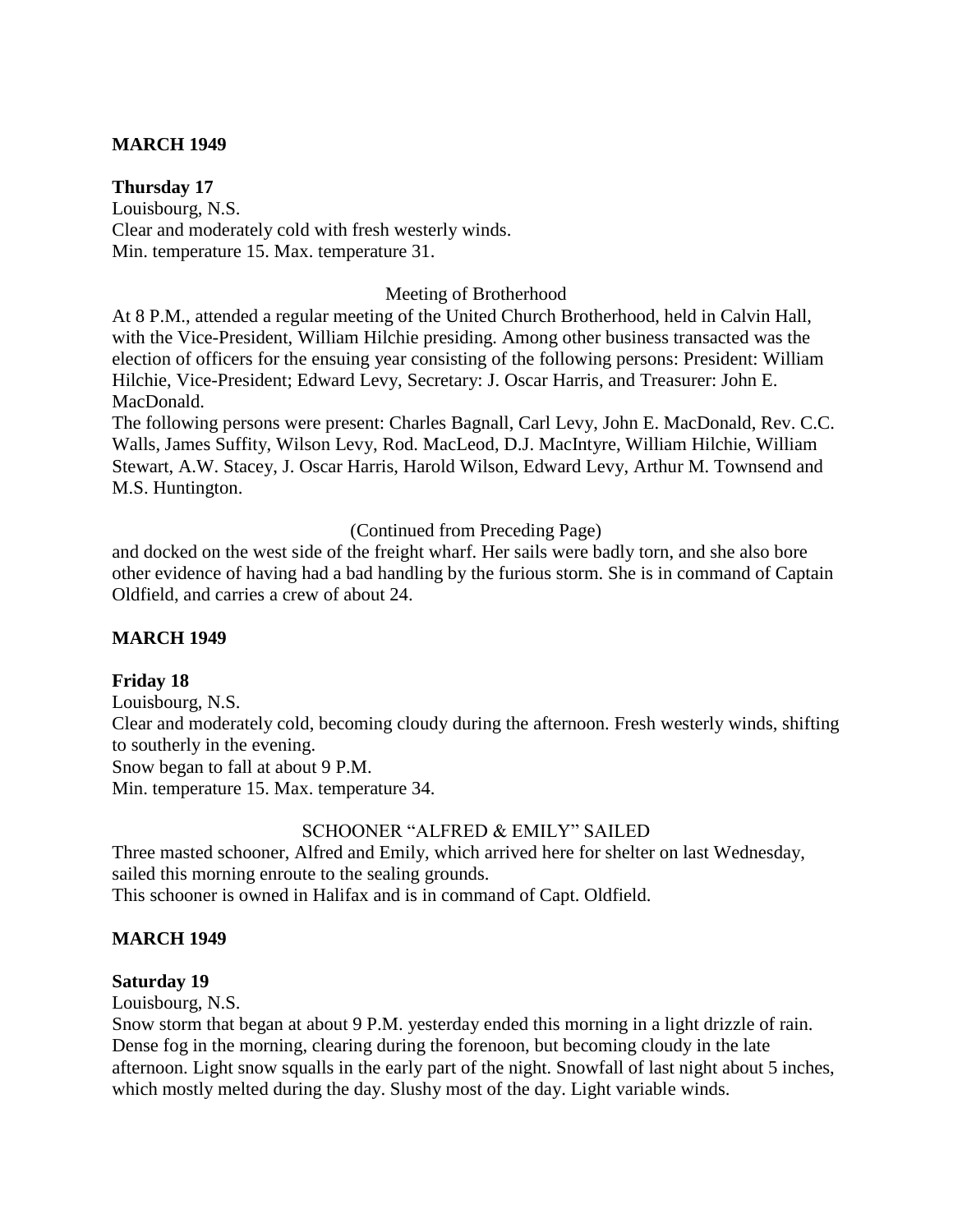Min. temperature 28. Max. temperature 40.

## "S.S. LA PETITE HERMINE"

Steamer "La Petite Hermine", Capt. Guy, arrived shortly after noon for a cargo of coal.

## Death of Parker Holmes

The death of Parker Holmes occurred today in the General Hospital, Glace Bay, after a brief illness. He was born at Holmeville, N.S. 73 years ago, but lived the greater part of his life at Glace Bay, where he was employed by the Sydney and Louisbourg Railway, as an engine driver, until his retirement in 1947.

## **MARCH 1949**

## **Sunday 20**

Louisbourg, N.S.

Clear and cold with fresh northwest wind, which moderated in the late afternoon. Snow squalls in the early morning. Snowfall, at least 1 inch.

Min. temperature 9. Max. temperature 30.

## Church Services

At 11 A.M. and 7 P.M., in company with Emeline, attended services in the First United Church, where Rev. C.C. Walls was the preacher. Attendance at the morning service, about 50, evening service about 85.

Choir attendance: A.M. 8, P.M. 12.

## **MARCH 1949**

## **Monday 21**

Louisbourg, N.S. Clear and cold, becoming cloudy at noon. Light northwest wind in the morning, shifting to southwest and increasing to moderate. Light snow squalls during the night. Min. temperature 7. Max. temperature 32.

"La Petite Hermine"

Steamer "La Petite Hermine", Capt. Guy, sailed in the afternoon with a cargo of coal.

## **MARCH 1949**

## **Tuesday 22**

Louisbourg, N.S.

Light snow squalls in the early morning. Clear and cool during the day with moderate northeast wind.

Min. temperature 21. Max. temperature 35.

## **MARCH 1949**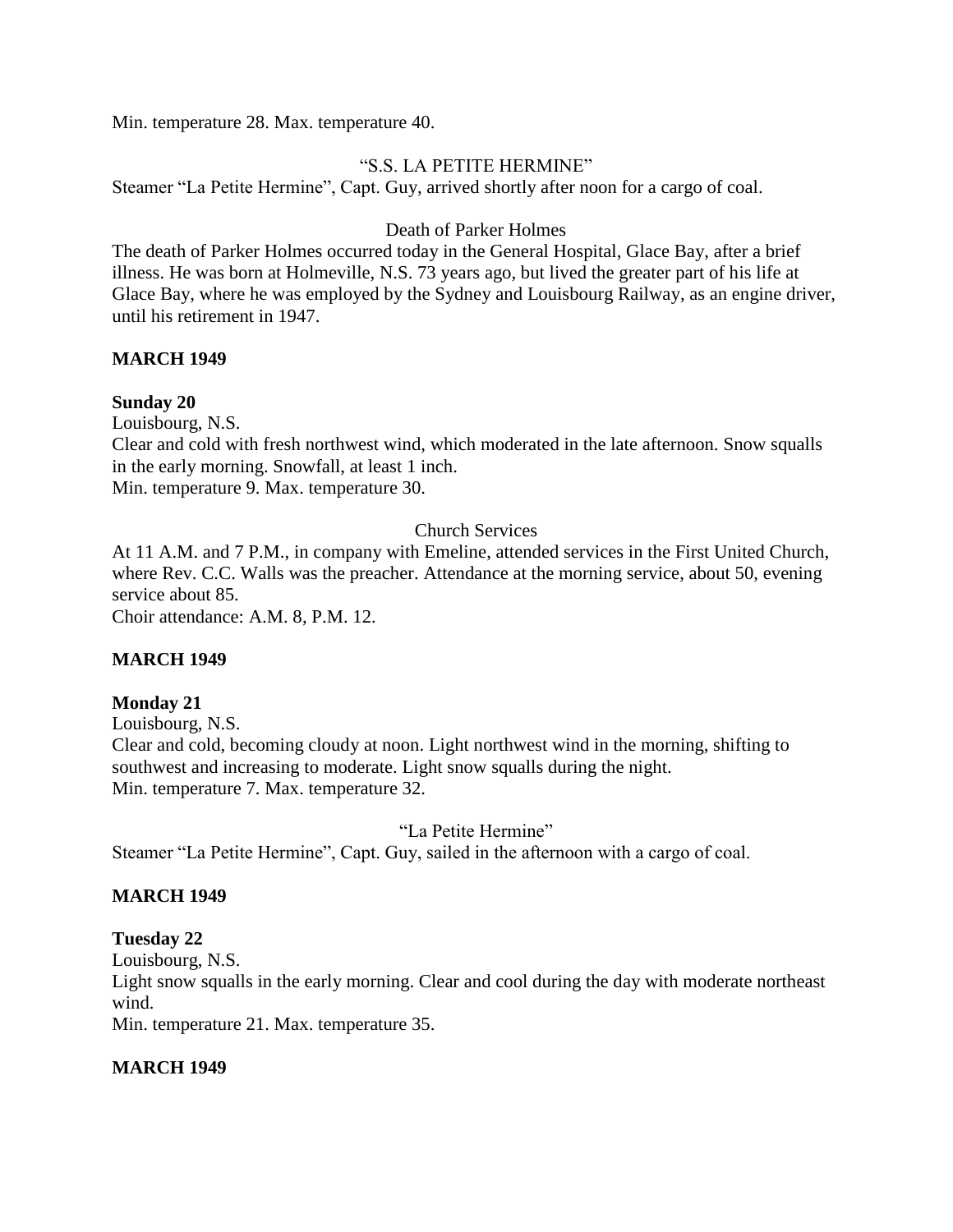#### **Wednesday 23**

Louisbourg, N.S.

Cloudy, becoming foggy and misty in the forenoon. Light showers in the evening. Light winds, mostly southwest.

Min. temperature 21. Max. temperature 37.

## Choir Practice

At 8 P.M. in company with Emeline, attended, and conducted choir practice in the First United Church.

## "S.S. LA GRANDE HERMINE"

Steamer "La Grande Hermine", Capt. Gilroy, arrived at about 9 P.M. for a cargo of coal.

## **MARCH 1949**

## **Thursday 24**

Louisbourg, N.S.

Showers in the early morning. Cleared shortly before noon. Light to moderate southwest to west winds. Mild.

Min. temperature 24. Max. temperature 24.

## Sing Song

In the evening a number of our friends, under the leadership of Mrs. Ernest Bains, piano and vocal teacher of Sydney, held a sing song at our home, which was greatly enjoyed by all who were present. The programme consisted of solos, duettes [sic], both vocal and instrumental, as well as a number of choruses.

Those present were: Mrs. Ernest Baines, Mr. and Mrs. Arthur M. Townsend, Rev. C.C. Walls, Mr. and Mrs. John H. Skinner, D.F. Nicholson, Mrs. Angus MacDonald, Dr. and Mrs. Saunders, Jane Huntington (my niece), Emeline and myself. A light lunch was served.

## **MARCH 1949**

## **Friday 25**

Louisbourg, N.S. Clear and cool with light to moderate northerly winds. Min. temperature 21. Max. temperature 38.

## Visited Louisbourg Park

At about noon I visited the Louisbourg National and Historic Park with a party that arrived here by car from Sydney, consisting of Miss Attwood of Toronto, Mrs. MacDonald of Port Hood N.S. and Mrs. William Stewart of this town. Miss Attwood and Mrs. MacDonald are visiting Sydney in connection with the "Girl Guides" and "Brownies". Mrs. William Stewart of this town, also interested in "Girl Guides" and "Brownies", joined the party here for the trip to the park. Mrs. C.M. Anson and Mrs. Charles Sutherland of Sydney, came with the party but remained in town, until the return trip to Sydney.

As a trainer of Girl Guides and Brownies, Miss Patricia Attwood, holds the rank of "Eagle Owl".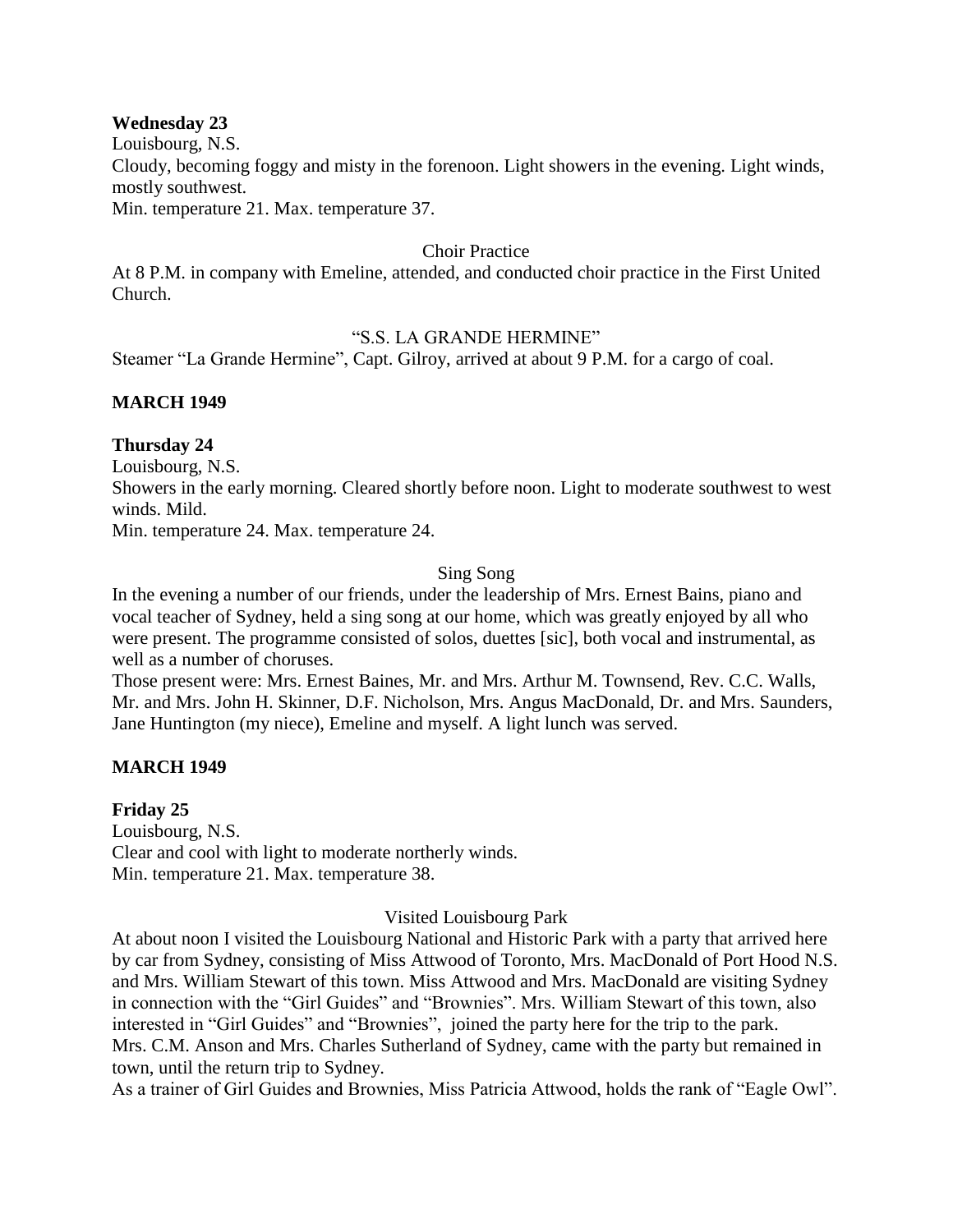## "S.S. LA GRANDE HERMINE"

Steamer La Grande Hermine, Capt. Gilroy, sailed last night or early this morning, with a cargo of coal.

#### **MARCH 1949**

#### **Saturday 26**

Louisbourg, N.S. Cloudy with light to moderate southwest wind. Light showers during the early part of the night. Min. temperature 18. Max. temperature 37.

## "S.S. LA PETITE HERMINE"

Steamer "La Petite Hermine" arrived in the morning for a cargo of coal.

#### Scraping Main Street

A Provincial Highway grader or scraper, engaged by our Street Department, was at work this afternoon scraping Main Street. This street which had been full of pot holes was greatly improved as a result of the scraping.

## **MARCH 1949**

#### **Sunday 27**

Louisbourg, N.S. Cloudy and mild with light southwest wind. Min. temperature 32. Max. temperature 48.

## Church Services

At 11 A.M. and 7 P.M., in company with Emeline, attended services in the First United Church, where Rev. C.C. Walls was the preacher. A congregation of about 65 in the morning and about 120 at night. Choir attendance: A.M. 9, P.M. 11.

## Motor Ship "Samana".

Honduras (Central America) Steamer "Samana" arrived in the morning, with a cargo of about 2000 tons of scrap for the British Empire Steel and Coal Company. This cargo is likely to be discharged at this port.

## Death of Alfred Baldwin

The death of Alfred Baldwin, occurred today at his residence, West Louisbourg after a brief illness. He was about 69 years of age.

## "S.S. AVANT GARDE"

French Trawler "Avant Garde" arrived last night or early this morning for bunker coal and supplies.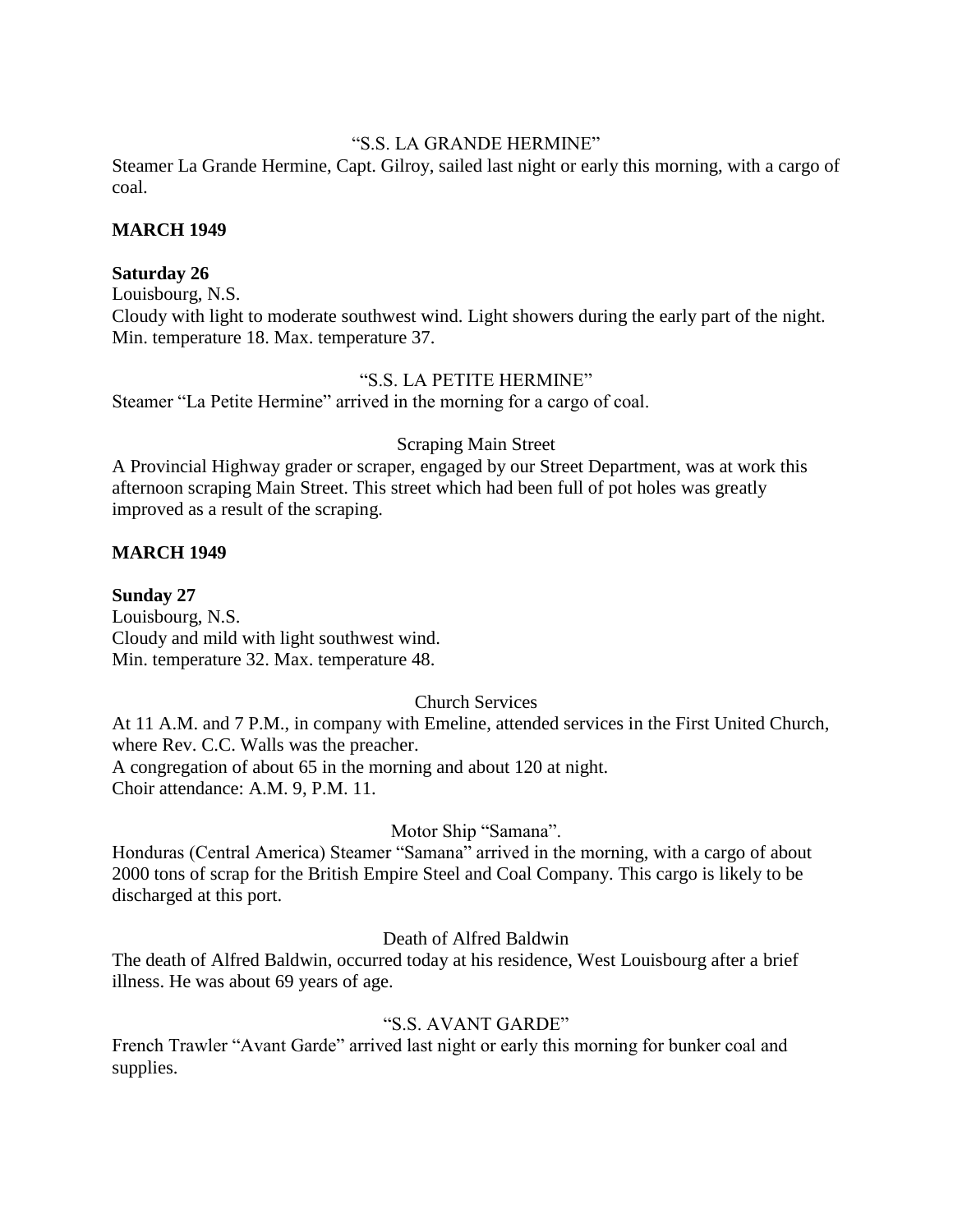## FATAL PLANE CRASH AT SYDNEY

This afternoon, a Cape Breton Flying Club plane crashed near the entrance to Sydney harbour taking the lives of two men. The victims of the accident were: Edward Walsh, 18, Harvey Street Sydney, and William Penny, 31, Cottage Road, Sydney. The body of Walsh, who was piloting the machine, was found in the wreckage, while that of Penny had not been recovered up to a late hour tonight. He is said to have gone down while attempting to swim ashore, a distance of about 150 yards, from the scene of the crash.

## **MARCH 1949**

## **Monday 28**

Louisbourg, N.S.

Cloudy, foggy and showery with light variable winds. Cleared during the night. Rainfall about 3/8 inch.

Min. temperature 30. Max. temperature 38.

#### Fatal Plane Accident At Halifax

Four airmen were killed today when a Seafury fighter plane collided with a formation of four Harvard training planes over Halifax harbour.

The dead are: Lieut. Commander, R.A Marks of Toronto. Pilot of the Seafury, Lieut. Glen H. Hutton of Dartmouth N.S., Lieut. C.J. Pulfer, Balmoral Manitoba, and Air Mechanic J.R. Cambrai, of Cap De La Madeline Quebec.

The "Seafury" and two of the Harvard training planes crashed when the collision occurred.

## DEATH OF KENNELLY RANSON

The death of Kennelly Ranson, a native of the Town of Louisbourg, occurred today at his home in Vancouver, British Columbia. Mr. Ranson was born at Louisbourg and grew to manhood in this town. In early life he joined the staff of the Sydney and Louisbourg Railway and was employed by that organization until his retirement about two years ago. From Louisbourg he removed to Glace Bay and later to Sydney where he resided until his retirement, after which he went to Vancouver B.C. Mr. Ranson who was about 67 years of age, is survived by his wife, (formerly Miss Christie of Wolfville, NS.) and one daughter.

## **MARCH 1949**

**Tuesday 29** Louisbourg, N.S. Cool and mostly cloudy with fresh north-northwest wind. Min. temperature 30. Max. temperature 42.

"S.S. MOUNT ORFORD PARK" British Steamer "Mount Orford Park" arrived in the afternoon for bunker coal.

"S.S. SAUREL"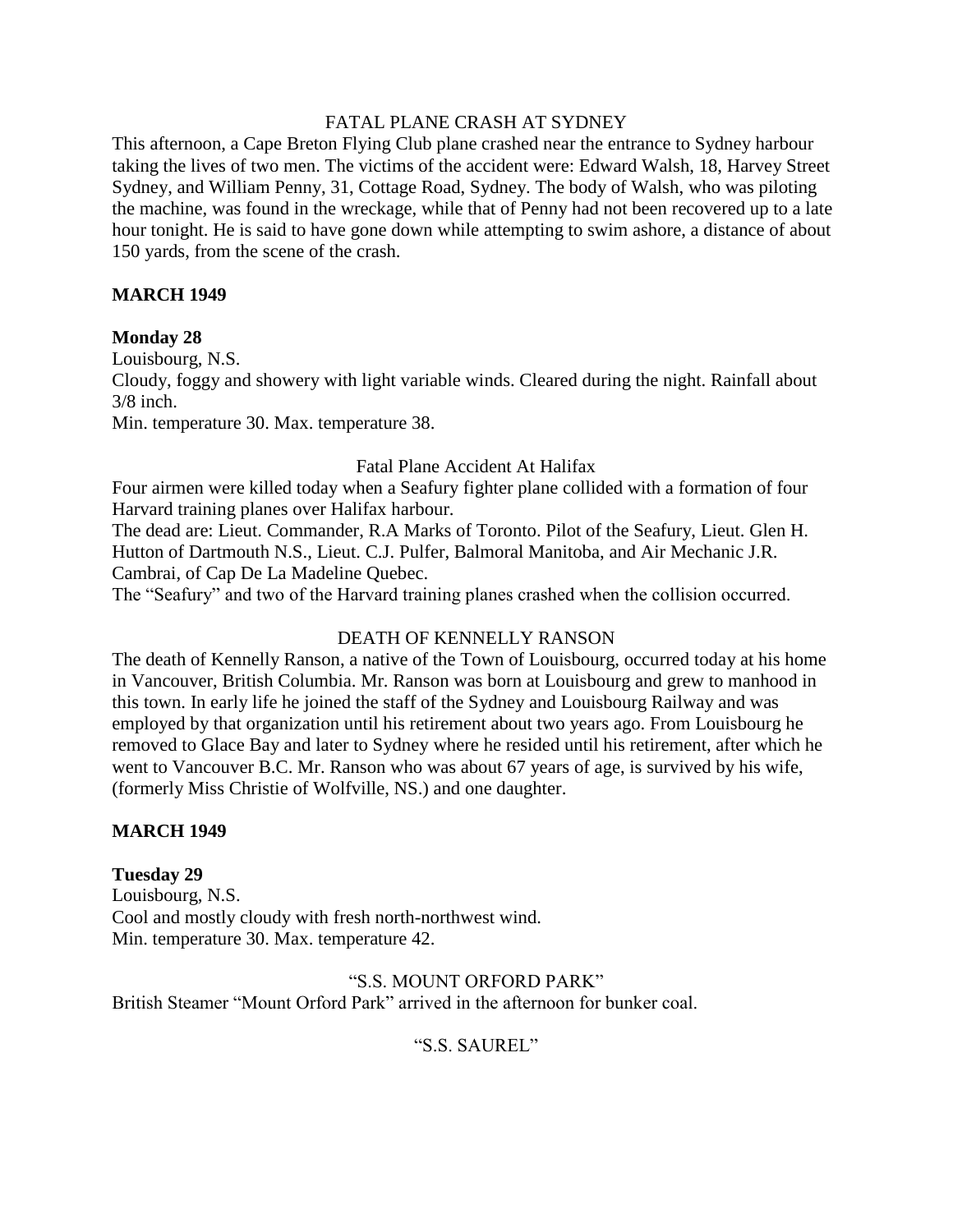Canadian Government Steamer Saurel, Captain Chouniard, arrived in the forenoon. She brought here, and landed, two men who had become ill on board two vessels engaged in the seal fishery in the Gulf of St. Lawrence.

#### **MARCH 1949**

# **Wednesday 30**

Louisbourg, N.S. Mostly clear with fresh to strong north-northwest wind. Min. temperature 24. Max. temperature 36.

## "S.S. AVANT GARDE"

French trawler "Avant Garde" which arrived here on the  $27<sup>th</sup>$ , sailed at 7 A.M. for the fishing grounds.

#### "S.S. MOUNT ORFORD PARK"

British Steamer "Mount Orford Park" which arrived here yesterday sailed in the evening.

#### FUNERAL

The funeral of the late Alfred Baldwin, took place from his residence, West Louisbourg, to Stella Maris Roman Catholic Church, at 9 A.M. today. Funeral service was conducted by the Pastor Rev. D.H. Doyle. Burial took place in the cemetery adjoining the church. Funeral in charge of D.M. Johnston, Funeral Director, of this town.

The late Mr. Baldwin was born at West Louisbourg, and resided there all his life. During the greater part of his lifetime he was an employee of the Dominion Coal Company, and served in the capacity of foreman for many years, both at Louisbourg and Sydney shipping piers. He retired on pension about two years ago.

#### Choir Practice

Owing to an accident to the furnace in the First United Church, choir practice was held at our house, at 8 P.M. Those present were: Mrs. Chas. Bagnall, (organist), D.F. Nicholson, John H. Skinner, Alex. Nicholson, A.W. Stacey, Mrs. C.C. Walls, Edison Skinner, Mrs. Angus MacDonald, Emeline and myself.

#### **MARCH 1949**

#### **Thursday 31**

Louisbourg, N.S. Clear and cool with fresh northwest wind. Min. temperature [blank]. Max. temperature [blank].

Meeting of Brotherhood

At 8 P.M. attended a meeting of the First United Church Brotherhood, held in Calvin Hall with, the President William Hilchie, in the chair.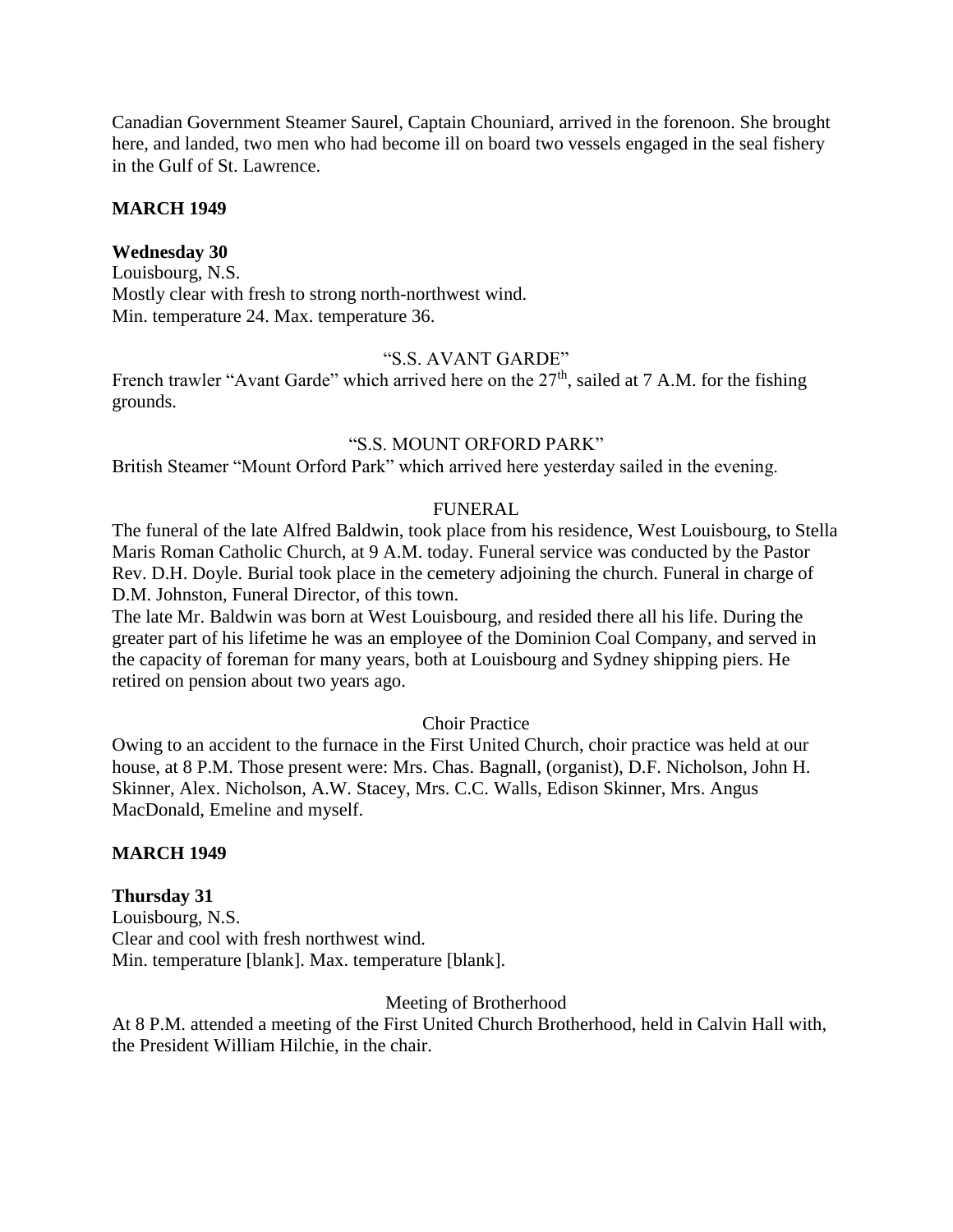Those present were: John H. Skinner, Edison Skinner, Alex. MacKinnon, Rod. MacLeod, Harold Wilson, William Hilchie, William Stewart, A.W. Stacey, John E. MacDonald, Arthur M. Townsend, William Deering, Rev. C.C. Walls, D. J. MacIntyre and M.S. Huntington.

Mrs. Ernest Baines, piano and vocal teacher of Sydney, is to be our guest until Saturday evening. She arrived by bus from Sydney at about 5:45 P.M. She has classes in both vocal and instrumental music in town. After arriving home from the Brotherhood meeting, with the assistance of Dan. F. Nicholson we engaged in a sing song in which we all joined heartily, until a late hour. James Peck was also present with Mr. Nicholson.

## Spring Birds Have Arrived

Today I heard, and saw a song sparrow and a bronze grackle. First of the season. The large flock of birds that have been with us all winter are still here. There are several kinds in the flock. The majority of them, in appearance are very much like the song sparrow.

#### **APRIL 1949 Friday 1**

Louisbourg, N.S.

Clear and cool with moderate northerly winds. Cloudy in the late afternoon and evening. Light snow squalls in the early morning.

Min. temperature 29. Max. temperature 44.

## "S.S. LA GRANDE HERMINE" AND "LA PETITE HERMINE"

Steamer "La Grande Hermine", Capt. Gilroy, and Steamer La Petite Hermine", Capt. Guy, arrived at about 8:30 A.M. for cargoes of coal and docked at the coal shipping pier.

## Seamen's Strike

The crews of the Dominion Shipping Company's Steamers "La Grande Hermine" and "La Petite Hermine" went out on strike at 8 P.M. These ships are now tied up at the Coal Company's docks. With the exception of the officers the crews have been paid off.

# "S.S. SAUREL"

Canadian Government Steamer "Saurel", Capt. Chouniard, sailed at about 7 A.M. but returned to port at about noon.

## NEWFOUNDLAND ENTERS CANADIAN CONFEDERATION

According to press and radio reports, at one minute before midnight, last night, the colony of Newfoundland entered the Canadian Confederation; thus becoming Canada's tenth province. The union with the Dominion was celebrated in many places throughout Canada and the ancient colony, last night and today.

## **APRIL 1949**

**Saturday 2** Louisbourg, N.S.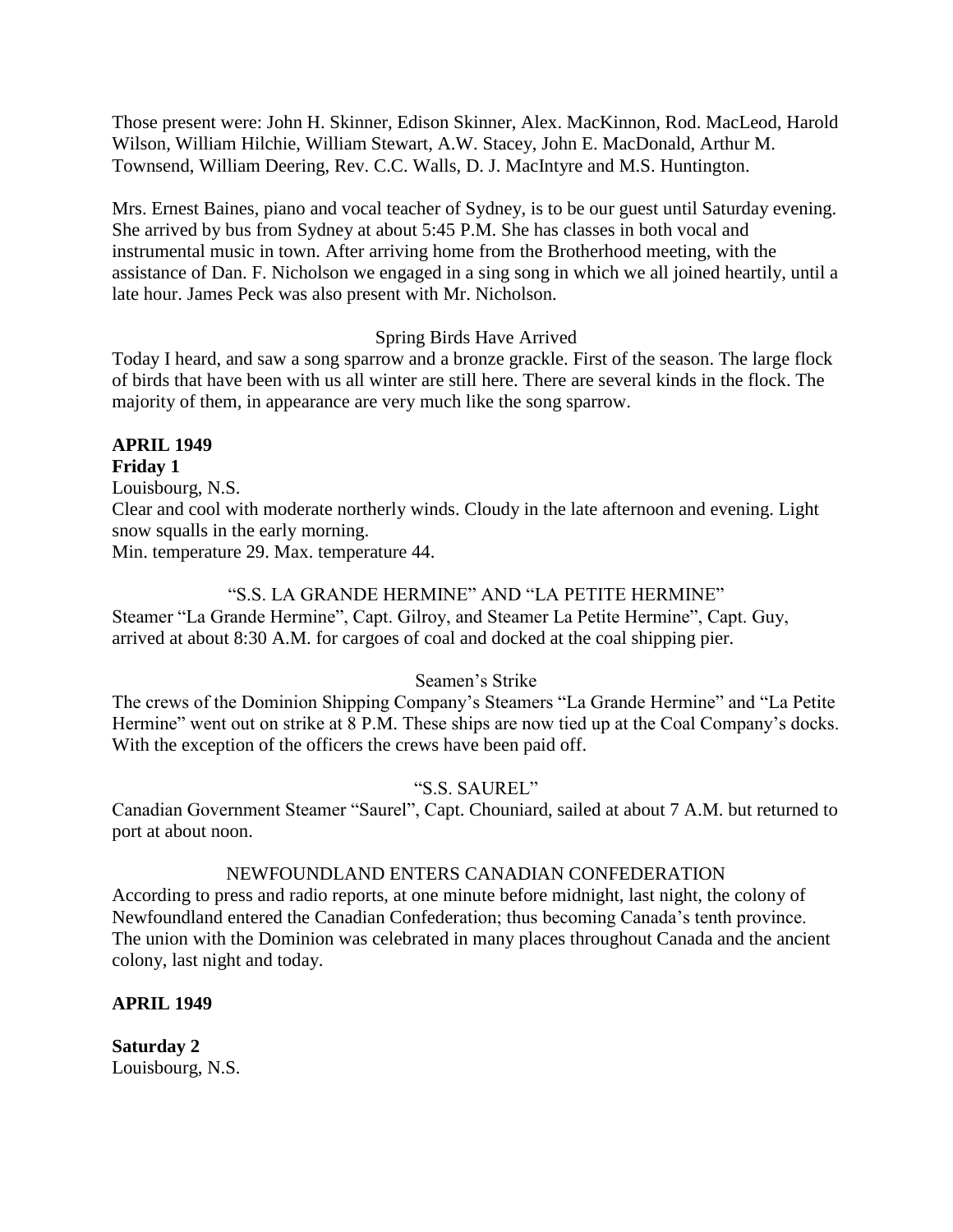A rather pleasant day. Cloudy with light to moderate northeast wind. Light mist for a short time in the afternoon.

Min. temperature 30. Max. temperature 46.

## **APRIL 1949**

# **Sunday 3**

Louisbourg, N.S. Cloudy and mild with light easterly winds. Some fog during the afternoon and night. Min. temperature 30. Max. temperature 46.

## Church Services

At 11 A.M. and 7 P.M., in company with Emeline, attended services in the First United Church, where Rev. C.C. Walls, was the preacher. About 50 persons present at the morning service and about 85 at night.

Choir attendance: A.M. 8, P.M. 9.

# "S.S. SAUREL"

Government Steamer "Saurel", sailed in the afternoon to the assistance of a Steamer, said to be enroute from Halifax to Louisbourg, and reported to be in ice off the coast near Canso.

## **APRIL 1949**

**Monday 4** Louisbourg, N.S. Mostly cloudy with fog during the greater part of the day. Sun shining through occasionally. Light variable winds, mostly southerly. Min. temperature 32. Max. temperature 46.

# First Drift Ice

A small quantity of drift ice entered the harbour today; first of the season.

# **APRIL 1949**

## **Tuesday 5**

Louisbourg, N.S. Cloudy and cool with moderate northeast wind: clearing in the late afternoon. Min. temperature 28. Max. temperature 44.

## Drift Ice

Drift ice along the coast, close in to the shore and a small quantity in the southwest end of the harbour. Entrance of harbour clear.

## "S.S. SAUREL"

Canadian Government Steamer "Saurel", Capt. Chouniard, arrived in the forenoon from sea and sailed in the afternoon for North Sydney.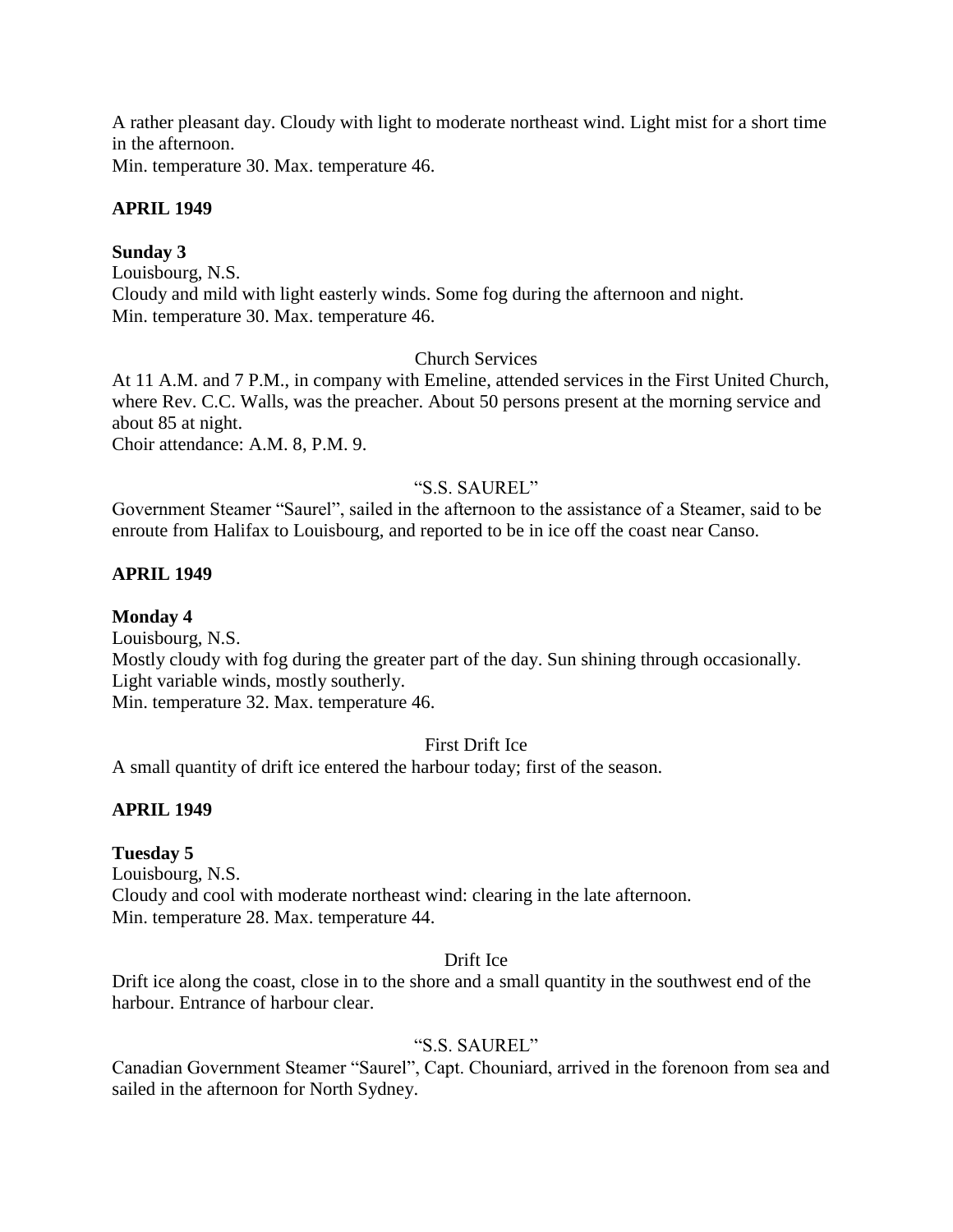## **APRIL 1949**

## **Wednesday 6**

Louisbourg, N.S. Clear, but becoming cloudy during the afternoon. Light northeast wind, shifting to southwest and later to southeast. Min. temperature [blank]. Max. temperature about 46.

#### "S.S. INVERLEIGH"

Sealing Steamer "Inverleigh" arrived at about noon, with her catch of seals on board, said to be about 1400. The Inverleigh is said to be owned by W.C. MacDonald of Sydney.

#### Drift Ice

Drift Ice in sight all day and close in shore in the evening. A small quantity in the harbour.

#### Choir Practice

At 8 P.M., in company with Emeline, attended and conducted, choir practice in the First United Church.

## **APRIL 1949**

#### **Thursday 7**

Louisbourg, N.S. Clear and cool with fresh to strong southwest wind. Min. temperature 24. Max. temperature 44.

#### Drift Ice

Harbour and coast packed with drift ice. No water in sight on the horizon.

#### Supper and Sale

At about 5 P.M., in company with Emeline, attended supper and sale, held in Calvin Hall, under the auspices of the MacMillan Club, of the First United Church.

#### Visited D.M. Johnston

In the afternoon, visited D.M. Johnston, Chief of Police, who has recently returned from the City Hospital, where he underwent an operation for varicose veins. Found him in good spirits and well on the road to recovery.

## Mrs. Baines Arrives

Mrs. Ernest Baines, piano and vocal, music teacher, who comes to Louisbourg every week, for classes, arrived this evening by bus, and is to be our guest until Saturday. We had a very enjoyable sing song in the evening, after I arrived home from the shop. D.F. Nicholson, one of Mrs. Baines' pupils [blank].

#### **APRIL 1949**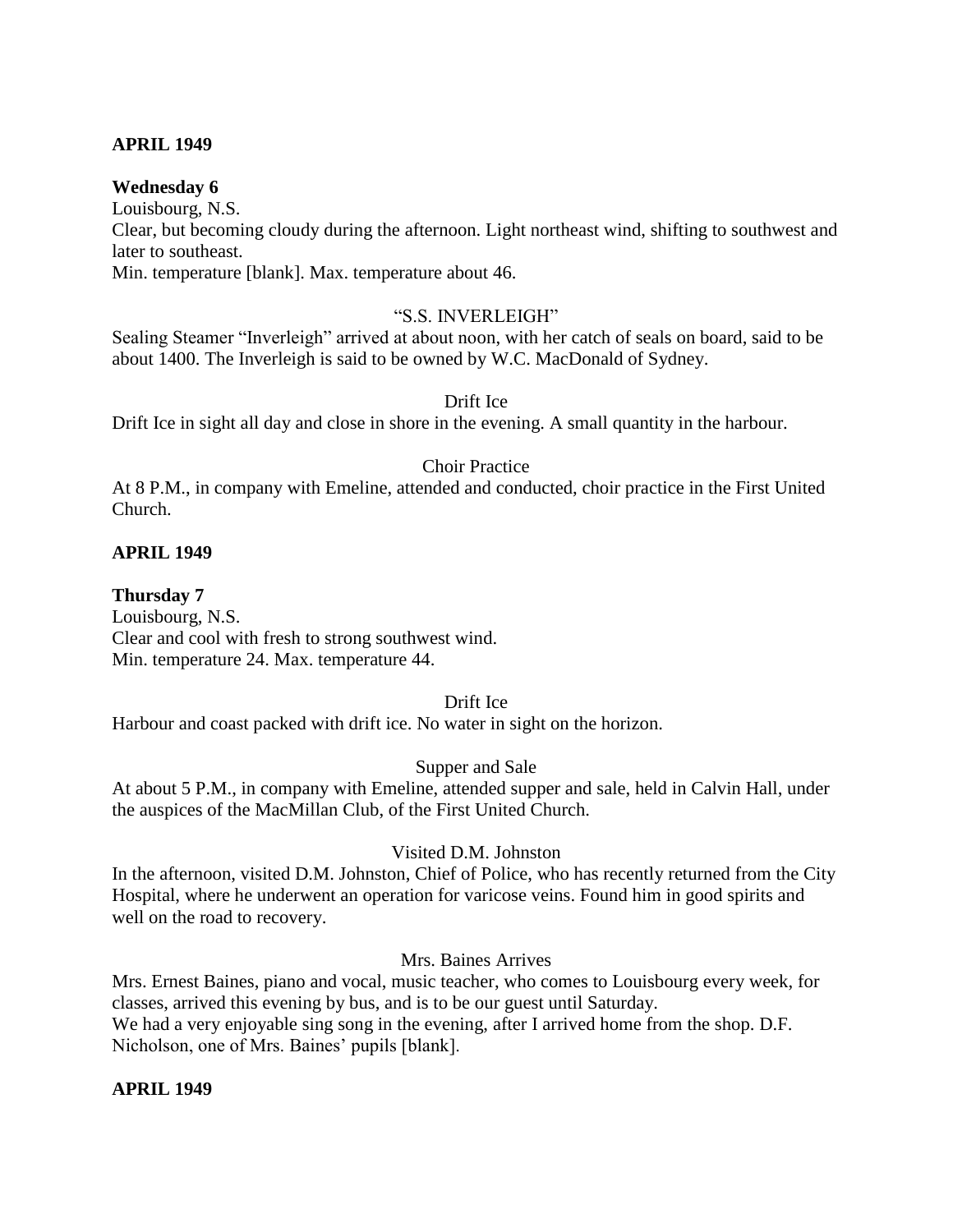## **Friday 8**

Louisbourg, N.S. Clear and cool with moderate southwest wind. Min. temperature 28. Max. temperature 46.

#### "S.S. INVERLEIGH"

Sealing Steamer "Inverleigh" Capt. Chesley Anderson, which arrived here on last Wednesday, sailed this morning.

# "S.S. SAUREL"

Canadian Government Steamer "Saurel", Capt. Chouniard, arrived last night or early this morning.

## Seamen's Strike Riot at Halifax [Blank]

#### **APRIL 1949**

#### **Saturday 9**

Louisbourg, N.S.

Cloudy with sun shining out occasionally, in the forenoon. Cloudy with light showers and considerable fog during the afternoon and evening.

Very light, variable winds.

Min. temperature 31. Max. temperature 46.

Motion Passed to Dismiss Police Officers

On motion of the Town Council, at a meeting held last evening (special) it was decided to dismiss our two police officers, D.M. Johnston (Chief), and Charles Peck, and to call for applications for one officer to fill the places of the aforementioned officers. The excuse given for the dismissal, which is to take place at the end of the month, is that the town can get along with one police officer. No other reason was given. Those present at the meeting were Mayor George D. Lewis, Councillors: Duncan MacKay, Edward Levy, Samuel Levy, Edward Levy and Arthur M. Townsend. Counsillors absent: Earl Lewis (through illness) and Edison Skinner. For the motion of dismissal; were Duncan MacKay, Samuel Levy and Edward Levy. Against; Arthur M. Townsend and Mayor Lewis.

As there were no charges against the officers, it is quite obvious the reasons for the dismissal were entirely personal.

#### **APRIL 1949**

#### **Sunday 10**

Louisbourg, N.S. Cloudy and cool with light northerly winds. Min. temperature 28. Max. temperature 40.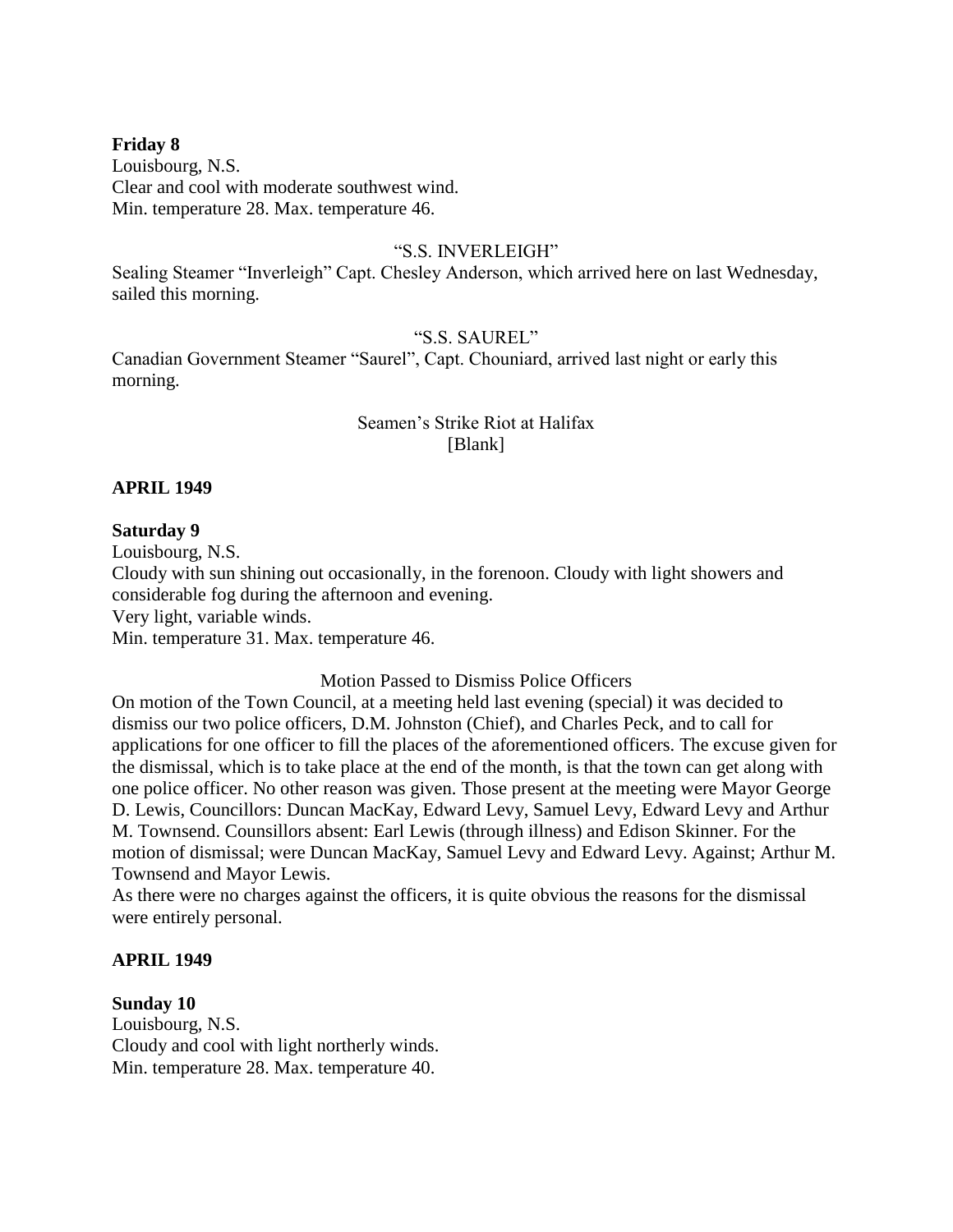#### Church Services

At 11 A.M. and 7 P.M., in company with Emeline, attended services in the First United Church, where Rev. C.C. Walls was the preacher. About 60 present at the morning service and about 90 at night. Choir attendance A.M. 8, P.M. 11.

### "S.S. SAMANA"

Hondurain [sic] Steamer "Samana" sailed at 1:45 P.M. enroute to New York. The Samana whose port of registry is Pureto [sic] Cortes, Honduras, arrived here two weeks ago today with a cargo of about 2000 tons of scrap for the British Empire Steel and Coal Company. Her sailing had been delayed for several days by the drift ice blockade.

### "S.S. SAUREL"

Canadian Government Steamer "Saurel", Capt. Chouniard, sailed, last night or early this morning, enroute to Labrador.

#### Drift Ice

A small quantity of loose drift ice in sight off the coast. Some loose ice in the southwest end of the harbour.

### **APRIL 1949**

### **Monday 11**

Louisbourg, N.S. Clear and cool with moderate northwest wind. Min. temperature 26. Max. temperature 44.

### "S.S. KARI"

Norwegiand [sic] Steamer "Kari" arrived for bunker. After taking on board about 150 tons of coal, she sailed during the night.

### **APRIL 1949**

### **Tuesday 12**

Louisbourg, N.S.

Cool, and mostly clear with light to moderate winds, mostly southwest. Cloudy in the late afternoon.

Min. temperature 18 (A.M.). Max. temperature 42.

Holy Week Services

At 7:30 P.M. in company with Emeline, attended the first of the series of four Holy Week Services held, in the First United Church (Tuesday to Friday inclusive). About 45 persons present.

Choir attendance 9.

Eclipse of Moon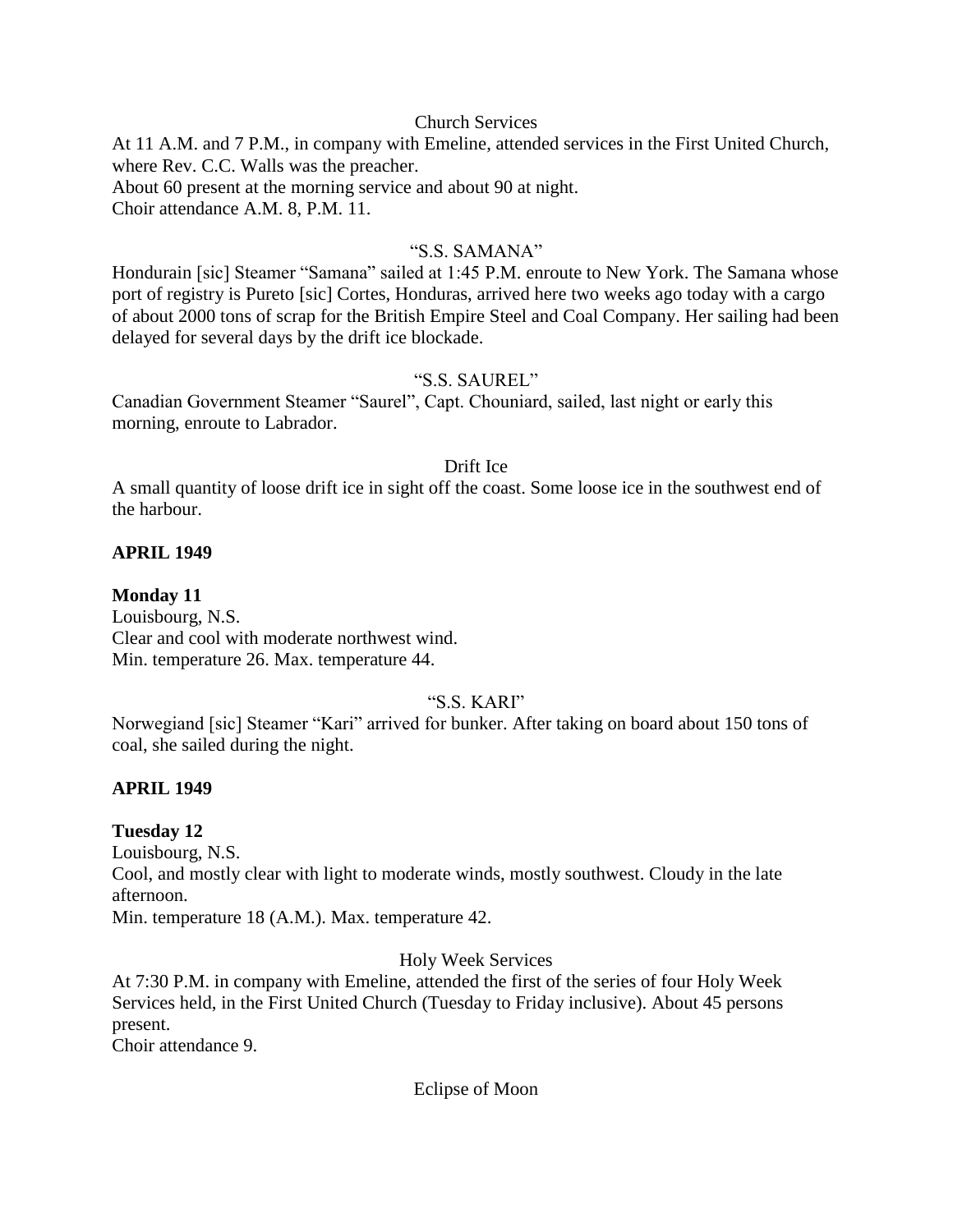A total eclipse of the moon occurred tonight beginning at about 10:30 and ending shortly after midnight. It was visible over the greater part of Canada and the United States.

### **APRIL 1949**

# **Wednesday 13**

Louisbourg, N.S. Cloudy and cool with light variable winds. Min. temperature 27. Max. temperature 27. Max. temperature 46.

### Holy Week Service

At 7:30 P.M., in company with Emeline, attended the second, in the series of Holy Week services, held in the First United Church. Service conducted by Rev. C.C. Walls. Conducted choir practice after the close of the service. About 60 persons present at the service. Choir attendance 9.

### Fire

At 8:30 P.M. the alarm sounded for a fire on the roof of a dwelling on Wolfe Street, occupied by Mrs. Gordon Parsons. Fire was quickly extinguished with little damage.

### **APRIL 1949**

**Thursday 14** Louisbourg, N.S. Cloudy, foggy and misty. Light variable winds, mostly northeast. Min. temperature 32. Max. temperature 42.

# **APRIL 1949**

# **Friday 15**

Louisbourg, N.S. Cloudy in the morning. Clear and cool during the remainder of the day. Moderate northerly winds. Min. temperature 26. Max. temperature 42.

### **APRIL 1949**

### **Saturday 16**

Louisbourg, N.S. Cloudy with some fog. Heavy thunder and lightning storm in the afternoon and also in the afternoon accompanied by torrents of rain. Fresh southwest wind. Min. temperature 25. Max. temperature 44.

Electric Power Failed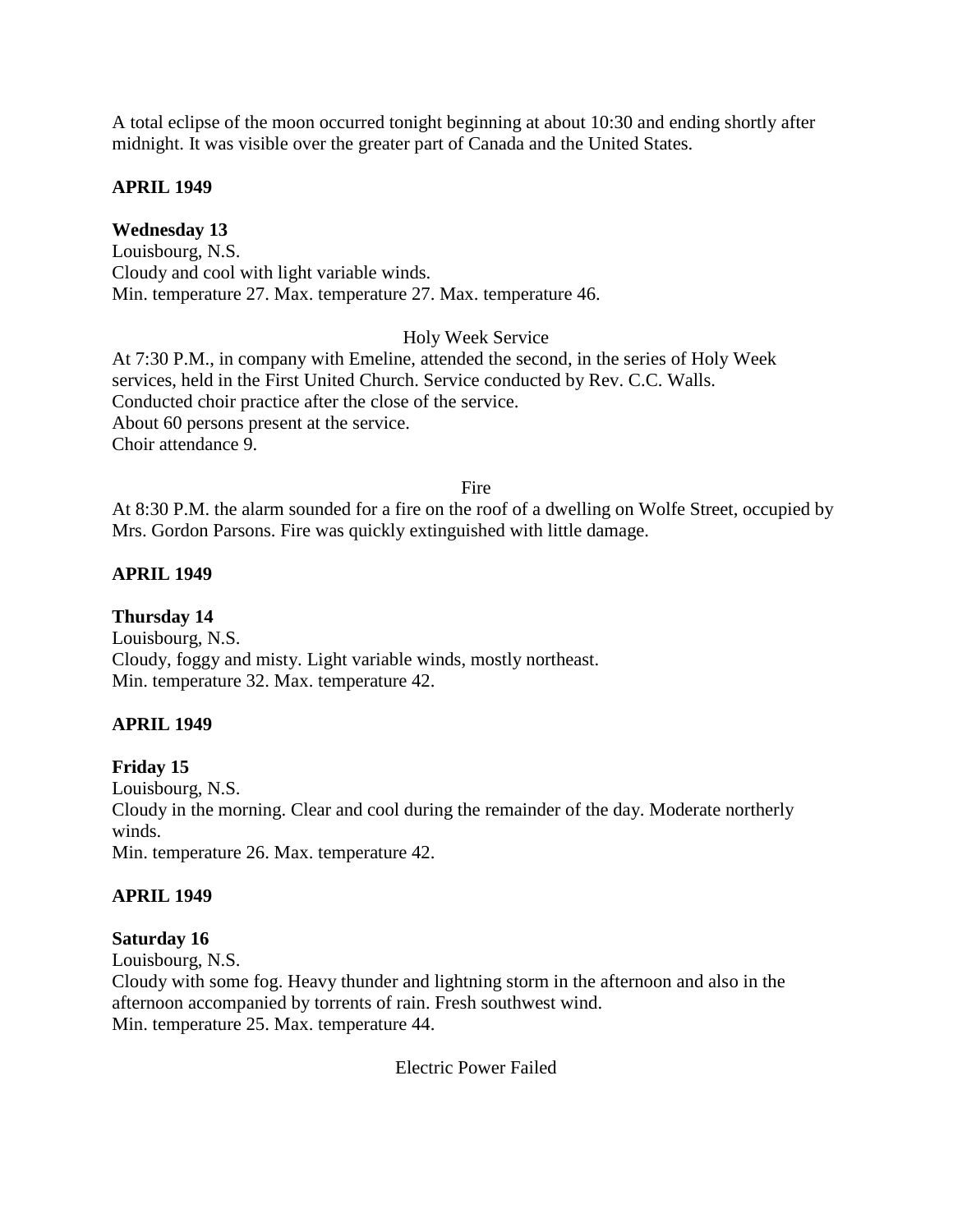At 3:15 P.M. the N.S. Power Commission ceased to function as a result of the storm. Consequently the town was without electric power, and at night, in darkness. Shops and homes of our citizens had to depend on oil lamps and candles for lighting purposes.

### **APRIL 1949**

### **Sunday 17**

Louisbourg, N.S. Clear and springlike, becoming cloudy and chilly in the late afternoon and evening. Light to moderate southwest wind, shifting to northeast in the late afternoon. Min. temperature 29. Max. temperature 53.

### Church Services

At 11 A.M. and 7 P.M., in company with Emeline, attended services in the First United Church, where Rev. C.C. Walls was the preacher.

Services well attended. About 160 present at the morning service, and about 125 in the evening. Sacrament of the Lord's Supper dispensed at the morning service, four by transfer and four on profession of faith. Those by transfer were: Mrs. Arthur M. Townsend, Mrs. Angus MacLean, Mrs. William MacGillivray Jr. and Mrs. Sam Levy. Those on profession of faith were: Carl Levy, W.M. Townsend, June Fleet and [blank] Fleet.

### **APRIL 1949**

**Monday 18** Louisbourg, N.S.

Cloudy and cool with moderate to fresh northeast wind. Partly clear for a short time in the afternoon.

Min. temperature 28. Max. temperature 40.

### Drift Ice

Drift ice along the coast and a small quantity in the southwest end of the harbour.

# "S.S. MARY SWEENEY"

Steamer "Mary Sweeney" arrived here at about 10:30 P.M. for a cargo of coal.

# **APRIL 1949**

**Tuesday 19** Louisbourg, N.S.

### Steamer Aground

Today's radio and press reports stated that the Steamer "VINJE" was aground in the Strait of Canso, and leaking badly. The grounding is said to have taken place at 3:15 A.M. three miles south of Port Hawkesbury. Her call for assistance were responded to by the tugs "Foundation Traverse" and "Grenadier". The Grenadier, which wintered here, left Louisbourg for the scene of the grounding, at about 10:30 A.M. today. (Tonnage 7,176, Built in 1942, Length 422 feet.) A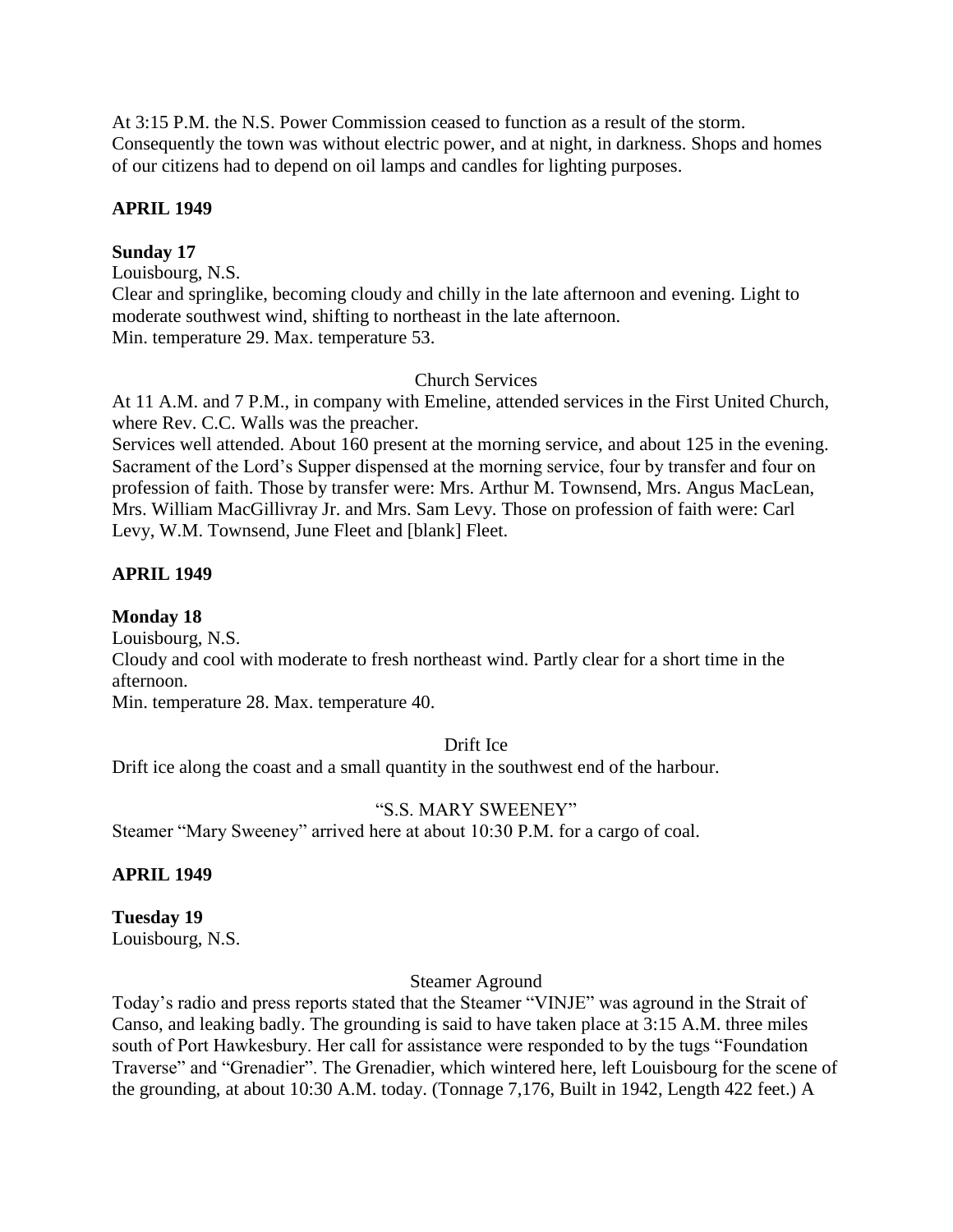few particulars, in today's press regarding the "Vinje" are as follows: Built in the United States in 1942, and named: "Hubert Howe Bancroft". In 1948 her name was changed to the "Global Spinner". She is of 7,176 tons register, 422 feet long and flies the Panamanian flag.

### **APRIL 1949**

### **Wednesday 20**

Louisbourg, N.S. Cloudy. Heavy rain during the forenoon. Cleared during the late afternoon. Fresh to strong southerly winds shifting to westerly and decreasing. Rainfall about  $\frac{3}{4}$  inch. Min. temperature [blank]. Max. temperature [blank].

### Drift Ice

Harbour full of ice and a small quantity along the coast.

### Choir Practice

At 8 P.M. conducted practice for the male choir, sponsored by the Brotherhood of the First United Church which is to lead the service of song, in the First United, on Sunday evening, April 24.

### Death of Mrs. D.A. MacMillan

The death of Mrs. Duncan A. MacMillan, of this town.

### **APRIL 1949**

### **Thursday 21**

Louisbourg, N.S. Clear and cool with moderate westerly winds. Cloudy in the afternoon with mist and a few light showers. Min. temperature 26. Max. temperature 50.

### **APRIL 1949**

# **Friday 22**

Louisbourg, N.S. Clear, with moderate northwest wind. Min. temperature 28. Max. temperature 52.

### Funeral

At 2 P.M., in company with Emeline, attended the funeral of the late Mrs. D.A. MacMillan, which was held from her late home on Main Street, to the First United Church. Services at the church and grave were conducted by Rev. C.C. Walls, assisted at the church by Rev. K. Geurgis of the Presbyterian Church at Mira Ferry, Catalone and Louisbourg. Services very largely attended, church packed. Choir of 14 voices assisted in the church service. Funeral in charge of D.M. Johnston, Funeral Director, Louisbourg. Burial took place alongside her late husband, Rev. Duncan A. MacMillan, in the United Church cemetery on Clarke's Road.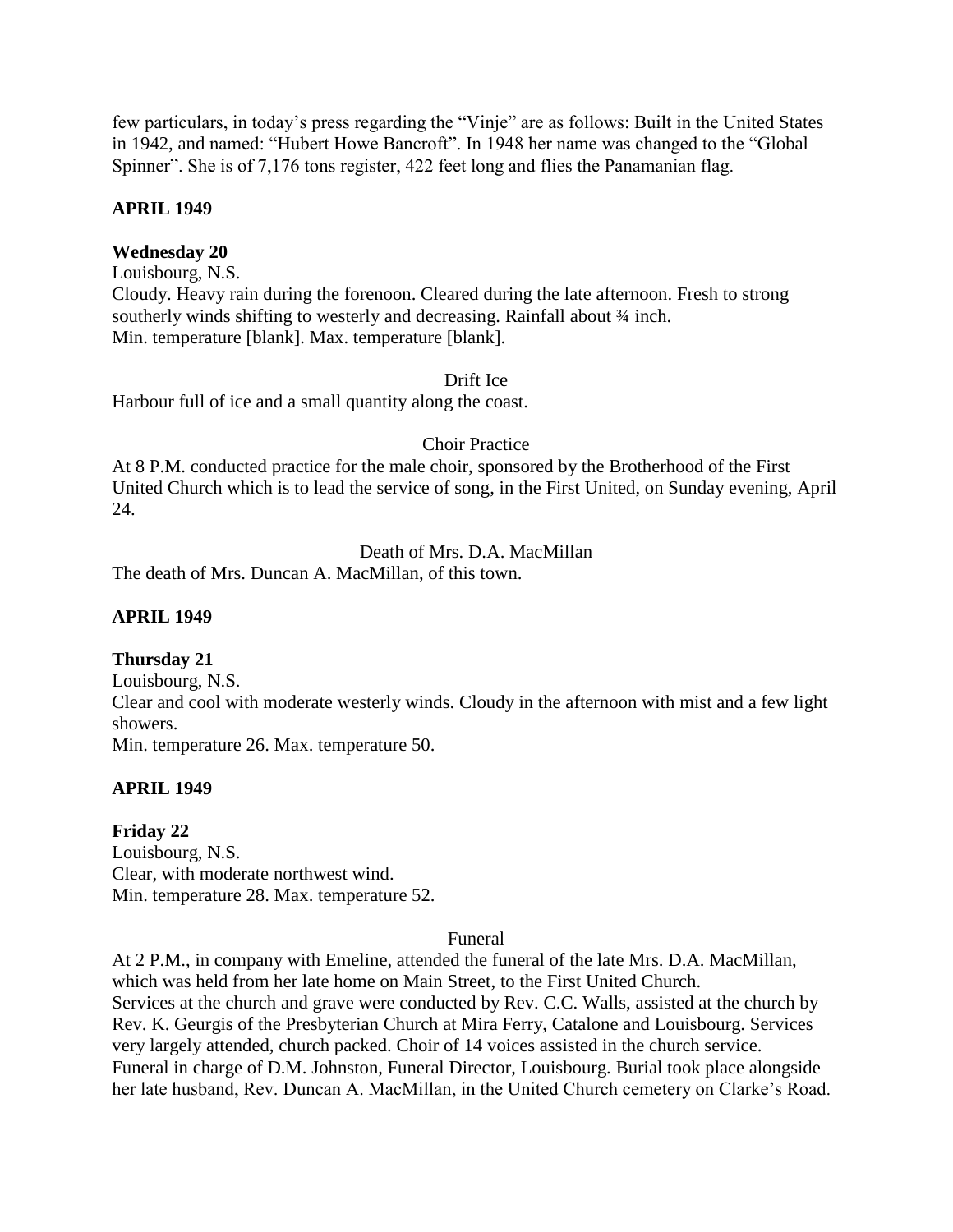Motored To Sydney.

Dan. F. Nicholson, Emeline and I, motored to Sydney with James Peck. On the preview invitation of Mrs. Ernest Baines, music teacher, we all spent the evening at her home 54 Park Street Sydney.

### **APRIL 1949**

#### **Saturday 23**

Louisbourg, N.S. Clear, but becoming overcast easily in the forenoon. Showers beginning in mid-afternoon and continuing during the evening and night. Light southwest wind. Min. temperature 30. Max. temperature 44.

### Tug Cruizer Sails

British Empire Steel and Coal Company's Tug "Cruizer", Capt. Cobbham, which has been here since February 9, 1949, sailed this morning for Sydney for the purpose of resuming her duties at the port.

### Schools To Close

Tonight at a meeting of the Board of Health, on the advice of Dr. A.L. Saunders, Medical Health Officer, the Board saw fit to close the schools, for an indefinite period, owing to an epidemic of measles.

### **APRIL 1949**

### **Sunday 24**

Louisbourg, N.S.

Cloudy and foggy with the sun shining through occasionally. Light to moderate southwest wind. Min. temperature 32. Max. temperature 48.

### Church Services

At 11 A.M. and 7 P.M., in company with Emeline, attended services in the First United Church, where Rev. C.C. Walls was the preacher. About 60 present at the morning service and about 125 in the evening.

Choir attendance: A.M. 8.

At the evening service the service of song was led by the Men of the Brotherhood of the First United Church. Twenty-one were present, as follows: John H. Skinner, Edison Skinner, A.W. Stacey, D.F. Nicholson, Carl Levy, Edward Levy, Dan. J. MacLeod, William Hilchie, Alex. Nicholson, Charles Bagnall Sr., D.J. MacIntyre, Verne MacIntyre, Charles MacIntyre, J. Oscar Harris, John MacRury, Clyde Walls, Lloyd Harris, Wilson Levy, Claude O'Hara, Hugh Beaver and M.S. Huntington (Director). The hymns sung by the men's choir were: nos. 681, 501, 496, 556, and special number in place of the usual anthem 490. All selected from the United Church Hymnary. In additions to the hymns there was a violin selection by Clyde Walls, and a solo by John H. Skinner.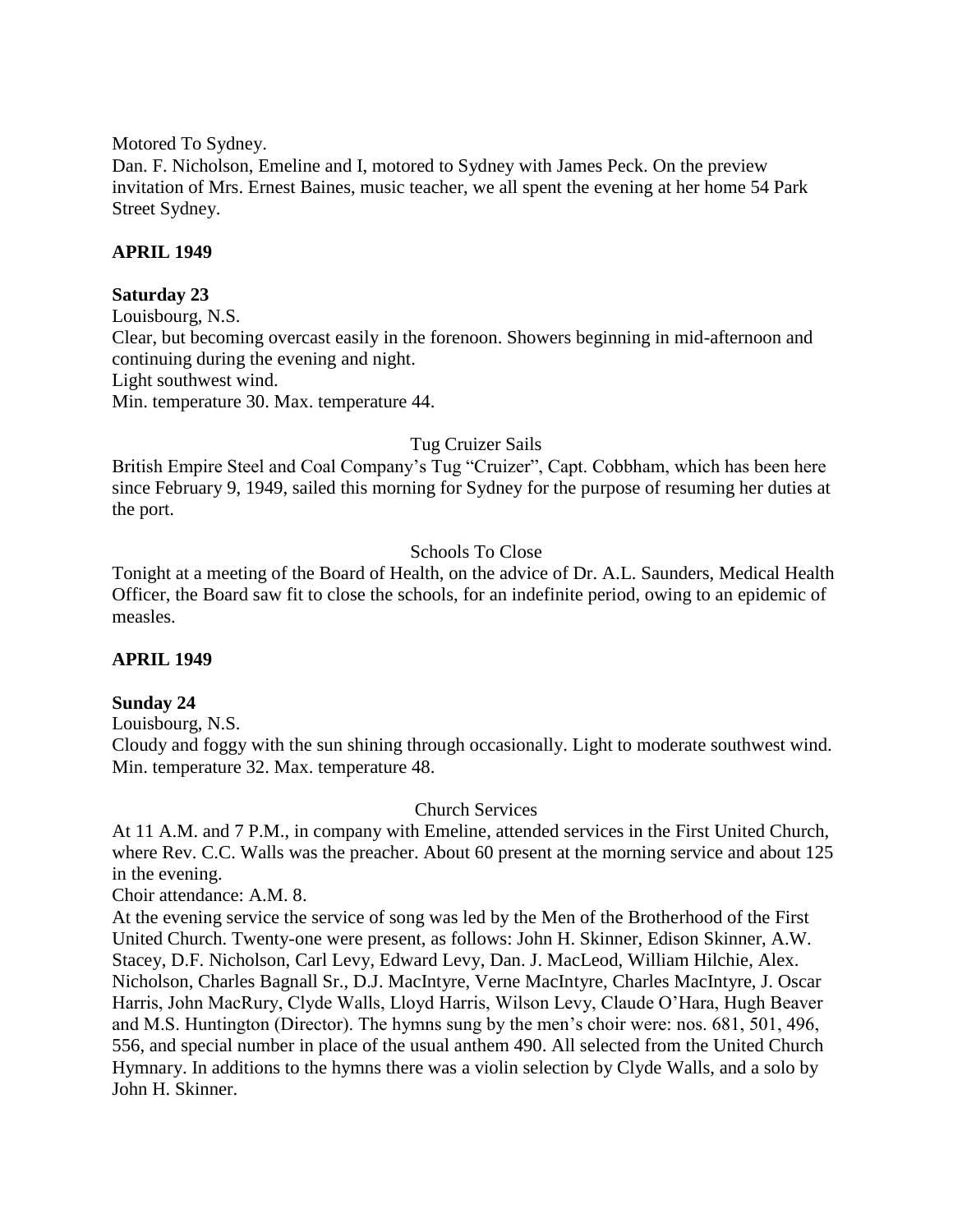# Daylight Time

Daylight saving time came in to effect at midnight last night in the town of Louisbourg, as well as in the majority of the towns and cities throughout the Province of Nova Scotia.

### **APRIL 1949**

# **Monday 25**

Louisbourg, N.S. Cold, and mostly cloudy with fresh to strong northwest wind and a few light snow squalls. Min. temperature 26. Max. temperature 38.

# **APRIL 1949**

# **Tuesday 26**

Louisbourg, N.S.

Clear and cool with light northwest wind which, early in the day to southwest, increasing to fresh.

Min. temperature [blank]. Max. temperature [blank].

# Hon. M.A. Patterson Nominated

At a largely attended convention, held at Marion Bridge, last evening, Hon. M.A. Patterson, Minister of Mines for the Province of Nova Scotia, was unanimously nominated to contest the constituency of Cape Breton West at the forthcoming Provincial election to be held on June 9<sup>th</sup>, 1949. Mr. Patterson has represented Cape Breton West, in the Nova Scotia Legislature, since 1937.

# **APRIL 1949**

# **Wednesday 27**

Louisbourg, N.S.

Cloudy and cool with considerable fog. Rain which began early in the day continued until evening.

Fresh to strong southerly winds.

Min. temperature 34. Max. temperature 38.

# Choir Practice

At 8 P.M. in company with Emeline, attended and conducted choir practice in the First United Church.

# **APRIL 1949**

# **Thursday 28**

Louisbourg, N.S.

Cloudy and foggy, in the morning with light southwest wind. Partly cleared during the day, wind shifting to northeast. Mist and light drizzle during the early part of the night.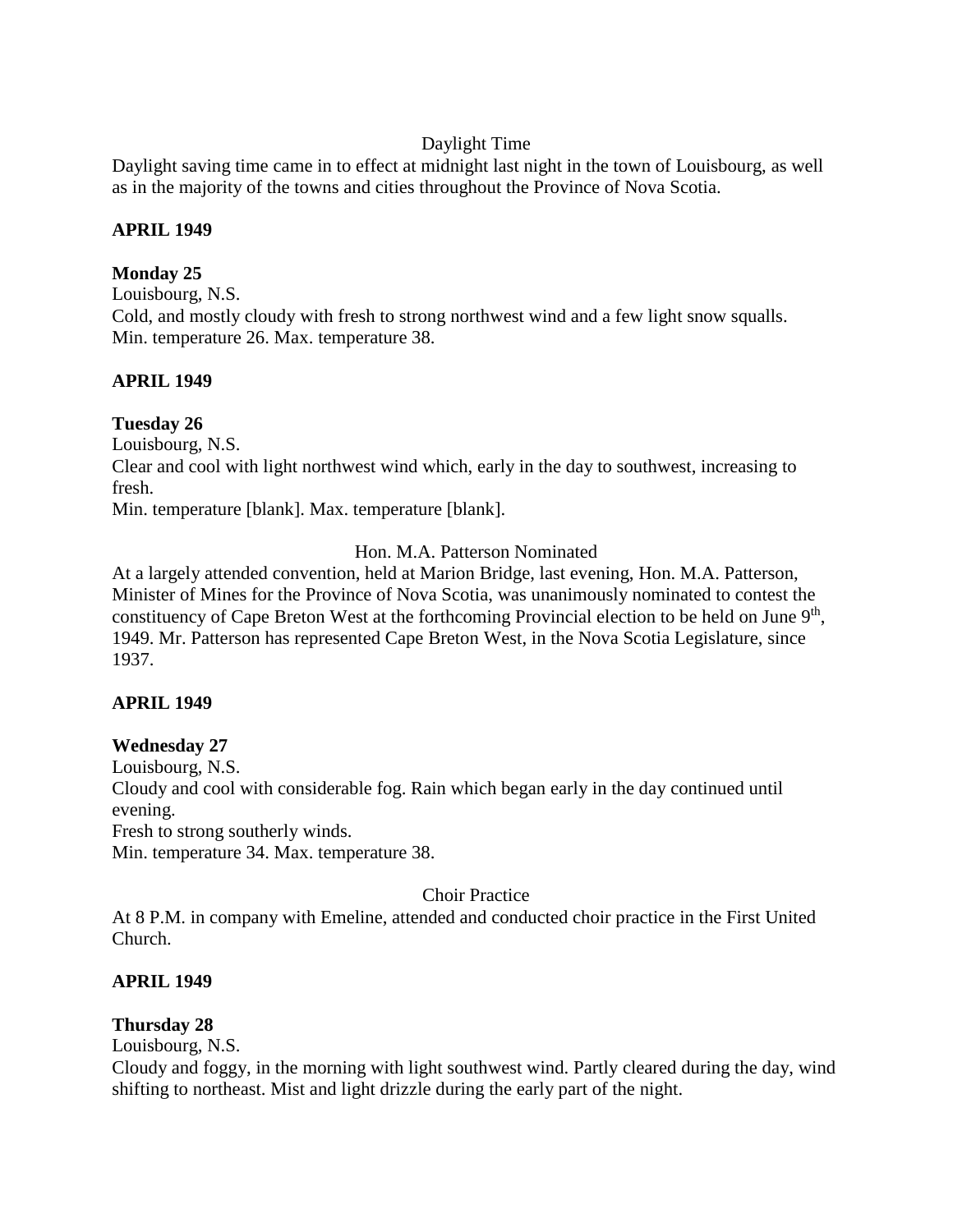Min. temperature 30. Max. temperature 44.

### Death of Mrs. Abner Peach

Today's issue of the Post-Record, announced the death of Ellen Peach, widow of the late Abner Peach of Port Morien, N.S.

### **APRIL 1949**

#### **Friday 29**

Louisbourg, N.S. Cloudy and cool, but clearing early in the day. Fresh to strong northerly winds, moderating in the evening. Min. temperature [blank]. Max. temperature [blank].

### **APRIL 1949**

### **Saturday 30**

Louisbourg, N.S. Clear and cool with light to moderate variable winds. Min. temperature 24. Max. temperature 45.

#### Council Meeting

At a regular meeting of the Town Council held this evening, Charles Peck was appointed Chief of Police for the town of Louisbourg, at a salary of \$153.00 per month. In response to a call for applications for the position; three applications were received as follows: D.M. Johnston, \$120.00 per month, Charles Peck, \$153.00 and Alfred Hunt \$160.00. On the recommendation, of the Police Committee, consisting of Councillors: Edison Skinner (chairman), Duncan MacKay, and Earl Lewis, Charles Peck got the appointment, by a vote of 5 to 1. For Peck's appointment: Councillors: Edison Skinner, Duncan MacKay, Earl Lewis, Edward Levy and Sam Levy; Against: Arthur Townsend. D.M. Johnston (Chief) who with Officer Peck, was dismissed on the 9<sup>th</sup> of this month, first joined the police force on April 3, 1934, and held office continuously until, on or about April 3, 1942. On February 6, 1943, Mr. Johnston was reappointed Chief of Police by a majority vote of the Council. The appointment of Donald Beaver, whose term of office as Police Chief has expired, was voted down by the council. Chief Johnston, held office as chief until today. The term of his notice of dismissal dated April 9, 1949 having expired. Mr. Johnston was a very excellent officer and rendered splendid service to the town of Louisbourg. I very much regret, that the Council in its wisdom saw fit to dismiss him from a position, for which he was so well fitted. Mr. Johnston's, successor, Charles Peck who has [blank].

### Dominion Parliament Closed

Dominion Parliament under the Premiership of Louis St. Laurent, prorogued today. June 27, 1949 has been named as the day for a general election.

#### **MAY 1949**

**Sunday 1**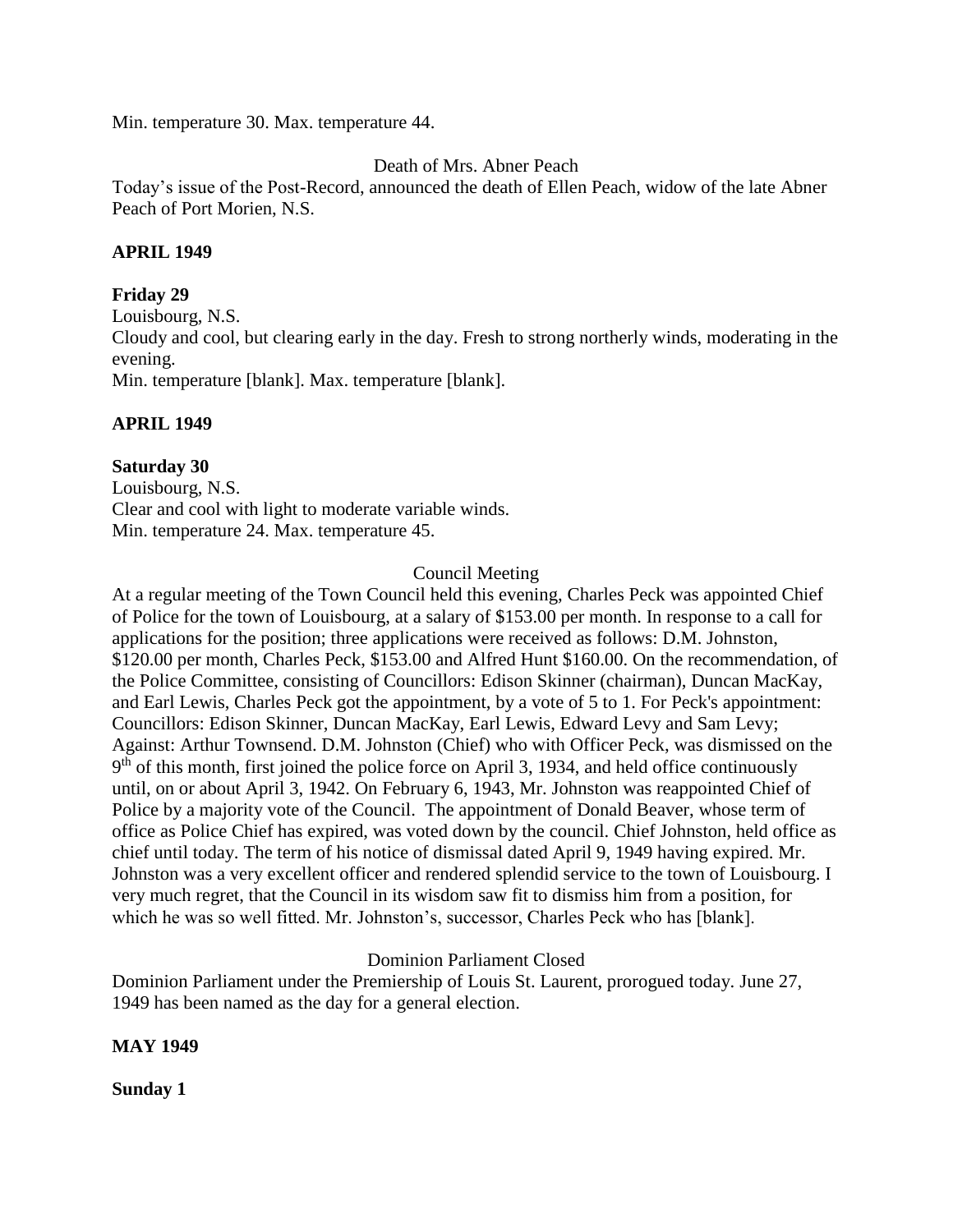Louisbourg, N.S. Partly clear with light to moderate southwest wind. Min. temperature 29. Max. temperature 51.

### Church Services

At 11 A.M. and 7 P.M., in company with Emeline, attended services in the First United Church, where Rev. C.C. Walls was the preacher. The morning congregation numbered about 50 and the evening, about 100.

Choir attendance: A.M. 7, P.M. 9.

# **MAY 1949**

**Monday 2**

Louisbourg, N.S. Clear and moderately warm with light southwest wind. Springlike. Min. temperature 34. Max. temperature 58.

# Schools Reopened

The town schools which were ordered closed by a ruling of the Board of Health on April 23, owing to an epidemic of measles, were reopened today for classes. There are still a large number of measles cases in town.

# **MAY 1949**

**Tuesday 3** Louisbourg, N.S. Clear and moderately warm with light southwest wind. Fog bank off the coast. Min. temperature 39. Max. temperature 57.

# **MAY 1949**

# **Wednesday 4**

Louisbourg, N.S.

Foggy in the forenoon with southwest wind. Clear and warm in the afternoon with wind shifting to northwest shortly after noon, continuing light northwest until evening when it shifted again to southwest.

Clear, warm and springlike during the afternoon and evening. Fog during the night. Min. temperature 40. Max. temperature 67.

# Seamen's Parade

In the afternoon two bus loads, (about 60), striking Seamen, of the Canadian Seamen's Union, arrived in town from Sydney and held a parade through our streets headed by a sound system car, blaring out march music and oft-repeated strike speeches. After holding a meeting in the Navy Hut, they boarded the buses and headed for Sydney. After arriving here this party was joined by a few Louisbourg Seamen who are on strike.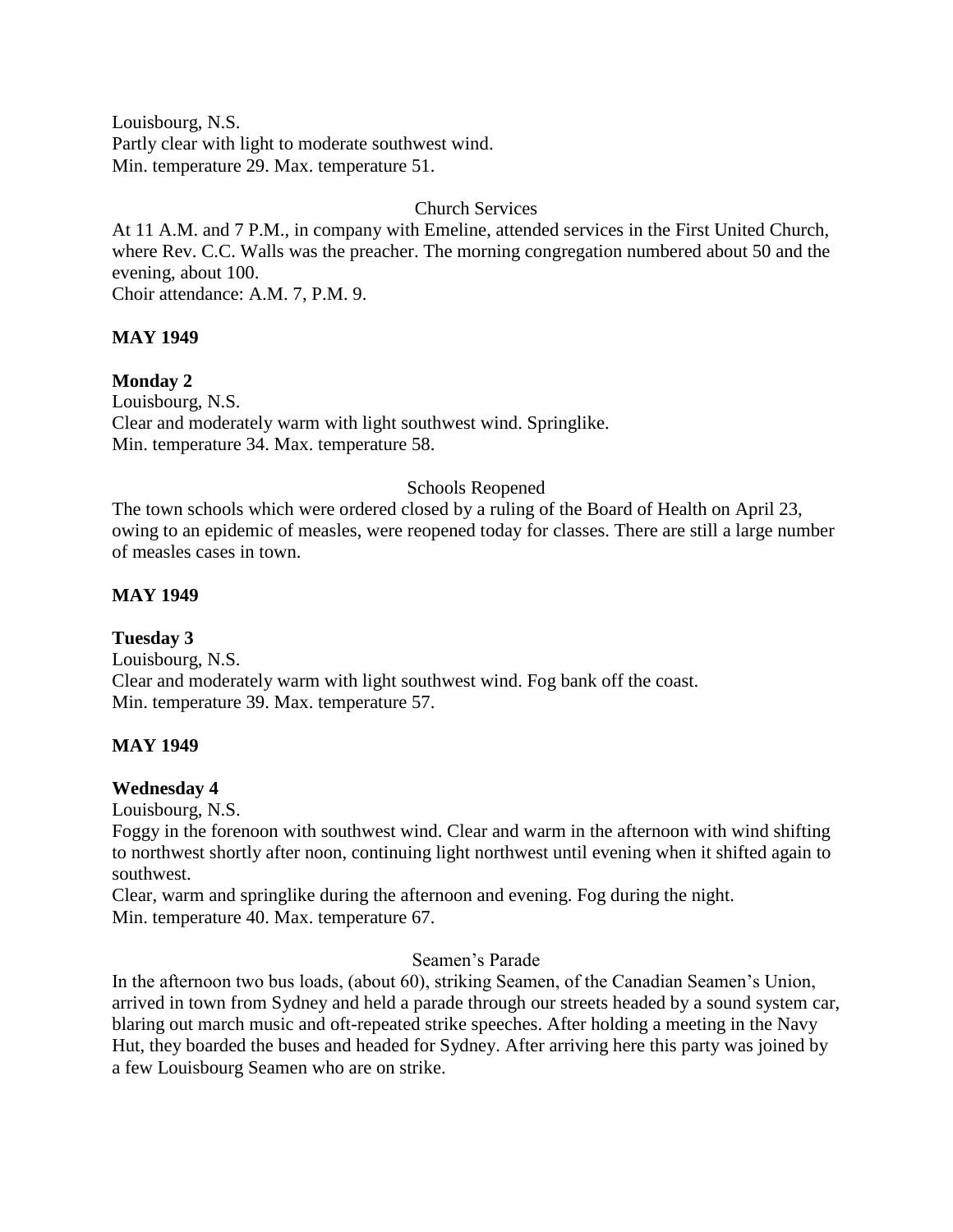The Eagle Shipping Company's Steamers "La Grande Hermine" and "La Petite Hermine", Captains Gilroy, and Guy, respectively, have been strike-bound at this port, since April 1, 1949, when the crew members, with the exception of the officers, walked ashore.

### **MAY 1949**

# **Thursday 5**

Louisbourg, N.S. Moderately warm, and mostly clear with light to moderate north to northeast winds. Min. temperature 36. Max. temperature 66.

### To Sydney and Return

At 10:30 A.M., in company with Emeline, went to Sydney on the Highland Lines Bus, arriving at about 11:30 A.M. Had dinner at "Diana Sweets" with Mrs. Harvey Hussey (Lillian Huntington) whom we met on our arrival, as our guest. Made a number of business calls during the afternoon. Went to City Hospital, by taxi, in the late afternoon and visited Mrs. Clarance Peters, of Louisbourg, and Mrs. E.D. MacKillop (Christine Grant) of Gabarus, both of whom are patients in that institution. From the hospital we visited the home of Mr. and Mrs. Hedley Hopkins, 43 Central Street, where we remained until near 7 P.M. We then returned to the Highland Lines Bus Station, by a City Bus, where we remained until we left for home at 8:30 P.M., arriving at 9:30.

The spring season is much further advanced, than usual, for so early in the month. The fields are green and along the highway between Mira and Sydney the buds on the trees are bursting, giving the countryside a very springlike appearance. In the City of Sydney I noticed some of the trees and hedges are beginning to show the green of new leaves.

It has been many years since I have seen vegetation so far advanced so early in the season.

# **MAY 1949**

# **Friday 6**

Louisbourg, N.S. Cool, and remarkably clear with light to moderate variable winds. Min. temperature 30. Max. temperature 51.

As chairman of the Parks Committee I visited the Athletic Field this afternoon and burned some stumps. I made the fires on two large stones, which owing to their size were difficult to dispose of. The heat from the fires shattered them so that now it is an easy matter to break them in to small pieces and remove them from the field. There are a number of other big stones on the field that I intend to dispose of in the same way, that is by the heat method. This is the first work I have done, or superintended, on the athletic field this season.

# **MAY 1949**

**Saturday 7** Louisbourg, N.S.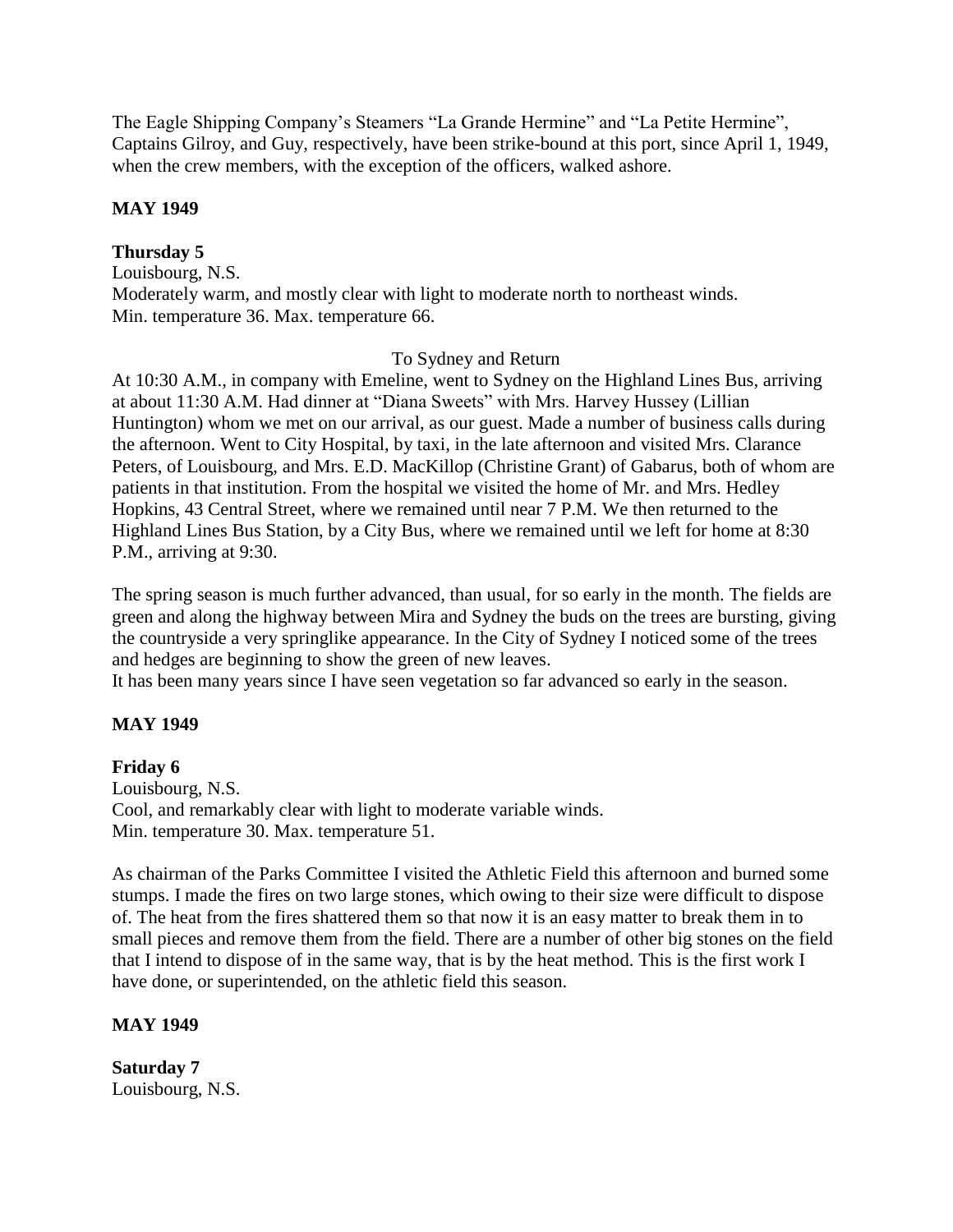Cloudy and cool. Snow squalls mixed with rain beginning at about 8:30 A.M. and lasting until near noon. Light drizzle of rain and occasional snow during the afternoon. Light to moderate southerly winds. Rainfall about 1/4 inch.

Min. temperature 27. Max. temperature 44.

### Nominating Convention

At a nominating convention, held at Marion Bridge, this evening, David MacLeod, son of J.W. MacLeod, of Donkin N.S. was nominated to contest the constituency of Cape Breton West at the coming election, on June 9, in the interests of the Conservative party. Hon. M.A. Patterson, is the Liberal Candidate, in this riding.

### Down With Measles

Today Jane Huntington, my niece, who with her mother has been living with us for the past number of years, became ill with measles, and went to bed.

She is 10 years old, and very much regrets that she shall have to lose time from school. Measles has been very prevalent in town for upwards of a month.

### **MAY 1949**

### **Sunday 8**

Louisbourg, N.S.

Cool, and remarkably clear with light to moderate southwest wind. A very lovely day, but a little on the cool side for comfort.

Min. temperature 28. Max. temperature 52.

### Church Services

At 11 A.M. and 7 P.M., in company with Emeline, attended services in the First United Church. Rev. C.C. Walls was in charge of both services, and the preacher at the morning service, while Rev. Frank MacLean, of St. Andrews United Church, Sydney, was the preacher in the evening. This being Mother's Day, the Mother's Day service was held at 11 A.M. with the young people, and children of the Sunday School, occupied the choir loft and led the service of song. About 25 in the choir. At the evening service Mr. Smith Grant Walls, was received into the Ministry of the United Church on the recommendation of the Session of the Louisbourg United Church. Rev. Frank MacLean was in charge of the reception ceremony. Mr. Grant Walls is the eldest son of Rev. C.C. Walls, pastor of the First United Church, Louisbourg.

Young Mr. Walls leaves by train, tonight, from Sydney at 10 o'clock enroute to Saskatchewan, where he is to engage in the work of the Christian Ministry during the summer months. About 100 present at the morning service and about 125 in the evening. Choir attendance: P.M. 10.

### **MAY 1949**

# **Monday 9**

Louisbourg, N.S. Clear and cool with fresh to strong southwest wind. Min. temperature 33. Max. temperature 50.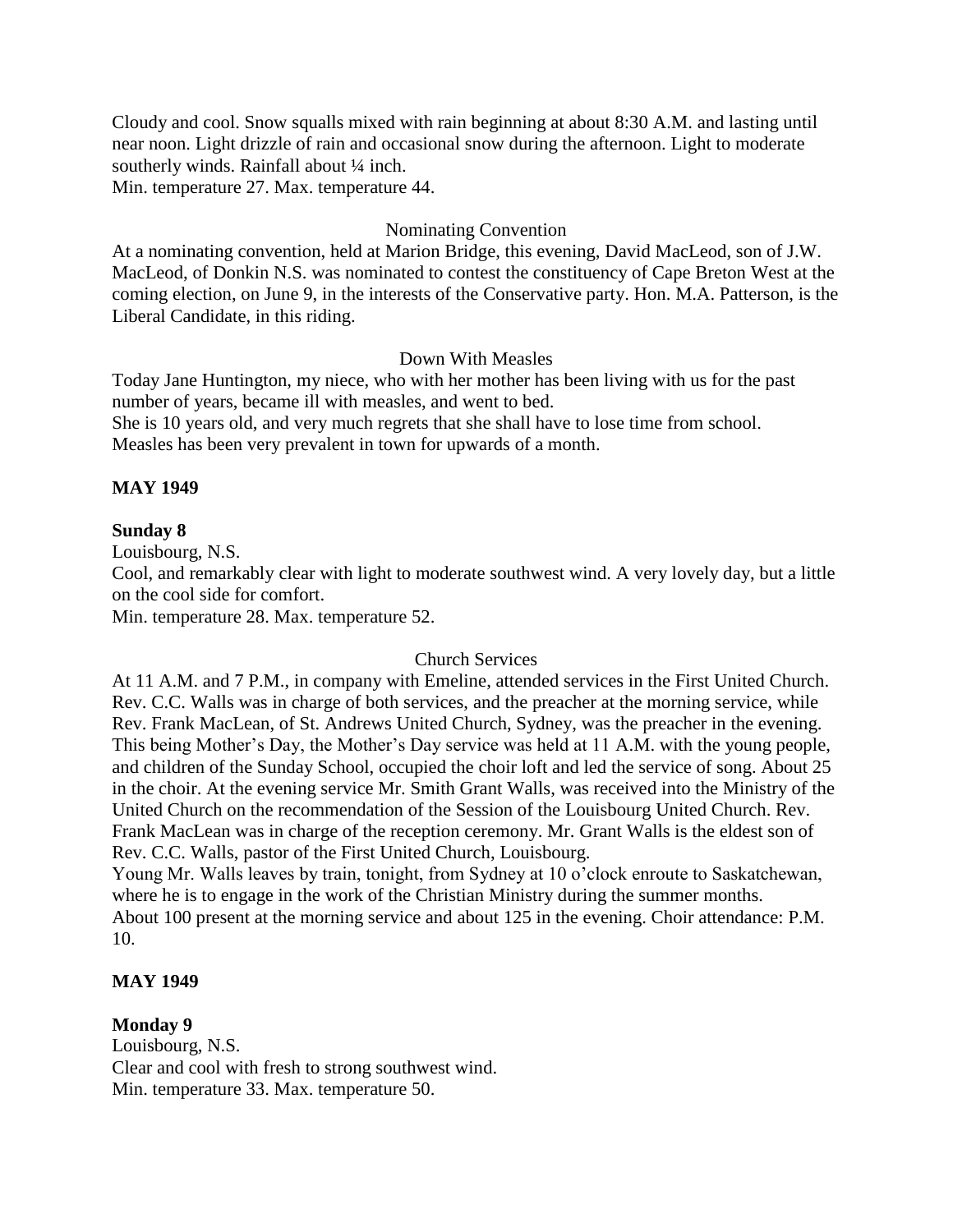### **MAY 1949**

**Tuesday 10**

Louisbourg, N.S. Cool and mostly clear with fresh northeast wind. Light showers during the night. Min. temperature 34. Max. temperature 48.

### Funeral at Glace Bay

The funeral of William F. Wilcox, a former citizen of the town of Louisbourg, took place this afternoon at Glace Bay N.S. Canon J. Crewe Rector of St. Mary's Anglican Church conducted the funeral services. Mr. Wilcox was the son of Mr. Fred Wilcox of this town, and lived here for many years before moving to Glace Bay.

### Death of Louis Goyetche

The death of Louis Goyetche occurred here today at the home of his son, Wilfred and daughterin-law. Mr. Goyetche who was 84 years of age, formerly lived in Richmond County, before coming to live with his son, at Havenside, this town.

# **MAY 1949**

### **Wednesday 11**

Louisbourg, N.S. Cloudy and cool with moderate to fresh northeast wind. Partly clearing in the evening. Min. temperature 35. Max. temperature 48.

# Choir Practice

At 8 P.M., in company with Emeline, attended, and conducted choir practice in the First United Church.

### Placed Buoys

Canadian Government Steamer "Lady Laurier" placed the buoys in the harbour and off the coast, today.

### **MAY 1949**

### **Thursday 12**

Louisbourg, N.S.

Cloudy and chilly with moderate easterly winds. Rain mixed with snow began to fall at about 1 P.M. This was followed by mist and light drizzle of rain. Moderate rain during the evening and night.

Min. temperature 33. Max. temperature 41.

### **MAY 1949**

**Friday 13**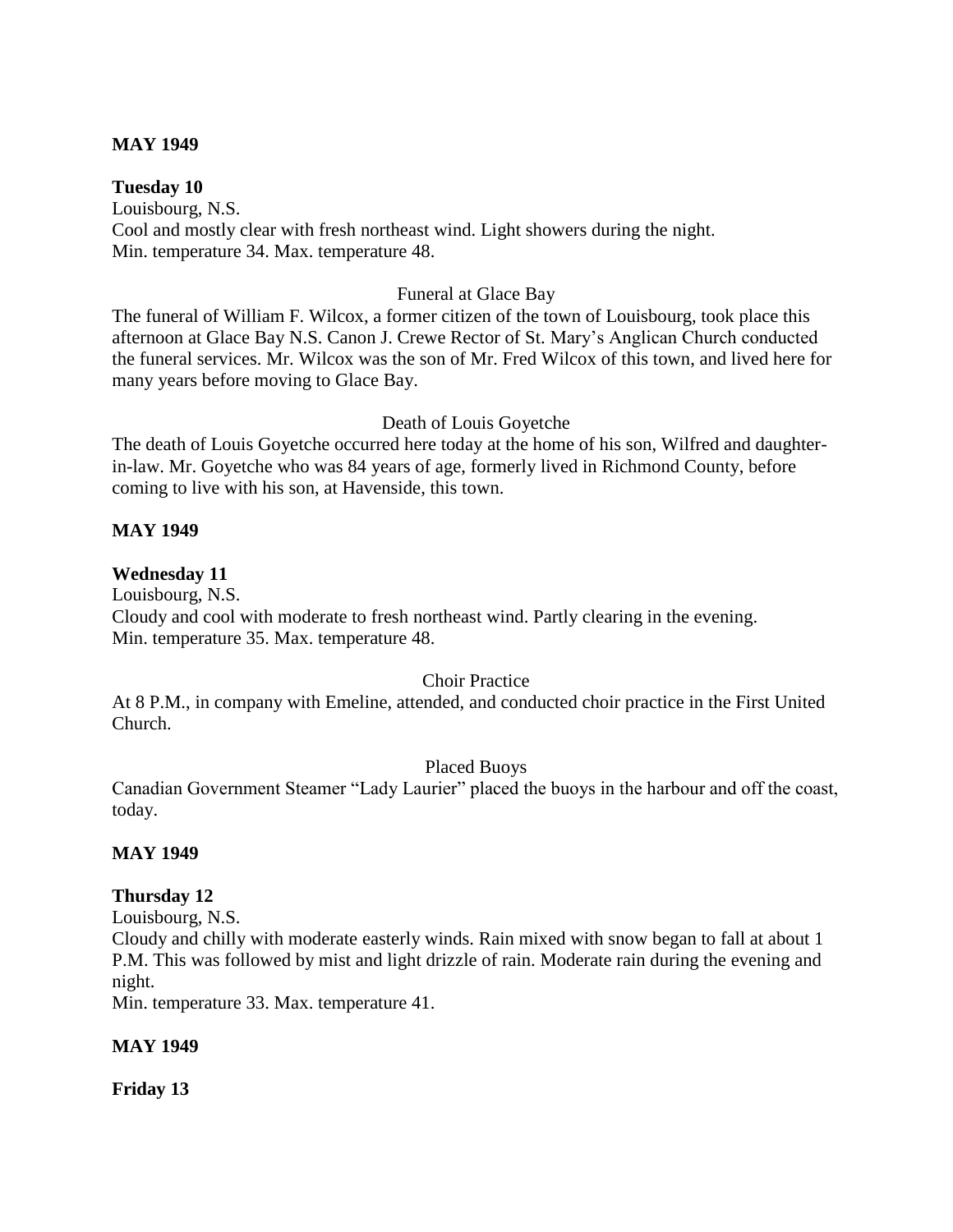Louisbourg, N.S.

Cloudy and foggy in the morning. Clearing in the forenoon and remaining clear, during the afternoon and evening. Moderate variable winds. Rain in the early morning. Rainfall of yesterday and last night: 1 1/8 inch.

Min. temperature 32. Max. temperature 55.

Canadian Fishery Patrol Vessel "CYGNUS" arrived in the afternoon and docked at the Government wharf.

#### Recital

At 8 P.M. in Calvin Hall, Mrs. Ernest Baines, music teacher, of Sydney, held a recital in which a number of her pupils took part.

### **MAY 1949**

### **Saturday 14**

Louisbourg, N.S.

Cloudy and very chilly, with light rain in the forenoon. Cleared at noon and remained mostly clear during the afternoon and evening. Light variable winds. Min. temperature 27. Max. temperature 52.

### Recovering From Measles

Jane Huntington, my niece, who has been ill with measles since last Saturday, is up and around the house today.

### **MAY 1949**

# **Sunday 15**

Louisbourg, N.S. Clear and cool with light northeast wind. Min. temperature 30. Max. temperature 52.

### Church Services

At 11 A.M. and 7 P.M., in company with Emeline, attended services in the First United Church, where Rev. C.C. Walls was the preacher. At the close of the evening services the Women's Missionary Society's Thank Offering Service was held, when picture slides of missionary work in China were shown, while the lecture was read by Rev. C.C. Walls. About 60 present at the morning service and about 85 in the evening. Choir attendance: A.M. 10, P.M. 11.

### **MAY 1949**

# **Monday 16**

Louisbourg, N.S. Clear and cool with light to moderate variable winds. Min. temperature 27. Max. temperature 54.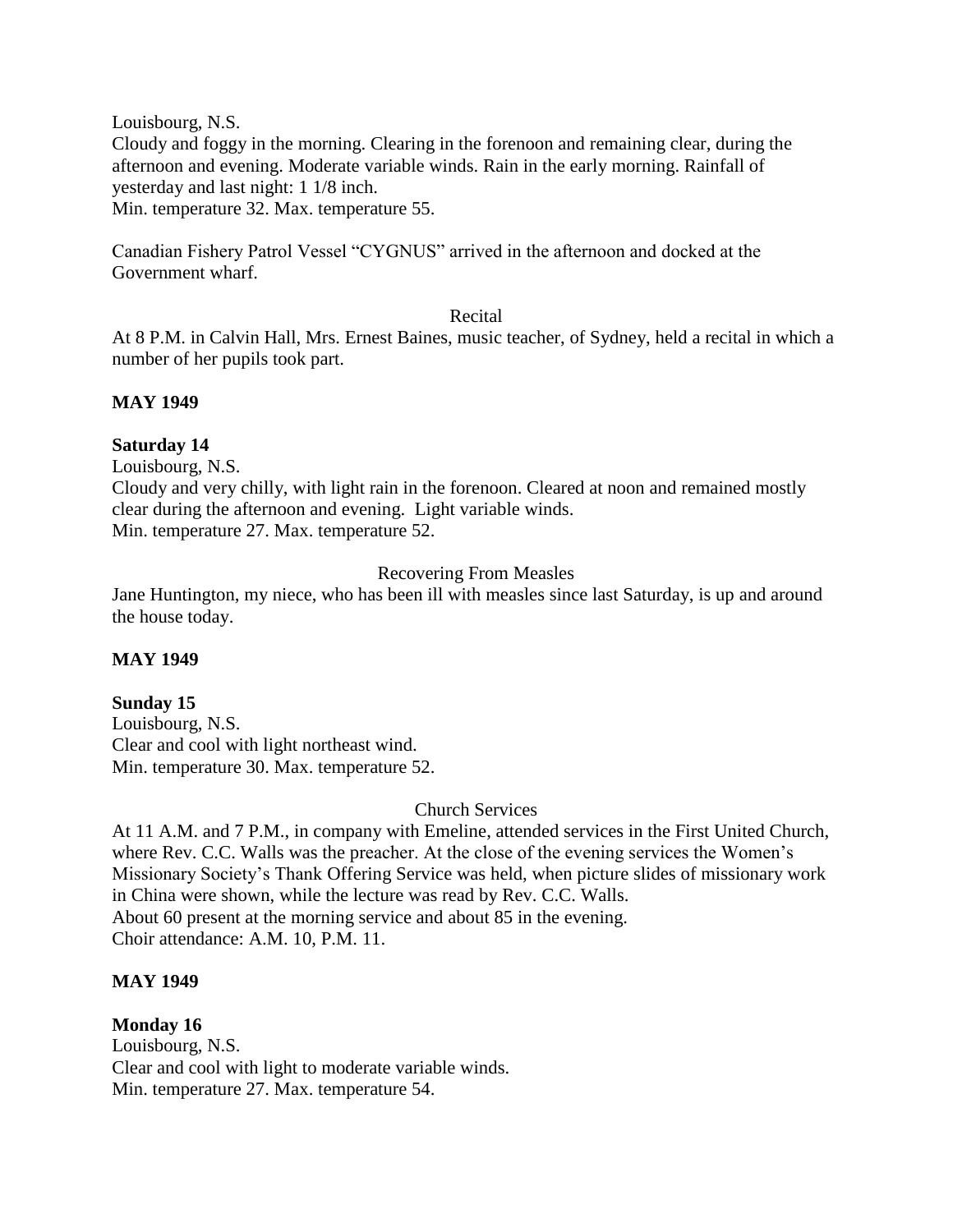### **MAY 1949**

#### **Tuesday 17**

Louisbourg, N.S. Cloudy and foggy, clearing in the forenoon. Partly clear during the remainder of the day. Light variable winds. Min. temperature 34. Max. temperature 66.

### **MAY 1949**

#### **Wednesday 18**

Louisbourg, N.S. Clear and cool, but becoming cloudy at noon. Light showers during the afternoon and evening. Light variable winds. Min. temperature 26. Max. temperature 54.

### Children's Aid Banquet

In the evening a lobster supper was served in the Navy Hut to the delegates of the Provincial Children Aid Society who have been holding a convention at Sydney for the last two or three days. The delegates came here by cars and visited the Louisbourg National and Historic Park, before supper was served. Mayor George D. Lewis acted as chairman. Emeline and I were guests. At this meeting I was guest speaker: my subject, the "Rise and Fall of Louisbourg". About 50 persons present.

### **MAY 1949**

### **Thursday 19**

Louisbourg, N.S. Cloudy and cool. Showers in the afternoon. Foggy in the evening. Light variable winds. Min. temperature 34. Max. temperature 54.

### Music Festival

Emeline and I on the invitation of James Peck with D.F. Nicholson, and Marion Nicholson, motored to Sydney where we attended the first concert of the recent music festival which was held at Sydney in the Lyceum theatre.

At the close of the concert, on the invitation of Mrs. Ernest Baines whom we met at the concert, we all went to her house on Park Street, where Mrs. Clarke who lives with Mrs. Baines, served us a very much [blank].

### **MAY 1949**

**Friday 20** Louisbourg, N.S. Cool and mostly cloudy with moderate north and northeast winds. Min. temperature 32. Max. temperature 54.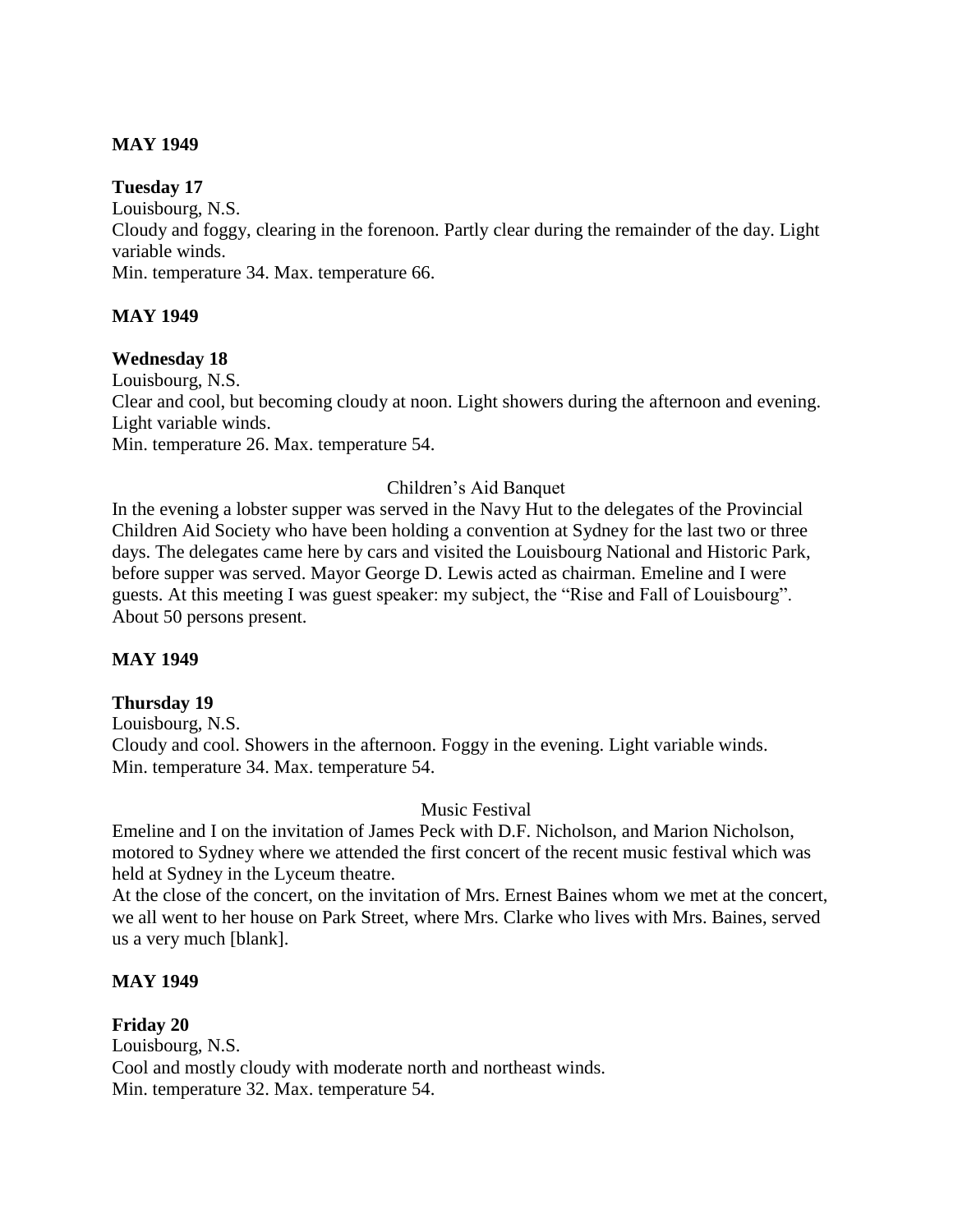### W.F. Carroll Nominated

Mr. William Carroll, a former judge of the Supreme Court, who recently resigned his judgeship was nominated today at a Liberal convention, held at Port Hawkesbury N.S. to contest the constituency of Inverness-Richmond. Mr. Carroll a native of Inverness County represented the county in the Federal Parliment [sic] for many years before being elevated to the judgeship. Mr. Dan. Lewis MacDonald, a brother of Hon. Angus L. MacDonald (Liberal) Premier of this Province is the Conservative candidate in the Invernell-Richmond [sic] Riding, having been nominated at a conservative convention held at Port Hawkesbury about ten days ago.

### **MAY 1949**

### **Saturday 21**

Louisbourg, N.S. Clear and cool with light to moderate northwest wind. Min. temperature 29. Max. temperature 51.

### **MAY 1949**

### **Sunday 22**

Louisbourg, N.S. Cool and unusually clear with light to moderate southwest wind. Min. temperature 27. Max. temperature 60.

Church Services

At 11 A.M. and 7 P.M., in company with Emeline, attended services in the First United Church, where Rev. C.C. Walls was the preacher. About 90 present at the morning service and about 75 in the evening. Choir attendance: A.M. 9, P.M. 11. Sang solo in the evening: "The Name of Jesus". Girl Guides and Brownies paraded to the First United Church, at 11 A.M.

# **MAY 1949**

# **Monday 23**

Louisbourg, N.S. Cloudy and cool. Light showers beginning early in the forenoon, followed by heavy showers in the afternoon and evening. Light to moderate southwest wind. Rainfall about ½ inch. Min. temperature 37. Max. temperature 50.

### **MAY 1949**

### **Tuesday 24**

Louisbourg, N.S.

Mostly cloudy with light to moderate westerly wind, shifting to north-northeast and increasing to fresh. Light mist in the evening.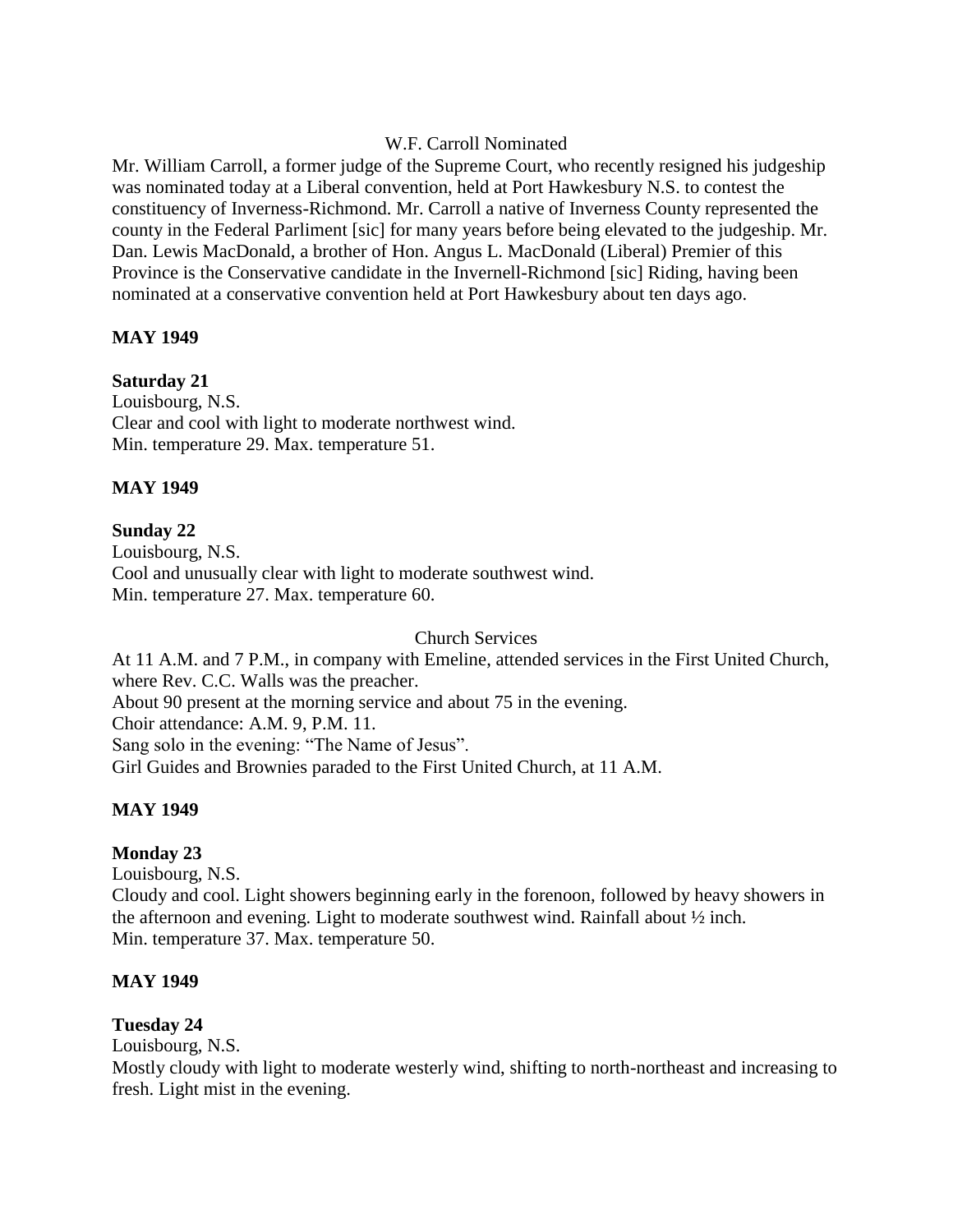Min. temperature 38. Max. temperature 59.

# Public Holiday

Victoria Day, a public holiday throughout the Dominion, was observed in this town by the closing of the schools, bank, civic offices, and nearly all business houses, during the day. The Post office was on holiday hours, as well.

### **MAY 1949**

### **Wednesday 25**

Louisbourg, N.S. Cloudy and cool moderate variable winds. Min. temperature 34. Max. temperature 51.

### Shovel Arrives

Shovel for the T.C. Garman Co. of Halifax arrived and was unloaded today. The T.C. Garman Co. has been awarded the contract for cutting a passageway under the Dominion Coal Company's Shipping Pier at the east end of Commercial Street for the purpose of allowing the extension of the Sydney and Louisbourg Railway, in a westerly direction along Commercial Street to the site of the proposed Fish Plant.

The pier, which was originally a trestle was dumped in with pit stone some years ago and has to be shovelled away before this can be carried out. Today the shovel has unloaded from a railway car, assembled, and preparations made for starting work tomorrow.

### **May 1949**

# **Thursday 26**

Louisbourg, N.S. Cloudy and chilly with light to moderate easterly winds. Showers and mist in the morning. Min. temperature 36. Max. temperature 45.

# Work Started on Railway Project.

The T.C. Garman Company under the foremanship of Lauchlin MacIntyre of this town, started work today on the job of cutting a passageway through the Dominion Coal Company's pier at the east end of Commercial Street (Water Street). This passage is for the purpose of extending the Sydney and Louisbourg Railway along Commercial Street to the proposed fish plant at the western end of this street.

### **MAY 1949**

# **Friday 27**

Louisbourg, N.S. Cloudy and chilly with moderate easterly winds. Mist in the evening. Min. temperature 38. Max. temperature 48.

Lobster Supper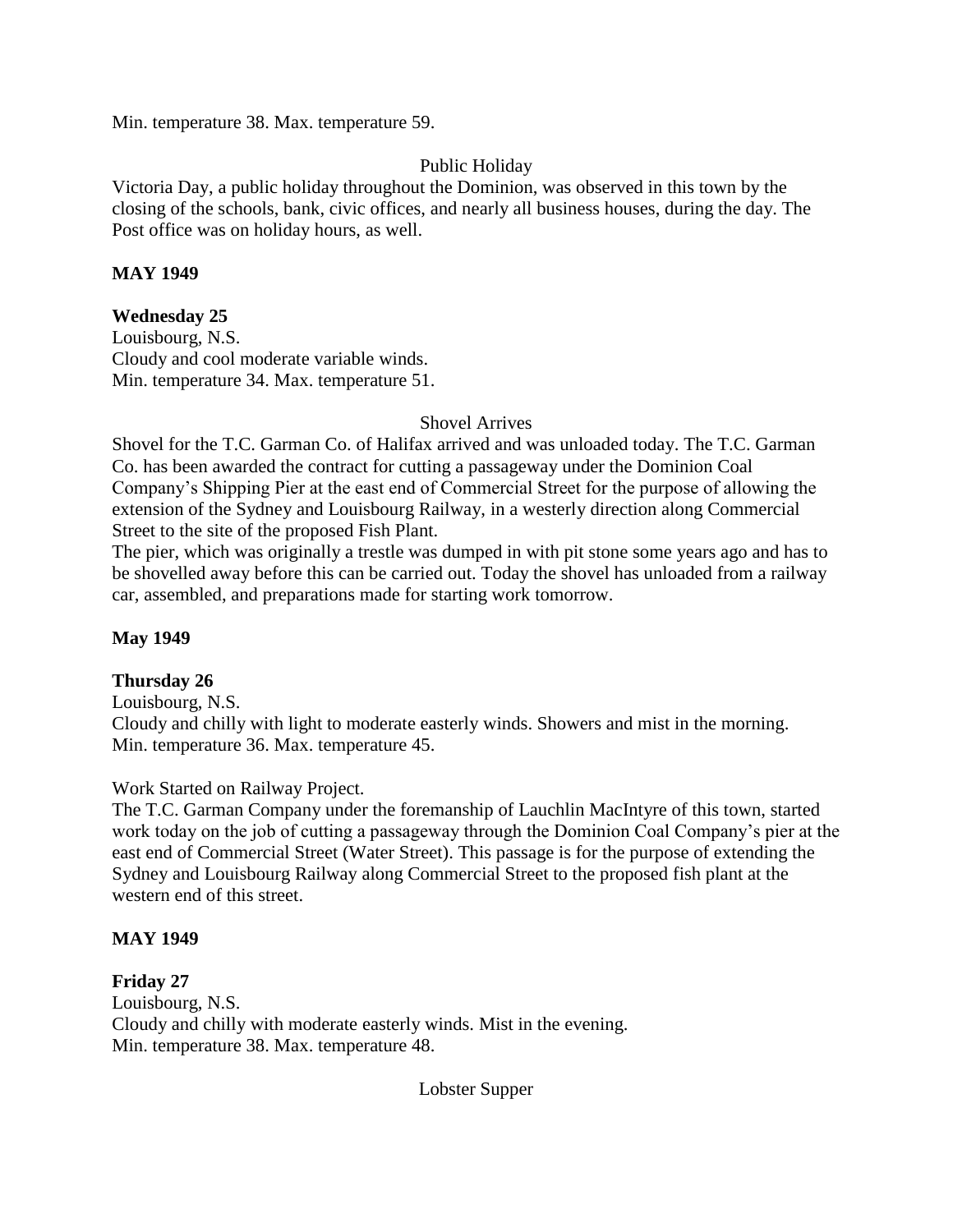At about 8 P.M. Emeline and I attended a lobster supper in Calvin Hall held under the auspices of the Brotherhood of the First United Church.

About 25 persons present. This is the last meeting of the Brotherhood for this season.

### Newfoundland Provincial Elections

The first elections since the Province of Newfoundland entered the Canadian Federation were held today. There are 27 seats in the new province. It is said that the results of today's elections will not be known for several days. There are 2 deferred elections.

Later; The Newfoundland Provincial elections held on May 27 resulted in the return of 20 Liberals, 5 Conservatives and 1 Independent.

Later; June 23, one of the deferred elections held at White Bay, Newfoundland, resulted in the return of Samuel Drover, Liberal, by a large majority. The figures given are Samuel Drover, Liberal, 2012, F.M. Wells, Conservative, 164. Returns from White Bay were late in being reported, owing to bad weather, it is said. Labrador is to elect a representative on July 25, next.

# **MAY 1949**

### **Saturday 28**

Louisbourg, N.S. Chilly and mostly cloudy with fresh to strong southwest wind. Fog at night. Min. temperature 38. Max. temperature 53.

# S.S. LA GRANDE HERMINE S.S. LA PETITE HERMINE

Steamer La Grande Hermine, Capt. Gilroy and S.S. La Petite Hermine, Capt. Guy, which have been strike-bound, at this port since April 1<sup>st</sup> 1949, shipped port crews, today, and moved from the wharves into the stream where they anchored.

# **MAY 1949**

**Sunday 29** Louisbourg, N.S. Cool and mostly cloudy with light variable winds. Min. temperature 40. Max. temperature 57. A few light showers in the evening.

# Church Services

At 11 A.M. and 7 P.M., in company with Emeline, attended services in the First United Church, where Rev. C.C. Walls was the preacher. About 50 present at the morning service and about 65 in the evening. Choir attendance: A.M. 8, P.M. 9.

# **MAY 1949**

# **Monday 30**

Louisbourg, N.S. Cool and mostly cloudy with some fog at night. Fresh southwest wind.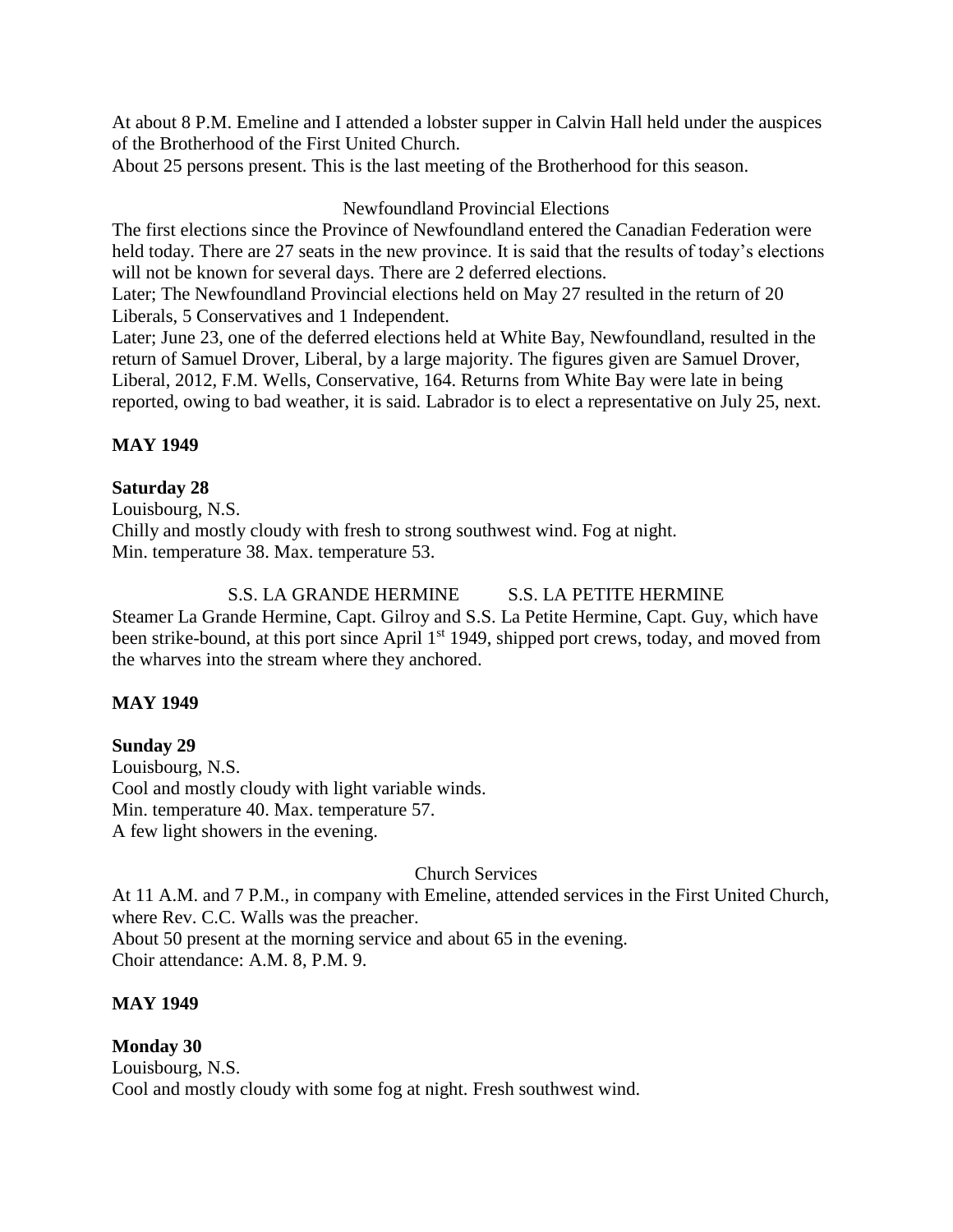Min. temperature 40. Max. temperature 53.

# Premier A.L. MacDonald Speaks at Sydney

Motored to Sydney in the evening with William Lewis, where we attended a Liberal political meeting in the Lyseum, with Dr. Arthur Armistou presiding. The speakers were: Smith MacIvor M.L.A., Geo. B. Slaven, Federal Candidate for Cape Breton South, Hon. M.A. Patterson, Minster of Miners, in Provincial Legislation and Candidate for Cape Breton West in the forthcoming Provincial Election (June 9) and Hon. Angus L. MacDonald, Premier of Nova Scotia. A large attendance at the meeting. Others who accompanied William Lewis to Sydney and return, were Arthur M. Townsend and Frank O'Keefe. Arrived home at 11:10 P.M.

# Political Meeting

A meeting in the interests of Canadian Commonwealth Confederation (C.C.F.) was held in the Masonic Hall in the evening. Meeting was addressed by Clarance Gillis M.P. for Cape Breton South and Arthur Briggs C.C.F. Candidate for Cape Breton West. Small attendance, about one dozen present.

# **MAY 1949**

# **Tuesday 31**

Louisbourg, N.S.

Cloudy and cool with light variable winds, with light showers in the evening. Light showers at Sydney and district during the afternoon.

Min. temperature 40. Max. temperature 55.

# To Sydney and Return By Bus

Went to Sydney on the 10:30 A.M. "Highland Lines" bus. Made a number of business calls while at Sydney, including a visit to the Dominion Income Tax Office. Had lunch at the Riveria Cafe. Returned home on the Highland Lines bus arriving at about 5:20 P.M.

# Conservative Meeting

In the evening a meeting in the interests of the Conservative Political Party was held in Masonic Hall, with Duncan MacKay, local town councillor, presiding. Meeting was addressed by Dan. Lewis MacDonald, Federal candidate for Inverness and Richmond, A.A. MacInnis of West Bay C.B. and David MacLeod, of Donkin, Provincial, Conservative Candidate for Cape Breton West. Town of Louisbourg, is included in both these constituencies.

Provincial election takes place on the  $9<sup>th</sup>$  of this month and the Federal on the  $27<sup>th</sup>$ .

# **JUNE 1949**

# **Wednesday 1**

Louisbourg, N.S.

Cool, and mostly clear with moderate northwest wind, shifting at noon to southwest. Min. temperature [blank]. Max. temperature [blank].

Choir Practice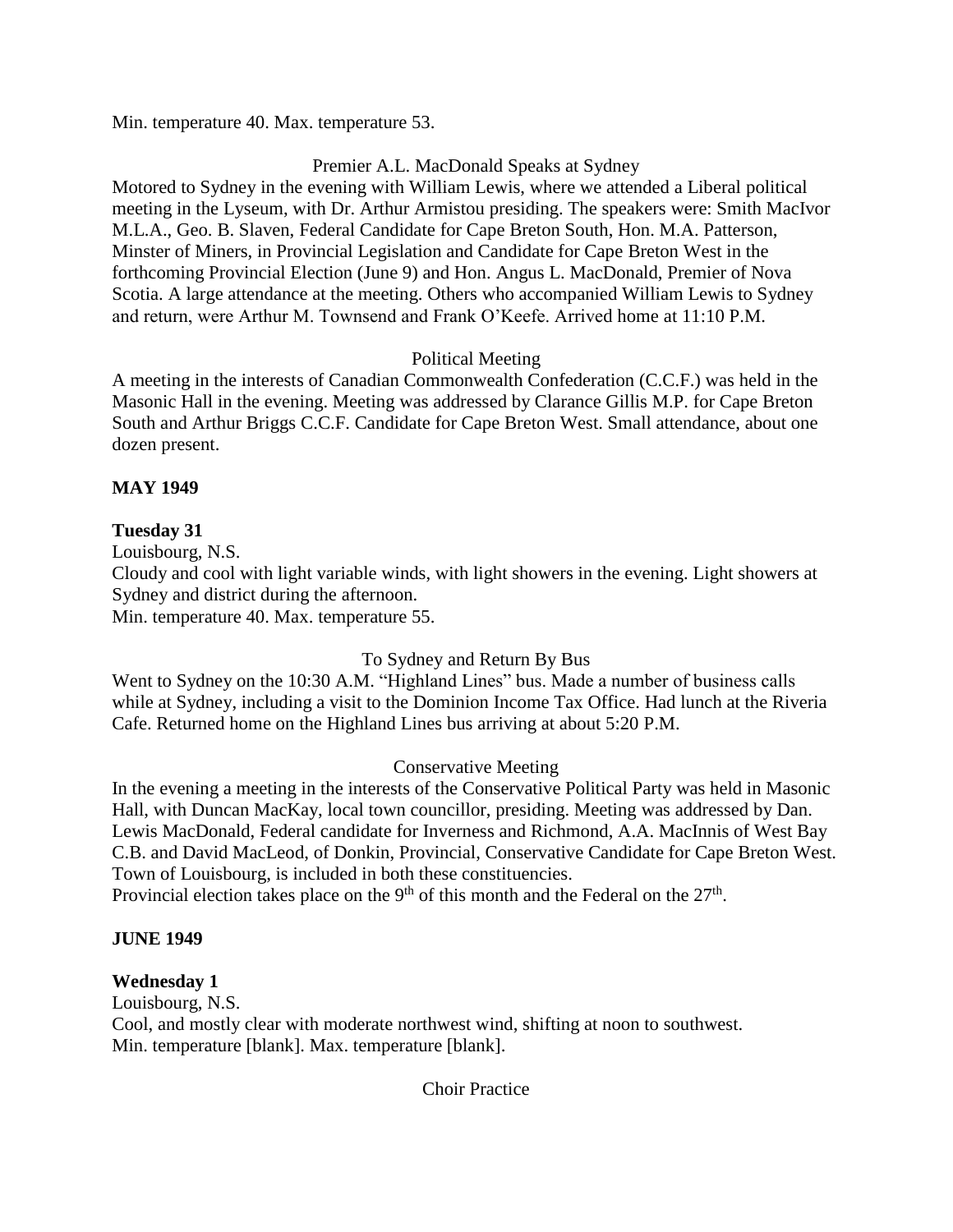At 8 P.M., in company with Emeline, attended, and conducted choir practice in the First United Church.

# **JUNE 1949**

# **Thursday 2**

Louisbourg, N.S.

Cool, and remarkably clear following some fog in the morning. Light winds, mostly westerly. Min. temperature [blank]. Max. temperature [blank].

# **JUNE 1949**

# **Friday 3**

Louisbourg, N.S.

Some fog in the morning. Clearing early in the day. Cool with light to moderate southwest wind. Min. temperature [blank]. Max. temperature [blank].

# Strikebound Ships Sail

Steamers "La Petite Hermine" and "La Grande Hermine" which have been strikebound at this port since April 1<sup>st</sup>, sailed today for Sydney.

The La Petite Hermine, Capt. Guy, sailed at about 11 A.M. and the La Grande Hermine, Capt. Gilroy, followed at about 8 P.M. The latter was about half loaded while the former was without any cargo.

Several of the crew who were Louisbourg men, and signed on here, left the La Grande Hermine last night, as a result of which part of the crew for this ship, was brought from Halifax by plane to the airport at Reserve, and thence to Louisbourg by taxi.

# **JUNE 1949**

# **Saturday 4**

Louisbourg, N.S.

Cool and mostly clear, becoming warm in the afternoon. Light to moderate southwest wind which shifted to northwest shortly after noon, and back to southwest later in the day. First warm weather this season.

Min. temperature [blank]. Max. temperature 84.

# **JUNE 1949**

# **Sunday 5**

Louisbourg, N.S. Some fog in the early morning and at night. Mostly clear during the remainder of the day. Moderate to fresh southwest wind. Min. Temperature 46, Max. Temperature 64.

Church Services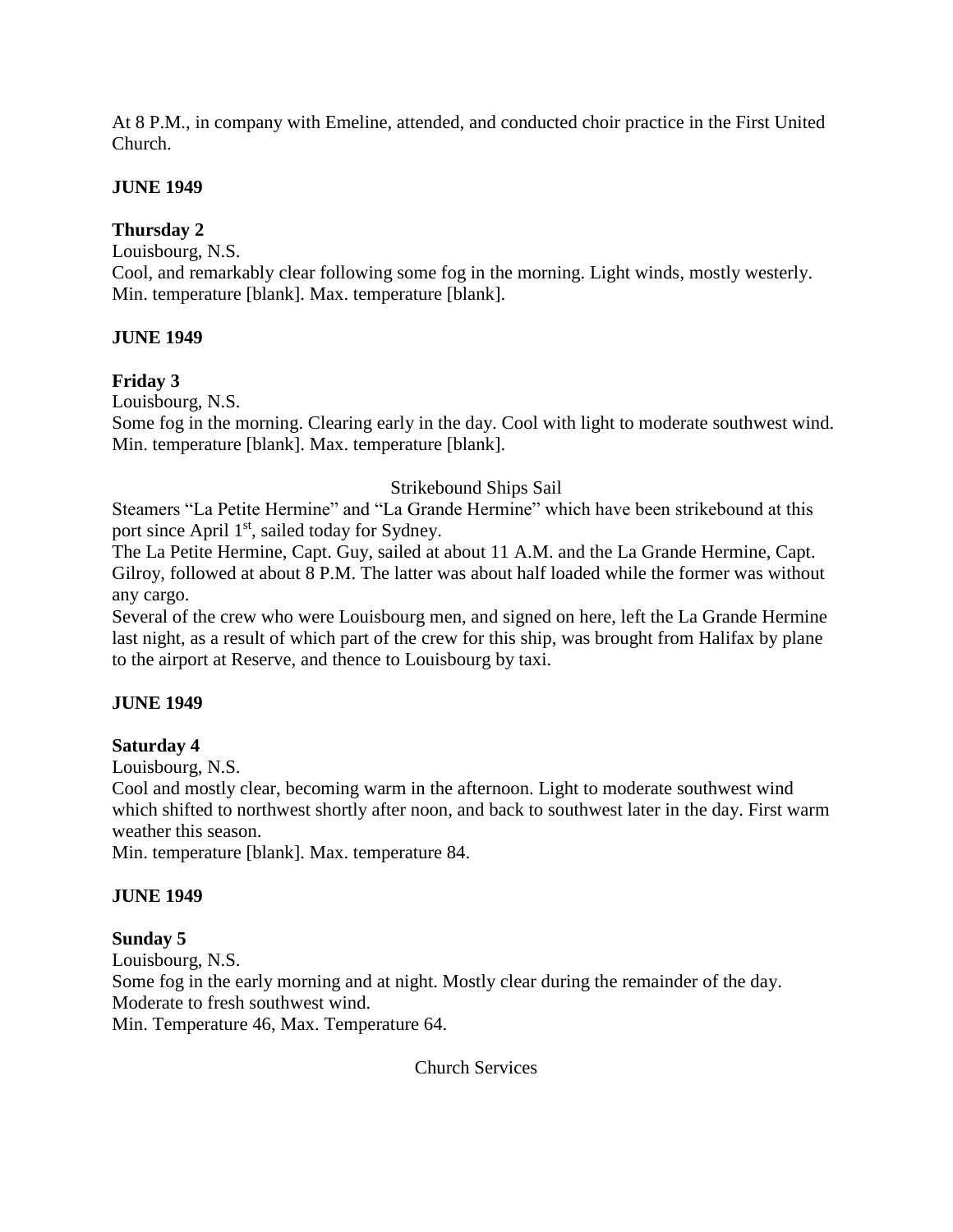At 11 A.M. and 7 P.M., in company with Emeline, attended services in the First United Church, where Rev. C.C. Walls was the preacher. Morning congregation: about 50, evening 71. Choir attendance: A.M. 8, P.M. 11.

#### **Visitors**

Mrs. William Townsend, of Glace Bay, and her stepmother; Mrs. Arthur Townsend of this town, spent the evening with us after church service.

#### **JUNE 1949**

#### **Monday 6**

Louisbourg, N.S.

Cloudy but clearing early in the forenoon. Light to moderate southwest wind, shifting to northeast during the afternoon and increasing to fresh. Light winds in the evening. Min. temperature 42. Max. temperature 69.

#### **JUNE 1949**

#### **Tuesday 7**

Louisbourg, N.S. Clear and cool with moderate to fresh southwest wind. Min. temperature about 42. Max. temperature 64.

#### Liberal Political Meeting

In the evening, attended a political meeting held in the Masonic Hall, with Neil Murphy presiding. The meeting was addressed by William F. Carroll, (late judge of the Supreme Court), and Malcolm A. Patterson, who is Minister of Mines and Municipal Affairs, in the Provincial Government, and a candidate for Cape Breton West in the coming Provincial election, which takes place on the  $9<sup>th</sup>$  of this month. William F. Carroll, who recently resigned the Supreme Court judgeship, and is a former representative in the constituency.

[Blank] is now a candidate for the Federal Parliament, at the election which is to take place on the 27<sup>th</sup> day of this month. He was recently nominated to contest the constituency of Inverness. Cape Breton West and Richmond.

Meeting was well attended.

### 91<sup>st</sup> Birthday

In the afternoon Emeline and I motored with Alex Burke, to the home of Capt. and Mrs. John Tutty, Havenside where we spent upwards of an hour. Captain Tutty is today celebrating his 91<sup>st</sup> birthday. Quite a number of his friends visited him during afternoon and evening.

### **JUNE 1949**

### **Wednesday 8**

Louisbourg, N.S. Cloudy and cool with some fog in the morning. Partly clear in the late afternoon and evening.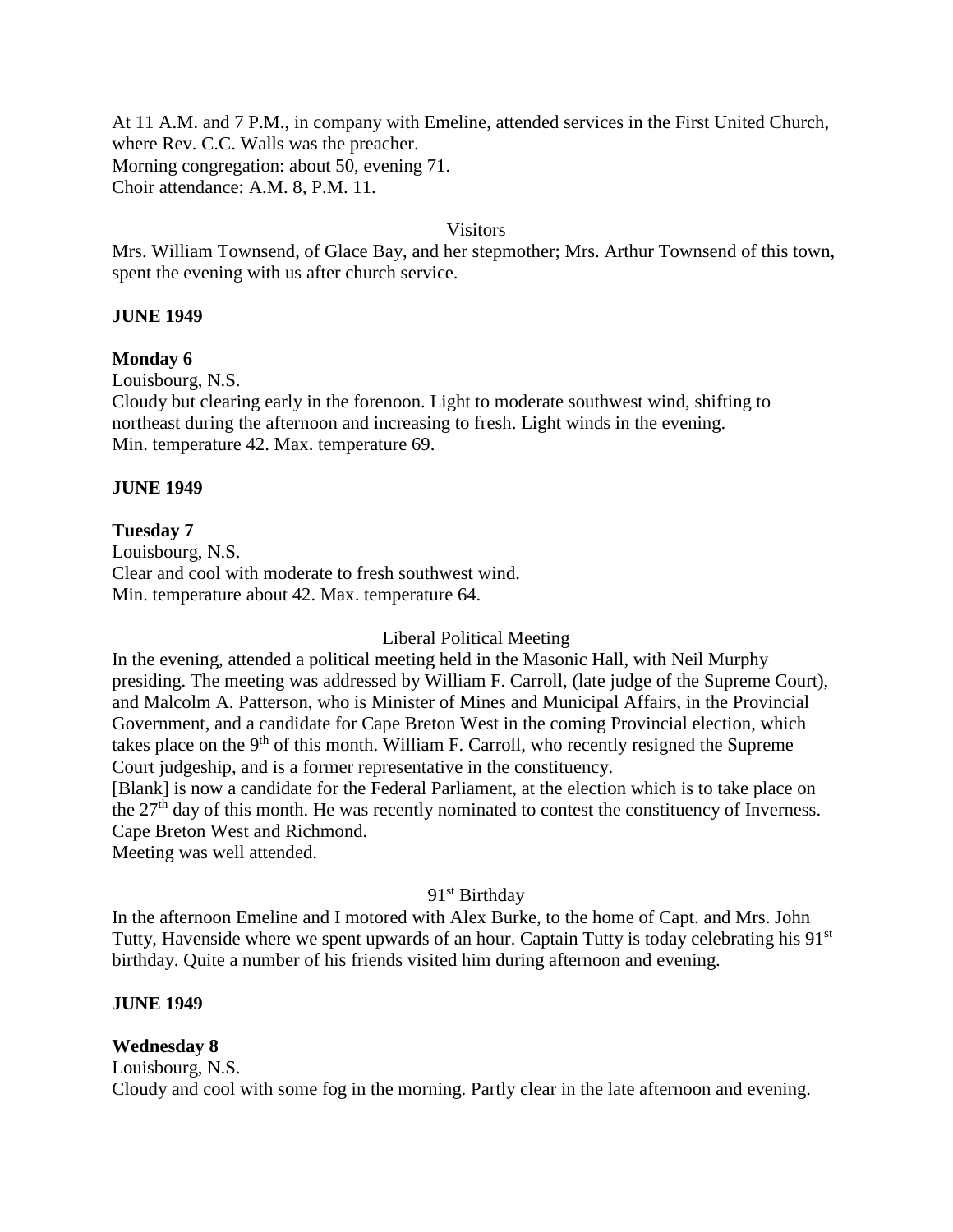Min. temperature 43. Max. temperature 62. Modest variable winds.

### To Sydney and Return By Bus

Went to Sydney, by Highland Lines Bus arriving at about 7:40 A.M. Kept an appointment at the Isle Royale Hotel Sample room, with Tom. Pattillo of Truro, and gave him an order for Christmas, and other goods. Had lunch at Isle Royale Hotel as the guest of Mr. Pattillo. Other guests of Mr. Pattillo were: Mr. MacDonald, Mr. Torr and Mrs. MacLeod.

#### **JUNE 1949**

### **Thursday 9**

Louisbourg, N.S.

Cloudy and very chilly with fresh to strong northerly winds. Cleared in the late afternoon. Bright sunshine for a walk in the evening.

Min. temperature 35. Max. temperature 54.

#### Nova Scotia Provincial Elections

Liberal Government under the Premiership of Hon. Angus L. MacDonald, returned to power by a large majority. Out of 37 seats, the Liberals obtained 27, Conservatives, led by Robert L. Stanfield, 8 and Canadian Commonwealth Federation, led by Russel Cunningham, 2. The result in Louisbourg, town and district is as follows: Louisbourg town: Spencers: Hon. M.A. Patterson (L) 102, David (C) 63, Arthur Briggs (C.C.F.) 10, J.H. Crowdis, Patterson, 111, MacLeod, 63, Briggs, 10, Tutty's, Patterson, 118, Macleod, 63. Total for Patterson, 331, for MacLeod; 202, for Briggs, 29. Louisbourg District, poll at Florence Comeaus, Patterson: 77, MacLeod: 34, and Briggs; 16. Total for Patterson, including Town and District; 408; for MacLeod; 236, for Briggs; 45. Result by constituencies: Cape Breton West, which included the town of Louisbourg; Hon. M.A. Patterson (L) [blank], David MacLeod (C.) [blank], Arthur Briggs (C.C.F.) [blank], Cape Breton South: Smith MacIvor (L.) [blank], Ross MacKinnie (C) Vincent Morrison (C.C.F.) [blank], Cape Breton East: G. Roy MacDonald (L.) [blank], Thomas Dickson (C.) [blank], Russel Cunningham (C.C.F.) [blank]. Cape Breton Centre: Ronald MacIsaac (L.) 3271, J.A. MacDonald (C) 1532, Michail MacDonald, (C.C.F.) 3339. Cape Breton North: Alex. O'Handley (L.) [blank], J.M. MacDonald (C.) [blank], Wendell Coldwell (C.C.F.) [blank], Victoria: C.L. MacMillan (L.) [blank], Philip MacLeod (C.) [blank], Richmond: Hon. L.D. Currie (L.) [blank], D.W. Morrison (C.) [blank], Inverness (2 members) A.H. MacKinnon (L.) 6168, Rod. MacLean (L.) 5562, Alcom Munroe (C.), 2368, George Penny (C.C.F.) 2854, Antigonish; C.H. Chisholm (L.) [blank], Terrence Thompson (C.) [blank], Guysborough: A.W. MacKenzie (L.), 4045, H.A.K. Forbes (C.), 2254, Pictou Centre; A.B. DeWolfe (L.),

(Continued on next page)

### **JUNE 1949**

**Friday 10**

Louisbourg, N.S.

Clear and cool, becoming cloudy in the afternoon. Moderate to light southwest wind. Min. temperature 31. Max. temperature 63.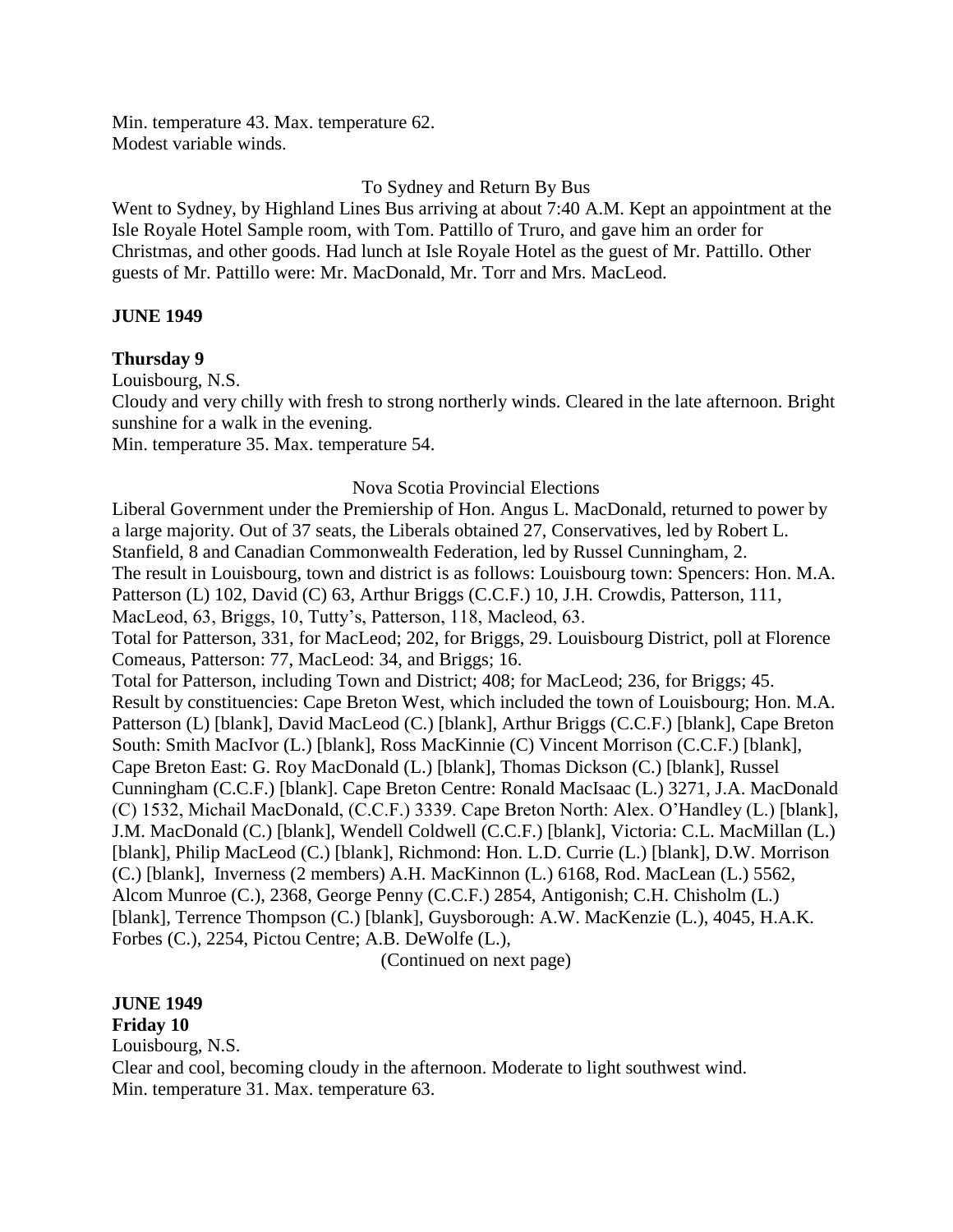#### Nova Scotia Provincial Elections (Continued from preceding page)

J.A. MacGregor (C.) [blank], Alvin Stewart (C.C.F.) [blank], Pictou East: J.W. MacDonald (L.) [blank], A.W. MacLeod (C.) [blank], C.G. Ross (C.C.F.) [blank]. Pictou West: S.W. Proudfoot (L.) [blank], D.R. Gilchrist (C.) [blank], Colchester: (2 seats), Robert F. MacLellan (L.)[blank], W.J. MacDonald (L.) [blank], R.J. Stanfield (C.) [blank], G.L. Smith (C.) [blank], Arnold Lynds: (C.C.F.) [blank]. Cumberland Centre: A.J. Mason (L.) [blank], A.B. Smith ?(C.) [blank], Mrs. Cedric Welton (C.C.F.) [blank]. Cumberland East: M.J. Kaufman (L.) [blank], A.G. MacLellan, (C.) [blank], Benton Garnhum (C.C.F.) [blank]. Cumberland West: K.J. Cochrane (L.) [blank], J.A. Giles, (C.) [blank]. Hants East: Ernest Ettinger, (C.) [blank], R.A. MacLellan (L.) [blank]. Johnston Hart (C.C.F.) [blank]. Hants West: G.B. Cole (L.) [blank]. Gordon B. Crossley (2<sup>nd</sup> L.)[blank]. G.H. Wilson (C.) [blank]. Ralph Loomer (C.C.F.) [blank]. Kings (2 seats): D.D. Sutton (L.) [blank], W.H. Pipe (L.) [blank], E.D. Haliburton (C.) [blank], Hiram Thomas (C.) [blank]. Annapolis: H.D. Hicks (L.) [blank]. Harry MacKenzie (C.) [blank]. Digby: Blanchard Morrell (L.) [blank], E.K. Potter (C.) [blank]. Yarmouth: (2 seats). D.J. Fraser (L.) [blank], Israel Pothier (L.) [blank],W.H. Brown (C.) [blank], A.B.DeEntremont (C.) [blank], Shelburne; W.J. Dauphinee (L.) [blank], Reginald Ross (L.) [blank], Queens: M.D. Rowding (L.) [blank], E.M. More (C.) [blank], J.H. MacIntyre (C.C.F.) [blank]. Clare: Benoit Comeau (L.) [blank], Desire J. Comeau (C.) [blank], Halifax Centre: J.E. Rutledge (L.) [blank], J.L. Dowell (C.) [blank], Elmer Webber (C.C.F.) [blank]. Halifax East: Geoffrey Stevens (L.) [blank], R.G. Murray (C.) [blank], Wallace Mason (C.C.F.) [blank]. Halifax North: Harold Connolly (L.) 7955, R.A. Donahoe (C.) 4489, Ken. Green (C.C.F.) [blank]. Halifax South: Angus L. MacDonald (L.) [blank], J.R. Milledge (C.) [blank], Edward Coombs (C.C.F.) [blank]. Halifax West: R.M. Fielding (L.) [blank], M.E. Walker (C.) [blank], Fred M. Young (C.C.F.) [blank].

# **JUNE 1949**

### **Saturday 11**

Louisbourg, N.S.

Cloudy and cool with fresh west southwest wind. A few very light showers during the afternoon. Min. temperature 45. Max. temperature 56.

# Death of Dr. Moses E. McGarry.

The death of Dr. Moses E. McGarry, member of Canadian Parliament for the constituency of Inverness, Richmond and Cape Breton West.

### **JUNE 1949**

# **Sunday 12**

Louisbourg, N.S.

Some rain in the early morning. Cleared during the forenoon, becoming warm during the afternoon. Light to moderate northwest wind. Rainfall of last night 3/8 inch. Min. temperature 50. Max. temperature 69.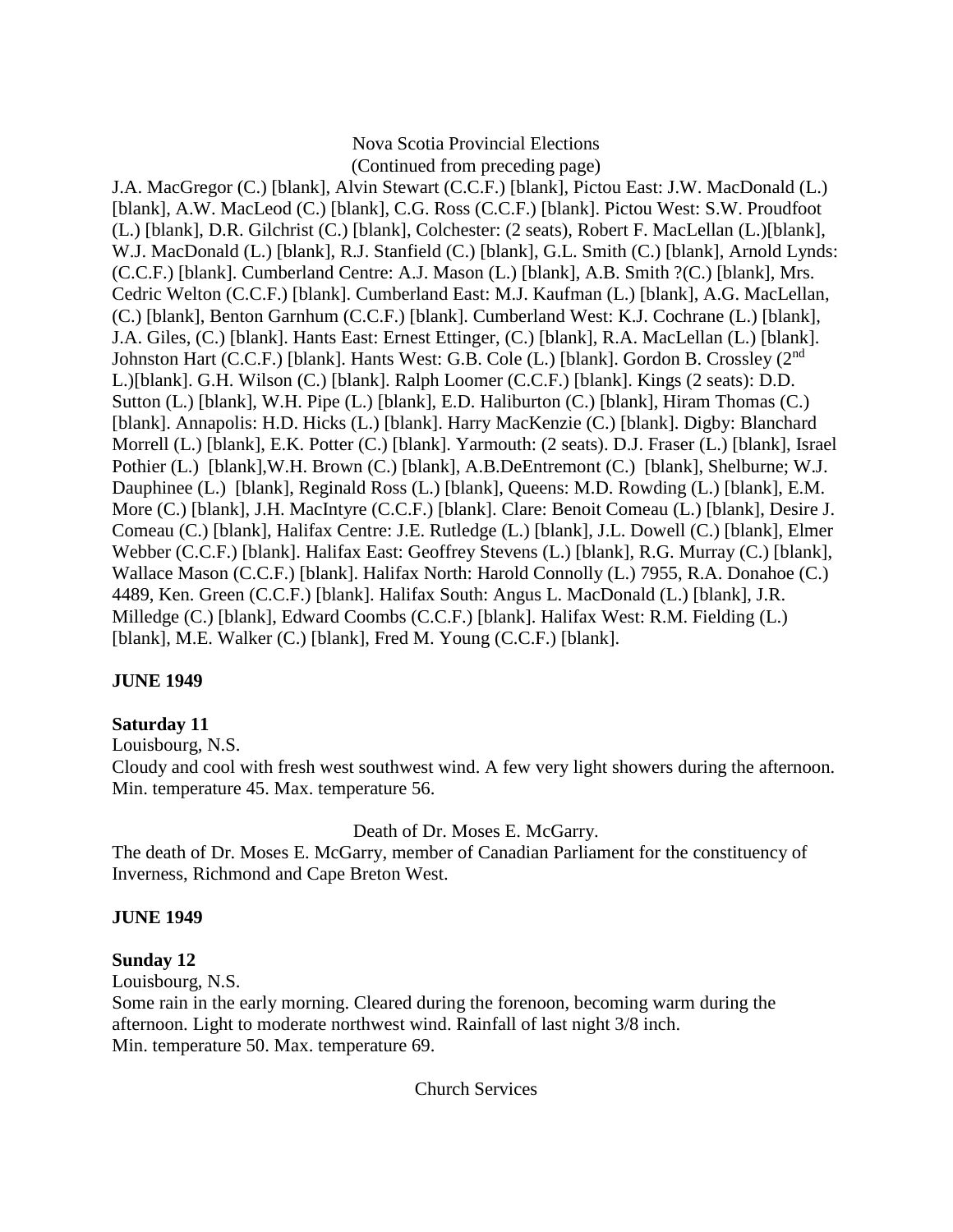At 11 A.M. and 7 P.M., in company with Emeline, attended services in the First United Church, where Rev. C.C. Walls was the preacher. A congregation of about 50 in the morning and about 65 in the evening. Choir attendance: A.M. 8, P.M. 9.

### **JUNE 1949**

### **Monday 13**

Louisbourg, N.S.

Cool, and clear with fog along the coast. Foggy in town at night. Moderate to fresh southwest wind.

Min. temperature 42. Max. temperature 60.

# Visited National Park

In the forenoon visited the Louisbourg National and Historic Park with a party of Salvation Army Officers.

### Nomination Day

This is nomination day for candidates in the running for the Federal Elections to take place throughout the Dominion of Canada on the  $27<sup>th</sup>$  of this month.

According to press and radio, 851 candidates were nominated: Liberals 260, Conservatives: 249, C.C.F. 180, Social Credit; 27, Union of Electors 55, Labor-Progressive, 19, others, 62. The standing of the parties at the dissolution of Parliament on April 30, 1949, was Liberals, 125, Conservative, 69, C.C.F. 32, Social Credit, 12, others 6. There was 1 vacancy. Nominations for Cape Breton Island constituencies were as follows: Inverness Richmond and Cape Breton West: Liberal, William F. Carroll, who recently resigned the Supreme Court judgeship; Conservative; Dan. Lewis MacDonald; Cape Breton South, Liberal: Geo. B. Slaven, Conservative, Perry Cadigan, C.C.F. Clarance Gillis.

Cape Breton North: Liberal; Matthew MacLean, Conservative, Thomas P. Slaven, C.C.F., Sidney Oram.

# **JUNE 1949**

### **Tuesday 14**

Louisbourg, N.S. Clear, becoming warm during the afternoon. Min. temperature 56. Max. temperature 72.

To Sydney and Return by Bus

Went to Sydney on Highland Lines leaving here at about 10:30 A.M. At Sydney met G.H. Strahan (representing Ramsey & Co. Ltd.) at the Isle Royal Sample room, and gave him an order for goods. Had dinner with Mr. Strahan at the Isle Royale Hotel. Made a number of business calls during the afternoon. Returned by bus at about 5:30 P.M.

### **JUNE 1949**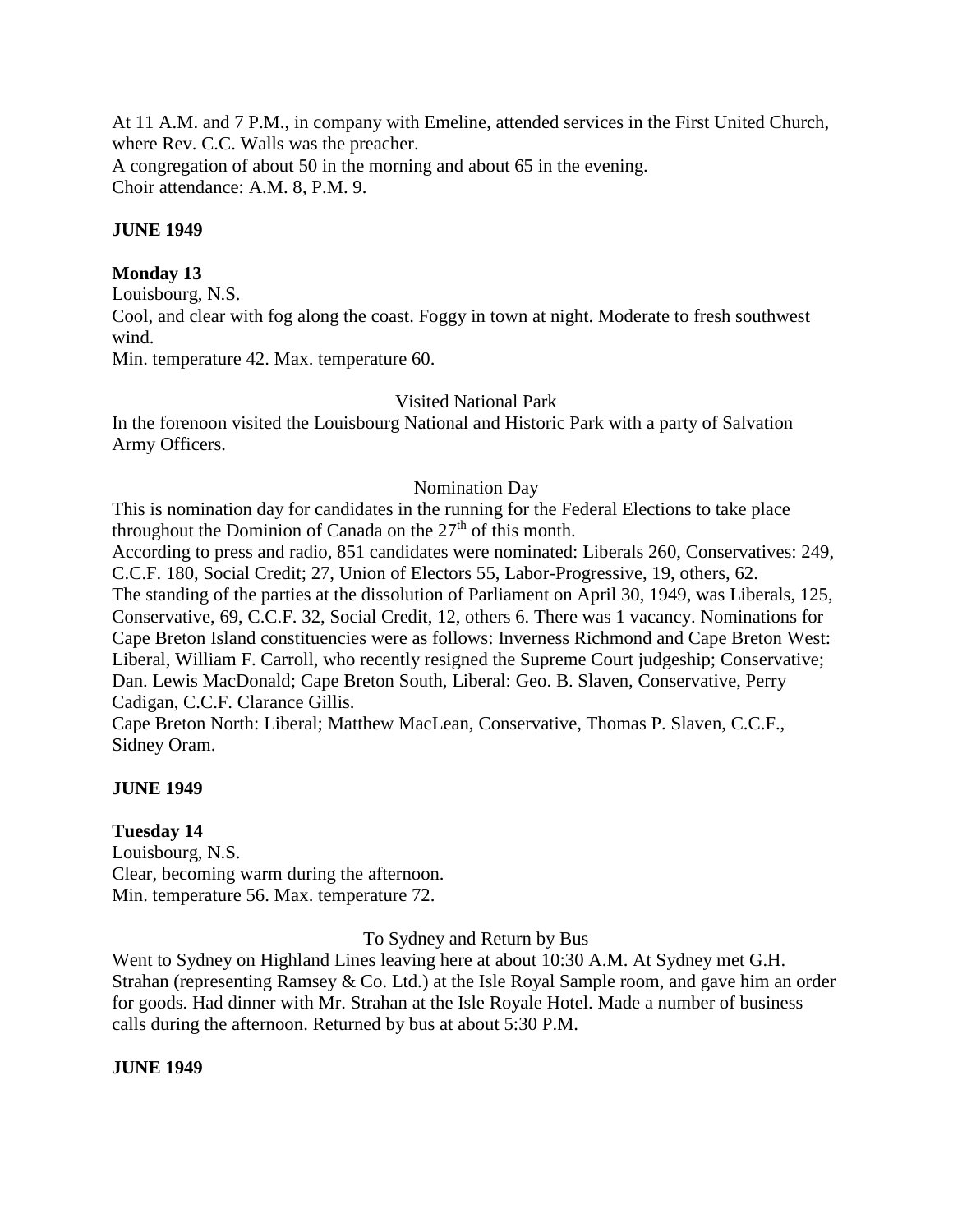### **Wednesday 15**

Louisbourg, N.S.

Hazy in the early part of the [Blank] but clearing in the early afternoon. Light winds, mostly southwest. Warm in the evening.

Min. temperature [Blank]. Max. temperature [Blank].

### Choir Practice

At 8 P.M., in company with Emeline, attended and conducted choir practice in the First United Church.

### British Columbia Provincial Elections

Provincial Elections held in the Province of British Columbia today, resulted as follows: Coalition: 40 seats, C.C.F.: 6 seats, Labor: 1, Independent; 1. The C.C.F. which had 11 seats in the previous legislature, lost 5 seats. The Social Credit Party did not win a seat. The group that will now form the coalition government consists of 23 Liberals, 14 Conservatives, and 3 straight coalitionists with no other party affiliations.

# **JUNE 1949**

# **Thursday 16**

Louisbourg, N.S.

Cloudy, clearing during the forenoon. Light to moderate southwest wind with some fog along the coast.

Min. temperature [blank]. Max. temperature 63.

# **JUNE 1949**

# **Friday 17**

Louisbourg, N.S. Clear and warm with light variable winds. A perfect summer day. Min. temperature 47. Max. temperature 74.

### Anniversaries

Today is the 204<sup>th</sup> anniversary of the first capture of Louisbourg; June 17, 1745. The 54<sup>th</sup> anniversary of the unveiling of the monument, at the Louisbourg National and Historic Park, by the "Society of Colonial Wars", to commemorate the first capture of Louisbourg. The 54<sup>th</sup> anniversary of the first passenger train, of the Sydney and Louisbourg railway train, of the Sydney and Louisbourg railway to run over the road to Louisbourg, June 17, 1895. This train brought a large number of passengers from Sydney and intermediate points, to be present at the unveiling ceremonies taking place on the old battleground at Louisbourg.

### **JUNE 1949**

**Saturday 18** Louisbourg, N.S.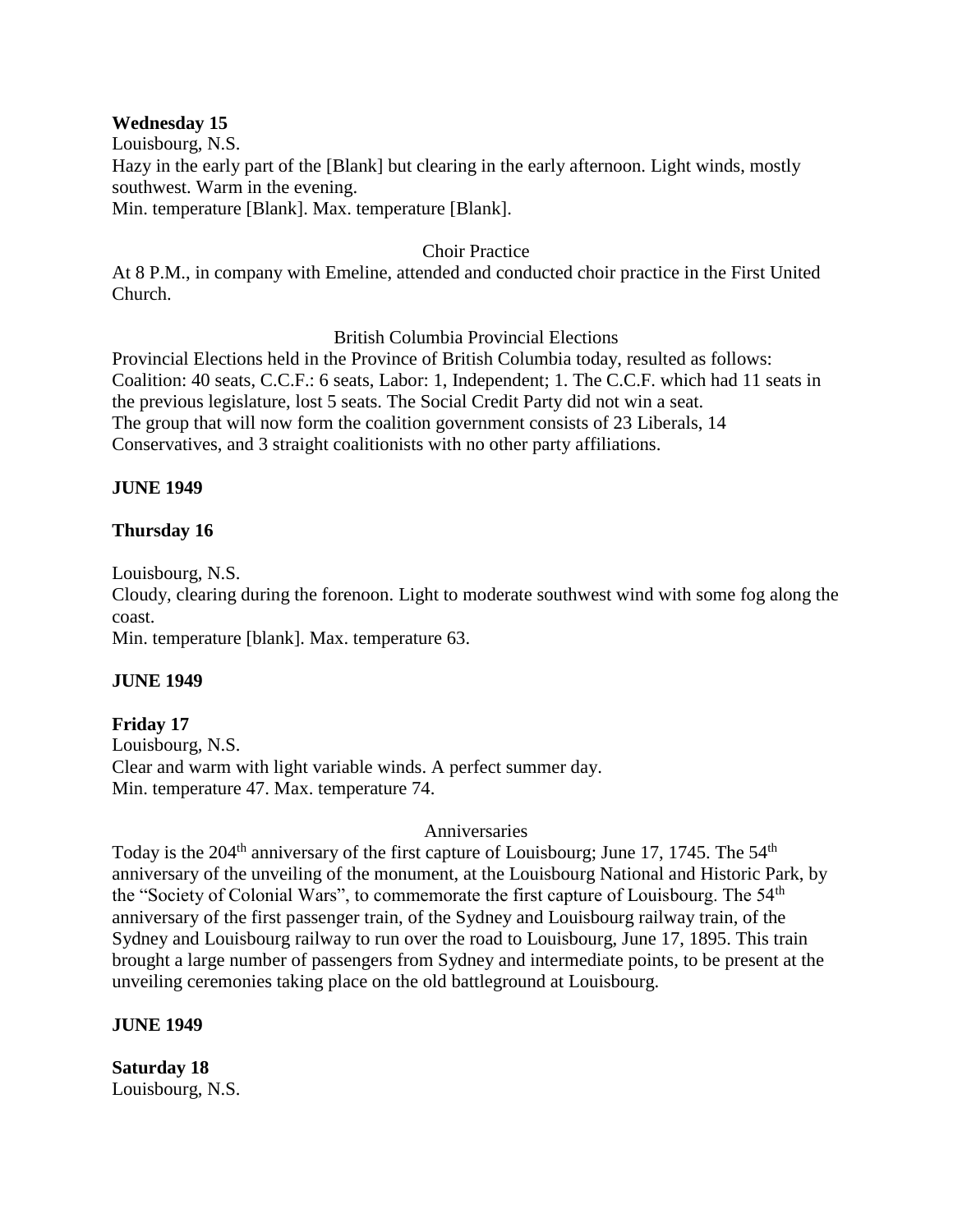Clear and warm with light winds, mostly southwest. An ideal summer day. Min. temperature 50. Max. temperature 75.

### **JUNE 1949**

### **Sunday 19**

Louisbourg, N.S.

Clear and very warm, particularly in the afternoon. Moderate to fresh variable winds, southwest, shifting to northwest during the afternoon and to northeast in the evening. Hottest day for many years, so early in the season.

Min. temperature 54. Max. temperature 89.

# Church Services

At 11 A.M. and 7 P.M., in company with Emeline, attended services in the First United Church, where Rev. C.C. Walls was the preacher. About 60 present at the morning service, and about 50 in the evening.

Choir attendance: A.M. 10, P.M. 11.

# **JUNE 1949**

# **Monday 20**

Louisbourg, N.S. Partly clear with light northeast wind. A rather pleasant day. Min. temperature 51. Max. temperature 67.

# Home and School Exhibition

In the afternoon in company with Emeline, visited the local home and school exhibition held in the Navy Hut. A large number of exhibits and a large attendance.

# Meeting of Reggatta [sic] Committee

At 8:30 P.M. attended the annual meeting of the Louisbourg Regatta Committee, held in the Navy Hut with the former chairman, G.B. presiding. This year the July  $1<sup>st</sup>$  races are to be held under the auspices of the local branch of the Canadian Legion. At this meeting the following officers were elected: Chairman: G.B. Hiltz (re-elected), Secretary Lawrence Cann, Vice-Chairman; Bert L. Wilcox, Treasurer, Wm. Stewart (re-elected). Those present were: G.B. Hiltz, L.H. Cann, A.W. Stacey, Bert. L. Wilcox, Lawrence Cann, William Stewart and M.S. Huntington.

### **JUNE 1949**

### **Tuesday 21**

Louisbourg, N.S. Partly clear and moderately warm with light to fresh southerly winds. Min. temperature 48. Max. temperature 65.

Anniversary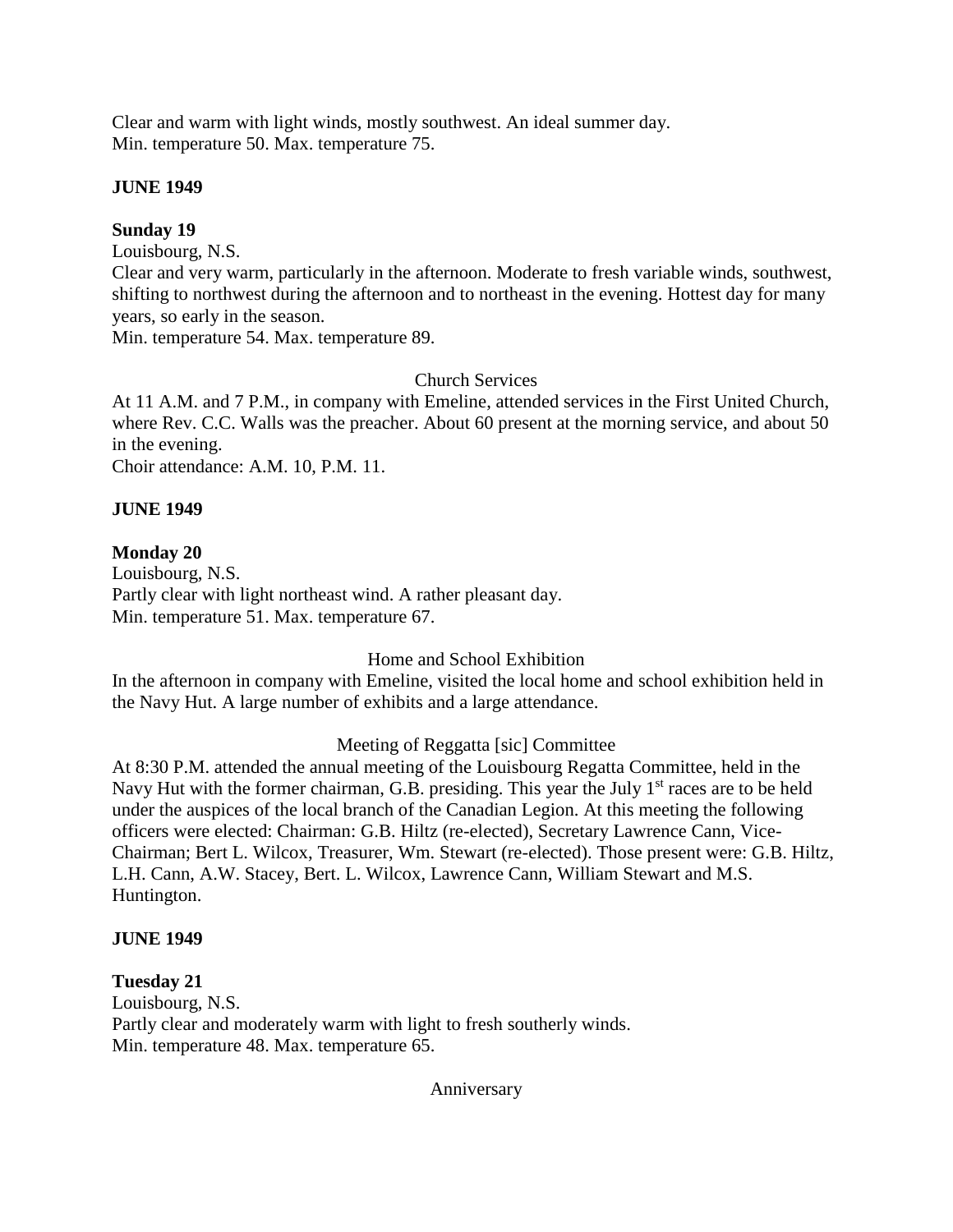Today is the 200<sup>th</sup> anniversary of the founding of Halifax, Nova Scotia, which is being fittingly celebrated in the capital city.

#### **JUNE 1949**

# **Wednesday 22**

Louisbourg, N.S.

Light rain beginning to fall at 5:30 A.M. and followed by light drizzle and mist at noon and continuing during the night. Rainfall about 3/8 inch. Min. temperature 44. Max. temperature 54.

To Sydney and Return By Bus

Went to Sydney on the 6:30 A.M. trip of the Highland Lines Bus. Met Mr. MacKeen, representing Anglo-Canadian Mercantile Co. and other firms, at the Isle Royale Hotel Sample rooms and gave him an order for china ware and other goods. Left Sydney for home on the 12:30 A.M. bus trip arriving at about 1:20 P.M.

#### Choir Practice

At 8 A.M., in company with Emeline, attended and conducted choir practice in the First United Church.

#### **JUNE 1949**

**Thursday 23**

Louisbourg, N.S. Cool and mostly cloudy with light variable winds. Showers in the evening. Rainfall about 1/8 inch.

Min. temperature 45. Max. temperature 58.

### **JUNE 1949**

#### **Friday 24**

Louisbourg, N.S. Cloudy and cool with light winds, mostly southwest. Min. temperature 42. Max. temperature 61.

#### Music Recital

At 8 P.M., in company with Emeline, attended music recital in Calvin Hall, conducted by Mrs. Ernest Baines, piano and vocal music teacher. In addition to her Louisbourg pupils were two from Sydney: Miss Delores MacDougall and Miss Sarah MacCormack, who took part in the programme. At the request of Mrs. Baines I sang two solos: "The Mountains of Mourne" and "O'er the Billowy Sea". This was Mrs. Baines annual recital and was greatly enjoyed by a large audience.

After the rectal, on our invitation, Mrs. Baines, Dolores MacDougall, Sarah MacCormack, Angus Morrison and a companion by name of Stone, all of Sydney, Dan. F. Nicholson and James Peck, both of this town all came to our home and had lunch, before the Sydney party left for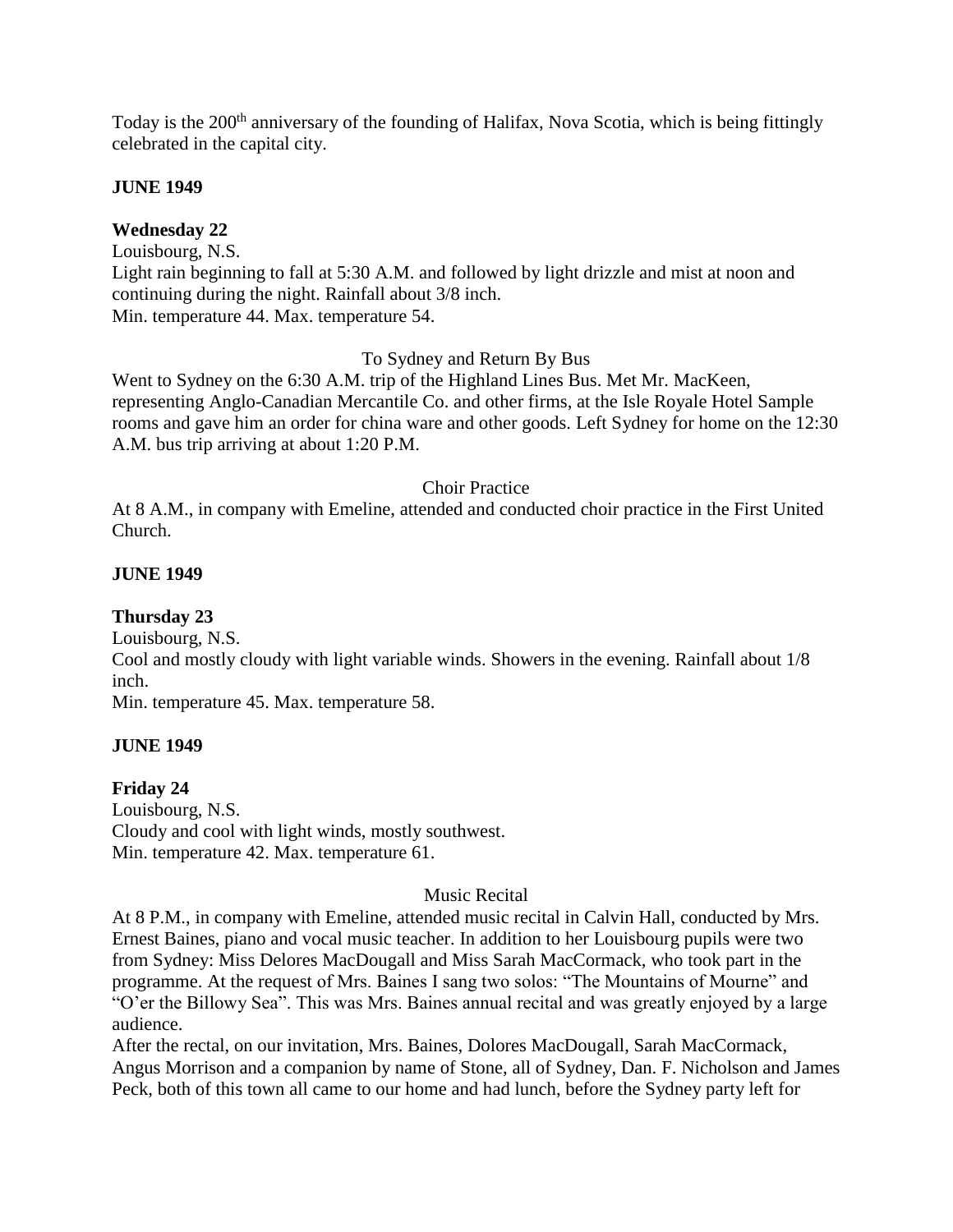home, by car, shortly after midnight. We also had an impromptu musical programme before the departure of our guests.

### **JUNE 1949**

### **Saturday 25**

Louisbourg, N.S.

Cloudy and cool with light to moderate southwest wind. Light rain began to fall in the forenoon and continued all day. Drizzly during the night.

Min. temperature 42. Max. temperature 54.

### **JUNE 1949**

# **Sunday 26**

Louisbourg, N.S.

Cloudy and cool. Moderate rain beginning in the morning and increasing to heavy during the afternoon. Thunder and lightning beginning at 4:15 P.M. and lasting for about a half hour accompanied by heavy showers of rain. Drizzly and misty at night. Light to moderate northeast wind.

Min. temperature 48. Max. temperature 53.

# Church Services

At 11 A.M. and 7 P.M., attended services in the First United Church, where Rev. C.C. Walls was the preacher. Emeline accompanied me to church in the morning but was not present at night. About 50 present at the morning service, and 85 in the evening, including the choir in each case. Choir attendance: A.M. 13, P.M. 17.

# **JUNE 1949**

# **Monday 27**

Louisbourg, N.S.

Cloudy and cool in the morning with a few light showers. Cleared in the middle of the forenoon. Bright sunshine during the afternoon and evening. Moderate to light northeast wind. A very lovely summer afternoon.

Min. temperature 44. Max. temperature 60.

### Dominion Elections

Federal Elections are being held today throughout the Dominion, including for the first time the Province of Newfoundland.

The results in the Island of Cape Breton which, returns 3 members are as follows:

Constituency of Inverness, Richmond and Cape Breton West, which includes the town of Louisbourg and district; William F. Carroll, Retired Supreme Court Judge, Liberal, elected, Dan. Lewis MacDonald, Conservative, Cape Breton North and Victoria; Matthew MacLean, Liberal, re-elected Thomas P. Slaven Conservative, Sidney Oram C.C.F.

Cape Breton South: Clarance Gillis C.C.F. re-elected, Perry Cadegan, Conservative, George B. Slaven, Liberal.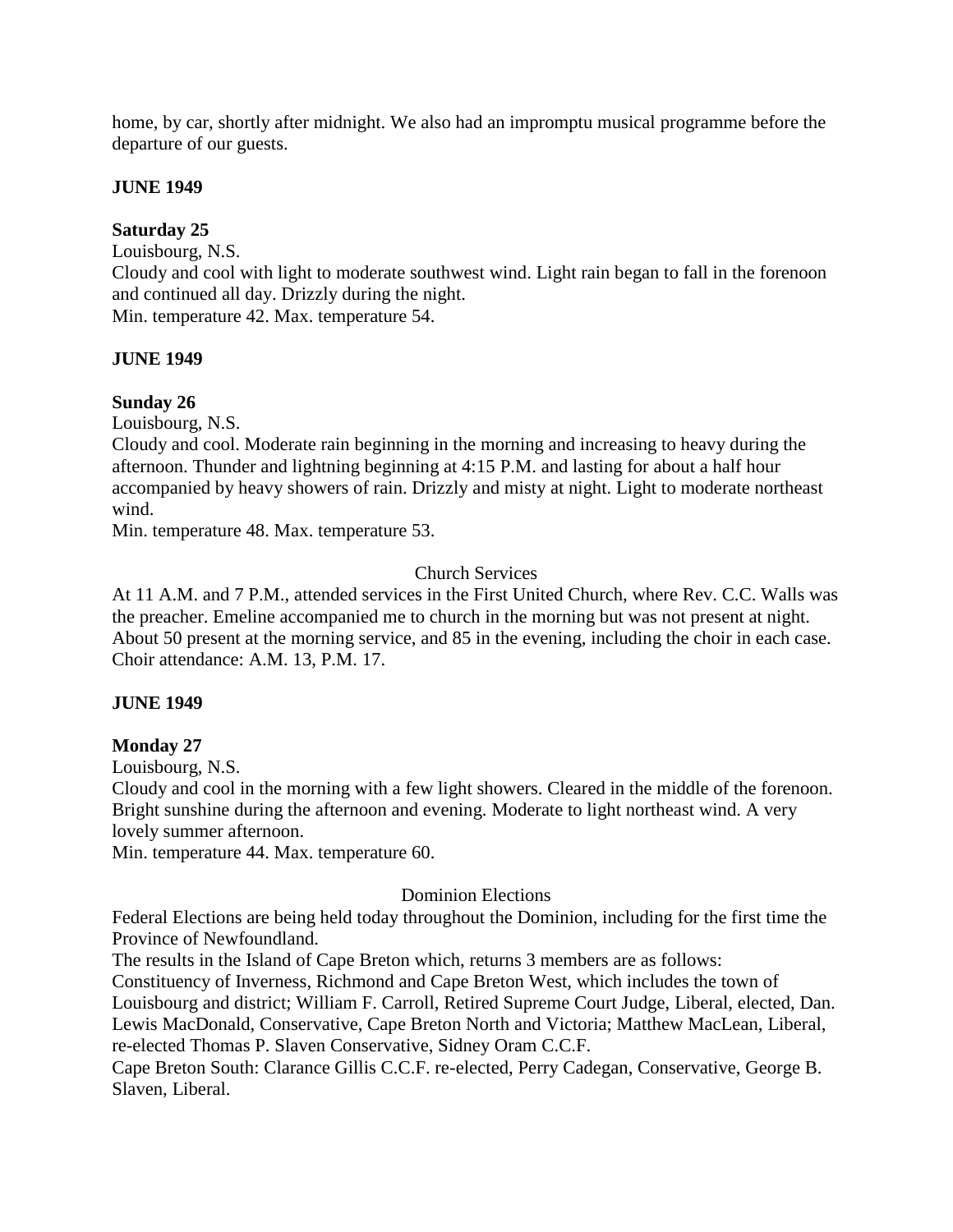Result in the town of Louisbourg:

Spencer Booth: Carroll Liberal 99, D.L. MacDonald Conservative 64. Crowdis Book: Carroll " 112, D.L. MacDonald " 86. Tutty Booth: Carroll " 126, D.L. MacDonald " 79  $Total = 337$   $Total = 229$ 

Louisbourg District:

| West Louisbourg Booth: Carroll Liberal 46, D.L. MacDonald, Conservative 32 |            |                               |  |    |
|----------------------------------------------------------------------------|------------|-------------------------------|--|----|
| Big Lorraine Booth:                                                        |            | Carroll " 20, D.L. MacDonald, |  | 22 |
|                                                                            | Total = 66 | Total $= 54$                  |  |    |

#### **JUNE 1949**

### **Tuesday 28**

Louisbourg, N.S.

Cool with clear sky and sunshine. Light winds, mostly southwest. Min. temperature 34. Max. temperature 63.

#### Federal Election Returns

Returns from yesterday's Canadian Elections as published in today's press, and broadcast over the radio, are as follows for the Dominion's 262 seats: Liberal, 193, Conservative, 42, C.C.F., 12, Social Credit: 10, Independent, 4, Independent Liberal, 1.

This means that the Liberal government, under the premiership of the Hon. Louis St. Laurent, has been returned by an overwhelming majority.

Standing by Provinces according to Canadian Press:

| Party Total Nfld. P.E.I. N.S. N.B. Que., Ont. Man., Sask. Alta., B.C., Yukon |                |                                |    |                     |                             |             |                                                             |                  |          |                  |  |
|------------------------------------------------------------------------------|----------------|--------------------------------|----|---------------------|-----------------------------|-------------|-------------------------------------------------------------|------------------|----------|------------------|--|
| Lib.                                                                         | 193            | $5^{\circ}$                    |    | $3 \quad 9 \quad 8$ | 68                          |             | 56 12 15                                                    |                  |          |                  |  |
| Con.                                                                         |                | 42 2 1 3 2 2                   |    |                     |                             |             | $25 \t1 \t1$                                                |                  | 2        | $\mathcal{R}$    |  |
| C.C.F. 12                                                                    |                | $0 \qquad 0 \qquad 1 \qquad 0$ |    |                     |                             |             | $0 \quad 1 \quad 3$                                         | $\overline{4}$   | $\Omega$ | $\mathbf{3}$     |  |
| S.C.                                                                         | -10            |                                |    |                     |                             |             | $\begin{matrix} 0 & 0 & 0 & 0 & 0 & 0 & 0 & 0 \end{matrix}$ |                  | 10       | $\left( \right)$ |  |
| $\text{Ind.} \qquad 4$                                                       |                | $\theta$                       |    |                     | $0 \quad 0 \quad 0 \quad 3$ |             | $0 \quad 0$                                                 | $\theta$         |          | $(1)$ 1          |  |
| Ind. $L_{\cdot}$                                                             | $\blacksquare$ | $\Omega$                       | () | $0 \quad 0$         |                             | $0 \quad 1$ | $\overline{0}$                                              | $\left( \right)$ |          | (1)              |  |
| Total                                                                        | 262 7          |                                |    | $4 \t13 \t10$       | 73                          | 83          |                                                             | 16 20            |          | 18               |  |

Conservative Leader, George Drew, was re-elected in the riding of Carleton in Ontario.

According to a compilation by the Canadian Press, 332 candidates lost their deposits of \$200.00 each, owing to not having received at least half of the votes cast for their opponents who were successful. They are as follows:

Liberals: 3, Conservatives: 97, C.C.F. 118, Others: 114.

### **JUNE 1949**

**Wednesday 29**

Louisbourg, N.S. Cool, with sunshine all day. Light to moderate southwest wind. Min. temperature 42. Max. temperature 64.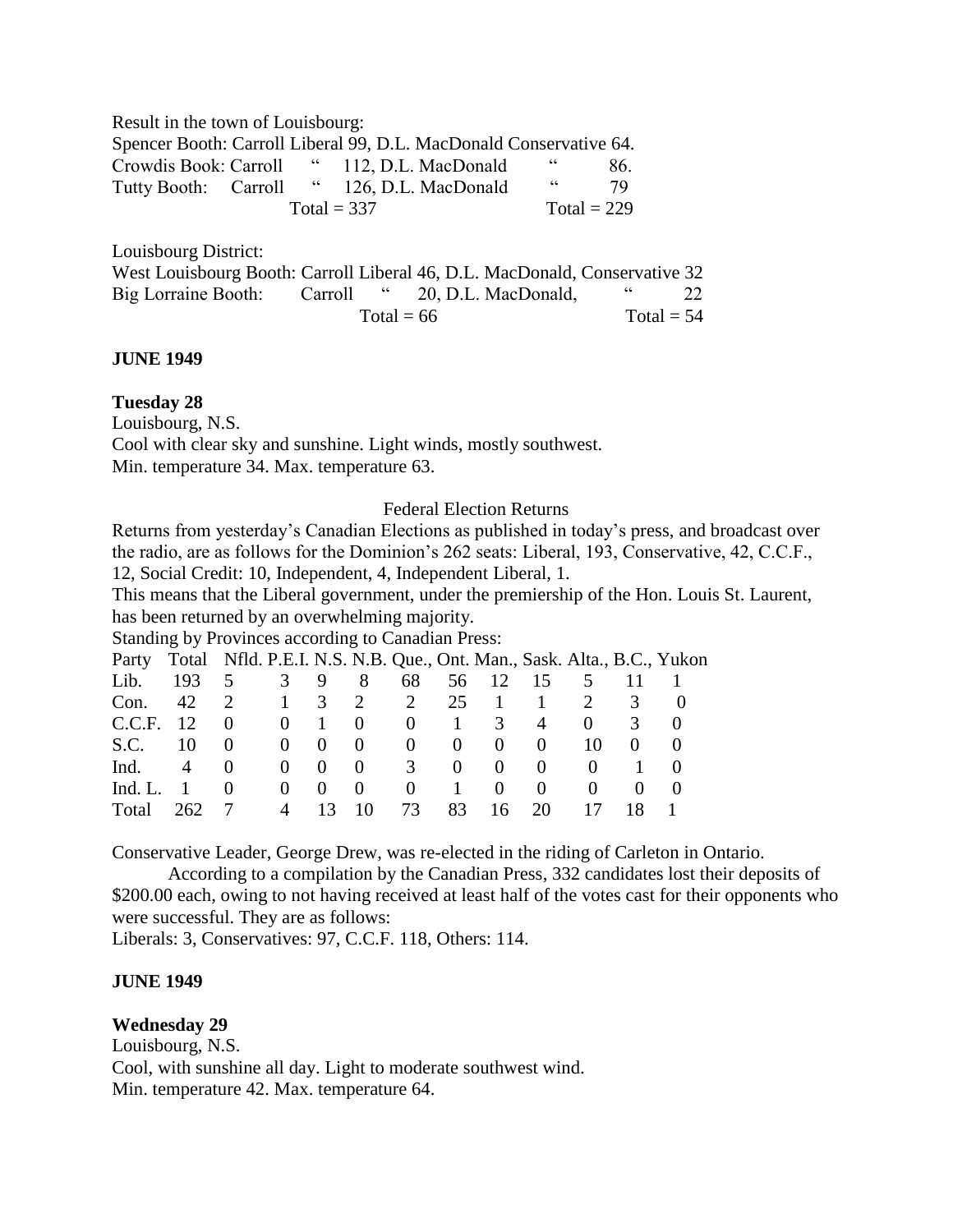### Preparatory Service

At 7:30 P.M. attended the regular quarterly communion Preparatory service, in the First United Church. 22 persons present including the choir which numbered 11.

### Choir Practice

At 8:30 P.M., in company with Emeline, attended and conducted choir practice in the First United Church.

### **JUNE 1949**

**Thursday 30** Louisbourg, N.S. Clear and cool with fresh to strong southwest wind, which moderated to calm in the late afternoon and evening. Min. temperature 48. Max. temperature 64.

### **JULY 1949**

### **Friday 1**

Louisbourg, N.S. Clear and warm with light to moderate southwest wind. An ideal summer day. Min. temperature 48. Max. temperature 73.

# Fishermen's Regatta [Blank]

### **JULY 1949**

**Saturday 2** Louisbourg, N.S. Some fog in the morning, with alternate fog and sunshine during the day, but mostly clear. Light to moderate southwest wind.

Min. temperature 48. Max. temperature 73.

Visitors from Valley N.S.

Mrs. H.D. Townsend, son and daughter-in-law, Mr. and Mrs. Wafford Townsend, all of Valley N.S. arrived in the evening for a short visit.

### **JULY 1949**

#### **Sunday 3**

Louisbourg, N.S.

Clear and warm with a light haze over the sky during the earlier part of the day. Light to moderate winds, mostly southwest. An ideal day. Some fog at night. Min. temperature 52. Max. temperature 80.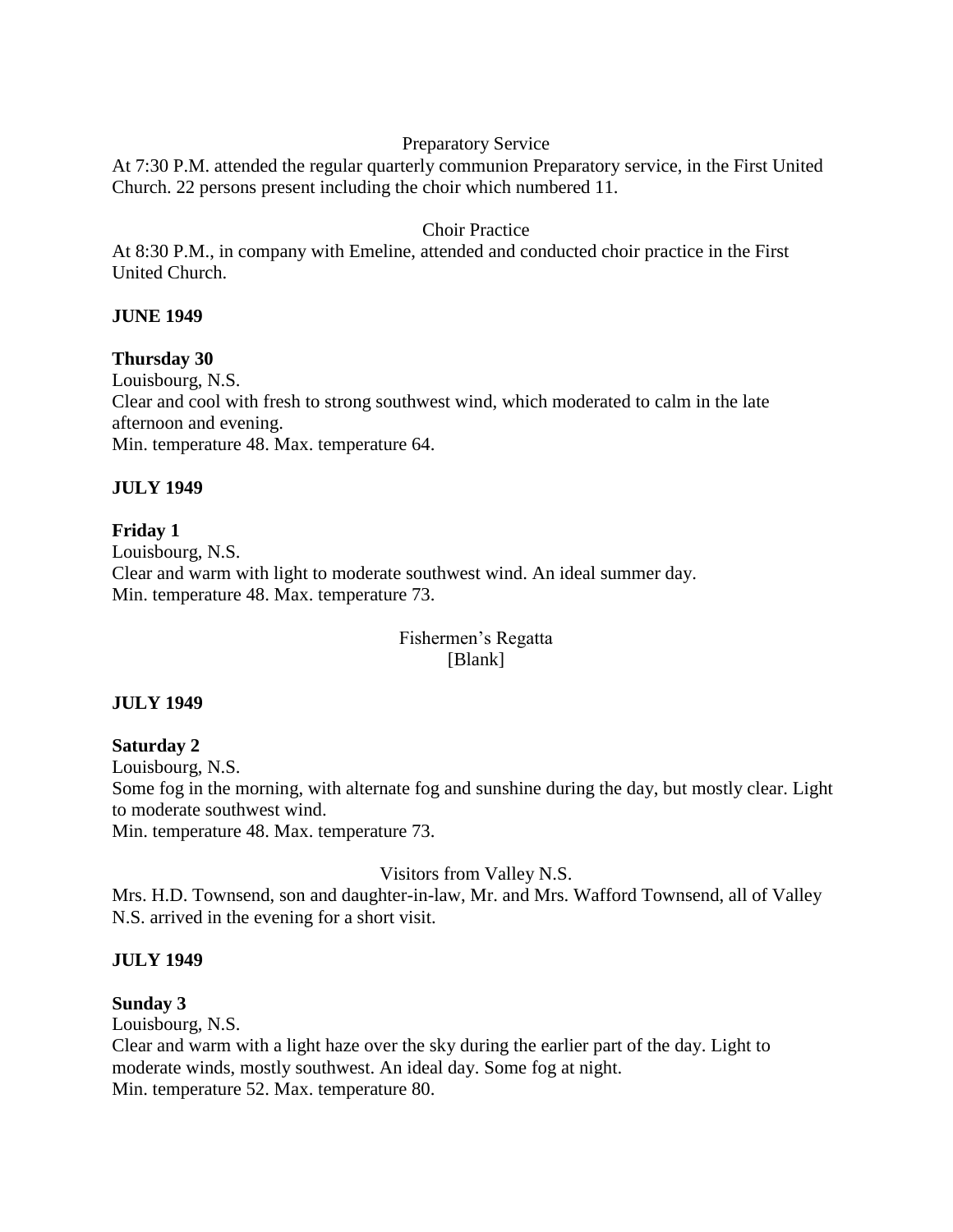### Church Services

At 11 A.M. and 7 P.M., in company with Emeline and guests Mrs. H.D. Townsend and Mr. And Mrs. Wafford Townsend, attended services in the First United Church, where Rev. C.C. Walls was the preacher. Communion of the Lord's Supper was dispensed during the morning service. About 90 persons present in the morning, and about 80 in the evening. Choir attendance: A.M. 11, P.M. 16.

### **JULY 1949**

### **Monday 4**

Louisbourg, N.S. Partly clear and partly foggy with light to strong southwest wind. Min. temperature 52. Max. temperature 70.

### **JULY 1949**

### **Tuesday 5**

Louisbourg, N.S. Showers in the morning, from 6:30 to 9 A.M. Cleared during the forenoon. Clear and warm during the afternoon. Light winds. Southwest shifting, to northwest in the late afternoon, then back to southwest in the evening. Min. temperature 50. Max. temperature 74. Rainfall about 1/16 inch.

Picnic

The congregational picnic of the First United Church was held at Mira Gut today. Transportation was by Sydney and Louisbourg Railway. About 100 present.

### **JULY 1949**

### **Wednesday 6**

Louisbourg, N.S.

Clear and moderately warm with moderate northwest wind, increasing to fresh in the afternoon and moderating in the evening. A very lovely day. Min. temperature 46. Max. temperature 72.

### Visited Louisbourg Park

In the forenoon went to Louisbourg National and Historic Park with Mr. and Mrs. Saunders of Charlottetown, Prince Edward Island, and showed them points of historic interest around the site of the old French city. Mr. and Mrs. Saunders are visiting their son and daughter-in-law, Dr. and Mrs. A.L. Saunders who are now living at Louisbourg.

# **[Diary Entries for July 7th -July 13th Left Blank]**

# **JULY 1949**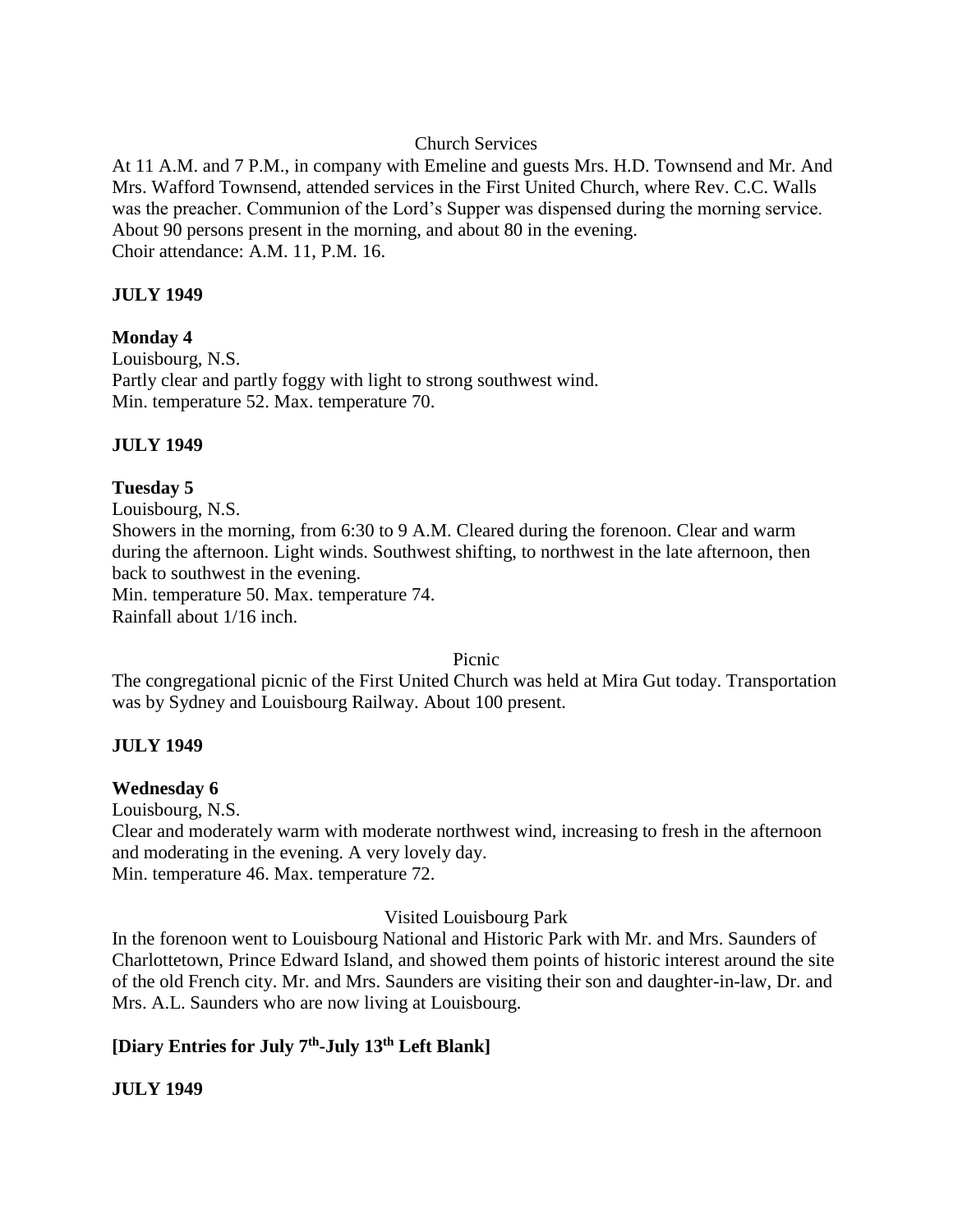### **Thursday 14**

Huntington, N.S.

Rain began to fall at about 7 A.M. and continued moderately until about 9:30, then followed by mist. Partly clearing in the afternoon. Light to moderate southerly winds. Calm at night. Rainfall 1/8 inch. Max. temperature about 78.

### Visiting in the Evening

In the evening, Maria and I walked down to the home of Mr. and Mrs. Dan. P. MacKeigan and made a short visit. Found Effie MacDonald, Mrs. MacKeigan's sister, there who is home from the United States, spending her holidays. After spending a pleasant hour at the MacKeigan home, we went to the home of John Angus MacDonald and his sister Mrs. Neil Ferguson. Mr. MacDonald is the former Postmaster, of the Huntington Post Office, which was closed recently when the Rural Route Mail Service was established on the 2<sup>nd</sup> of this month.

### **JULY 1949**

# **Friday 15**

Huntington, N.S.

Foggy in the morning, but clearing in the forenoon. Winds light and variable, mostly southerly. Max. temperature (Louisbourg) about 72.

### Left for Home

Motored to Marion Bridge with my nephew, Fred Huntington, enroute for home. Boarded the bus from Gabarus, at Marion Bridge, arrived at Sydney at about 11 A.M. After making a business call at the Income Tax Office, I left Sydney on the 12:30 P.M. trip of the Highland Lines Bus, for Louisbourg, arriving at about 1:30 P.M.

### **JULY 1949**

**Saturday 16**

Louisbourg, N.S. Moderately warm and mostly clear; becoming hazy in the afternoon and cloudy with a few sprinkles of rain in the evening. Light winds.

Min. temperature 46. Max. temperature 74.

First Swordfish

The first swordfish to be landed here this season arrived today. One fish was caught by Sherman O'Hara and two by Willis Oats, both fishermen of Louisbourg.

### **JULY 1949**

**Sunday 17**

Louisbourg, N.S.

Clear and moderately warm, becoming hazy in the evening. Light southwest wind. An ideal day. Min. temperature 48. Max. temperature 75.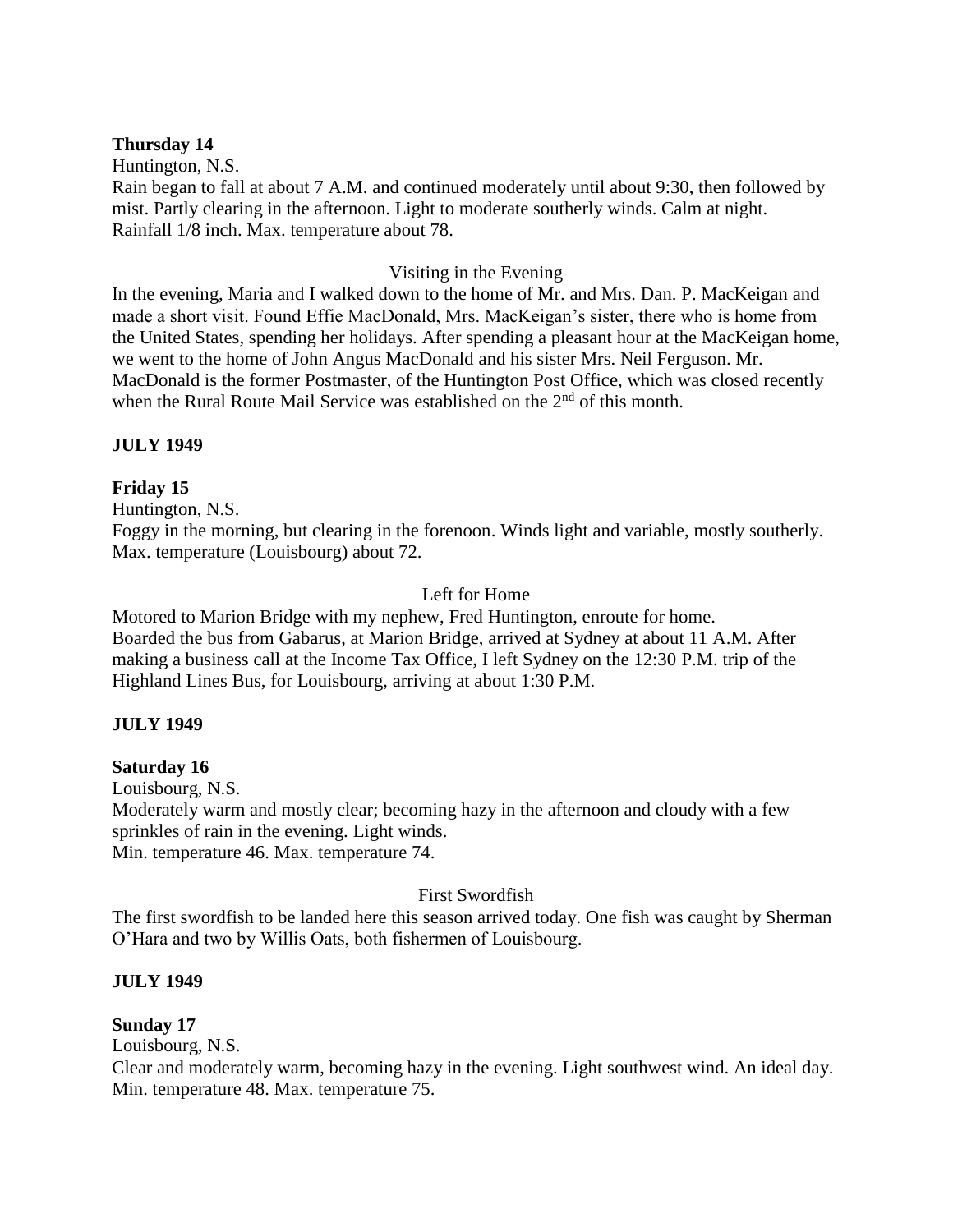### Anniversary Services

At 11 A.M., 3 P.M. and 7 P.M. in company with Emeline, attended anniversary services of the First United. Services were in charge of Rev. C.C. Walls the regular Pastor, who was assisted by Rev. J.W. O'Brien, formerly in charge of the United Church at Sydney Mines. The special speaker for the three services was Rev. J.L. Rose of the United Church at [blank]. Upwards of 100 present at 11 A.M. About 60 at 3 P.M. and about 85 at 7 P.M. Choir attendance: 11 A.M. 17, 3 P.M. 19, 7 P.M. 20.

### Guests for Supper

Rev. and Mrs. J.W. O'Brien, (Retired) who are visiting at the home of their daughter and son-inlaw, were our guests for supper.

# **JULY 1949**

# **Monday 18**

Louisbourg, N.S. Warm and partly cloudy with light to moderate southwest wind. Min. temperature 58. Max. temperature 75.

# **JULY 1949**

### **Tuesday 19**

Louisbourg, N.S. Rain in the morning; ending shortly before noon. Partly clear in the afternoon. Cloudy at night. Rainfall ¼ inch. Light variable winds. Min. temperature 60. Max. temperature 74.

# On Vacation

My clerk, Evelyn Huntington, started on her holidays, today. She and daughter Jane, motored to Marion Bridge, in the afternoon with Mrs. Sam Dowling. At Marion Bridge she intends spending one week with her mother, Mrs. Dawe, after which she intends visiting Mr. and Mrs. Clifford Huntington, at Huntington, N.S. for the balance of her holidays.

# **JULY 1949**

# **Wednesday 20**

Louisbourg, N.S. Cloudy with some fog. Light southwest wind. Light mist at night. Min. temperature 60. Max. temperature 74.

Choir Practice

At 8 P.M. in company with Emeline attended and conducted choir practice in the First United Church.

# Death of Mrs. MacKillop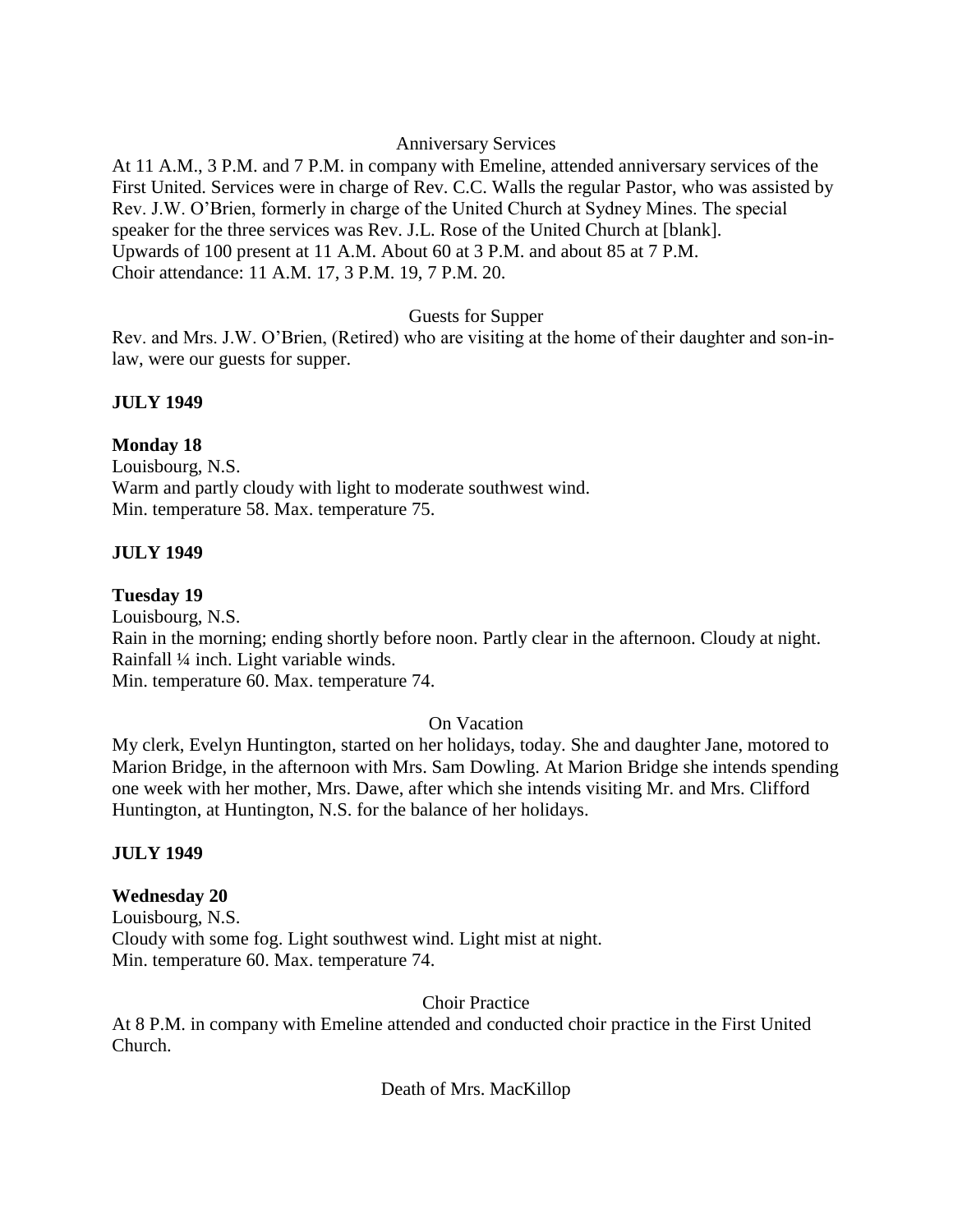The death of Mrs. E.D. MacKillop, widow of the late Rev. E.D. MacKillop, occurred in the City Hospital, Sydney, at an early hour this morning. Mrs. MacKillop, who before her marriage, was Miss Christie Grant of Gabarus, was about 68 years of age. In her early life she lived at Louisbourg, while engaged in learning telegraphy, from the late Wesley Townsend. Mrs. MacKillop was for upwards of thirty five years in charge of the Government Telegraph Office at Gabarus and was widely known in the Island of Cape Breton, as well as on the mainland of the Province.

### **JULY 1949 Thursday 21**

Louisbourg, N.S.

Clear and warm. Partly cloudy for a short time in the afternoon. Southwest wind in the morning, shifting to northwest in the forenoon and increasing to fresh. Min. temperature 46. Max. temperature 81.

# **JULY 1949**

**Friday 22** Louisbourg, N.S. Clear and warm with light to moderate northwest wind. An ideal summer day. Min. temperature 47. Max. temperature 78.

### Funeral

Emeline, motored to Gabarus Lake shortly after noon with Mr. and Mrs. A.W. Stacey and Charles Stacey, and attended the funeral of the late Mrs. (Rev.) E.D. MacKillop. The service was held in the United Church at that place by Rev. Mr. MacLeod.

# **JULY 1949**

**Saturday 23** Louisbourg, N.S. Warm and mostly clear with light to fresh northwest wind. Light showers in the morning. Rainfall about 1/16 inch. Min. temperature 57. Max. temperature 78.

# **JULY 1949**

# **Sunday 24**

Louisbourg, N.S. Mostly cloudy. Mostly cloudy with a few light showers at interval during the day. Moderate to fresh northwest wind. Min. temperature 50. Max. temperature 77.

Church Services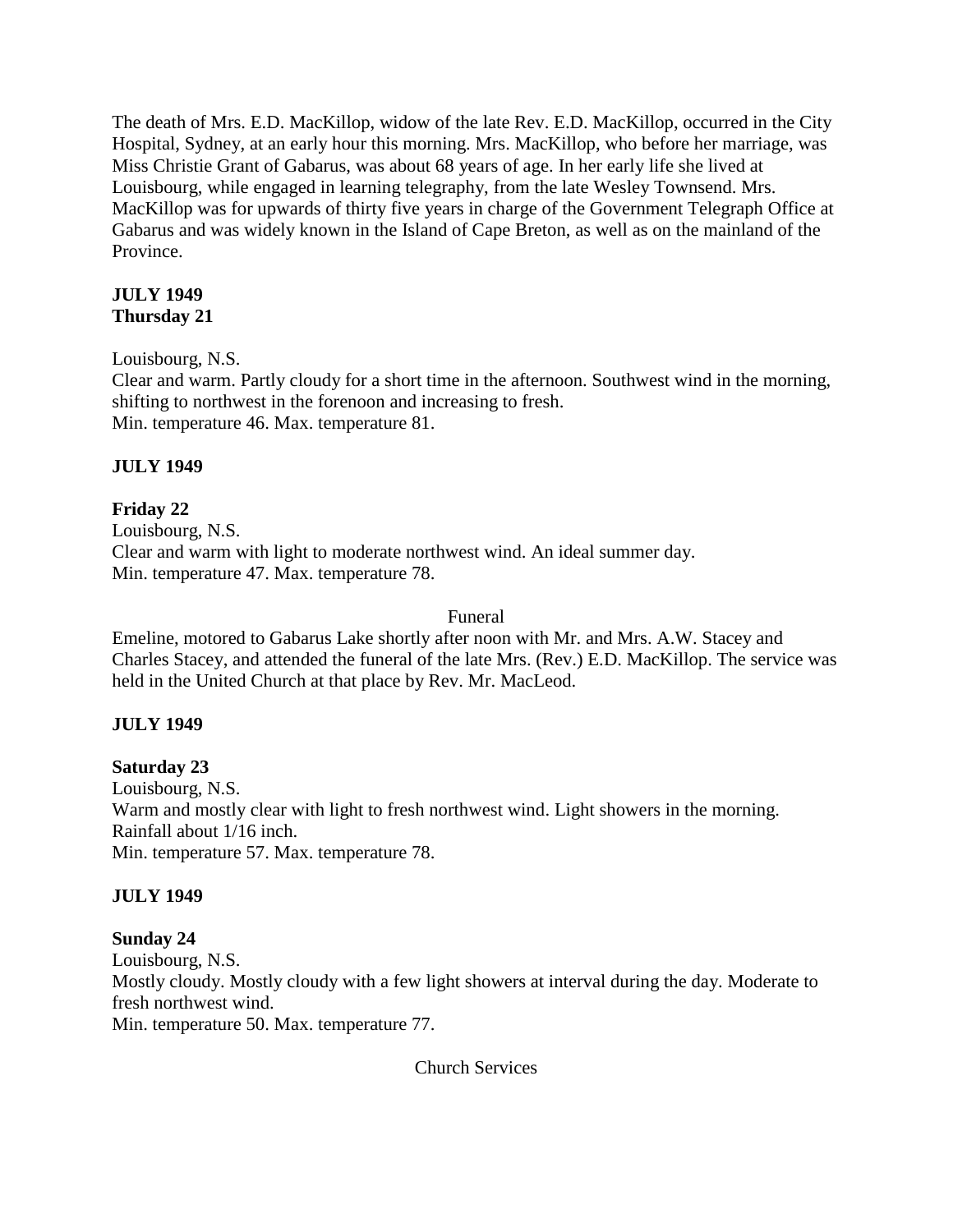At 11 A.M. and 7 P.M., in company with Emeline, attended services in the First United Church. The preacher at the morning service was the regular pastor, Rev. C.C. Walls, while Rev J.W. O'Brien (retired) occupied the pulpit in the evening. About 90 present at the morning service, and about 80 in the evening. Choir attendance: A.M. 16, P.M. 20.

### **JULY 1949**

### **Monday 25**

Louisbourg, N.S. Moderately warm and mostly cloudy, with light to moderate winds, mostly southwest. Min. temperature 54. Max. temperature 70.

### **JULY 1949**

### **Tuesday 26**

Louisbourg, N.S. Cloudy with the sun shining through occasionally. Moderate to fresh southerly winds. Min. temperature 56. Max. temperature 71.

### **JULY 1949**

### **Wednesday 27**

Louisbourg, N.S. Mostly clear with moderate southwest winds. Min. temperature, 59, Max. temperature 76.

### Choir Practice

At 8 P.M., in company with Emeline, attended and conducted choir practice in the First United Church.

### **JULY 1949**

### **Thursday 28**

Louisbourg, N.S. Light rain in the morning. Cleared during the forenoon. Warm with light southwest wind. Foggy at night. Rainfall about 1/8 inch. Min. temperature, 60. Max. temperature 75.

### **JULY 1949**

### **Friday 29**

Louisbourg, N.S.

Foggy, clearing in the forenoon; fog returning in the evening. Light to moderate southwest wind. Min. temperature, 62. Max. temperature 76.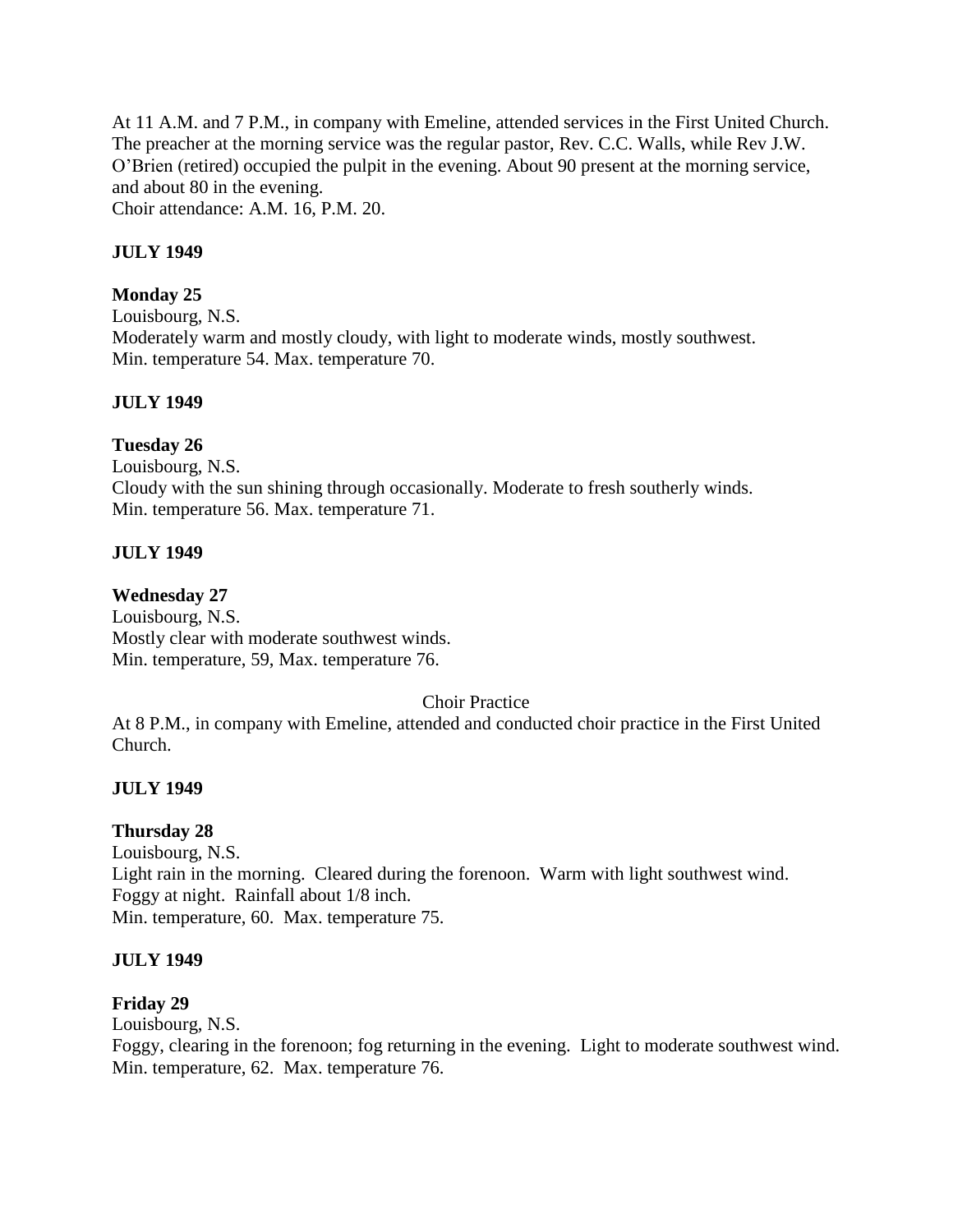### **JULY 1949**

#### **Saturday 30**

Louisbourg, N.S.

Warm and mostly clear with light to fresh southwest winds. Cloudy in the late afternoon and evening. Foggy at night. Fog off the coast all day.

Min. temperature [blank] Max. temperature [blank].

### **JULY 1949**

#### **Sunday 31**

Louisbourg, N.S. Clear, and warm, becoming hazy, and later cloudy in the afternoon. Foggy at night. Warm with light to moderate southwest wind.

Min. temperature 62, Max. temperature 78.

### Church Services

At 11 A.M. and 7 P.M., in company with Emeline, attended services in the First United Church, where at 11 A.M., Rev. C.C. Walls, and at 7 P.M., Rev. J.A. MacLellan of Marion Bridge United Church were the preachers. About 60 present at the morning service and about 90 in the evening.

Choir attendance A.M.; 16, P.M., 18.

Rev. J.A. MacLellan, conducted a service in the Gaelic language in the United Church at Kennington Cove in the afternoon.

### **AUGUST 1949**

#### **Monday 1**

Louisbourg, N.S. Cloudy, foggy and warm, partly clear for a while in the afternoon. Fog off the coast all day. Moderate to fresh southwest wind. Min. temperature 64, Max. temperature 78.

> Suicide at Catalone [Blank]

### **AUGUST 1949**

#### **Tuesday 2**

Louisbourg, N.S.

Clear and moderately warm with moderate to fresh northerly winds, moderating in the evening. Min. temperature 54, Max. temperature 71.

### Returned From Holidays

Evelyn Huntington, my sister-in-law, and clerk, returned from her annual two weeks vacation this evening. She and daughter, Jane, spent one week at Marion Bridge.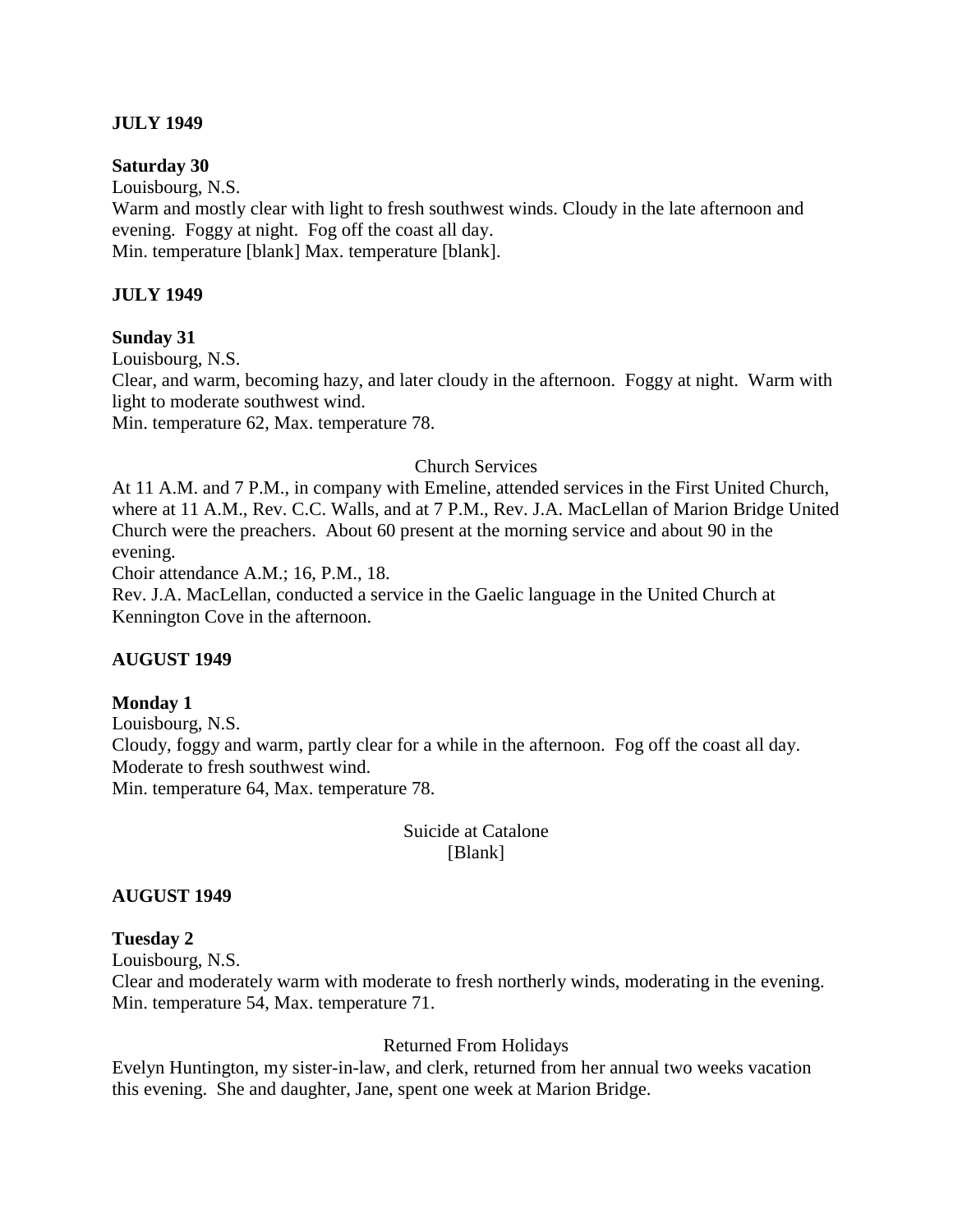### **AUGUST 1949**

### **Wednesday 3**

Louisbourg, N.S. Cloudy and moderately warm with moderate to fresh easterly winds. Min. temperature 54, Max. temperature 71.

### **AUGUST 1949**

### **Thursday 4**

Louisbourg, N.S.

Rain beginning in the early morning and continuing moderately until shortly after noon. Rain followed by mist and fog which cleared up in the late afternoon. Fresh southerly winds moderating to light and shifting to northwest in the evening. A very lovely night followed; warm, calm and moonlight. Rainfall about 1/4 inch. Min. temperature 60, Max. temperature 72.

### **AUGUST 1949**

### **Friday 5**

Louisbourg, N.S. Clear and warm, with light to moderate northerly winds. An ideal summer day followed by a perfect night. Min. temperature 56, Max. temperature 82.

### **AUGUST 1949**

### **Saturday 6**

Louisbourg, N.S. Clear and warm with light southwest wind. A perfect day followed by a very lovely night; clear and moonlight. Min. temperature 52, Max. temperature 74.

> Monument Unveiled. [Blank]

### **AUGUST 1949**

### **Sunday 7**

Louisbourg, N.S.

Foggy in the morning, but clearing at about 9 A.M. Clear and warm during the remainder of the day, with light southwest wind. A perfect summer day, followed by a perfect night, with the moon near its full.

Min. temperature 60, Max. temperature 79.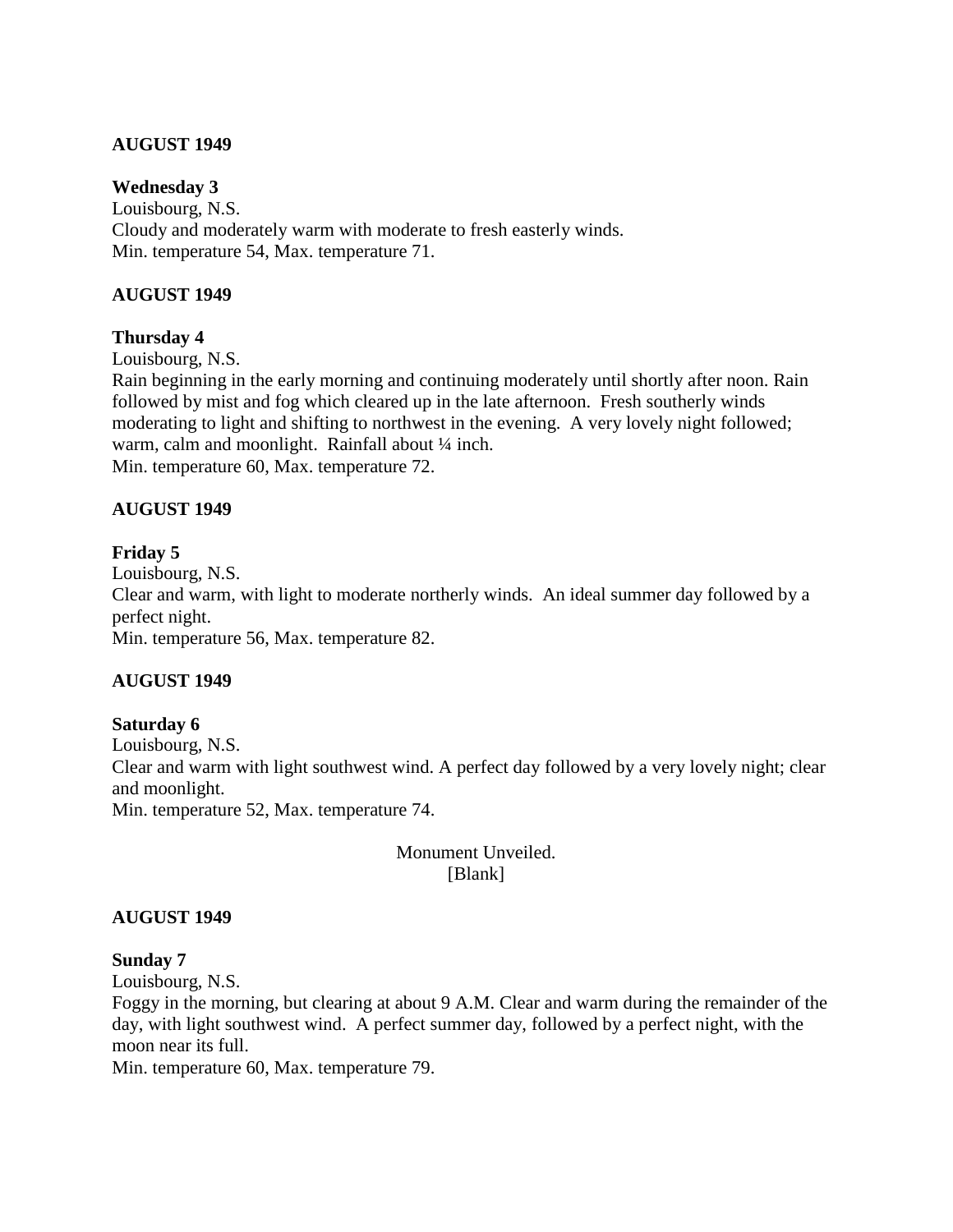#### Church Services

At 11 A.M. and 7 P.M. in company with Emeline, attended services in the First United Church. At 3 P.M. we attended the anniversary service of the Catalone United Church. All these services were in charge of the regular pastor, Rev. C.C. Walls, while his brother Rev. [blank] Walls, missionary at Trinidad, was the preacher at each service.

### "U.S.S. REQUIN"

United Stated Submarine "Requin" arrived at 9 m [sic] on a good-will visit to the Port of Louisbourg. The Requin is commanded by Commanded E.C. Blonts, and carries a crew of [blank]. She is to remain at Louisbourg until the next Wednesday morning.

### **AUGUST 1949**

### **Monday 8**

Louisbourg, N.S.

Some fog in the morning, but cleared early in the day. Moderate to fresh southwest wind. Min. temperature 62, Max. temperature 80.

#### Visited National Park

At 2 P.M. with Mayor George D. Lewis, escorted a party of Officers and Sailors of the United States Submarine "Requin" on a visit to the Louisbourg National and Historic Park. There were about 30 in the party. At the park, we visited the museum and points of historic interest on the grounds during which I gave them a talk on the founding of Louisbourg, its two sieges, various blockades and its final destruction. The party appeared to be very much interested in the story of the rise and fall of the old "Dunkirk".

On returning from the park at about 4:30 P.M., we assembled at the Canadian Legion hall where we were served with a light lunch by the Ladies Auxiliary of the Louisbourg branch of the Canadian Legion.

### **AUGUST 1949**

#### **Tuesday 9**

Louisbourg, N.S.

Clear in the morning with variable cloudiness, during the day. Warm, becoming cool during the night.

Min. temperature 47, Max. temperature 82.

### Farmer's Picnic

Attended the Farmer's Picnic held at James MacDonald's Point on the Mira River. Left Louisbourg on the 10:30 A.M. trip of the Highland Lines Bus, left the bus at the end of the Hillside road and walked to the picnic grounds, a distance of about two miles.

#### **AUGUST 1949**

**Wednesday 10** Louisbourg, N.S.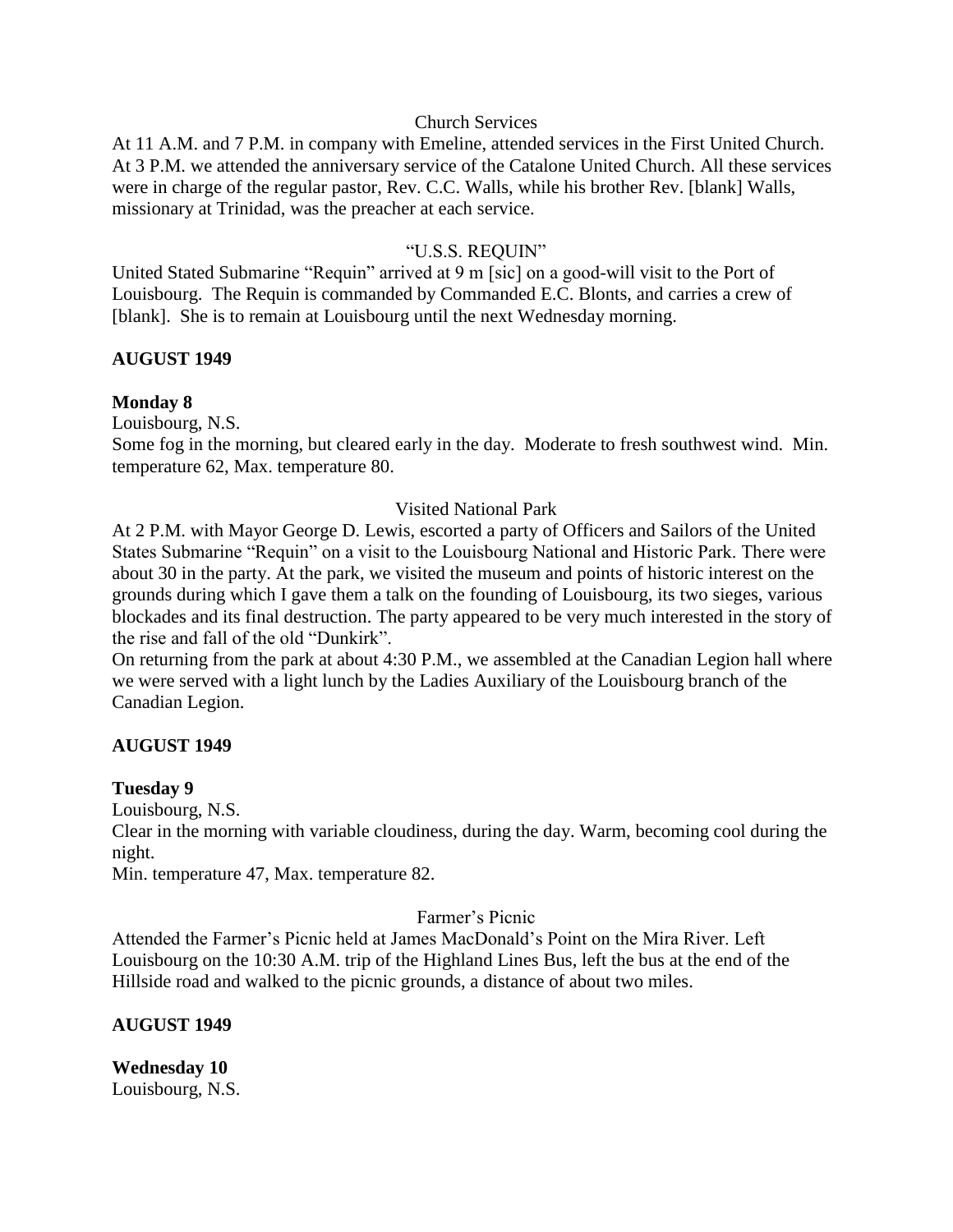Clear and warm with moderate to fresh northwest wind. Min. temperature 44, Max. temperature 80.

## United States Submarine Sails

The United States Submarine "Requin" which has been visiting here since last Sunday morning sailed at 9 A.M. today.

## **AUGUST 1949**

## **Thursday 11**

Louisbourg, N.S. Moderately warm and mostly clear with light to moderate southerly winds. Min. temperature 44, Max. temperature 74.

## **AUGUST 1949**

## **Friday 12** Louisbourg, N.S. Cool with variable cloudiness, moderate, fresh to light northeast wind. Min. temperature 46, Max. temperature 68.

# Circus At Sydney

Emeline, Evelyn, my clerk, and daughter, Jane went to Sydney today on the 10:30 A.M. trip of the Highland Lines Bus. At Sydney, after doing some shopping, they attended the Bailey Bros. Circus which opened a two day engagement, today. They returned by bus at 9:30 P.M.

# **AUGUST 1949**

# **Saturday 13**

Louisbourg, N.S. Cool and clear with moderate easterly winds. Min. temperature 52, Max. temperature 73.

# **AUGUST 1949**

# **Sunday 14**

Louisbourg, N.S. Cloudy with a short interval of sunshine shortly before noon. Light showers of rain in the morning and late in the evening. Moderate easterly winds. Min. temperature 53, Max. temperature 65.

## Church Services

At 11 A.M. and 7 P.M., in company with Emeline, attended services in the First United Church where Rev. C.C. Walls was the preacher. About 55 present at the morning service and about 80 in the evening.

Choir attendance: A.M. 10, P.M. 14.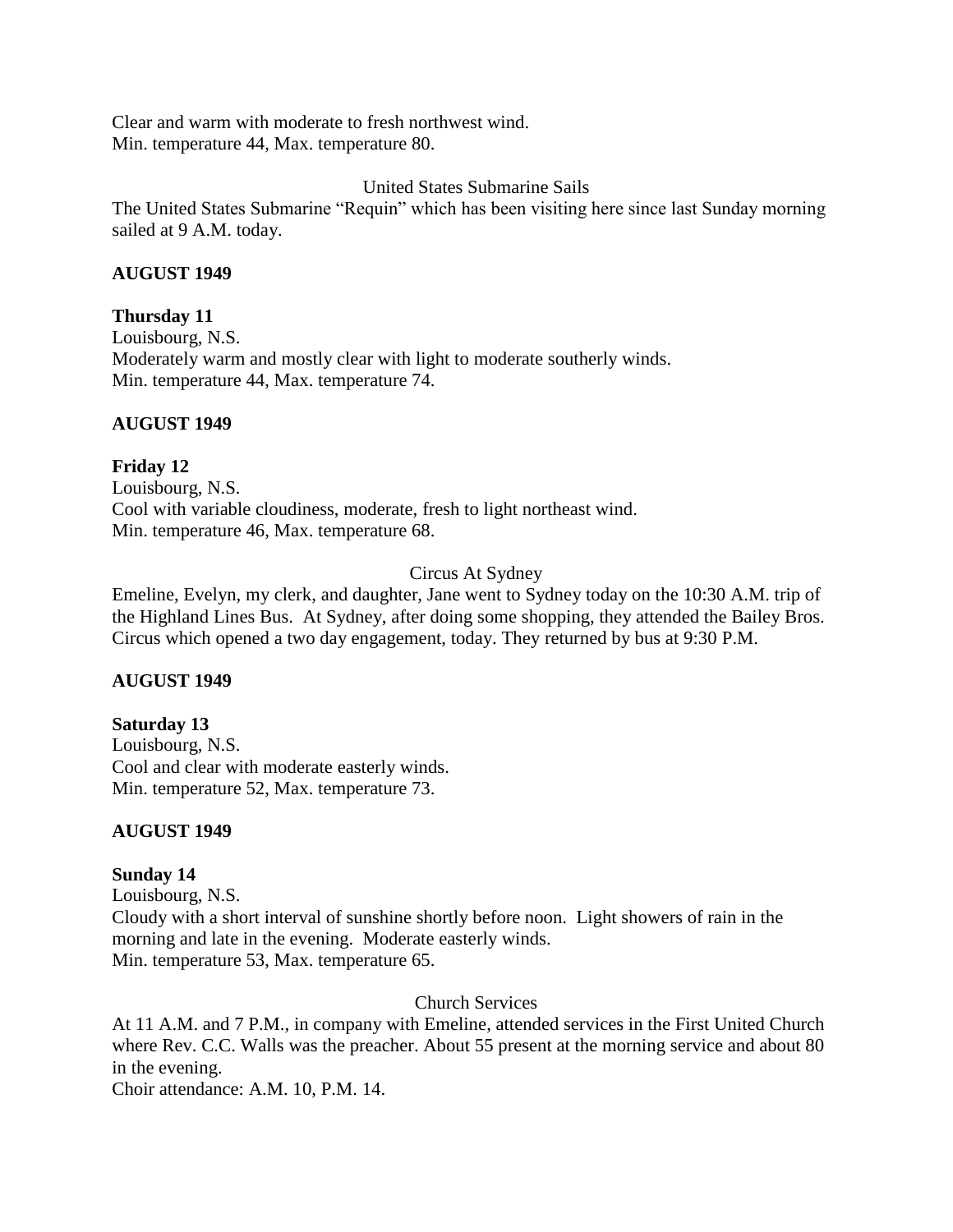#### Funeral

At 4 P.M. attended the funeral of the late Mrs. Roderick Kerr in Willow Grove Cemetery on Clarke's Road. The funeral service was held at Glace Bay, and the remains were brought to Louisbourg for burial.

## **AUGUST 1949**

## **Monday 15**

Louisbourg, N.S. Light showers in the early morning. Cool and mostly clear during the day. Moderate to fresh northeast wind. Min. temperature 52, Max. temperature 66.

Fire

At an early hour this morning an unoccupied house on the old Sydney Road about 1 ½ miles from the Town of Louisbourg was totally destroyed by fire.

## **AUGUST 1949**

## **Tuesday 16**

Louisbourg, N.S.

Light shower in the morning followed by a clear sky. Light shower in the early afternoon, but mostly clear. Short heavy at about 4:30 P.M. [sic]. Moderate variable winds. Rainfall 1/16 inch. Min. temperature 47, Max. temperature 70.

## Repairing Shop

Had D.M. Johnston assisting me in putting a new sill under part of the western side of the shop, also in repairing floor in the back part of the shop.

# **AUGUST 1949**

# **Wednesday 17**

Louisbourg, N.S.

Clear and warm with light wind in the morning to fresh southwest during the afternoon and evening.

Min. temperature 46, Max. temperature 72.

Choir Practice

At 8 P.M., in company with Emeline, attended and conducted choir practice in the First United Church.

## **AUGUST 1949**

**Thursday 18** Louisbourg, N.S.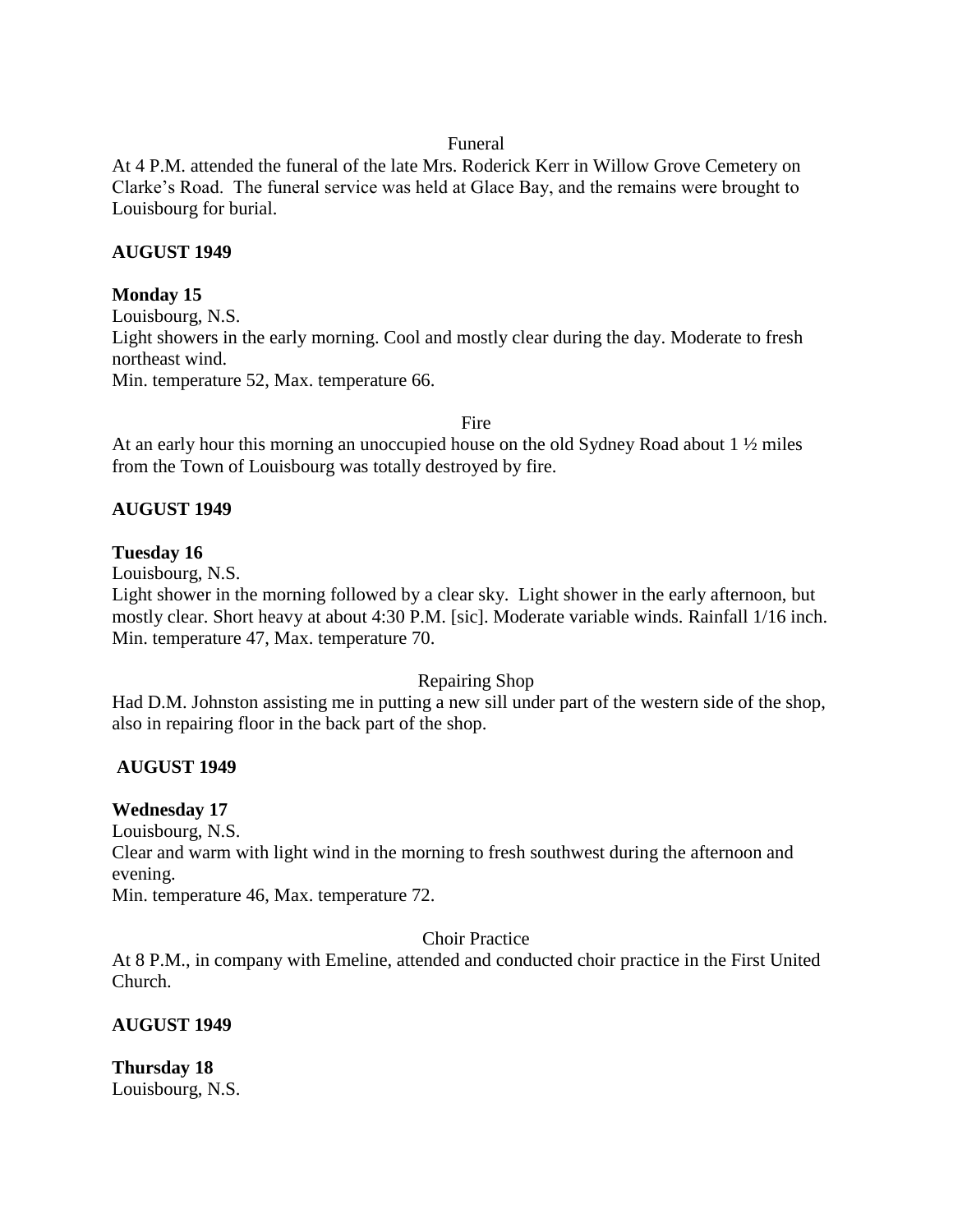Light showers in the morning and in the late afternoon. Warm and cloudy with short intervals of sunshine. Moderate to strong southwest wind moderating in the evening. Min. temperature 58, Max. temperature 76.

## **AUGUST 1949**

## **Friday 19**

Heavy gale. Heavy showers with moderate rain between the squalls continuing all day. Southerly winds mostly southeast, increasing to heavy gale force early in the afternoon, and continuing until after nightfall. The peak of the gale was reached at about 7 P.M. Wind shifted to westerly during the night and blew heavily from that direction. Rainfall 1 ½ inch. Min temperature 60, Ma. temperature 66.

## Dry Period Broken

The dry period of the past three months was broken by the rain of today. The badly needed rain is a great boon to the farms and gardens that have been suffering the want of moisture, for the past several months. Wells that had gone dry, or nearly so, in many places will also benefit by today's downpour. Gardens, both vegetable and flower, were badly Damaged the gale [sic] that struck with such force this afternoon.

## **AUGUST 1949**

## **Saturday 20**

Louisbourg, N.S.

Clear and cool with fresh westerly wind, shifting to southwest early in the forenoon and increasing to gale force at noon and continuing as such during the afternoon. Moderating to some extent in the evening. Fresh breeze during the night. Min. temperature 50, Max. temperature 63.

## **AUGUST 1949**

## **Sunday 21**

Louisbourg, N.S. Clear and cool with fresh to strong winds, mostly northwest. Min. temperature 48, Max. temperature 70.

## Church Services

At 11 A.M. and 7 P.M., in company with Emeline, attended services in the First United Church where Rev. John Neil MacLean, of the United Church Dalhousie, New Brunswick, was the preacher. Mr. MacLean, was supplying in the place of Mr. Walls, who is away on his vacation. About 55 present at the morning service and about 90 in the evening. Choir attendance: A.M. 8, P.M. 14.

## **AUGUST 1949**

**Monday 22**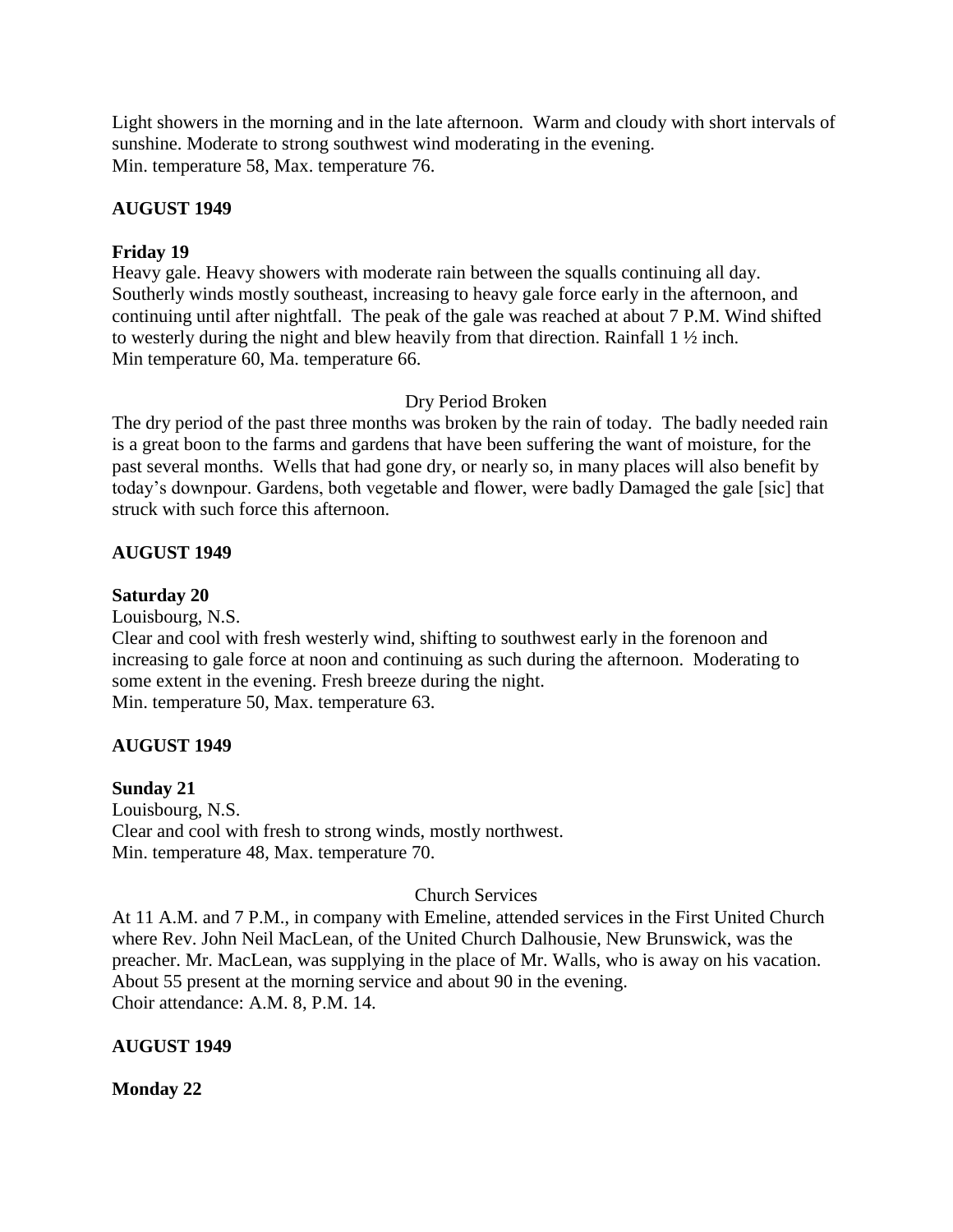Louisbourg, N.S. Clear and moderately warm with fresh westerly winds. Min. temperature 46, Max. temperature 77.

# **AUGUST 1949**

# **Tuesday 23**

Louisbourg, N.S. [Blank]

# **AUGUST 1949**

# **Wednesday 24**

Louisbourg, N.S.

Clear, with a light haze of smoke over the sky. Warm with moderate westerly winds shifting to northerly in the late afternoon.

Min. temperature 53, Max. temperature 80.

# "S.S. FOUNDATION JOSEPHINE"

Tug "Foundation Josephine" arrived here in the evening and docked at the Government Wharf, where she took on board pumps to be used in the floating of a United States floating dock which was beached at Northwest Cove, Scatari last week.

# "S.S. CHRIS SHERIDAN"

United States tug Chris Sheridan arrived at about 5 P.M. and docked at the Government Wharf. This tug is said to be the one engaged in towing the floating dock at the time is was beached at Scatari.

# **AUGUST 1949**

# **Thursday 25**

Louisbourg, N.S.

Cloudy with intermittent light showers during the forenoon, followed by heavy and steady rain in the afternoon and late into the night. Light to moderate northeast wind. Min. temperature 56, Max. temperature 65.

# By Bus To Sydney and Return

Went to Sydney on the 10:30 trip of the Highland Lines Bus Service for the purpose of meeting Mr. MacKeen, representing the Anglo-Canadian Mercantile Co. Ltd. Met Mr. MacKeen at about 11:45 A.M. at the Sample room and gave him an order for china and glassware and other goods. Had lunch with him at Isle Royale Hotel. Made several other business calls in the afternoon. Returned home on the bus leaving Sydney at 4:30 P.M.

# **AUGUST 1949**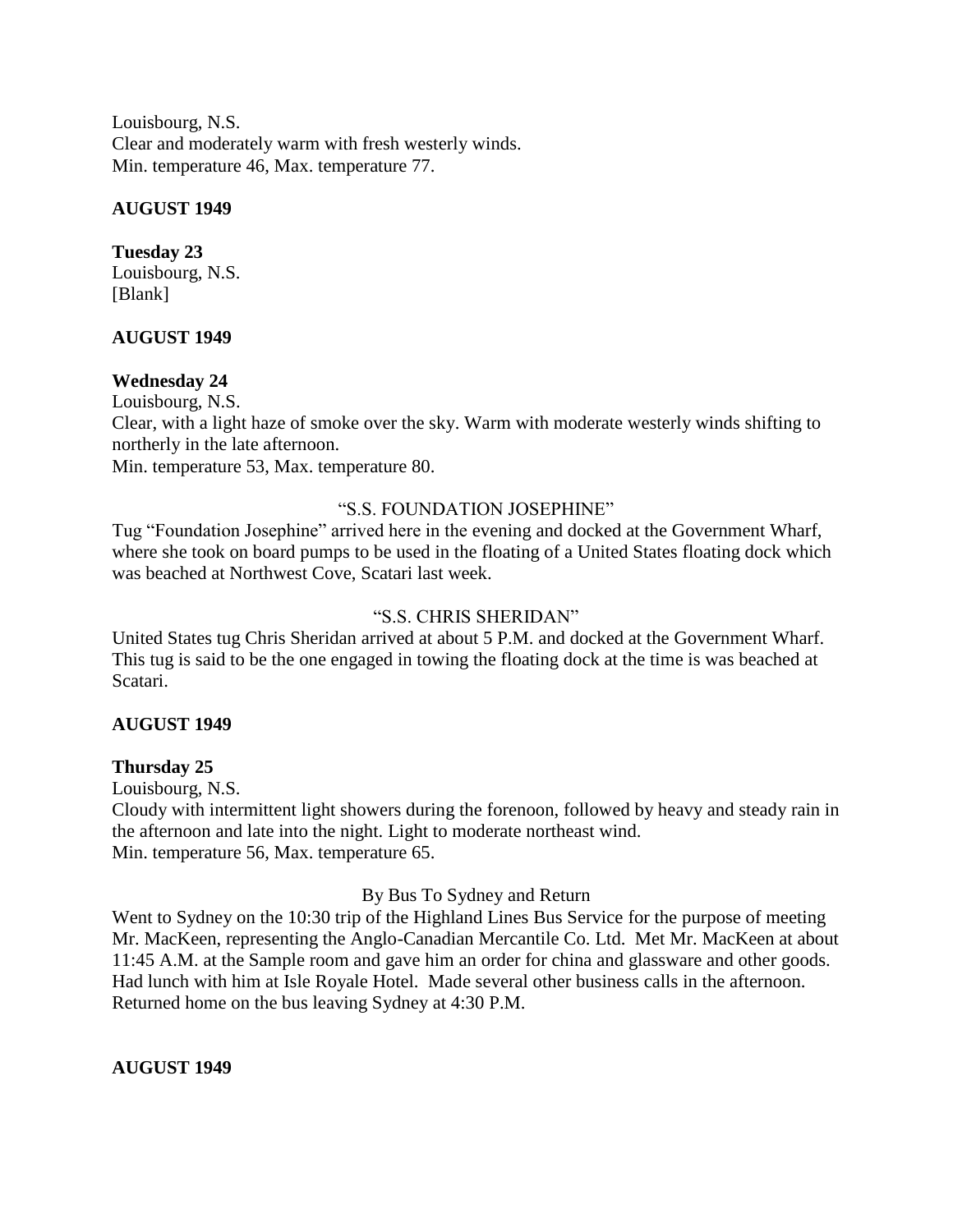## **Friday 26 – Saturday 27** [Blank]

## **AUGUST 1949**

# **Sunday 28**

Truro, N.S.

Clear and very warm with light to moderate southwest wind. Max. temperature, at least 80 degrees.

# Church Services

Motored to Truro with Wafford Townsend, accompanied by Mr. and Mrs. Gerald Townsend and Emeline. Wafford, Emeline and I attended service in the First United Church at 11 A.M. where Rev. Earl Gordon was the preacher. Mr. and Mrs. Gerald Townsend attended service in the Anglican Church. After the services we all returned to Valley. At 7 P.M. Emeline, the Townsends and I attended service in the Valley United Church. Rev. James Kay was the preacher.

# **AUGUST – SEPTEMBER 1949**

**Monday 29 – Sunday 4** [Pages left blank]

## **SEPTEMBER 1949**

**Monday 5** Kentville, N.S. [Blank]

# **SEPTEMBER 1949**

## **Tuesday 6**

Truro, N.S.

We left Truro on Acadian Lines Bus at 11:45 A.M. enroute for home. Shifted at Port Hawkesbury to Highland Lines Bus. Left Port Hawkesbury at 5 P.M. Arrived Sydney at 7:08 P.M. Left Sydney on Highland Lines Bus at 8:30 P.M. Arrived Louisbourg at about 9:15. Cloudy at Truro but clearing and becoming very warm as we proceeded along the way homeward. Cloudy and cooler when we reached Cape Breton, in the evening. Light to moderate southwest wind. Had lunch in New Glasgow.

## **SEPTEMBER 1949**

# **Wednesday 7**

Louisbourg, N.S. Clear and moderately warm with light to moderate northwest wind. Min. temperature 46, Max. temperature 69.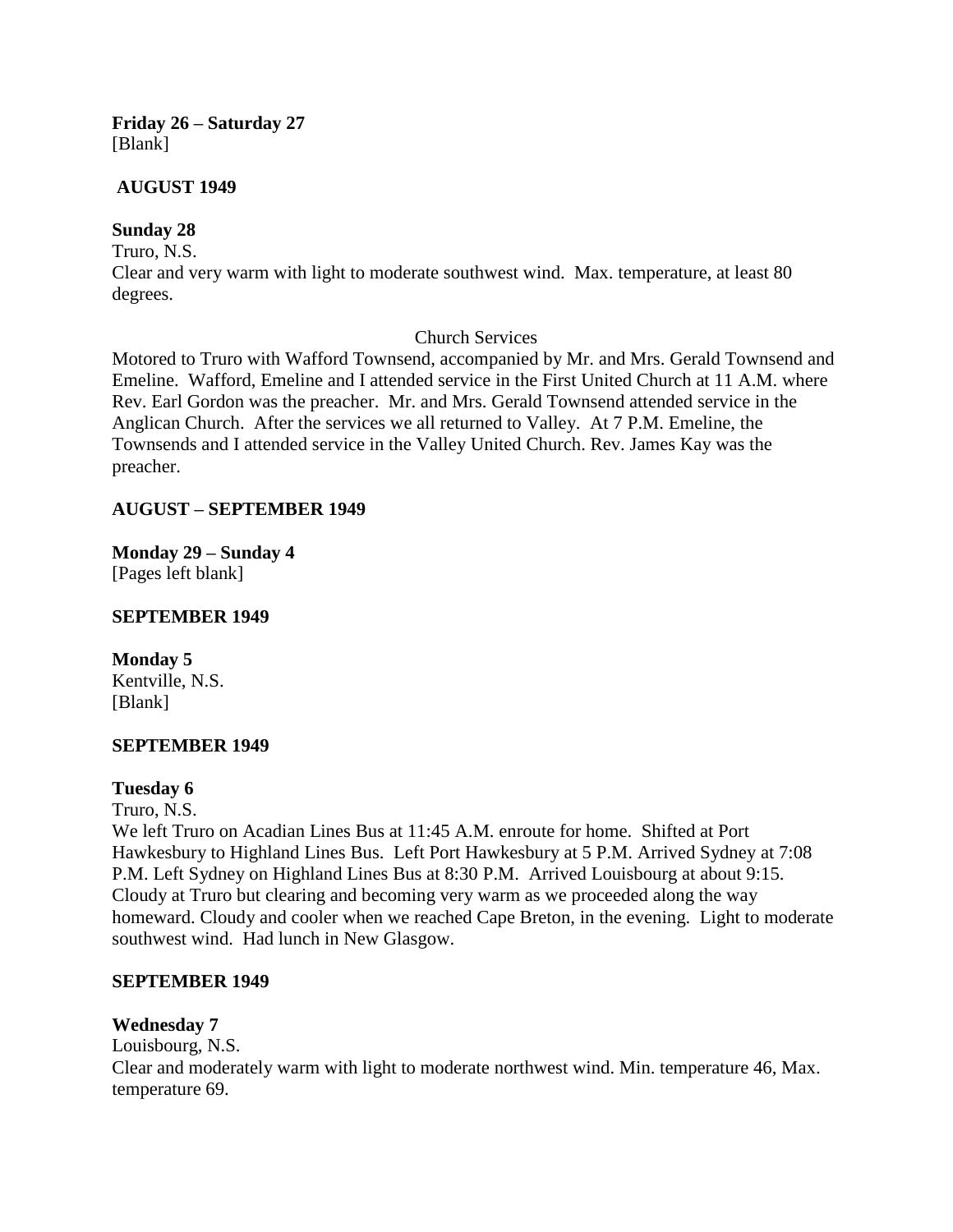## School Opening

The public schools throughout the province opened today for the 1949-1950 term. The staff of Louisbourg consists of the following: William M. Hilchie, Principal, Robert Ivery, Marion Nicholson, Blanche Cross (formerly Mrs. Angus MacDonald), Cletus Lynk, Marguerite Dickson, John Jewell, Beulah Flut, Doris Brophy (household science). The household science teacher will not open classes until the beginning of the second half year.

## **SEPTEMBER 1949**

## **Thursday 8**

Louisbourg, N.S. Moderately warm and mostly cloudy with light to fresh southerly winds. Rain began to fall in the evening and continued during the night. Min. temperature 44, Max. temperature 71.

#### Presbyterial Meering

Cape Breton County Presbyterial of the United Church held [Blank].

## **SEPTEMBER 1949**

## **Friday 9**

Louisbourg, N.S.

Cloudy with intermittent light showers during the forenoon; followed by heavy and steady rain in the afternoon, and late into the night. Light to moderate northeast wind. Min. temperature 56, Ma. Temperature 65.

## By Bus To Sydney And Return

Went to Sydney on the 10:30 A.M. trip of the Highland Lines Bus Service, for the purpose of meeting Mr. MacKeen, representing the Anglo-Canadian Mercantile Co. Ltd. of Montreal. Met Mr. MacKeen at about 11:45 A.M. at the Sample room and gave him an order for china and glassware and other goods. Had lunch with him at Isle Royale Hotel.

## Death of Roderick MacKinnon

The death of Roderick MacKinnon, municipal clerk for the County of Cape Breton, occurred this evening at St. Rita Hospital, Sydney after a brief illness.

## **SEPTEMBER 1949**

## **Saturday 10**

Louisbourg, N.S.

Heavy rain in the early morning. Intermittent showers during the forenoon, clearing in the afternoon. Cool. Light to moderate northerly winds. Min. temperature 40, Max. temperature 44.

Rainfall of Thursday night, yesterday and today 4 inches.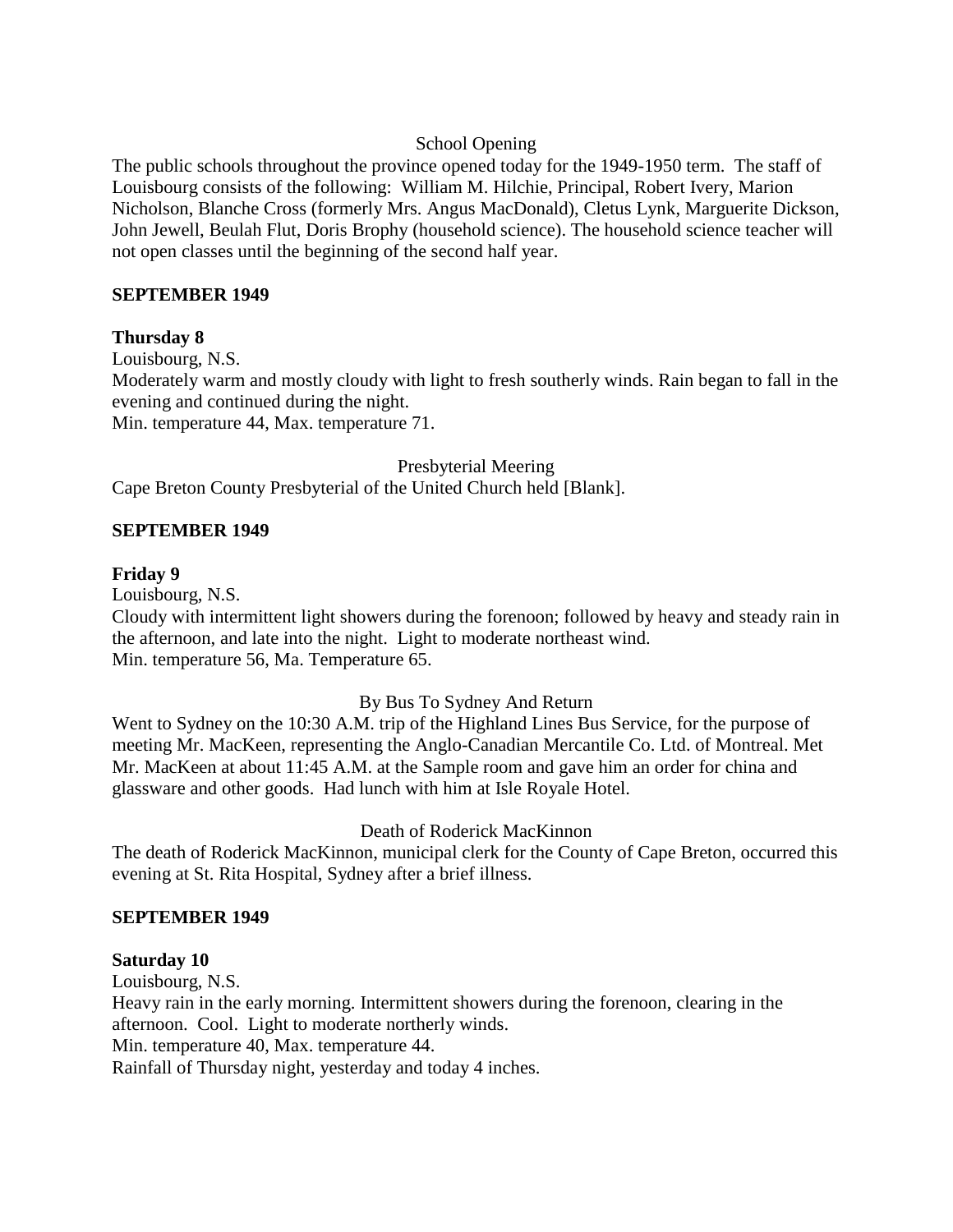#### **SEPTEMBER 1949**

#### **Sunday 11**

Louisbourg, N.S. Clear and cool with light northerly winds. Min. temperature 37, Max. temperature 54.

#### Church Services

At 11 A.M. And 7 P.M., in company with Emeline, attended services in the First United Church where Rev. C.C. Walls was the preacher. About 75 present at each service. Choir attendance: 11 A.M. 13, 7 P.M. 15.

#### Presbyterian Anniversary Service

At 3 P.M., in company with Emeline, attended the second in the series of three Anniversary Services held in the Presbyterian Church. Today the preacher at each service was Rev. A.D. MacKinnon D.D. Pastor of the Presbyterian Church at Little Narrows C.B. At the afternoon service, a male chorus of nine voices, from the Salvation Army at Glace Bay, took a prominent part in the service of song, rendering three numbers besides taking part in the regular singing.

#### **SEPTEMBER 1949**

#### **Monday 12**

Louisbourg, N.S. Clear and cool with light to moderate southwest winds. Min. temperature 32, Max. temperature 56.

#### **SEPTEMBER 1949**

## **Tuesday 13**

Louisbourg, N.S. Clear and moderately cool with light to moderate northwest wind. A perfect day. Min. temperature 40, Ma. Temperature 70.

#### Louisbourg Athletic Field

As in former years I am again superintending some development work at the Louisbourg Athletic Field on Wolfe Street. Today I got Fred Kelly started digging a ditch, for drainage purposes, at the southeast corner of the field. This ditch will be [blank] feet in length, 3 feet wide and 2 ½ feet deep with a stone culvert in the bottom and filled with stone to the top and will take care of the overflow of water coming on to this part of the field from the swamp and boggy land ajoining. As chairman of the Parks Commission appointed by the Town Council, I am supervising this undertaking as I have two similar projects during 1947 and 1948.

#### **SEPTEMBER 1949**

## **Wednesday 14**

Louisbourg, N.S. Clear and moderately warm with light easterly winds.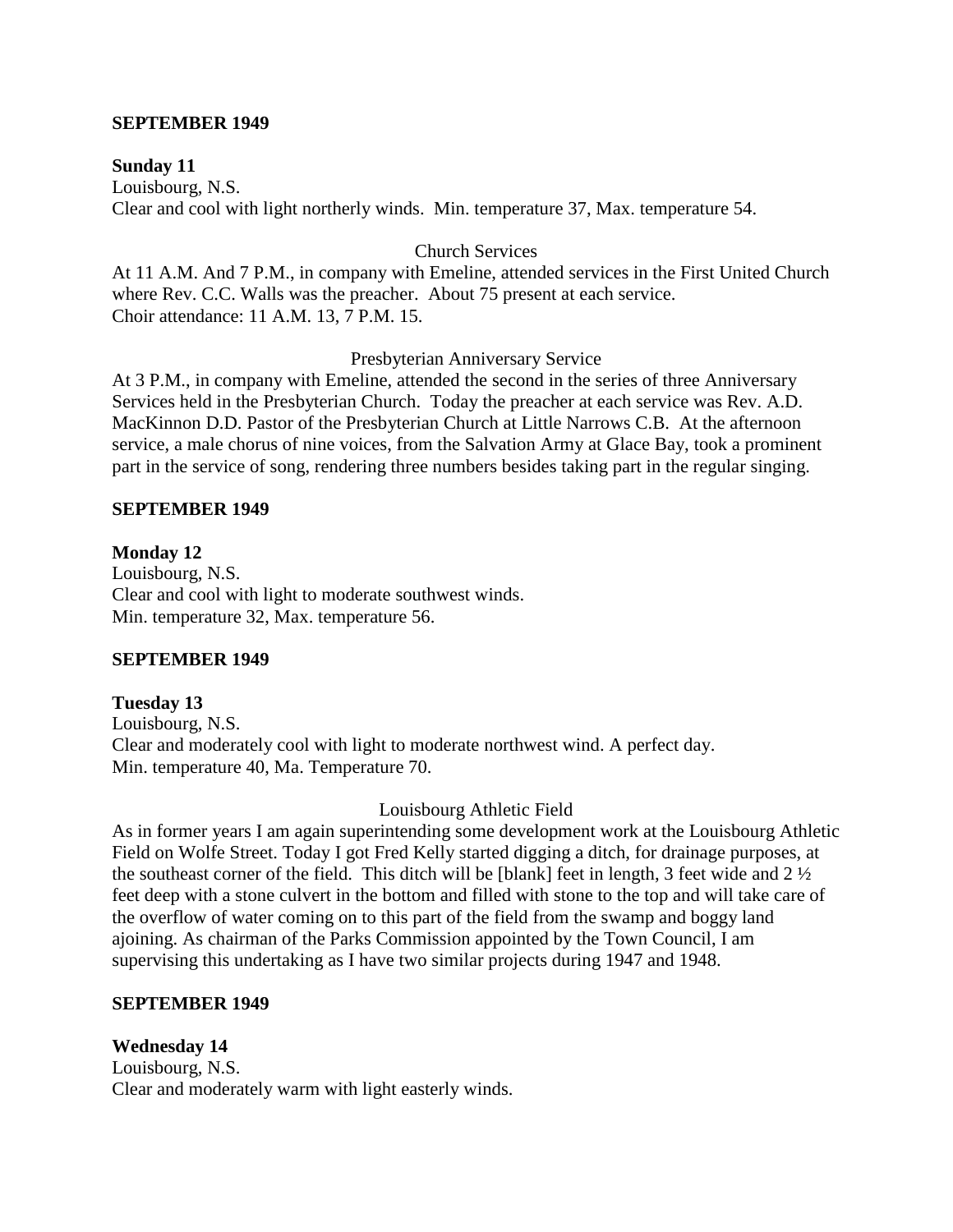Min. temperature 40, Max. temperature 68. A perfect day.

# Marion Bridge Community Fair

Ms. J.M. Spencer, Emeline and I motored to Marion Bridge with Mrs. Fletcher Townsend where we all attended the Annual Marion Bridge Community Fair. We left here at 10:40 A.M. and arrived home at about 5:40 P.M., after spending a very pleasant day. The fair was well attended and the most of the exhibits were very good for a small community.

## **SEPTEMBER 1949**

## **Thursday 15**

Louisbourg, N.S. Clear and moderately warm with light winds, southwest in the evening increasing to moderate, cloudy at night. A very pleasant day. Min. temperature 46, Max. temperature 67.

# Mira Ferry Community Fair

In company with Emeline, and Jane, (my niece,) attended Mira Ferry Annual Community Fair. Motored to the Fair with Mrs. Fletcher Townsend who continued on the Sydney, and picked us up on the way home. Mrs. Townsend was accompanied to Sydney by Mrs. Edison Skinner and daughter Lila and Mrs. Dan Townsend.

Had three entries at the fair, Dahlias, Cosmos, and Gladioli and won three first prizes.

# Dominion Parliment Opens

Dominion Parliment [sic], under the Premiership of Hon. Louis St. Laurent, opened today at Ottawa. First session since the Federal Election of June 27, this year. George Drew, whose party was defeated in the June 27 election, is the leader of the Conservative opposition.

# **SEPTEMBER 1949**

## **Friday 16**

Louisbourg, N.S. Rain in the early morning. Mist, drizzle, and intermittent heavy showers during the day. Light to moderate southerly winds. Rainfall; [blank] Min. temperature 56, Max. temperature 67.

## **SEPTEMBER 1949**

## **Saturday 17**

Louisbourg, N.S. Cloudy, pretty clear in the afternoon, becoming cloudy in the evening. Showers in the early morning and in the early part of the night. Light southwest wind. Min. temperature 40. Max. temperature 66.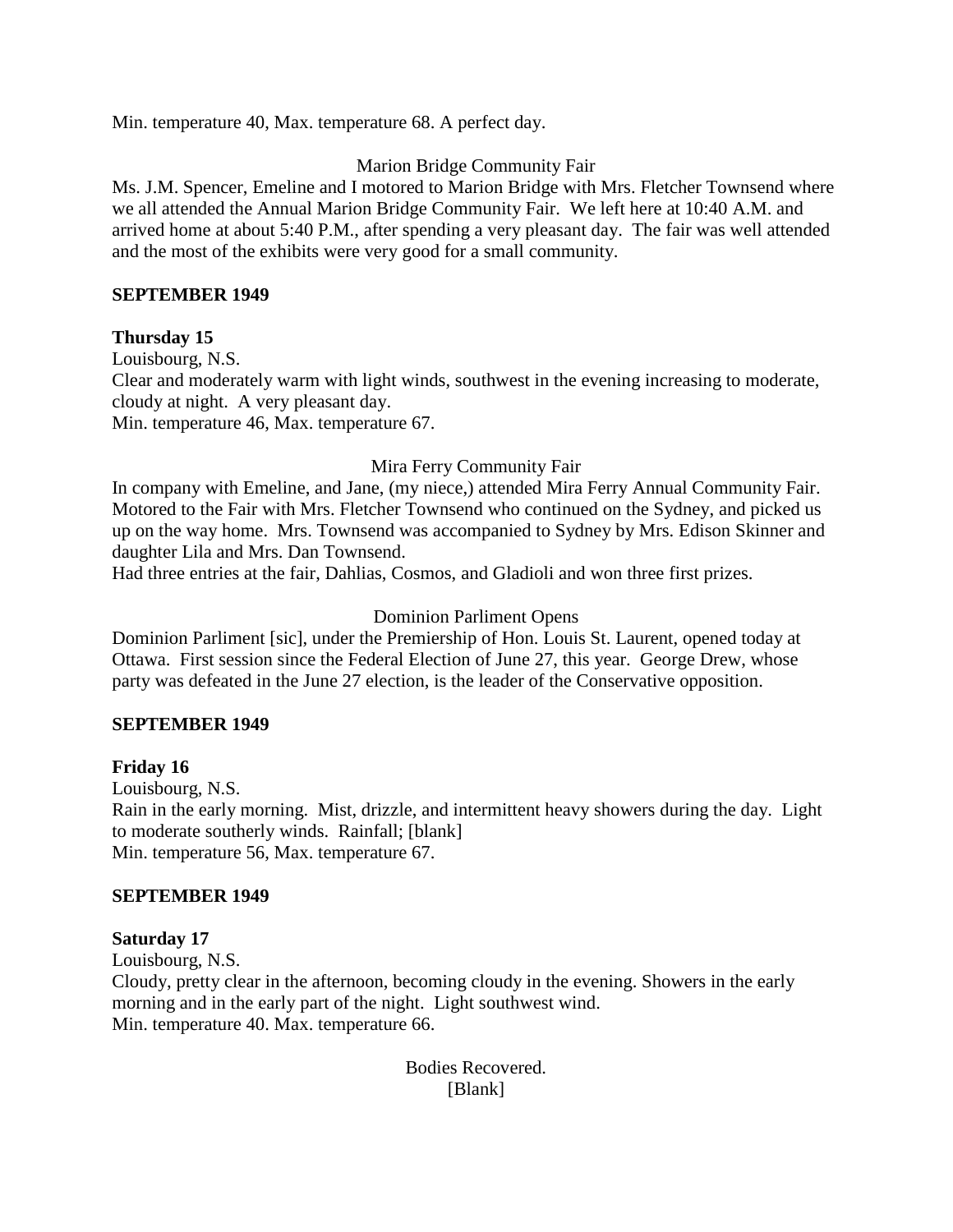#### **SEPTEMBER 1949**

#### **Sunday 18**

Louisbourg, N.S. Clear with light winds. An ideal day. Min. temperature 43. Max. temperature 64.

Church Services

At 11A.M. and 7 P.M., in company with Emeline, attended services in the First United Church, Rev. J.W. O'Brien, who is supplying in the United Church, at Reserve Mines, exchanged with Rev. C.C. Walls, and was the preacher both morning and evening. Rev. C.C. Walls was present at the evening service, having returned from Reserve.

#### **SEPTEMBER 1949**

## **Monday 19**

Louisbourg, N.S.

Cloudy and warm with some fog and light southerly winds. Mist and light intermittent showers. Min. temperature 53, Max. temperature 65.

#### **SEPTEMBER 1949**

#### **Tuesday 20**

Louisbourg, N.S.

Cloudy and mild with light northeast wind. Showers accompanied by thunder and lightning in the early morning. Intermittent showers during the day. Rainfall of yesterday, last night and today, ¾ inch.

Min. temperature 54, Max. temperature 62.

Death of William H. Cuzner. [Blank]

## **SEPTEMBER 1949**

## **Wednesday 21**

Louisbourg, N.S.

Cloudy and cool. Rain which began in the early morning continued during the greater part of the forenoon, with intermittent showers in the afternoon. Rainfall, ½ inch. Light northeast wind. Thunder and lightning in the forenoon. Min. temperature 45, Max. temperature 56.

Choir Practice

At 8 P.M., in company with Emeline, attended, and conducted, choir practice in the First United Church. 18 present.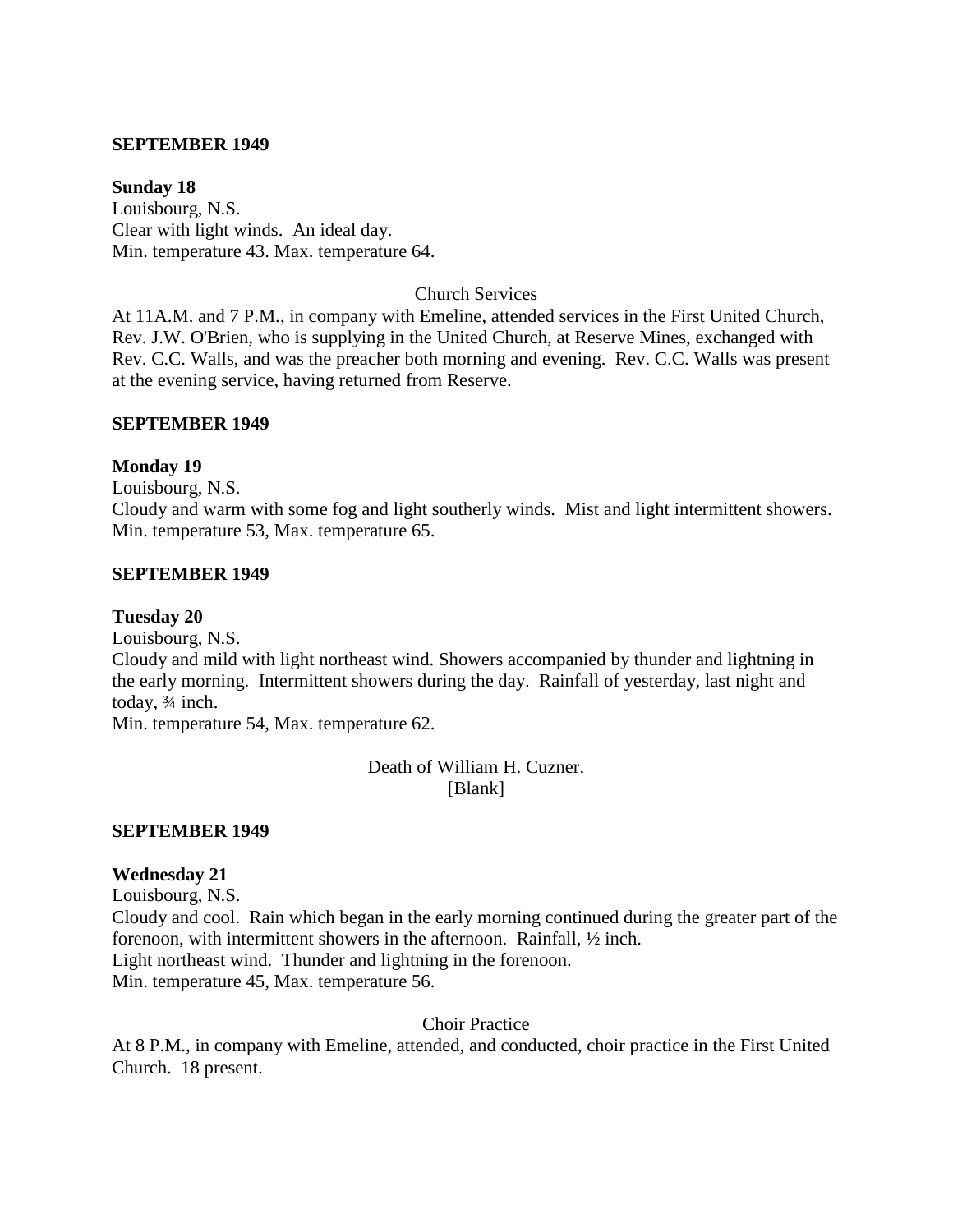## **SEPTEMBER 1949**

## **Thursday 22**

Louisbourg, N.S. Clear and mild with light to moderate southerly winds. An ideal day. Min. temperature 36, Max. temperature 58.

## **SEPTEMBER 1949**

## **Friday 23**

Louisbourg, N.S.

Clear and moderately warm, but becoming cloudy and threatening and noon. Moderate to fresh southerly winds increasing to strong at night. Rain began to fall in the late afternoon, and continued during the night.

Min. temperature 54. Max. temperature 66.

## **SEPTEMBER 1949**

## **Saturday 24**

Louisbourg, N.S.

Cloudy in the morning but clearing in the forenoon. Strong southwest wind reaching gale force in the afternoon, and shifting to west. Wind moderated in the evening. Rainfall of last night  $\frac{1}{4}$ inch.

Min. temperature 43, Max. temperature 64.

## **SEPTEMBER 1949**

## **Sunday 25**

Louisbourg, N.S. Clear during the forenoon, becoming mostly cloudy in the afternoon. Heavy shower of rain and hail in the afternoon. Min. temperature 43, Max. temperature 65.

## Church Services

At 11 A.M. and 7 P.M., in company with Emeline, attended services in the First United Church. Sunday School Rally Day Service at 11 A.M. led by Edward Levy, Supt. of Sunday School. Address by Rev. C.C. Walls. At 7 P.M., the preacher was Mr. Grant Walls, Student Minister, and son of Rev. C.C. Walls, the regular pastor. Grant Walls was in charge of a church in Saskatchewan during the past summer.

## Anniversary Service

At 3 P.M., Dan F. Nicholson, Emeline and I motored with Mrs. Fletcher Townsend, in the afternoon, to Grand Mira Baptist Church, where we attended an Anniversary and Rededicatory Service in the church at 3 P.M.

## Standard Time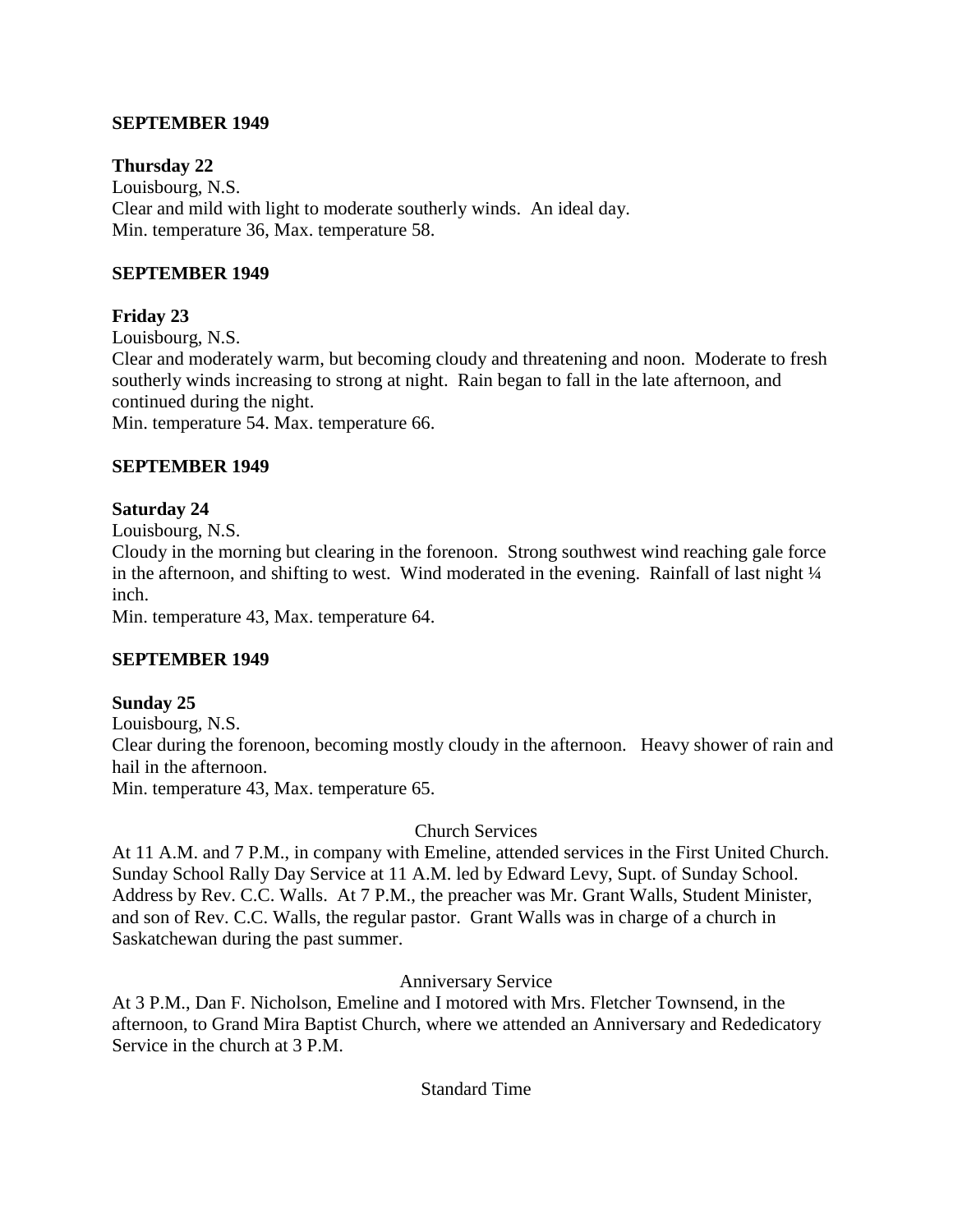Louisbourg, in common with most of the communities throughout the Province reverted from Daylight to Standard Time at midnight last night. Daylight time came into effect, this year at midnight on the night of April 23.

## **SEPTEMBER 1949**

## **Monday 26**

Louisbourg, N.S. Showers in the early morning. Cool and mostly clear during the day. Moderate to fresh northwest wind. Min. temperature 36. Max. temperature 56.

## **SEPTEMBER 1949**

# **Tuesday 27**

Louisbourg, N.S.

Clear and cool with light to moderate southwest wind. Frost in the morning. An ideal autumn day.

Min. temperature 32. Max. temperature 54.

# Meeting Of Fire Brigade

At 7:30 P.M., attended a meeting of the Louisbourg Volunteer Fire Brigade held in the Fire Hall with Fire Chief, Harvey Lewis presiding. 9 members present. Verne MacIntyre was on motion accepted as a member of the Brigade.

# **SEPTEMBER 1949**

# **Wednesday 28**

Louisbourg, N.S.

Mostly clear until late in the afternoon. Moderate to fresh southerly winds, increasing during the night.

Min. temperature 48, Max. temperature 62.

Choir Practice

At 8 P.M., in company with Emeline, attended and conducted choir practice in the First United Church.

## **SEPTEMBER 1949**

# **Thursday 29**

Louisbourg, N.S.

Southerly gale and heavy rain in the early morning. Showery during the day. Foggy. Wind moderted to light in the late afternoon.

Min. temperature 58, Max. temperature 65.

## **SEPTEMBER 1949**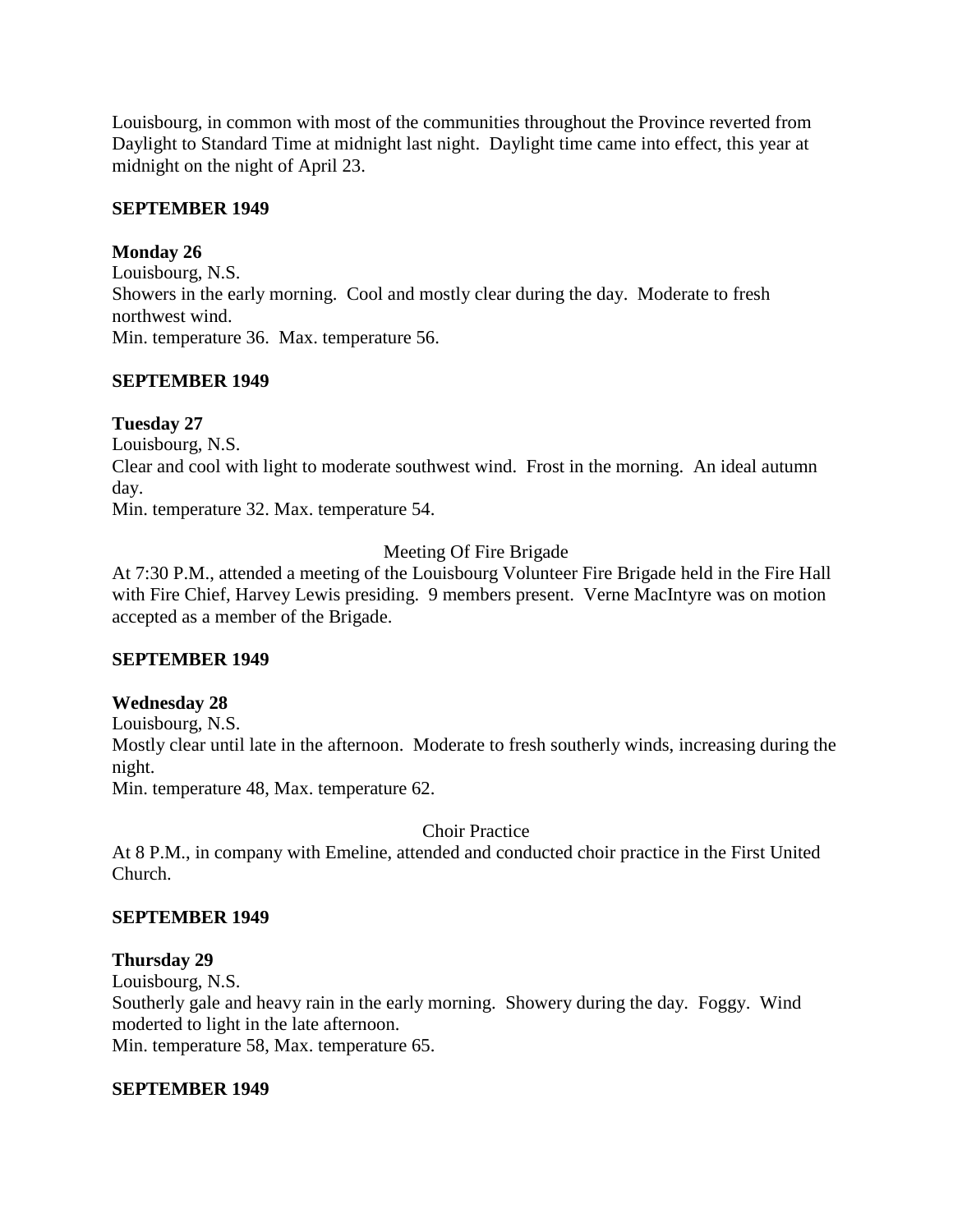## **Friday 30**

Louisbourg, N.S. Rain in the early morning and intermittent showers and fog throughout the day. Moderate to fresh shoutherly winds. Min. temperature 57, max. temperature 65.

## Preparatory Service

At 7:30 P.M. attended preparatory service in the First United Church. Service conducted by Rev. C.C. Walls. 32 persons present. Choir attendance; 13.

## **OCTOBER 1949**

## **Saturday 1**

Louisbourg, N.S. Clear and cool with moderate to fresh northwest wind. Rainfall from Thursday to last night 1 3/8 inches.

Min. temperature 40, Max. temperature 60.

## **OCTOBER 1949**

## **Sunday 2**

Louisbourg, N.S. Cool. Alternate cloud and sunshine. Moderate to fresh northwest wind. Min. temperature 33, Max. temperature 47.

## Church Services

At 11 A.M. and 7 P.M., in company with Emeline, attended services in the First United Church where Rev. C.C. Walls was the preacher. The Communion of the Lord's Supper was dispensed at the morning service. About 90 persons present at each service. Choir attendance; A.M. 13, P.M. 17.

## **OCTOBER 1949**

# **Monday 3**

Louisbourg, N.S. Cool and mostly clear with light to moderate southwest wind. Frost in the morning. Min. temperature 30, Max. temperature 55.

Frost of last night was the heaviest so far this season. It did not do any damage to the garden except to the pumpkin and cucumber leaves and vines, which, however, were not totally killed.

Arrive For A Visit

Clifford and Maria arrived by train in the evening for a visit. They will be our guests while here.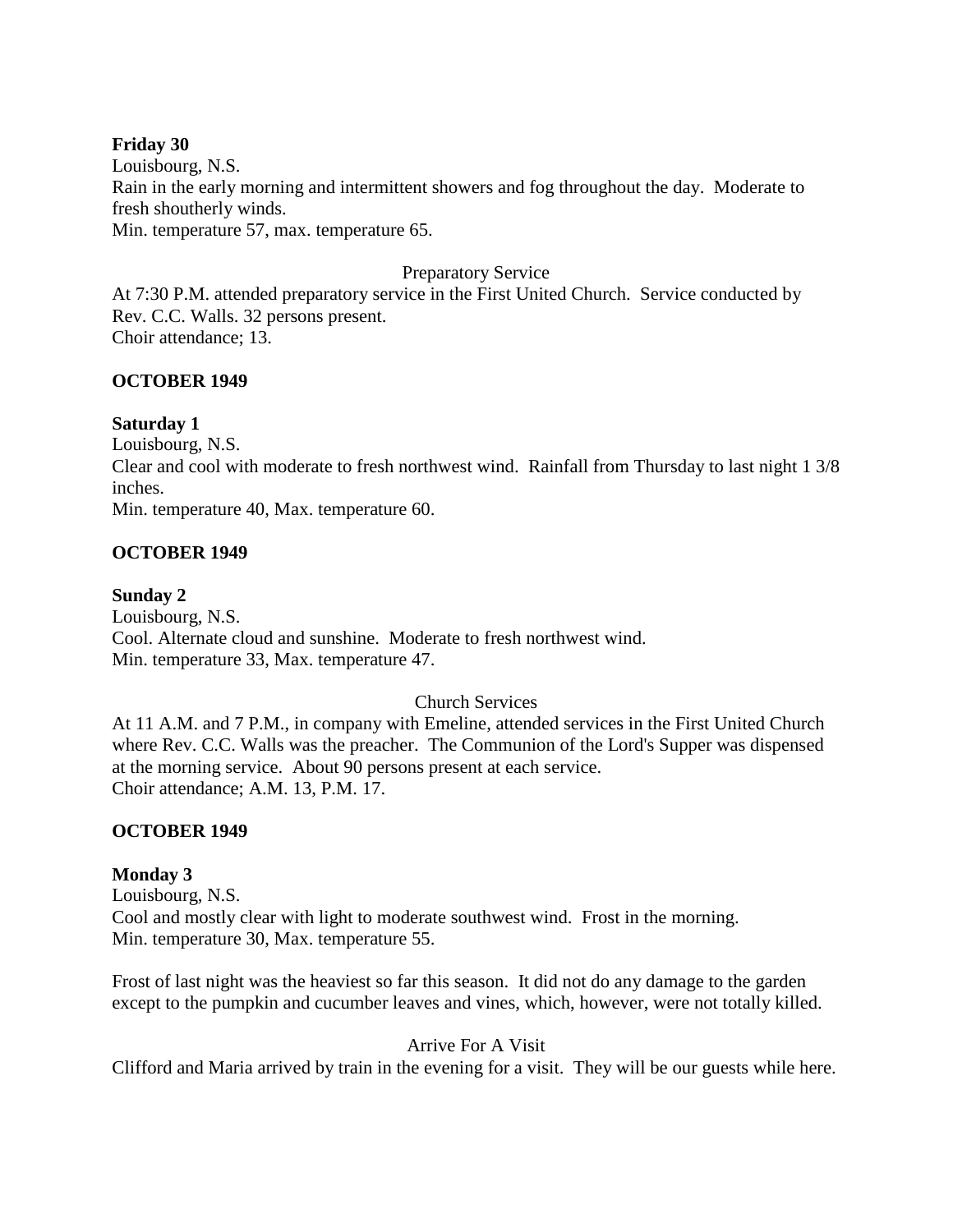## **OCTOBER 1949**

## **Tuesday 4**

Louisbourg, N.S. Clear and moderately warm with light to moderate southwest wind. An ideal autumn day. Min. temperature 42, Max. temperature 64.

## Harvested Pumpkins

Harvested our pumpkins today 8 in number the largest one weighed 40 lbs.

## **OCTOBER 1949**

## **Wednesday 5**

Louisbourg, N.S. Clear and moderately warm, becoming cloudy in the afternoon. Shower of rain in the evening. Moderate to fresh southwest wind. Min. temperature 44, Max. temperature 65.

# Choir Practice

At 8 P.M., in company with Emeline, attended, and conducted in the First United Church.

## **OCTOBER 1949**

## **Thursday 6**

Louisbourg, N.S. Clear and cool with cloudy intervals in the afternoon and rain squalls. Moderate to strong northwest wind moderating to light in the evening. Min. temperature 36, Max. temperature 56.

Eclipse of the Moon

A total eclipse of the moon took place, beginning at about 9:30 P.M.

## **OCTOBER 1949**

## **Friday 7**

Louisbourg, N.S. Cool and mostly clear with fresh northwest to northeast winds. Min. temperature 37, Max. temperature 52.

## **OCTOBER 1949**

## **Saturday 8**

Louisbourg, N.S. Clear and cool, becoming mostly cloudy in the afternoon. Moderate to fresh northeast wind, moderating to light in the late afternoon.

Min. temperature 34, Max. temperature 54.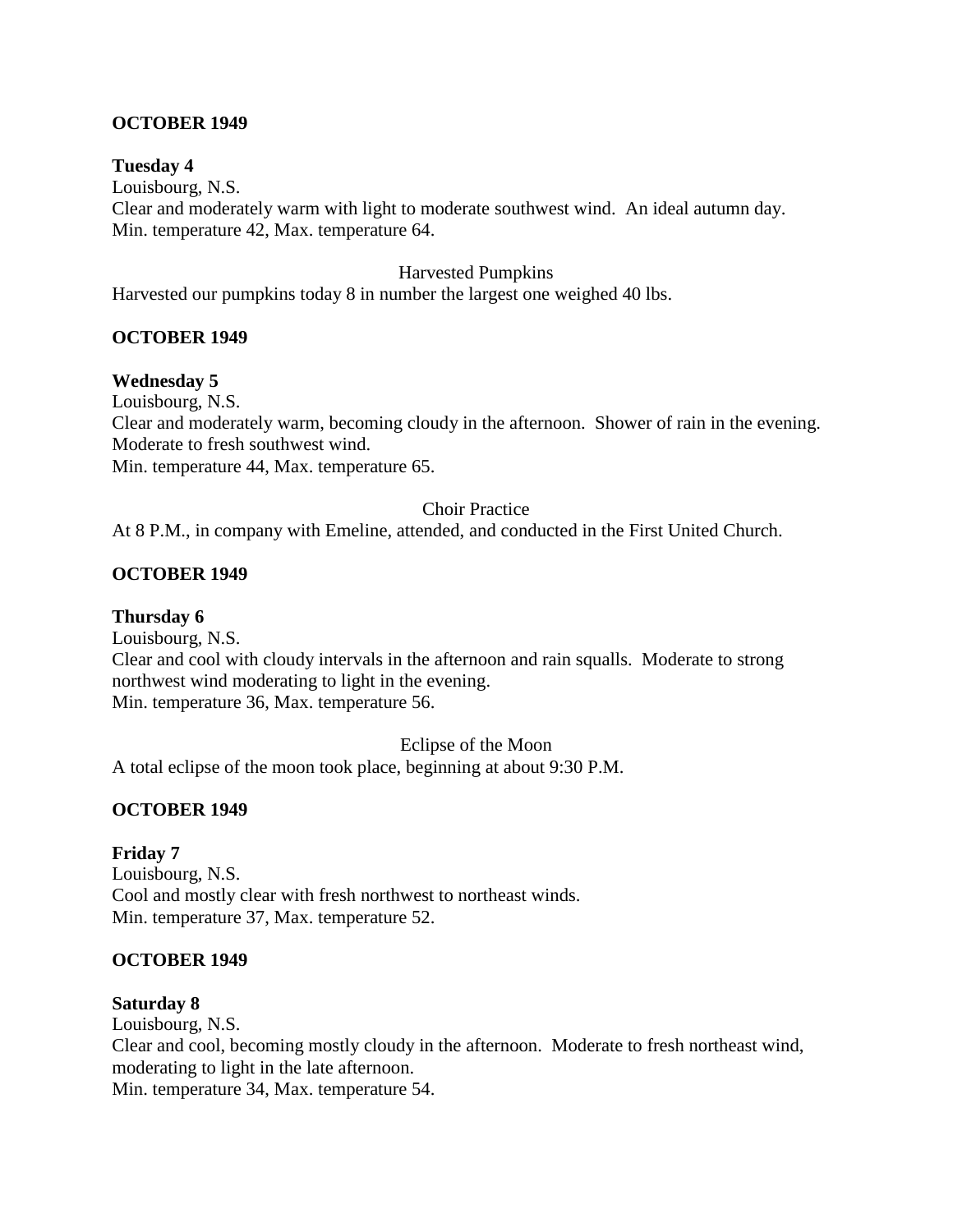#### **OCTOBER 1949**

#### **Sunday 9**

Louisbourg, N.S. Clear and mild becoming cloudy in the afternoon. Light to moderate southwest wind. Min. temperature 36, Max. temperature 66.

#### Church Services

At 11 A.M. and 7 P.M., in company with Emeline, attended services in the First United Church where Rev. C.C. Walls was the preacher. Attendance; about 100 at each service. Choir attendance; A.M. 15, P.M. 19.

#### New Gowns

At the morning service in the First United Church today, the choir appeared in the New Choir Gowns for the first time. The ceremony of dedicating the gowns was carried out at the beginning of the morning service.

## **OCTOBER 1949**

## **Monday 10**

Louisbourg, N.S. Cloudy and mild but clearing before noon. Bright sunshine during the afternoon. Light to fresh northerly winds. Min. temperature 42, Max. temperature 66.

## Left for Mira

Mr. and Mrs. Clifford Huntington, who have been our guests since last Monday, left by train this morning enroute to their home at Huntington, N.S. via Mira Gut and Sydney. They intend spending Tuesday and Wednesday visiting Mira Gut.

## **OCTOBER 1949**

## **Tuesday 11**

Louisbourg, N.S. Clear and moderately warm with light to fresh southwest wind. Min. temperature 34, Max. temperature 58.

## Meeting Of W.M.S.

A regular meeting of the Women's Missionary Society of the First United Church was held at our house in the evening with Mrs. William Hilchey presiding. 12 members present.

## **OCTOBER 1949**

**Wednesday 12** Louisbourg, N.S.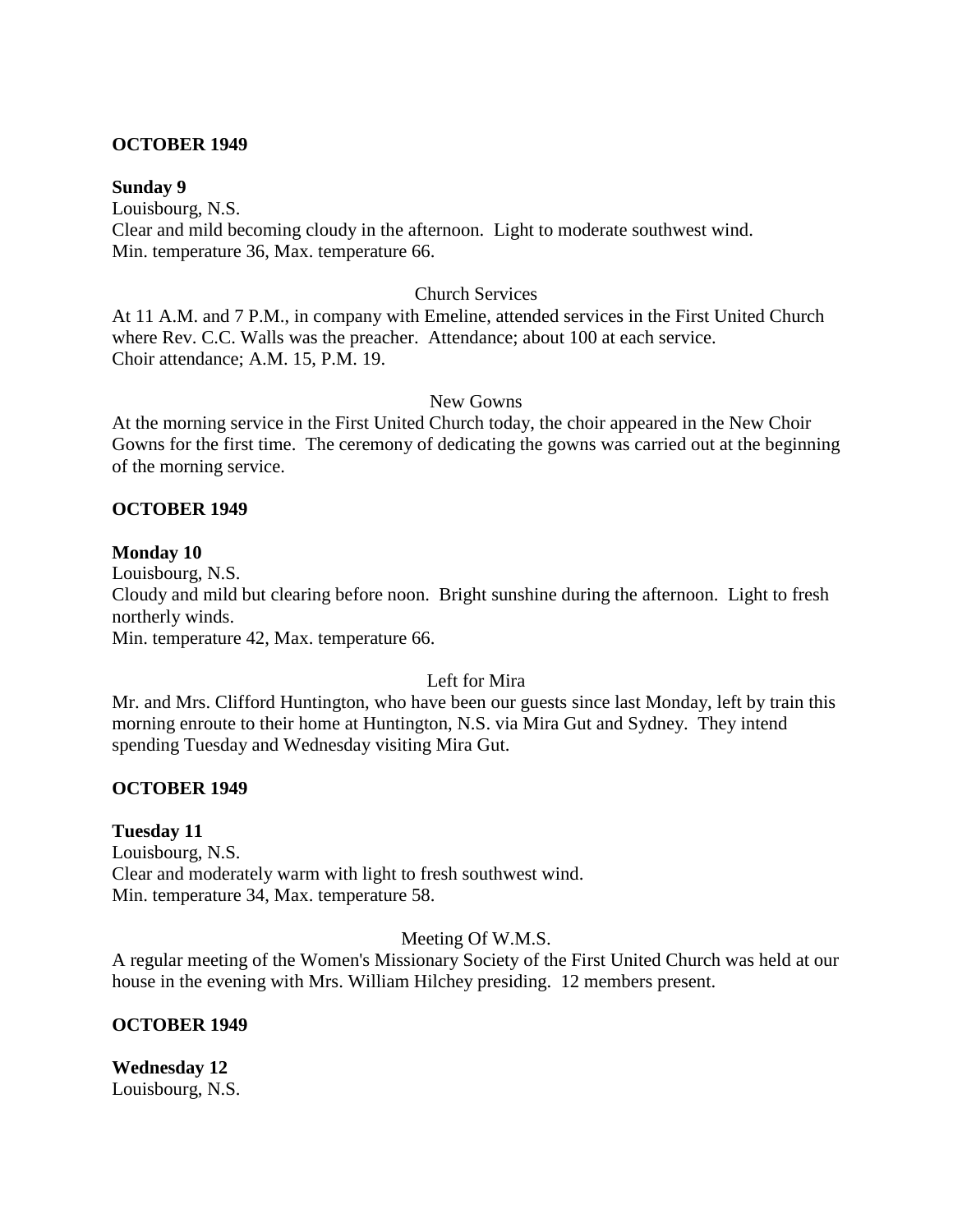Warm and mostly cloudy with moderate to fresh southwest ind increasing to strong in the early part of the night.

Min. temperature 36, Max. temperature 66.

# Choir Practice

At 8 P.M. in company with Emeline, attended and conducted, choir practice in the First United Church.

# Visited Louisbourg National Park

At about 10:30 A.M. [Blank]

# **OCTOBER 1949**

# **Thursday 13**

Louisbourg, N.S. Clear and cool with light winds. An ideal autumn day. Min. temperature (P.M.) 33, Max. temperature about 60.

# Fire Prevention

At 1:30 P.M. with Fire Chief Harvey Lewis, Ex. Mayor G. B. Hiltz, Deputy Chief; Fred Burke, Chairman of School Board, Arthur M. Townsend and John B. Johnson, visited the school and carried out Fire Drill. The building was evacuated in 50 seconds. After the drill, with Arthur M. Townsend as chairman, Chief Harvey Lewis, Ex. Mayor Hiltz and I, address the entire school assembled in one room, on ways and means of fighting and preventing fires. Fire Prevention Week this year, began on Sunday October 9 and ends on next Saturday October 15.

# **OCTOBER 1949**

## **Friday 14** Louisbourg, N.S. Moderately cool and remarkably clear with light to moderated southwest wind. Min. temperature 28, Max. temperature about 62.

# **OCTOBER 1949**

# **Saturday 15**

Louisbourg, N.S. Clear during the early part of the day. Mostly cloudy during the afternoon and evening. Showers during the night. Min. temperature about 32, Max. temperature about 60.

# **OCTOBER 1949**

**Sunday 16** Louisbourg, N.S.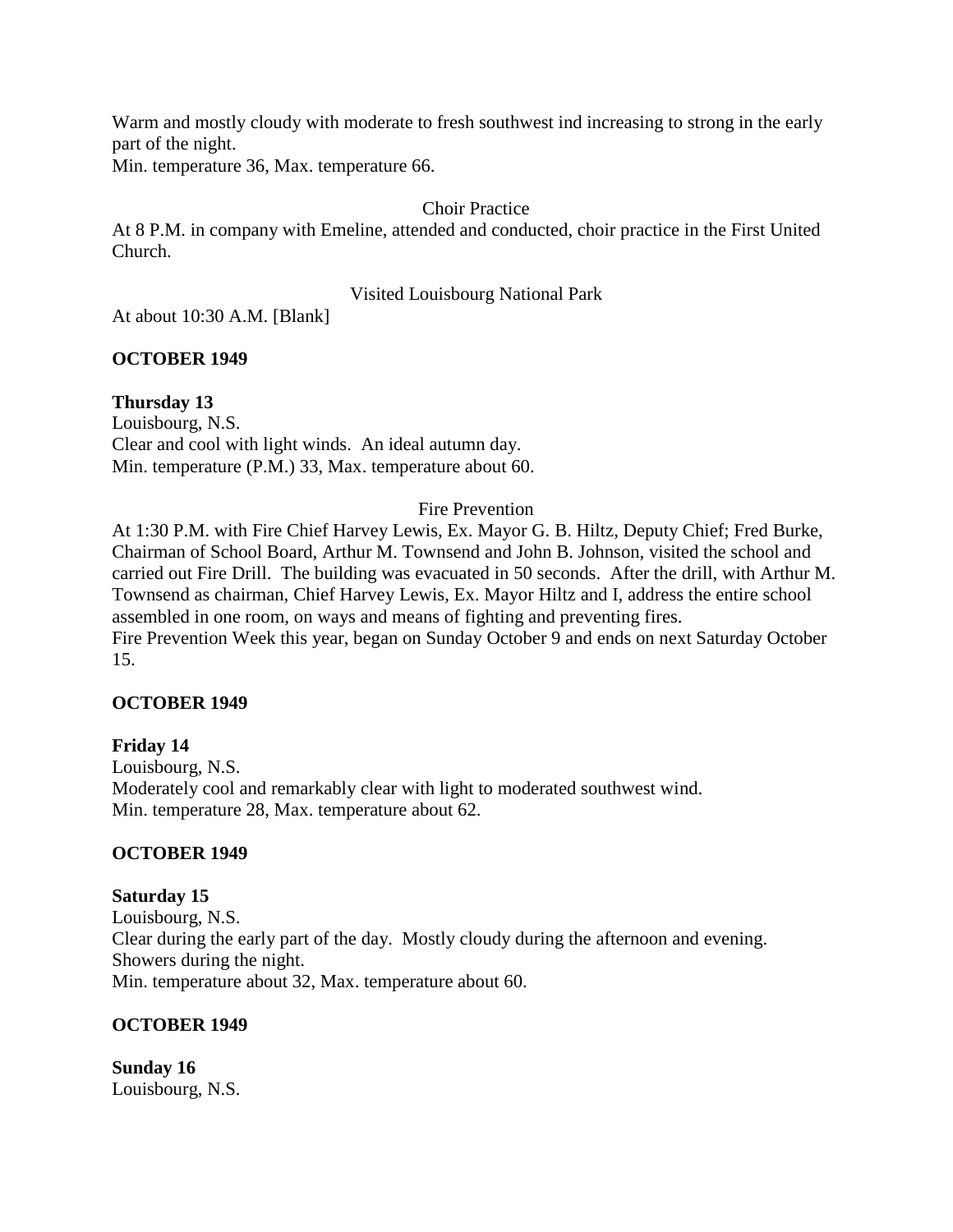Clear and cool with light to fresh northerly winds. Min. temperature about 36, Max. temperature about 52. Rainfall of last night about 1/8 inch.

Church Services

At 11 A.M. and 7 P.M., in company with Emeline, attended services in the First United Church, Rev. C.C. Walls was the preacher at 11 A.M. In the evening the speaker was Dr. (Miss) Catherine Whittier, medical missionary to India, who is now home on furlough. Present at the morning service about 60; in the evening, about 100. Choir attendance; A.M. 16, P.M. 18.

## **OCTOBER 1949**

#### **Monday 17**

Louisbourg, N.S. Clear and sunny with light to moderate southwest wind. An ideal autumn day. Min. temperature 29, Max. temperature about 58.

#### Sacred Concert

A sacred concert was held in the evening in Calvin Hall by the choir of St. Andrew's United Church, under the direction of Mr. Gates, organist and choir director. The concert was staged under the auspices of the First United Church, Louisbourg, on a fifty-fifty basis. Attendance small, \$29.00 realized.

#### **OCTOBER 1949**

**Tuesday 18** Louisbourg, N.S. Clear and moderately warm with light variable winds. A perfect day. Min. temperature about 30, Max. temperature about 65.

#### Municipal Elections

Municipal elections were held in the rural municipalities, throughout the Province of Nova Scotia today. The result in Cape Breton County as follows:

District No. 3. Councillor John Angus MacDonald, defeated by Malcolm Munroe, Councillor A.D.H. MacKinnon, No. 14, Christmas Island, defeated by John Neil MacKinnon, majority one, Councillor Pat Curry, District 22, French Vale defeated by John A. MacInnis. Those re-elected were; Wilson Rudderham, Point Edward, Thomas Lathigee, District No. 5, Manidieu [sic]. Lathigee won out in a three cornered contest the figures are as follows: Lathigee 78, Mrs. William Brown 58, and Don Lahey 20. District No. 6 Louisbourg, Mark Luddington, was reelected over his opponent, John T. Williams, Connington; 109, Williams 42. District No. 11 Donkin, re-elected David R. MacLeod, MacLeod 361 Atkinson, 254. Joseph Campbell, District 13, Big Pond.

The acclamations were: William Guthro, District 1, Reserve Mines, Ted Sullivan No. 4 Florence, Charles Hardy, No. 7 Gabarus, John P. Gillis, East Bay, South, M.J. MacKinnon Boisdale, Dan K. MacDonald Boularderie, Robert Orr, Port Morien, Alex Ferguson, Catalone, Donald Lamond, Trout Brook, Sylvester MacDonald, Grand Mira, Joseph A. MacGillivray East Bay, North, Gus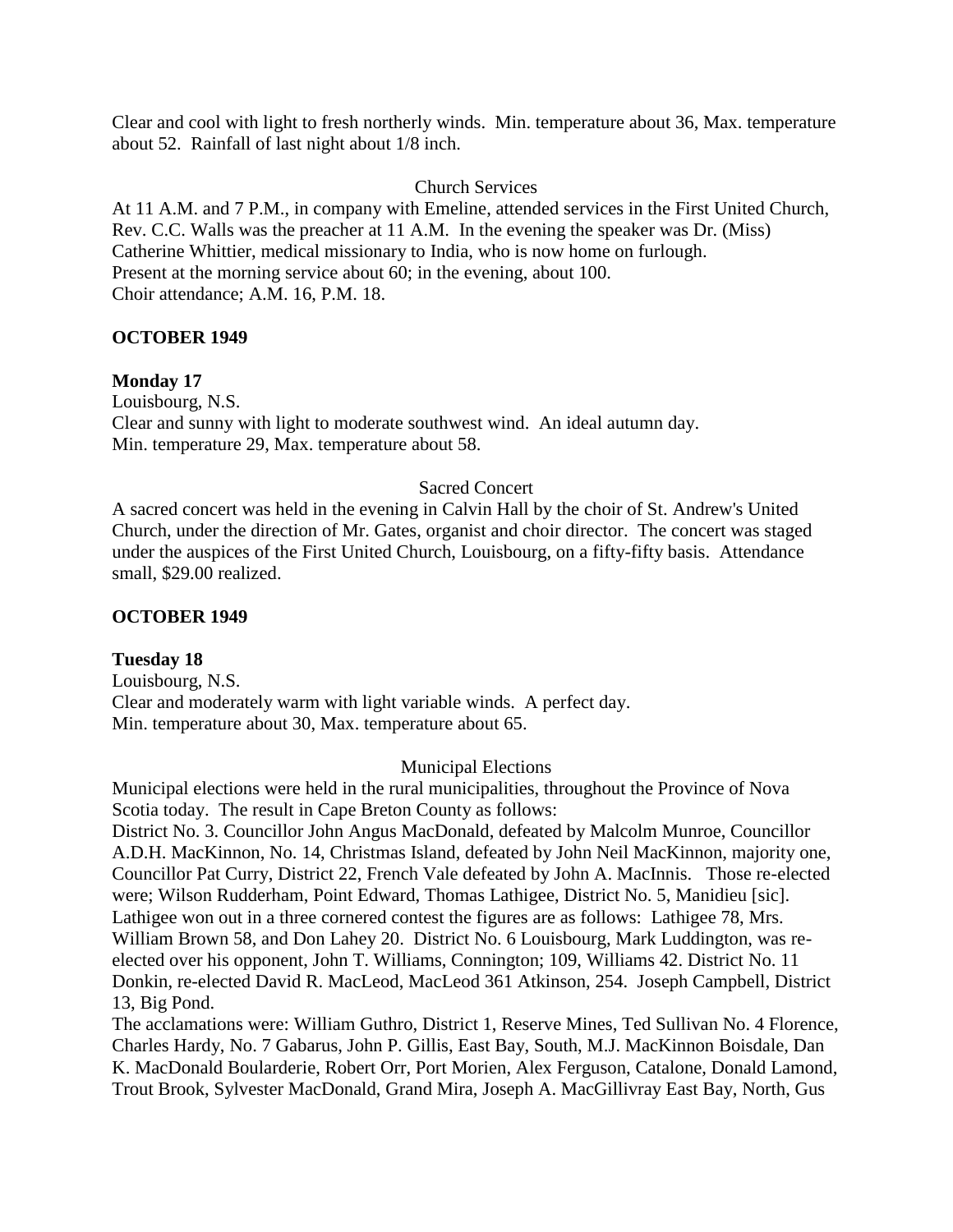Brown, Lingan, Rod T. MacDonald, George's River, Ernest Bishop, Bateston, Warden Wilfred Carmichael.

## **OCTOBER 1949**

## **Wednesday 19**

Louisbourg, N.S.

Cloudy and cool with moderate to fresh northeast wind. Gale warning broadcast over the radio. Min. temperature about 40. Max. temperature 52.

## Vessels in Port

A number of fishing vessels and a small United States tanker in port for shelter. Heavy sea on the coast.

## Choir Practice

At 8 P.M. in company with Emeline, attended and conducted, choir practice in the First United Church.

## **OCTOBER 1949**

## **Thursday 20**

Louisbourg, N.S. Cloudy and cool with fresh northeast wind, and threat of a heavy gale which however did not materialize. Min temperature, about [blank] Max. temperature [blank]

## Vessels in Port

About ten fishing vessels and a small United States Tanker in port for shelter from a threatened gale.

# **OCTOBER 1949**

# **Friday 21**

Louisbourg, N.S. Cloudy and cool with moderate to fresh northeast wind, increasing to strong during the night. Min. temperature about 45, Max. temperature about 50.

The storm and heavy gale forecast over the radio since last Wednesday has not yet effected this part of the forecast area. Some of the fishing vessels which came in here for shelter, sailed today. Small United States Tanker, in port for the past two days, sailed during the forenoon.

## Fatal Accident

A fatal car accident occurred late this afternoon at Burke's Marsh, on the Sydney-Louisbourg highway, when a car owned and driven by Harold J. Hanrahan skidded, left the road and upset. Hanrahan died as a result of his injuries, at the City Hospital, Sydney a few hours later. Other occupants of the car, who escaped without serious injuries, were; Fred R. Kyte, a native of this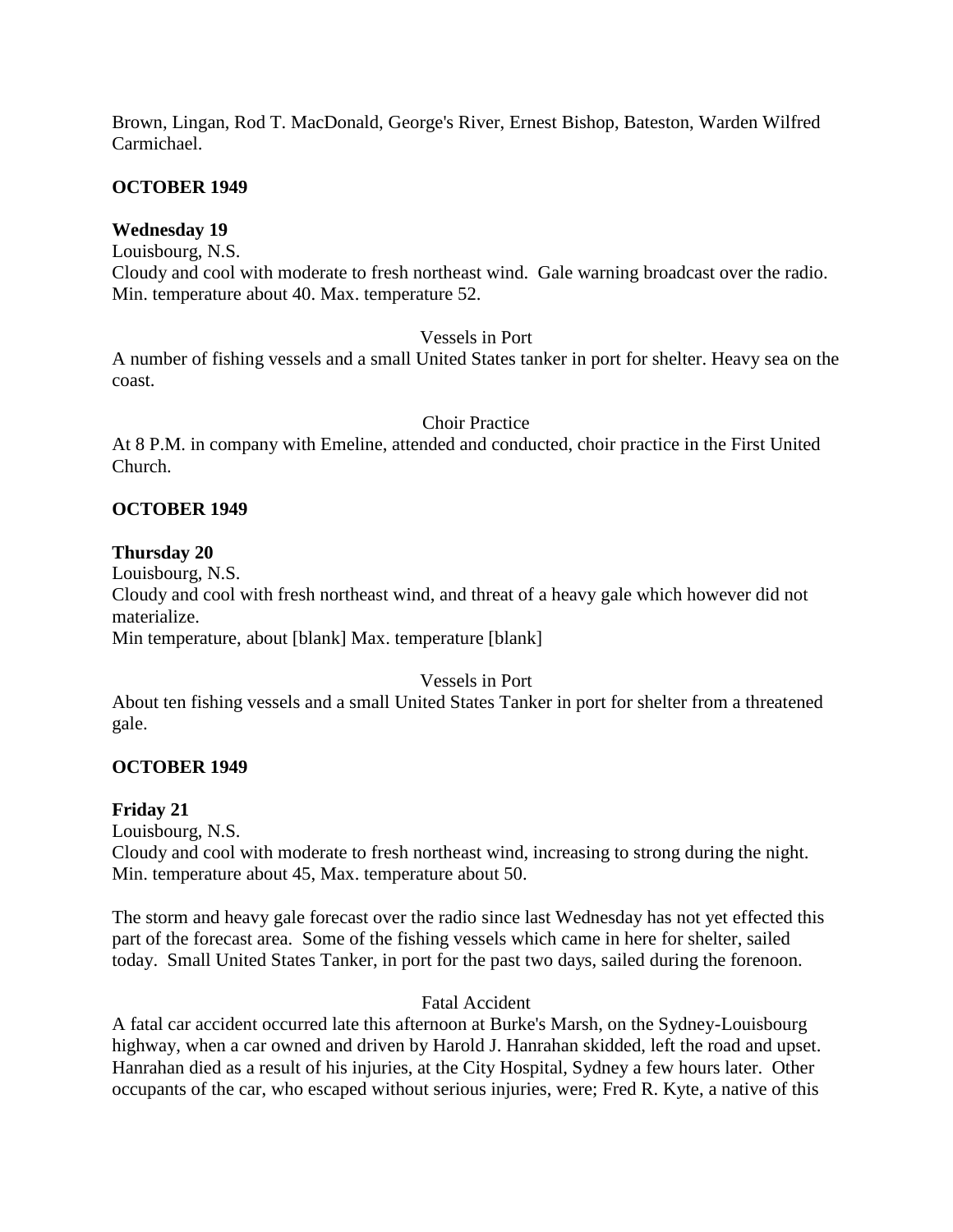town, Harold Burchell, and Archibald Pyke. They left Sydney at about noon and came to Louisbourg and it was while returning the accident occurred. The occupants of the car, whose ages ranged from 19 to 32, were all residents of Sydney. (Sydney Post-Record, Oct. 22/1949)

## **OCTOBER 1949**

## **Saturday 22**

Louisbourg, N.S. Cloudy and cool with moderate northeast wind. Min. temperature about 48, Max. temperature about 52.

# **OCTOBER 1949**

## **Sunday 23**

Louisbourg, N.S.

Rain in the morning, with moderate southeast gale. Rain ceased at about 9:30 A.M. Wind shifted to southwest in the forenoon and moderated, and at about 10:30 A.M., shifted to northwest and moderated to light. Cleared shortly before noon. Remarkably clear and moderately warm during the afternoon. Cool all night. Rainfall about ¼ inch. Min. temperature 40, Max. temperature about 56.

## Church Services

At 11 A.M. and 7 P.M., in company with Emeline, attended services in the First United Church where Rev. C.C. Walls was the preacher. Present at 11 A.M., 52, at 7 P.M., about 100 Choir attendance, A.M. 14, P.M. 20.

# **OCTOBER 1949**

## **Monday 24**

Louisbourg, N.S. Clear in the early part of the day, but with intermittent cloud and sunshine beginning at about noon. Light shower of rain at noon. Moderate to light northwest wind. Min. temperature 48, Max. temperature about 50.

# **OCTOBER 1949**

**Tuesday 25** Louisbourg, N.S. Clear and cool with moderate to fresh northerly winds. Light frost in the morning. Min. temperature 30, Max. temperature about 46.

## **OCTOBER 1949**

**Wednesday 26** Louisbourg, N.S.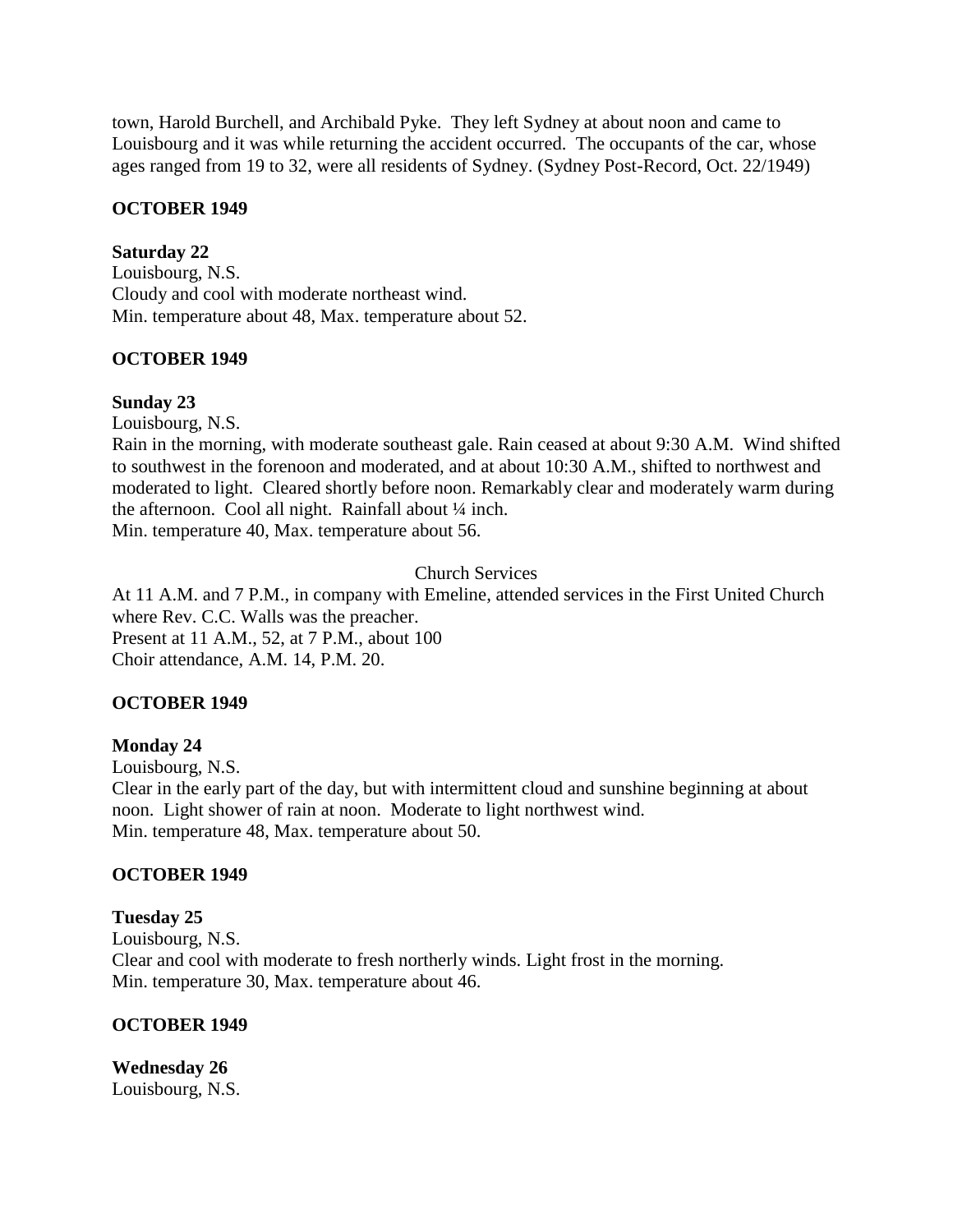Partly clear in the morning, but becoming cloudy early in the day. Fresh southerly wind increasing to strong in the late afternoon and evening. Rain began to fall at about 2 P.M. and continued during the afternoon and evening, becoming intermittent in the early part of the night. Heavy frost in the morning.

Min temperature 23, Max. temperature about 56.

## Killing Frost

Frost of last killed all the tender plants and flowers in the garden. Dahlias, cosmos, and nasturtiums were totally destroyed. First frost to do any injury to our garden. Light frosts have occurred during the last five or six weeks, but not heavy enough to do any damage.

## **OCTOBER 1949**

## **Thursday 27**

Louisbourg, N.S.

Clear in the morning with cloudy intervals during the day. Fresh to strong northwest wind. Gusty. Very chilly. Rainfall of yesterday afternoon and last night; 5/8 inch. Min. temperature about 38, Max. temperature about 50.

## **OCTOBER 1949**

#### **Friday 28**

Louisbourg, N.S. Clear and cool with fresh to strong southwest wind, moderating in the evening. Min. temperature about 25, Max. temperature about 55.

## **OCTOBER 1949**

## **Saturday 29**

Louisbourg, N.S. Cloudy, but becoming clear early in the forenoon. Light to moderate west and southwest winds. An idea autumn day. Min. temperature [blank] Max. temperature about 56.

## **OCTOBER 1949**

## **Sunday 30**

Louisbourg, N.S. Clear and moderately warm with light westerly winds. An ideal day. Min. temperature about 40, Max. temperature about 54.

## Church Services

At 11 A.M. and 7 P.M., in company with Emeline, Attended services in the First United Church where Rev. C.C. Walls was the preacher. Present at each service about 80. Choir attendance; A.M. 13, P.M., 18.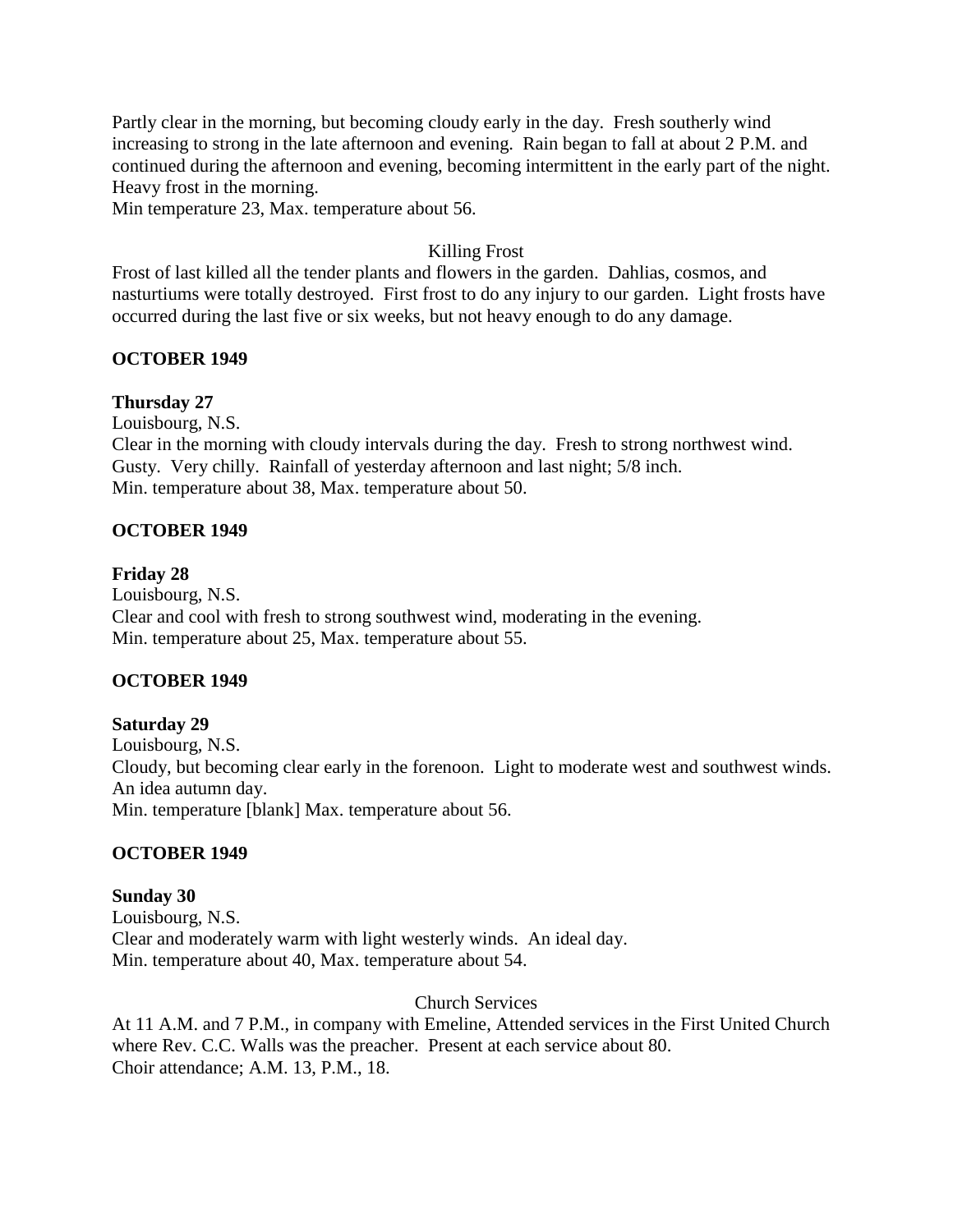#### Visitors From Sydney

Mr. and Mrs. Hedley Hopkins and three children, Hedley, Silvayn and Patricia, also Mr. and Mrs. Hopkins, Sr. arrived at about 4 P.M. by car. I accompanied the party on a visit to the Louisbourg National and Historic Park, returning at about 5:20 P.M. They had supper with us and remained until about 8:45, before leaving for their homes at Sydney.

#### **OCTOBER 1949**

#### **Monday 31**

Louisbourg, N.S.

Cloudy and mild. Rain began to fall at about 8:30 A.M. Rained heavily until late in the afternoon. Intermittent heavy showers and drizzle during the evening. Moderate to fresh southerly winds. Min. temperature; about 45, Max. temperature about 60. Rainfall  $1 \frac{1}{2}$  inch.

#### **NOVEMBER 1949**

#### **Tuesday 1**

Louisbourg, N.S. Clear and mild, becoming cool with alternate cloud and sunshine. Fresh northerly winds, moderating in the evening.

#### Sing Song

Mrs. Ernest Barnes, Music Teacher, had supper with us on her arrival by bus from Sydney. We had a Sing Song during the evening with James Peck and Dan F. Nicholson being present.

## **NOVEMBER 1949**

## **Wednesday 2**

Louisbourg, N.S.

Rain began to fall at about 8 A.M. Heavy rain during the day followed by intermittent showers in the late afternoon. Cleared during the early part of the night. Moderate to fresh northeast wind. Rainfall: 1 inch.

Min. temperature about 40, Max. temperature about 44.

## Golden Wedding Anniversary

At about 3:30 P.M. in company with Emeline, called on Capt. And Mrs. D.W. Levy, at their home on Warren Street, who today are celebrating the 50<sup>th</sup> anniversary of their wedding.

## **NOVEMBER 1949**

**Thursday 3** Louisbourg, N.S. Mild and mostly cloudy with light northwest wind. Min. temperature about 40, Max. temperature about 54.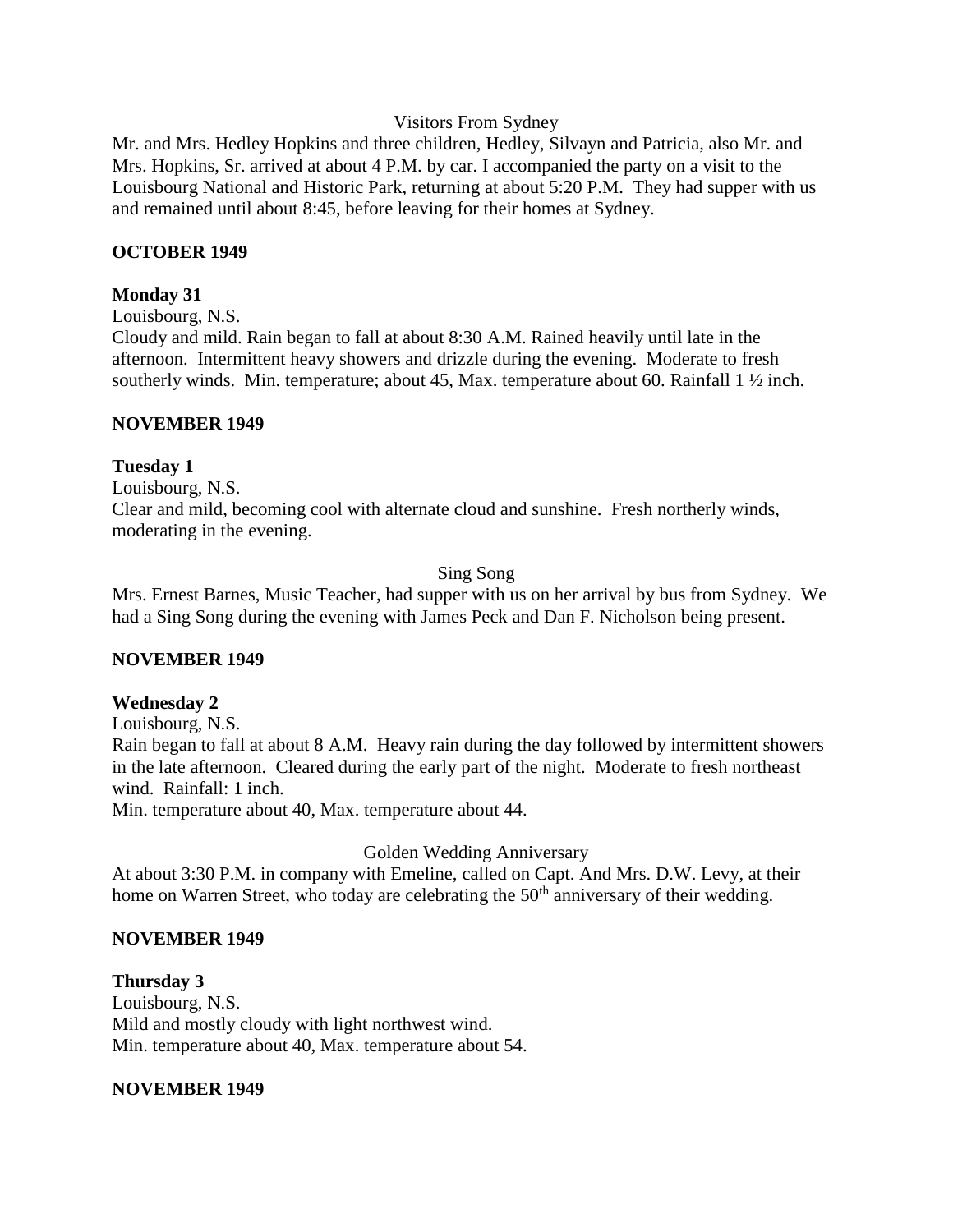## **Friday 4**

Louisbourg, N.S. Rained heavily until late in the afternoon. Fresh easterly winds, shifting to southwest in the evening. Rainfall; 1 ¼ inch. Min. temperature; about, 42, Max. temperature about 54.

## **NOVEMBER 1949**

## **Saturday 5**

Louisbourg, N.S. Clear but becoming cloudy early in the day. Moderate winds. Min. temperature about 40, Max. temperature about 50.

## **NOVEMBER 1949**

## **Sunday 6**

Louisbourg, N.S.

Clear in the morning, becoming cloudy in the forenoon. Cloudy and cool with short sunny intervals during the remainder of the day. Moderate northerly winds. Min. temperature about 30, Max. temperature about 44.

## Church Services

At 11 A.M. and 7 P.M., in company with Emeline, attended services in the First United Church, where Rev. C.C. Walls was the preacher. About 80 present at the morning service and about 100 in the evening.

Choir attendance: A.M. 18, P.M. 20.

# **NOVEMBER 1949**

## **Monday 7**

Louisbourg, N.S. Clear in the morning but becoming cloudy during the forenoon. Cool with a few specks of snow in the afternoon. Moderate northwest wind.

Min. temperature about 26, Max. temperature about [blank].

## **NOVEMBER 1949**

## **Tuesday 8**

Louisbourg, N.S.

Clear in the early part of the day. Cloudy during the afternoon and evening. Light rain and drizzle during the night. Moderate to fresh southerly winds, increasing to strong after nightfall. Min. temperature about 26, Max. temperature about 48.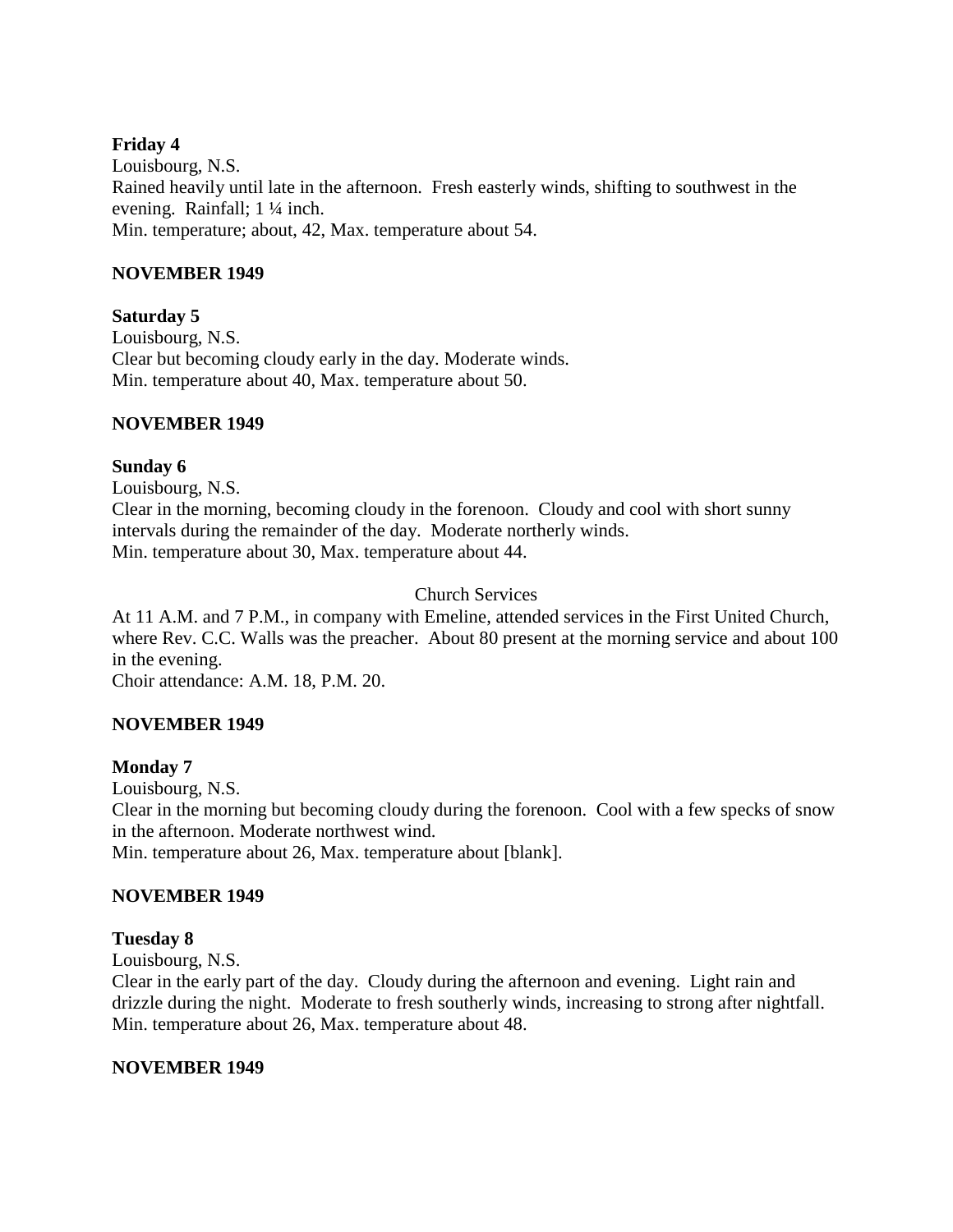#### **Wednesday 9**

Louisbourg, N.S. Cloud and sunshine with fresh to strong northwest wind. Cold. Min. temperature about 25, Max. temperature about 40.

#### **NOVEMBER 1949**

## **Thursday 10**

Louisbourg, N.S. Clear and cols with moderate to fresh northwest wind. Min. temperature about 28. Max. temperature about 38.

> Concrete Completed [Blank]

> Light Trace Of Snow [Blank]

## **NOVEMBER 1949**

## **Friday 11**

Louisbourg, N.S.

Light trace of snow in the early morning followed by rain. Rained moderately all day; part snow in the afternoon, and snow in the early part of the night. Rainfall about ½ inch. Light northeast wind.

Min. temperature about 26, Max. temperature about 35.

## Rembrance [sic] Day

At 11 A.M., in company with Emeline, attended Rembrance Day Service in the First United Church, where Rev. C.C. Walls, Pastor of the First United was the preacher. About 25 members of the Louisbourg Branch of the Canadian Legion paraded to the United Church and were present at the service. About 100 persons present. Choir attendance: 19.

## **NOVEMBER 1949**

#### **Saturday 12** [Blank Page]

## **NOVEMBER 1949**

**Sunday 13**

Death of Dan MacLean [Blank]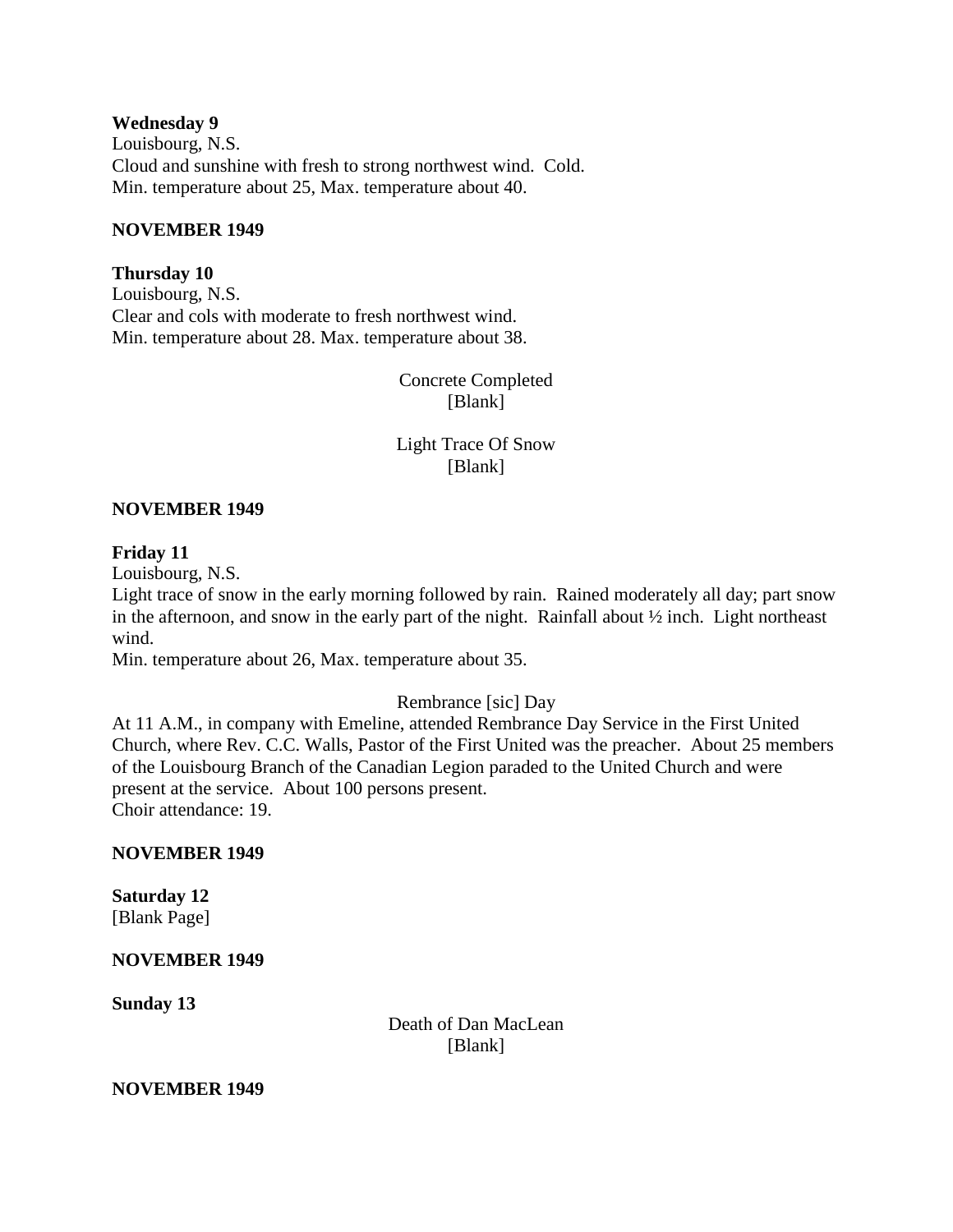**Monday 14 – Wednesday 16** [Blank Pages]

## **NOVEMBER 1949**

## **Thursday 17**

Huntington, N.S. Mild, with light rain and drizzle during the entire day. Light southerly winds.

Huntington to Louisbourg

Motored to Sydney with Mr. and Mrs. Fred Huntington. Left Cliffords at about 8:45 A.M. Arrived at Sydney at about 9:20 A.M. Made several business calls at Sydney during the forenoon. Ordered a shop door at Chappell's Ltd. Left Sydney on Highland Lines Bus, at 12:30 P.M., enroute for Louisbourg, where I arrived at about 1:25 P.M.

## **NOVEMBER 1949**

## **Friday 18**

Louisbourg, N.S.

Cloudy and cool with sunny intervals. Fresh to strong westerly winds. Southerly gale in the early morning. Max. temperature about 40.

## **NOVEMBER 1949**

## **Saturday 19**

Louisbourg, N.S. Cool and mostly cloudy with moderate to fresh northwest winds. Min. temperature 24, Max. temperature 41.

## **NOVEMBER 1949**

#### **Sunday 20**

Louisbourg, N.S. Cloudy and chilly, becoming warm in the late afternoon. Moderate rain beginning at noon continued throughout the day. Light to moderate variable winds, mostly easterly. Rainfall; [blank] Min. temperature: 22, Max. temperature: 46.

Church Services

At 11 A.M. And 7 P.M., in company with Emeline, attended services in the First United Church, where Rev. C.C. Walls was the preacher. About 60 present at each service. Choir attendance: A.M. 13, P.M. 18.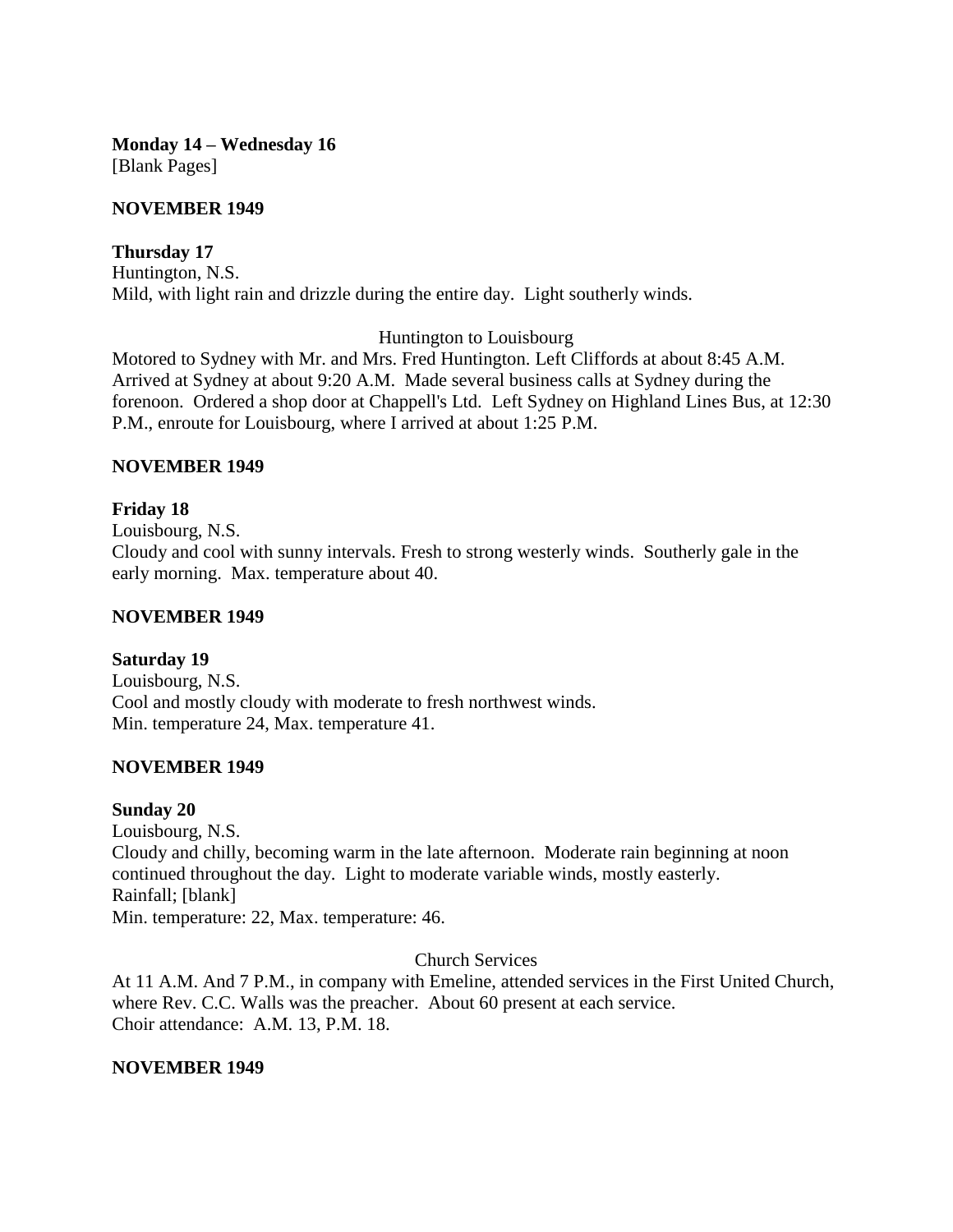**Monday 21** Louisbourg, N.S. Cool and mostly clear with fresh to strong westerly winds. Max. temperature 30, Max. temperature 47.

## **NOVEMBER 1949**

## **Tuesday 22**

Louisbourg, N.S. Rained moderately during the forenoon. Snow began to fall at about 1 P.M. And continued until late into the night. Fresh to strong northeast wind. Snowfall about 8 inches.

> First Snow Storm [Blank]

## **NOVEMBER 1949**

## **Wednesday 23**

Louisbourg, N.S. Mostly clear with moderate northwest wind shifting to southerly in the early part of the night and increasing to strong. Min. temperature 24, Max. temperature 34.

Storm Damage

As a result of the storm of yesterday and last night the electric power was cut off from some time during last night until about 4:30 P.M. today. Telephone and power lines considerably damaged throughout the Cape Breton towns and the City of Sydney. Streets and highways covered by about 8 inches of frozen snow which began to melt when the temperature began to rise during the night.

## **NOVEMBER 1949**

## **Thursday 24**

Louisbourg, N.S. Heavy southerly gale in the early morning with showers. Clearing early in the day. Wind shifting to westerly and continuing fresh to strong. Min. temperature 26. Max. temperature 44.

## **NOVEMBER 1949**

## **Friday 25**

Louisbourg, N.S. Mostly clear but becoming cloudy before noon. Rain began to fall shortly after noon and continued during the afternoon and evening. Fresh to strong southerly winds. Rainfall; [blank] Min. temperature 19, Max. temperature 48.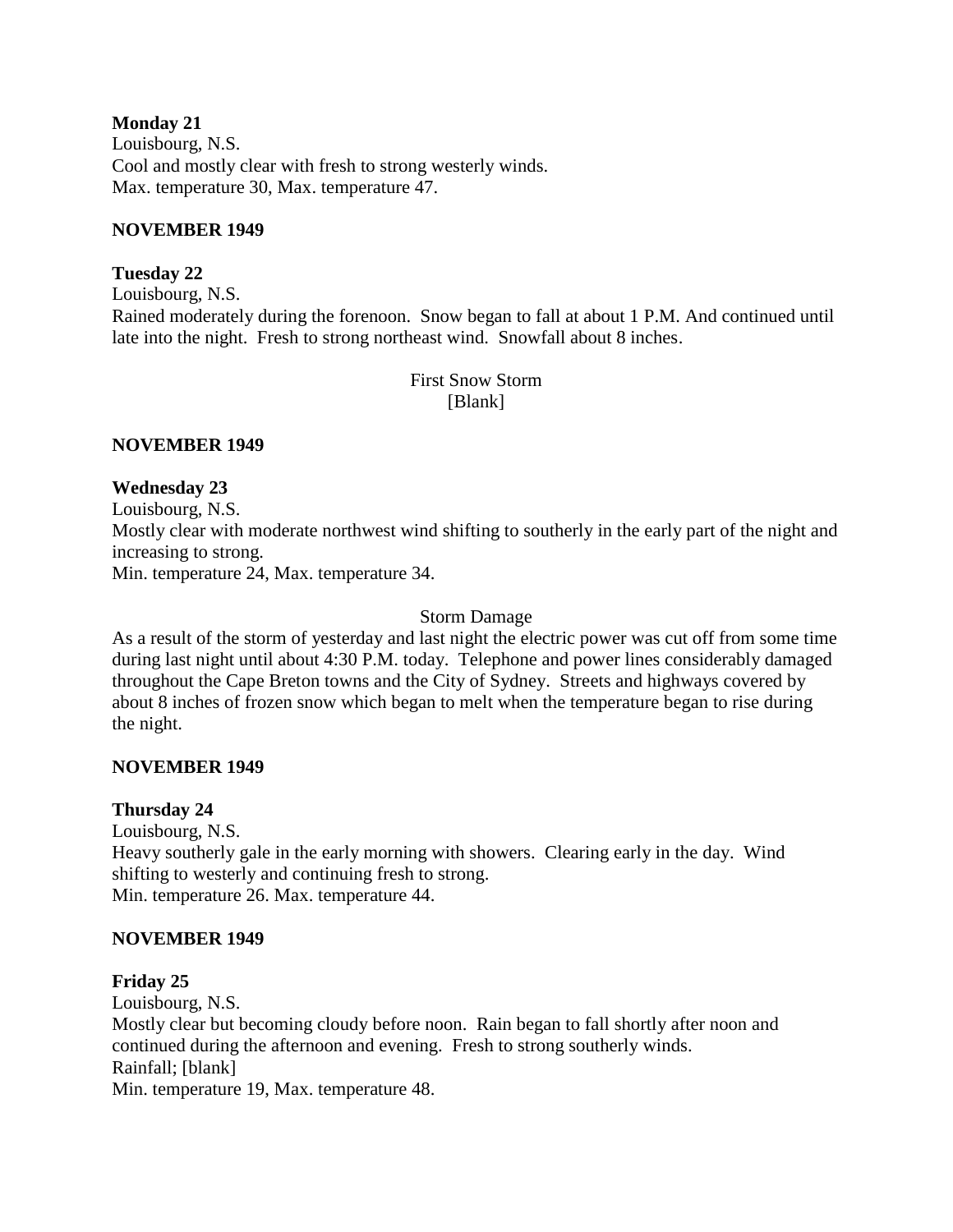## Arrives With Produce

Eugene Doncaster's son, of Huntington, Cape Breton Co. N.S. accompanied by another young man, arrived shortly before noon, with some farm produce which I had ordered when I was visiting at Huntington about 10 days ago. The produce consisted of potatoes, carrots and turnips.

## Death of Miss Mary Ann MacKinnon

The death of Miss Mary Ann MacKinnon occurred today at the home of her niece, Mrs. Pelley, Halifax N.S. Miss MacKinnon was a former resident of Louisbourg, having lived here for many years before going to Halifax.

## **NOVEMBER 1949**

## **Saturday 26**

Louisbourg, N.S.

Rain of last night continued throughout the day and late into the night. Heavy southerly winds, moderating at night. Rainfall 1 ¾ inch, including yesterday and last night.

Min. temperature 48, Max. temperature 52.

As a result of the rain and high temperature the snow which fell on last Tuesday has all disappeared, leaving the ground entirely bare.

## **NOVEMBER 1949**

**Sunday 27** Louisbourg, N.S.

Mostly cloudy with the sun showing occasionally. Cool with light westerly winds. Min. temperature 25. Max. temperature 50.

# Church Services

At 11 A.M. and 7 P.M., in company with Emeline, attended services in the First United Church where Rev. C.C. Walls was the preacher. Attendance at each service about 60. Choir attendance; A.M. 14, P.M., 20.

Service at Catalone

At 2:30 P.M., accompanied Rev. C.C. Walls to Catalone United Church, for the purpose of assisting in the service of song. Other members of the choir who accompanied Mr. Walls were: Mrs. Charles Bagnall and Blanche Crass. 18 persons present at the service.

## **NOVEMBER 1949**

## **Monday 28**

Louisbourg, N.S.

Clear and cool with light variable winds. A very lovely autumn day, until mid afternoon when snow began to fall. Snow was followed by light rain in the evening. Snowfall at Louisbourg about ½ inch.

Min. temperature 22, Max. temperature 38.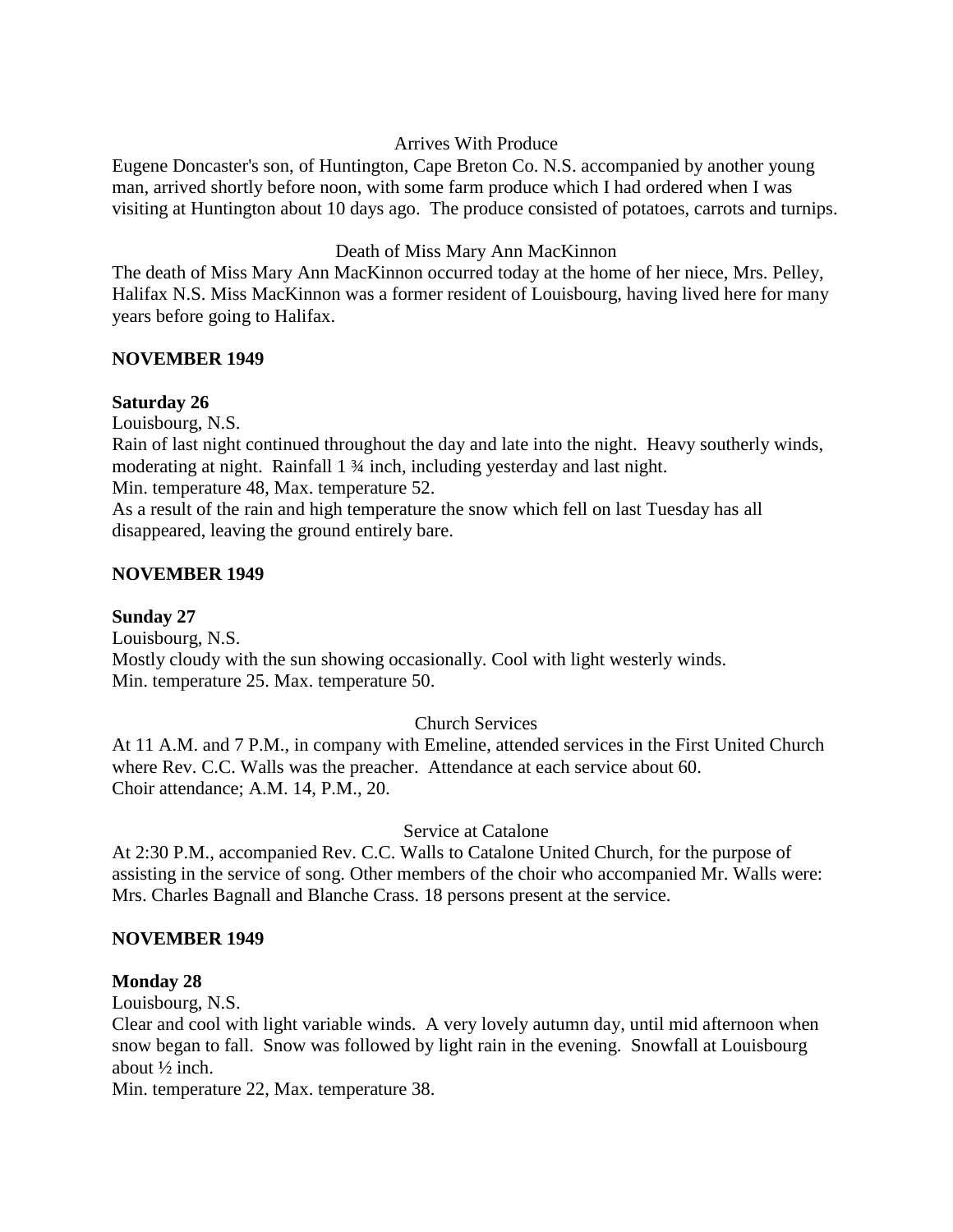To Sydney and Return by Bus

In company with Emeline, went to Sydney on the early morning trip of the Highland Lines Bus. Made a number of business calls. Did some Christmas shopping. Had lunch at "Diana Sweets" restaurant and returned home on the bus leaving Sydney at 4:30 P.M.

## **NOVEMBER 1949**

## **Tuesday 29**

Louisbourg, N.S. Cloudy and cool with light to moderate variable winds, mostly easterly. Misty at times in the afternoon and evening. Min. temperature 32. Max. temperature 41.

## **NOVEMBER 1949**

## **Wednesday 30**

Louisbourg, N.S. Cloudy and mild with some fog. A few light showers in the afternoon. Light southerly winds shifting to westerly in the evening. Cleared during the night. Min. temperature 38. Max. temperature 49.

## **DECEMBER 1949**

# **Thursday 1**

Louisbourg, N.S. Cloudy and mild with light variable winds. Min. temperature 32. Max. temperature 44.

Supper and Sale

At 5 P.M., in company with Emeline, attended Supper and Sale in Calvin Hall held under the auspices of the MacMillan Club, a First United Church organization.

# **DECEMBER 1949**

## **Friday 2** Louisbourg, N.S. Clear, with light variable winds. A perfect autumn day. Min. temperature 28, Max. temperature 44.

Death of Capt. D.W. Levy

The Death of Capt. Douglas W. Levy, took place shortly before noon today, at his home on Warren St. Capt. Levy who was a native of Main A dieu was 76 years of age and is survived by three sons and three daughters. His wife also survives.

## **DECEMBER 1949**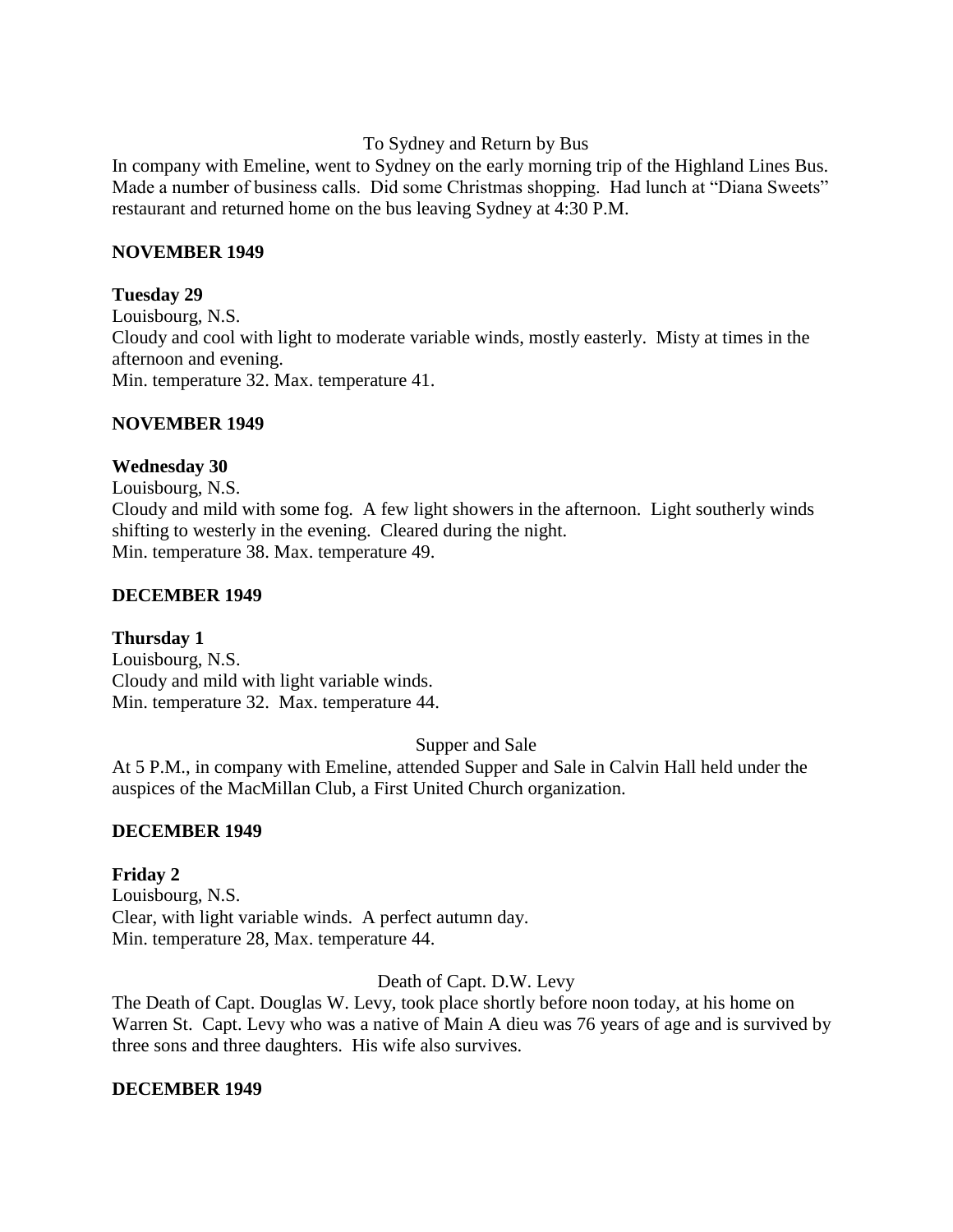#### **Saturday 3**

Louisbourg, N.S. Cloudy and very chilly with light to fresh northeast wind. Light drizzle of snow began to fall at about 3:30 P.M., increasing in volume and continuing during the night. Min. temperature 29, Max. temperature 36.

## Death of Mrs. Price

The death of Mrs. Mary Price, occurred today at the home of her daughter, Mrs. James Kennedy, Main Street.

## **DECEMBER 1949**

#### **Sunday 4**

Louisbourg, N.S.

The snow storm the [sic] began yesterday afternoon ended in the early morning. Mostly cloudy during the day with occasional patches of clear sky. Moderate northerly winds. Snowfall of yesterday and last night about 5 inches.

Min. temperature 25, Max. temperature 33.

## Church Services

At 11 A.M. and 7 P.M., in company with Emeline, attended services in the First United Church where Rev. C.C. Walls was the preacher. A congregation of about 65 in the morning and about 90 in the evening. Choir attendance: A.M., 15, P.M., 16.

#### Funeral

At 2 P.M., attended the funeral of the late Capt. D.W. Levy. Services at the Church (Anglican) and grave were conducted by Rev. J.T. Turner. The members of Mariners Lodge A.F. & A. M. attended in a body and read the masonic burial service at the graveside. The funeral, which was largely attended, was in charge of D.M. Johnston, Funeral Director.

#### **DECEMBER 1949**

#### **Monday 5**

Louisbourg, N.S. Cloudy and chilly with moderate southerly winds, increasing to fresh at night. Min. temperature 22, Max. temperature 35.

#### Funeral

The funeral of the late Mrs. Mary Price took place this morning from the home of her daughter, Mrs. James Kennedy, to Stella Maris Church. Services at the church and the grave were conducted by Rev. D.H. Doyle. Burial in the Roman Catholic Cemetery. Funeral in charge of D.M. Johnston, Funeral Director, Louisbourg.

#### **DECEMBER 1949**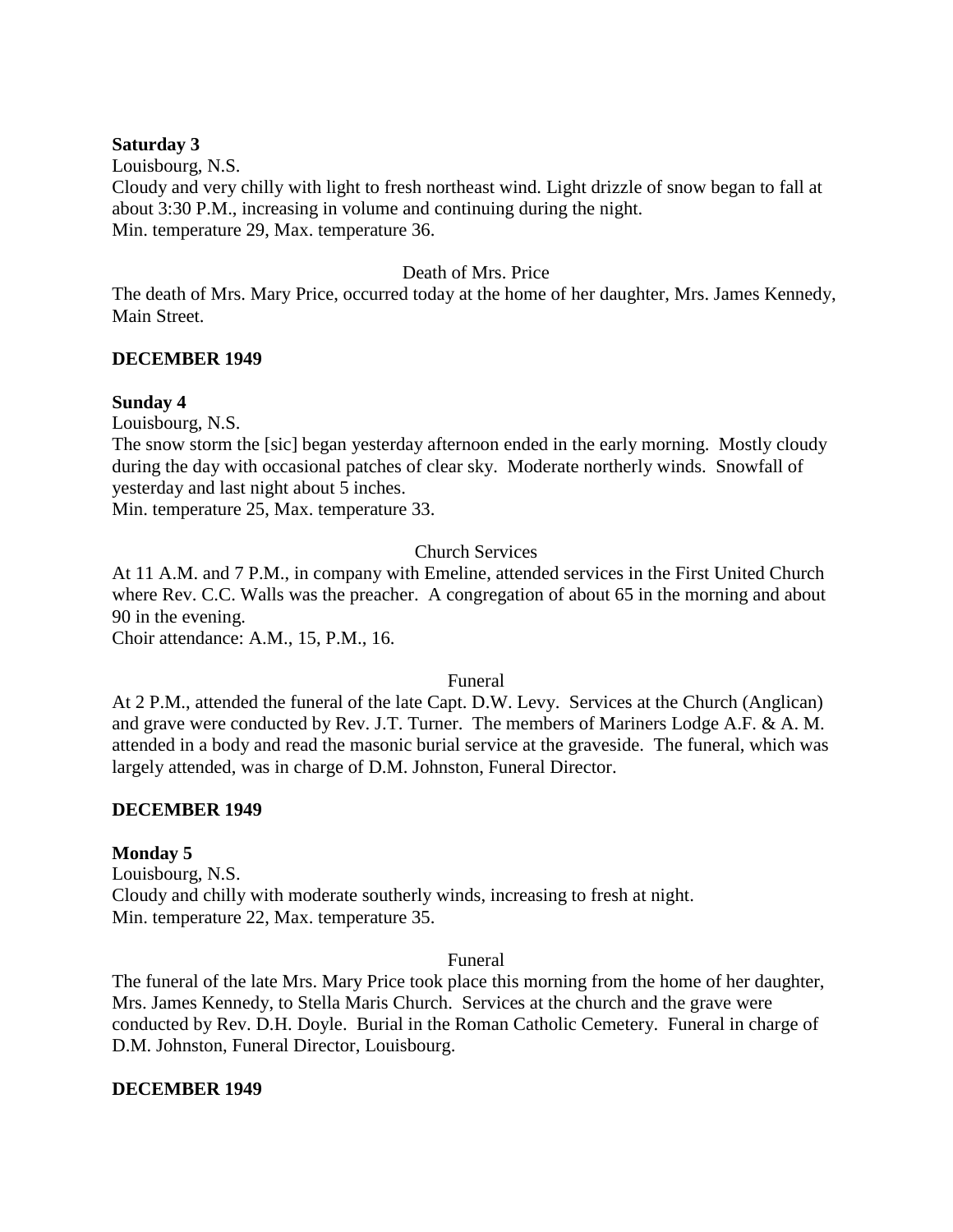## **Tuesday 6**

Louisbourg, N.S.

Rain and heavy wind in the early morning. Southeasterly gale which begane at about midnight last night ended at about daylight.

## Civic Elections

At Sydney today the annual civic elections were held, resulting in the re-election of Mayor D.J. MacLean over his opponent Victor Coffin, by a majority of 131.

## **DECEMBER 1949**

## **Wednesday 7**

Louisbourg, N.S. Cold and mostly clear with fresh to strong westerly winds. Min. temperature 20, Max. temperature 32.

## Birthday Party

At about 9 P.M., in company with Emeline, attended a birthday party at the home of Mr. and Mrs. Arthur M. Townsend, it being the 73<sup>rd</sup> birthday. Those present were: Mr. and Mrs. A.W. Stacey, Rev. and Mrs. C.C. Walls, Mr. and Mrs. C.C. Walls, Mr. and Mrs. Charles Lewis, Mr. and Mrs. Frank O'Keefe, D.F. Nicholson, Mrs. Dan Fiander, Emeline and myself.

## Choir Practice

At 8 P.M., attended, and conducted choir practice in First United Church.

## **DECEMBER 1949**

## **Thursday 8**

Louisbourg, N.S. Light snow storm in the early morning. Mostly cloudy with occasional light snow squalls. Light to moderate northerly winds. Snowfall about 1 inch. Min. temperature 22, Max. temperature 33.

## **DECEMBER 1949**

**Friday 9** Louisbourg, N.S. Cold, and mostly cloudy with snow squalls. Light to moderate westerly winds. Snowfall about [blank]. Min. temperature 15, Max. temperature 30.

## **DECEMBER 1949**

**Saturday 10** Louisbourg, N.S.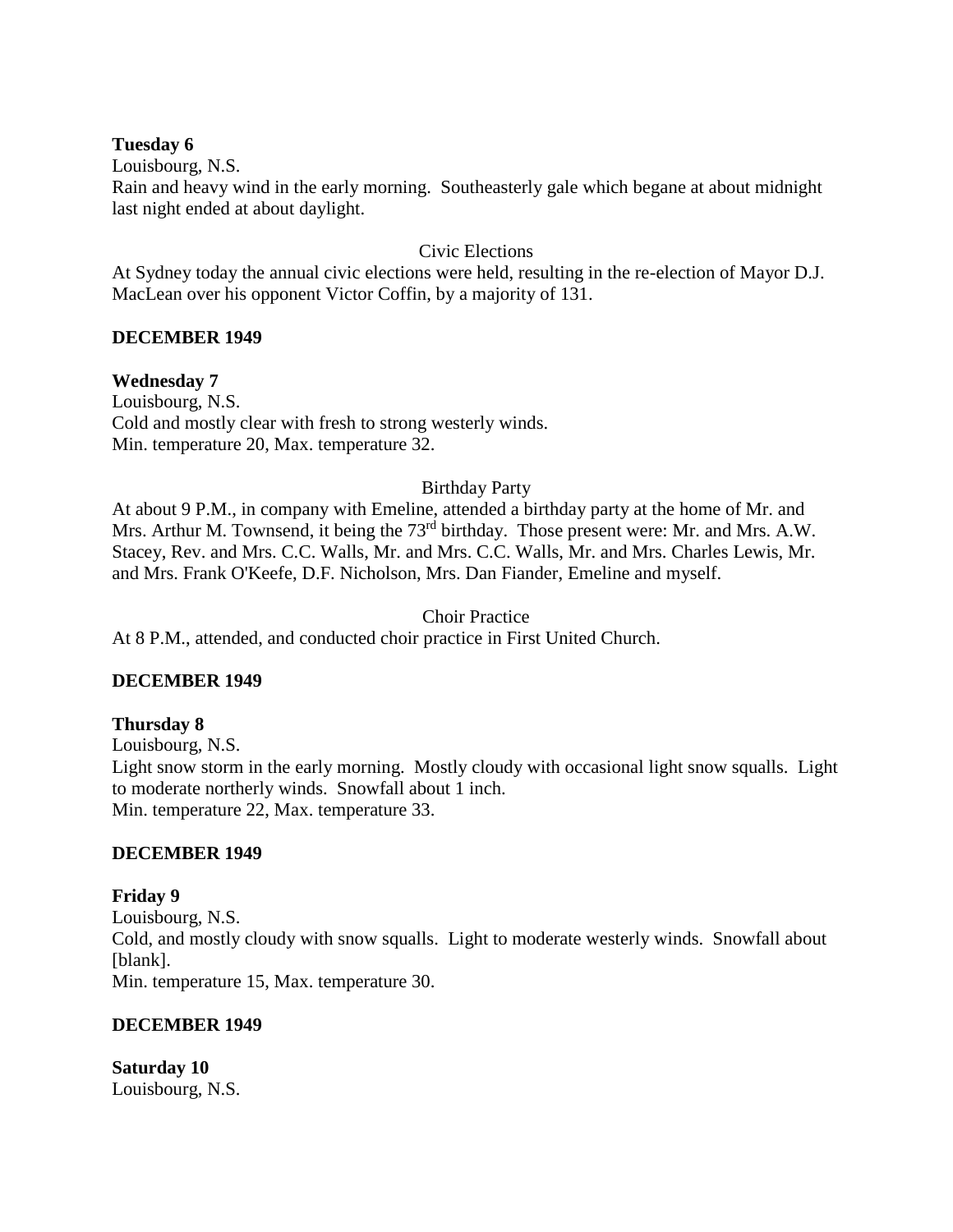Cold and mostly clear with light to moderate westerly winds. Min. temperature 8, Max. temperature 24.

## **DECEMBER 1949**

## **Sunday 11**

Louisbourg, N.S. Moderately cold, and mostly clear with light westerly winds. An ideal day. Min. temperature 10, Max. temperature 32.

Church Services

At 11 A.M., and 7 P.M., attended services in the First United Church where Rev. C.C. Walls was the preacher. Morning congregation about 60, evening, about 85. Choir attendance A.M. 13, P.M., 16.

## **DECEMBER 1949**

## **Monday 12**

Louisbourg, N.S. Cold and clear in the morning , but becoming cloudy and very mild, before noon. Cloudy during the afternoon with light drizzle of rain in the evening. Snow all disappeared during the day as a result of the rising temperature. Min. temperature 16, Max. temperature 44.

## **DECEMBER 1949**

# **Tuesday 13**

Louisbourg, N.S. Cloudy and mild with light to moderate southwest wind, increasing at night. Rain began to fall at about 5 P.M. Min. temperature [blank], Max. temperature [blank].

# **DECEMBER 1949**

# **Wednesday 14**

Louisbourg, N.S. Mostly cloudy. Mild throughout the day with light winds. Min. temperature; 25, Max. temperature; 46.

Choir Practice

At 8 P.M., in company with Emeline, attended, and conducted choir practice in the First United Church.

## **DECEMBER 1949**

**Thursday 15**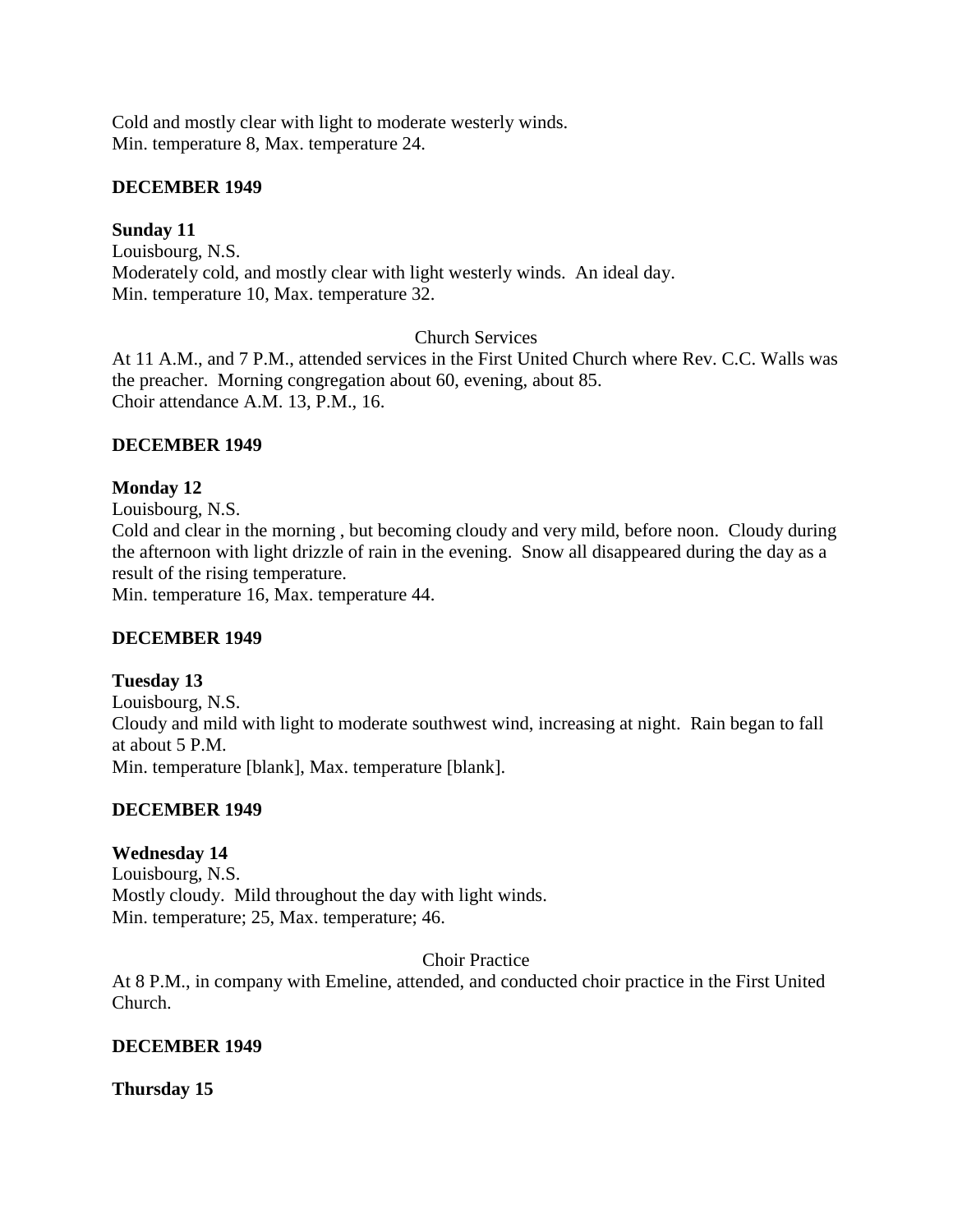Louisbourg, N.S. Cloudy and chilly with light northerly winds. Min temperature; 12, Max. temperature; 28.

## Banquet at Sydney

In the evening with William Lewis, Neil Murphy and James Crowdis attended a banquet in the Presbyterian Church hall, Sydney given by the Cape Breton County Liberal Association, in honour of Malcolm A. Patterson, who recently has been appointed Attorney General for the Province of Nova Scotia. We left Louisbourg at about 5:30 P.M., in William Lewis' car, and arrived back at about 11:15 P.M.

The work of extending the railway spur from the present Sydney and Louisbourg railway line, along Commercial Street to the proposed fish plant, was begun today, when a culvert was started on Commercial Street, a short distance east of it's intersection with Strathcona Street. There will be at least three culverts on the spur line, all of which will be constructed of creosoted material. The T.C. Garman Company is doing the work.

#### Marriage

The marriage of Garfield Cann of this town, to Miss Catherine MacLeod of Fourchu, N.S. took place today at the United Church Manse, Louisbourg, Rev. C.C. Walls performing the ceremony. Mr. Cann is a son of A.D. Cann, Havenside and Miss MacLeod is a daughter of Mr. and Mrs. Angus MacLeod of Fourchu.

## **DECEMBER 1949**

**Friday 16** Louisbourg, N.S. Cloudy and very chilly with light northerly winds. Min. temperature; 10, Max. temperature 24.

## **DECEMBER 1949**

**Saturday 17** Louisbourg, N.S. Clear and cold with light to moderate westerly winds. Min. temperature 12, Max. temperature 30.

#### **DECEMBER 1949**

## **Sunday 18**

Louisbourg, N.S.

Cloudy with light to moderate southwest wind. Cold in the morning, becoming mild during the day with a few sprinkles of rain during the noon hours and in the evening. Min. temperature; 14, Max. temperature; 40.

Church Services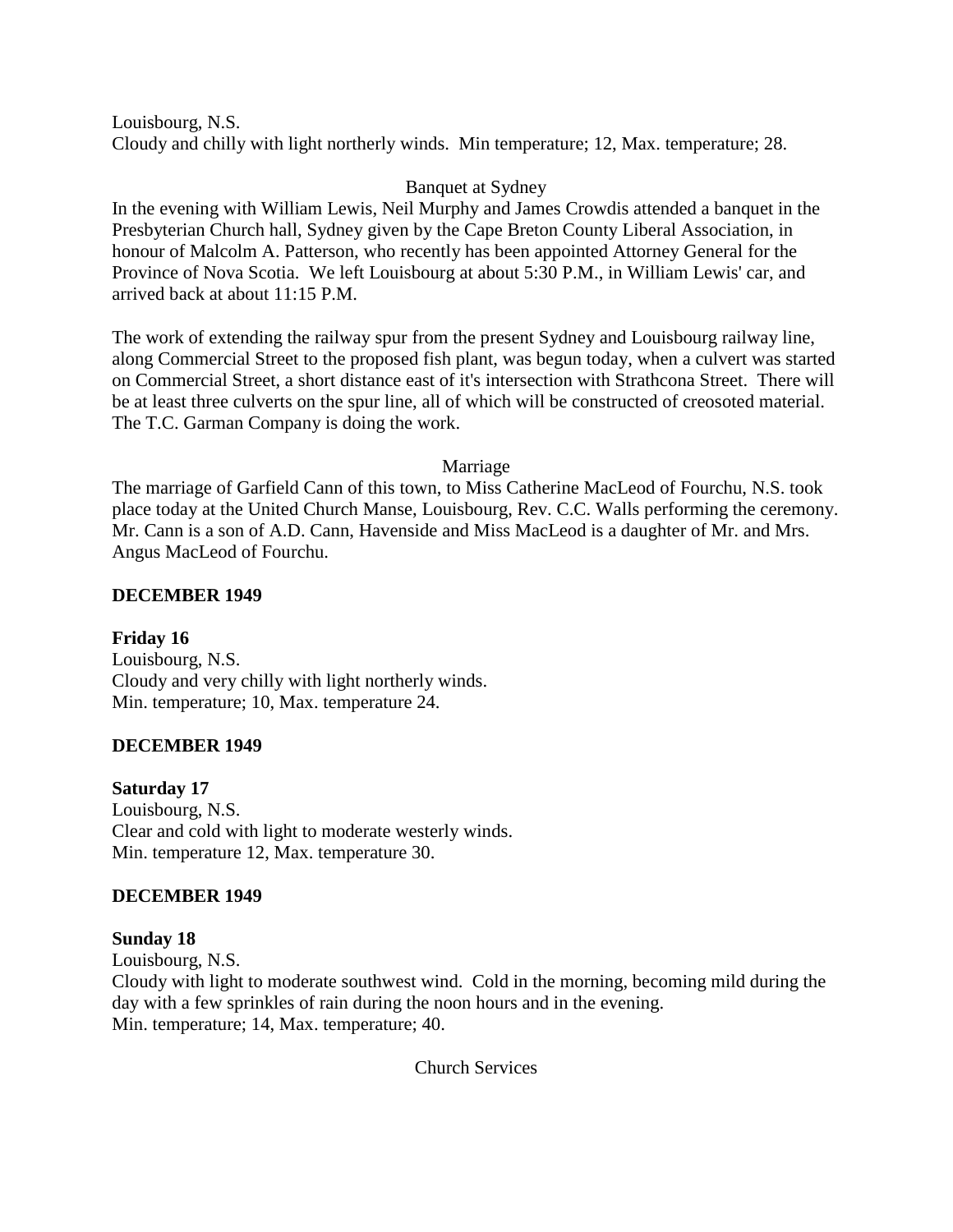At 11 A.M. and 7 P.M., in company with Emeline, attended services in the First United Church, where Rev. C.C. Walls was the preacher. About 50 present at the morning service, and about 90 in the evening.

Choir attendance; A.M., 14, P.M., 20.

Mayor D.J. MacLean of the City of Sydney Charged With Murder Donald John MacLean, Mayor of the City of Sydney was tonight charged with the murder of Joseph MacKinnon, Registar of Voters for the City of Sydney. Mr. MacKinnon, aged about 65 was found in a dying condition in an alley, near the intersection of King's Road and Alexandra Streets in the City of Sydney. He was taken to St. Rita's Hospital where he died about a half hour later.

## **DECEMBER 1949**

#### **Monday 19**

Louisbourg, N.S. Cloudy and mild with showers. Light southwest wind. Rainfall about  $\frac{1}{4}$  inch. Min. temperature; 37, Max. temperature; 46.

#### **DECEMBER 1949**

# **Tuesday 20**

Louisbourg, N.S. Mostly clear and comparatively mild with light winds. Min. temperature 22, Max. temperature 40.

## Car Accident

At about 2:30 this morning a car driven by D.J. Holland, son of John Holland, ran off Gerrard's Bridge, and landed right side up in the brook below; a drop of about 12 feet. Harvey MacLeod and William Burke were also in the car at the time of the accident. None of the three were seriously injured.

## **DECEMBER 1949**

## **Wednesday 21**

Louisbourg, N.S. Cloudy with light to fresh southerly wind. Showers during the afternoon, continuing during the night. Min. temperature 18, Max. temperature 45.

## **DECEMBER 1949**

## **Thursday 22**

Louisbourg, N.S. Cloudy and mild with light winds. Min. temperature; 40, Max. temperature; 45.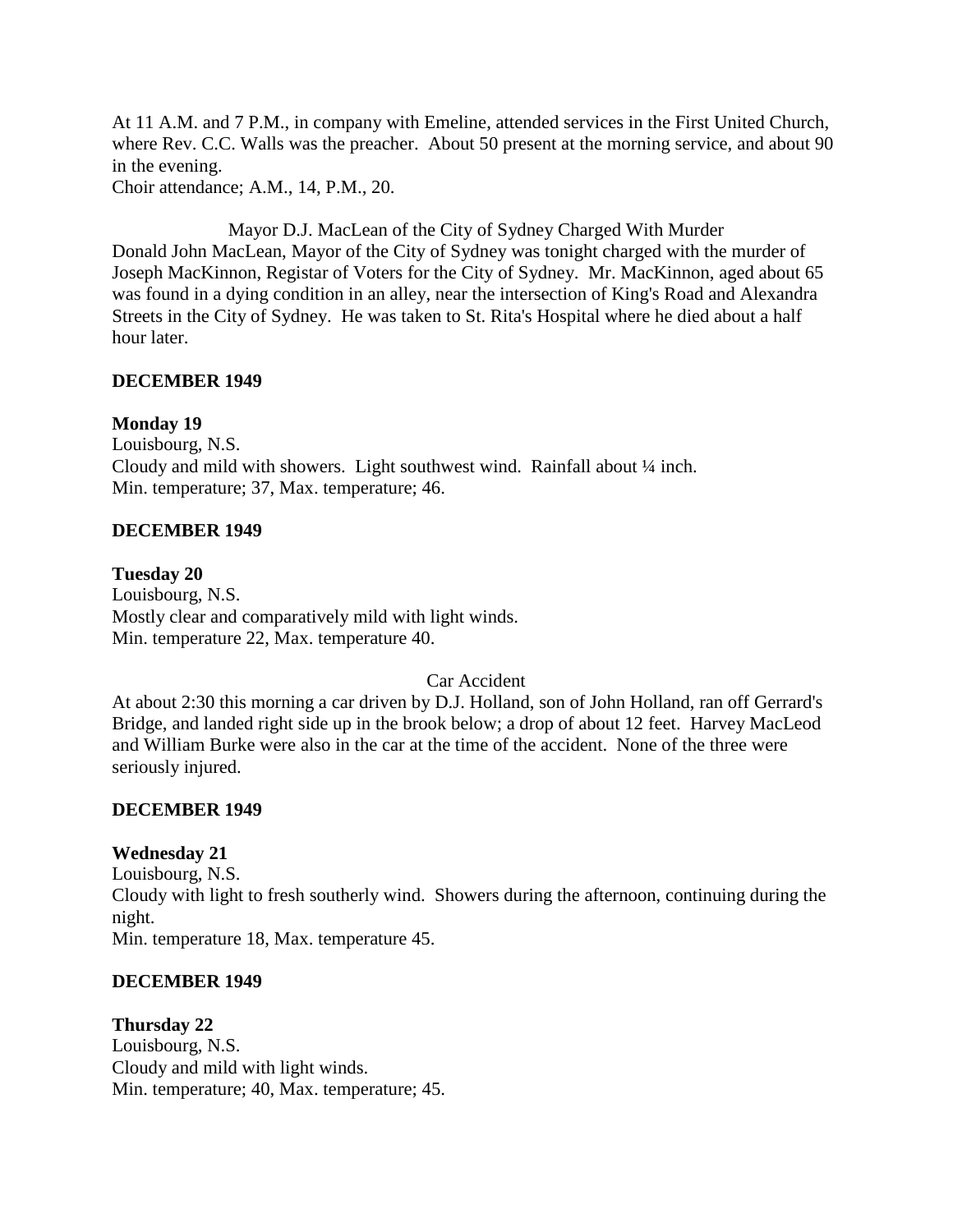## **DECEMBER 1949**

## **Friday 23**

Louisbourg, N.S. Cloudy and mild with light to moderate southwest wind and some fog. Min. temperature; 44, Max. temperature; 49.

## **DECEMBER 1949**

## **Saturday 24**

Louisbourg, N.S.

Cloudy and mild in the early part of the day, becoming partly clear in the afternoon and much in the evening. Moderate northerly winds. Showers in the early morning. Min. temperature; 22, Max. temperature; 49.

## **DECEMBER 1949**

## **Sunday 25**

Louisbourg, N.S.

Cold and mostly clear with light to moderate northwest wind. Ground bare and frozen. No snow on the streets or highways, but a slight trace in some places on grassy sod, as a result of light snow squalls last night.

## Church Services

At 11 A.M. and 7 P.M., in company with Emeline, attended services in the First United Church, where Rev. C.C. Walls was the preacher. At 2:30 P.M., we attended service in the Catalone United Church, with Rev. C.C. Walls as the preacher. Four members of the Louisbourg United Church choir; Mrs. Charles Bagnall (organist), Blanche Cross, Emeline and myself accompanied Mr. Walls to Catalone and led the service of song. 19 persons present at the Catalone service besides the persons above mentioned.

Attendance at Louisbourg services, A.M., about 80, P.M., about 150. Choir attendance: A.M. 15, P.M. 24.

Special Christmas music at both Louisbourg and Catalone.

# **DECEMBER 1949**

## **Monday 26**

Louisbourg, N.S.

Cold, and partly clear in the early part of the day, with light northwest wind. Mostly cloudy during the afternoon with wind shifting to southwest and increasing to fresh and becoming milder.

Min. temperature 10, Max. temperature 38.

Christmas Celebration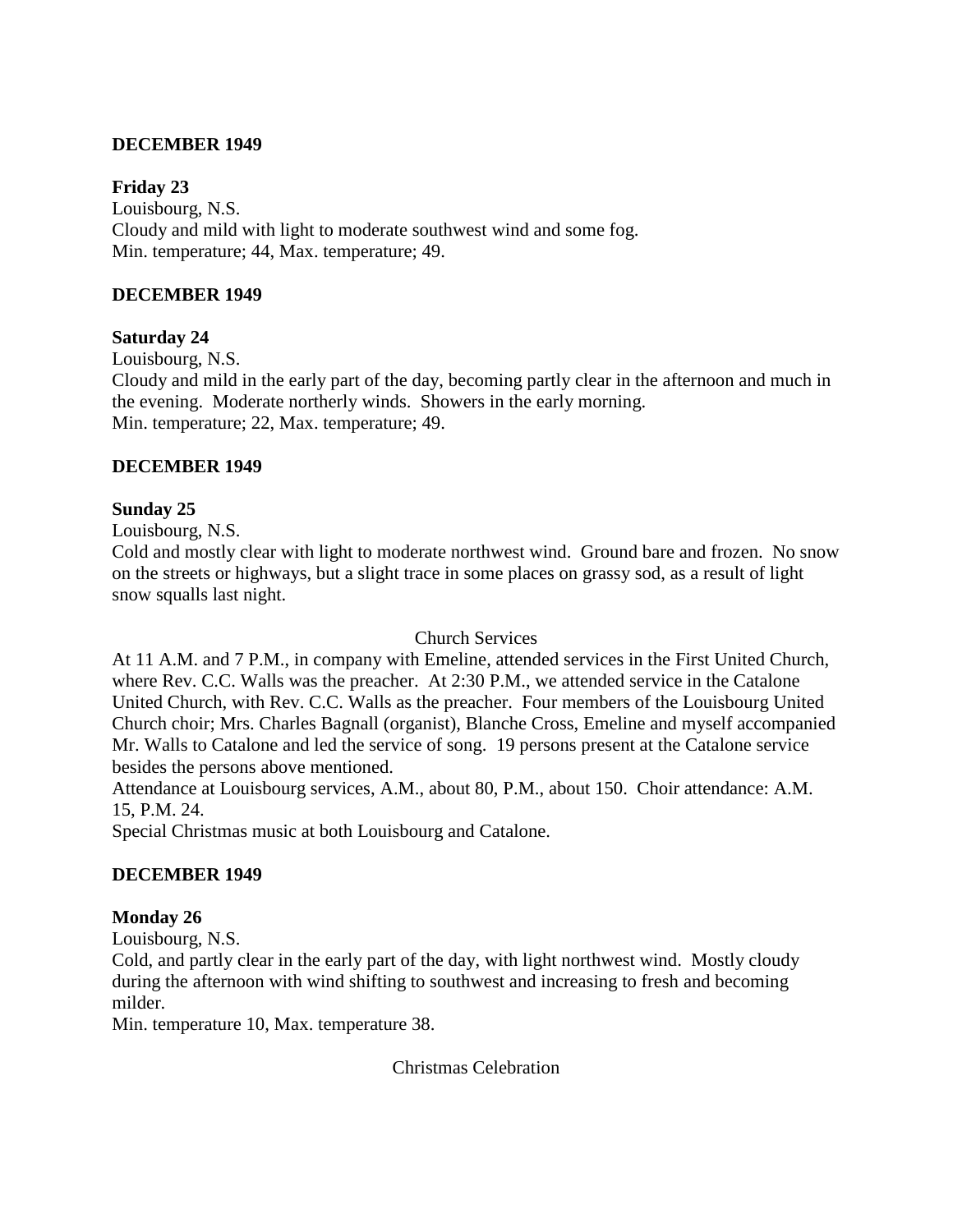Today we held our annual Christmas Celebration. We had as our guests, Mrs. Spencer (Aunt Jeanette), Betty MacMullen and Jack Johnson. Immediately after dinner we gathered in the sitting room where Jane (my niece) stripped the Christmas Tree and Betty MacMullen, distributed the presents. Our Christmas gatherings appear to be getting smaller as the years go by.

## Statutory Holiday

The day following Christmas, when it comes on Sunday, being a statutory holiday all places of business were closed, as well as public offices, including the post office and customs office. Had my shop open from 4 to 5 P.M., for the accommodation of newspaper customers.

## **DECEMBER 1949**

## **Tuesday 27**

Louisbourg, N.S.

Light rain in the morning. Cloudy and mild with a few short sunny intervals. Light southwest wind.

Min. temperature; 37. Max. temperature; 52.

## Public Holiday

In common with nearly all of the towns and cities of the Province, today was observed as a civic holiday. The Town Council, by resolution, having declared it a holiday, with a request that it be observed as such. All public offices were closed for the day, with the exception of the post and customs offices.

Had my shop open for the accommodation of newspaper customers, from 1:30 to 2:30 and from 4 to 6 P.M.

## Death of Frank Comeau

The death of Frank Comeau, occurred today at an early hour this morning at his home on Elwood Street. Mr. Comeau, whose age was in the late 80s was a native of Weymouth, Digby County, Nova Scotia, but had been a resident of Louisbourg for nearly 50 years, where he conducted a Barbering business until his retirement a few years ago. He is survived by four daughters; Florence, at home, Mrs. Andrew Bruno (Marie), Sydney, N.S., Mrs. Ray Ackerlay (Freda) in New Jersey, U.S.A., Mrs. Joseph LeBlanc in Ontario. His wife and one daughter predeceased him.

During the first world war, he enlisted in the Canadian Infantry and served in various posts in the Province of Nova Scotia. Mr. Comeau was a member of the Louisbourg branch of the Canadian Legion.

## **DECEMBER 1949**

**Wednesday 28** Louisbourg, N.S.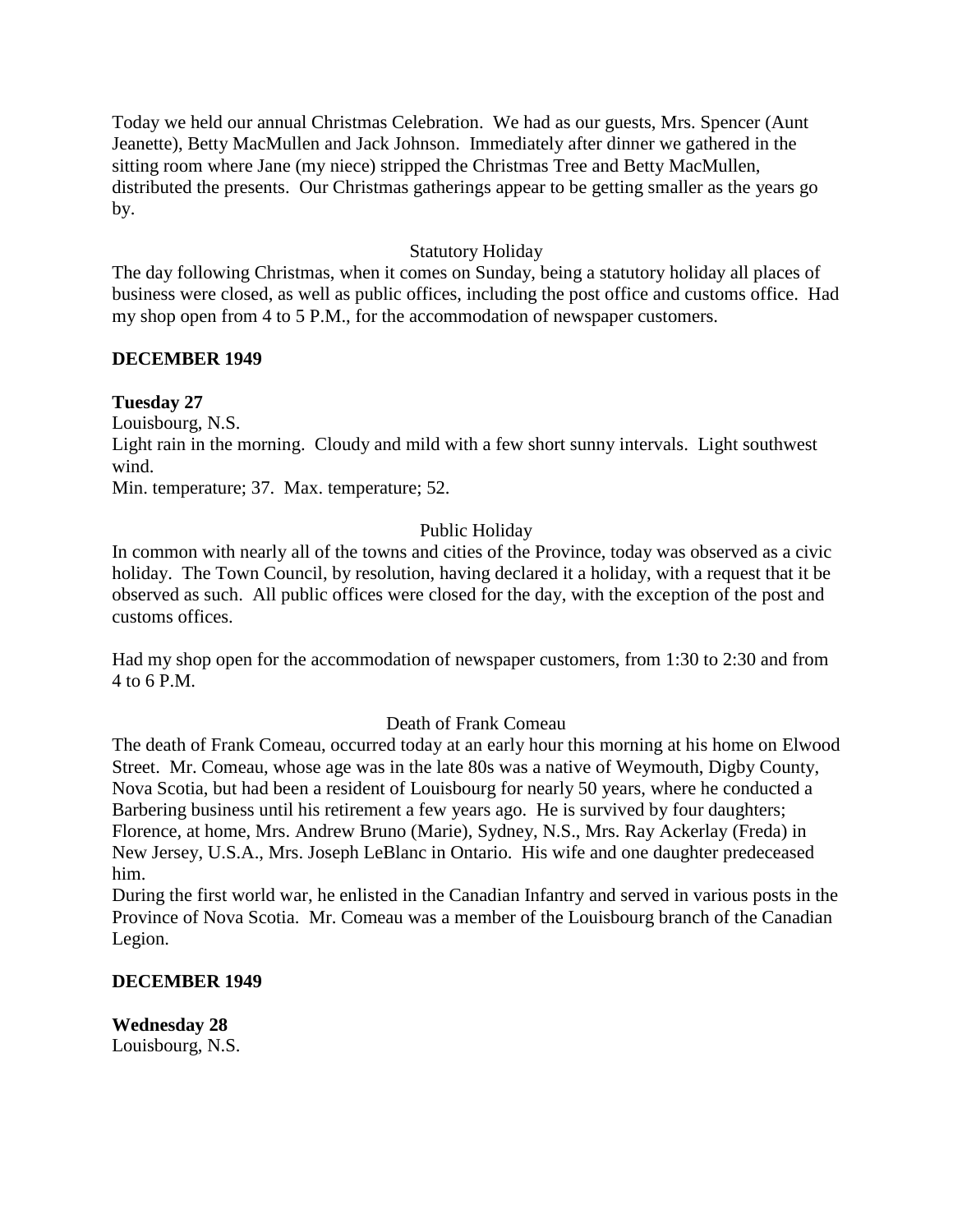Rain in the morning, some heavy showers during the forenoon. Cloudy in the afternoon becoming partly clear at night. Moderate to fresh southwest wind shifting to westerly in the evening and increasing. Cooler at night. Rainfall about ¼ inch. Min. temperature 32. Max. temperature 47.

## Choir Practice

At 8 P.M., attended, and conducted choir practice in the First United Church.

Marriage

The marriage of Dan Joseph Thomas of this town and Miss [blank].

## Inquest Held at Sydney

In the Supreme Court Chamber today, before Coroner A.D. Muggah and [sic] inquest was held into the death of Joseph MacKinnon, who on December 18, died in St. Rita's Hospital, a short time after being found in a dying condition in an alley way off King's Road, Sydney. 12 witnesses were heard during the inquest, at the conclusion of which a recommendation was made that further investigation into the death, be continued by the crown authorities. Crown prosecutor, Donald Finlayson examined the witnesses.

D.J. MacLean, Mayor of Sydney, was arrested on the night of December 18, on a charge of murdering Joseph MacKinnon. At the hearing today, MacLean was represented by Ross MacKinnie and Donald MacNeil who have been retained as defense counsel for MacLean.

#### **DECEMBER 1949**

## **Thursday 29**

Louisbourg, N.S.

Cloudy and mild in the early part of the day, becoming mostly clear shortly before noon. Southwest wind shifting northwest before noon and increasing to strong. Very windy and gusty during the afternoon and evening. Light snow squalls during the night. Min. temperature; [blank], Max. temperature; [blank].

#### Funeral

At 1:30 P.M. attended the funeral of the late Frank Comeau, which took place from his late home on Elwood Street to St. Batholomews Anglican Church. Services at the home, church and grave were in charge of Rev. J.T. Turner, with Rev. C.C. Walls of the United Church assisting at the house. Funeral in charge of Filmore's Funeral Service, Sydney, N.S. The pall bearers were all members of the Louisbourg branch of the Canadian Legion, of which the late Mr. Comeau was a member.

Death of James MacDonald

The death of James MacDonald, City Clerk of the City of Sydney, occurred this afternoon at the City Hospital after an illness of about two weeks. Mr. MacDonald, who had been clerk of the City of Sydney since 1923, was in the  $79<sup>th</sup>$  year of his age.

## Meeting of Brotherhood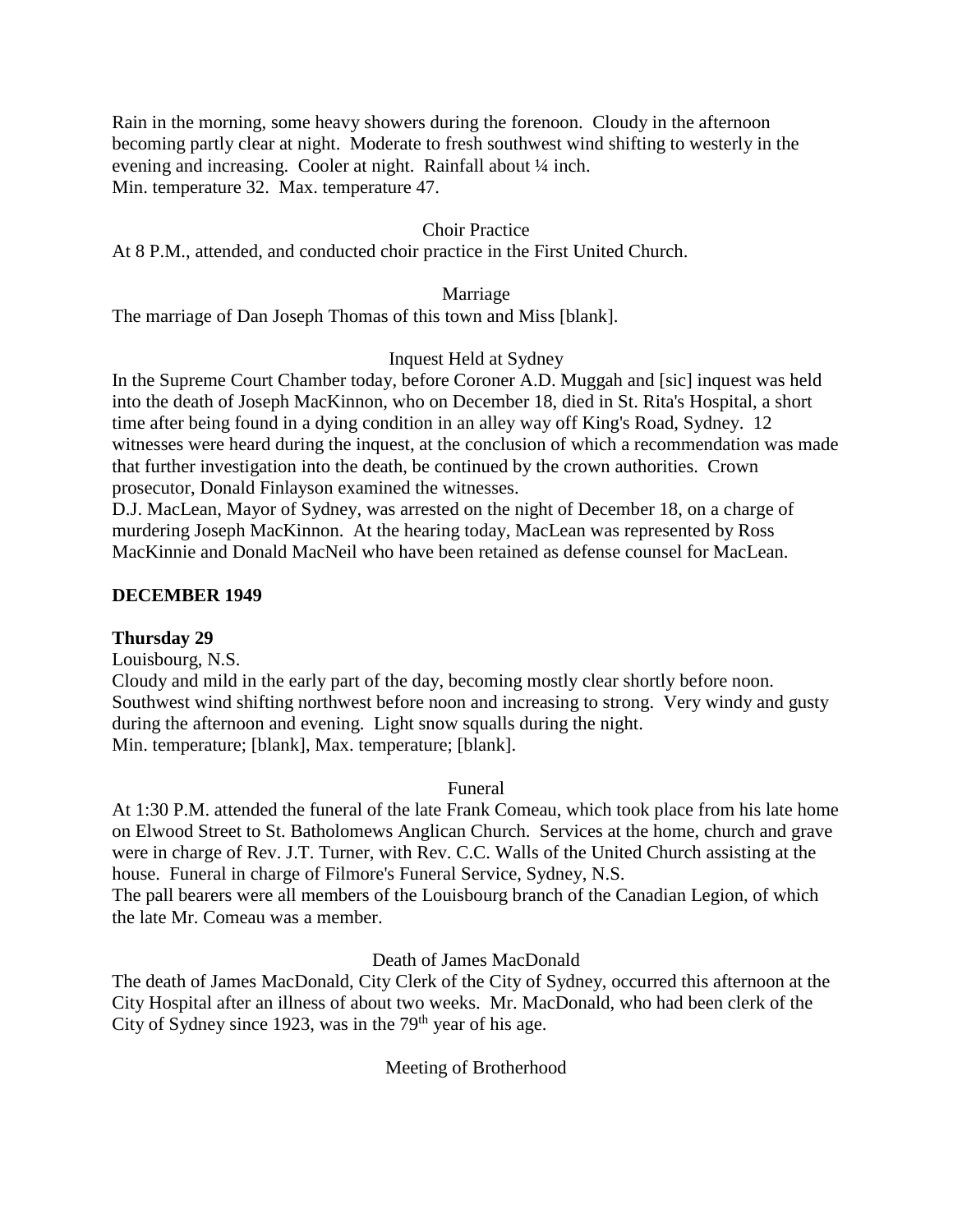At 8 P.M. attended a regular meeting of the Brotherhood of the First United Church, held in Calvin Hall with the President, William Hilchey in the Chair. 18.

## **DECEMBER 1949**

# **Friday 30**

Louisbourg, N.S.

Mostly cloudy with light snow squalls at intervals during the day. Moderate mortwest wind, shifting to north. Snowfall; about 2 inches.

Min. temperature; 17, Max. temperature; 32.

## Death of Mrs. J.S. Jackson

The death occurred at St. Peters, Richmond County N.S. today of Mrs. J.S. Jackson, the former, Miss Josephine Slattery of Louisbourg, N.S. Mrs. Jackson who was 76 years of age, was born at Louisbourg and spend her early life here. She was the daughter of the late Mr. and Mrs. Michael Slattery.

When I came to Louisbourg in the summer of 1896, and for many years after, the Slattery family lived on Wolfe Street. After the family had scattered, the old house fell into decay and has now entirely disappeared. The land, on which the house stood, is now owned by Ex-Mayor Guy B. Hiltz, of this town.

The Slattery name, very prominent here, in business and political circles, 60 years ago, can no longer be found in the Town of Louisbourg. (For the death notice see the January 10, 1950 issue of the Sydney Post-Record)

# **DECEMBER 1949**

# **Saturday 31**

Louisbourg, N.S.

Cloudy and chilly with occasional light drizzle of snow and rain. Fresh northeast and north winds moderating in the evening.

Min. temperature; 22, Max. temperature; 32.

# **MEMORANDA**

Louisbourg citizens and former citizens known to have died during the year 1949.

Henrietta Nicholson, January 1, City Hospital, Sydney, N.S. Mrs. John MacLeod, January 7. Miss Mary MacAulay, January 8, West Louisbourg, N.S. Angus C. Beaton, January 20, Louisbourg, N.S. George Albert Jewell, February 20, Louisbourg, N.S. Parker Hahnes, March 19, General Hospital, Glace Bay, N.S. Alfred Baldwin, March 27, West Louisbourg, N.S. Kennelly Ranson, March 28, Vancouver, B.C. Mrs. Duncan A. MacMillan, April 20, Louisbourg, N.S. Mrs. Abner Peach William F. Wilcox, May, 7, Glace Bay, N.S.